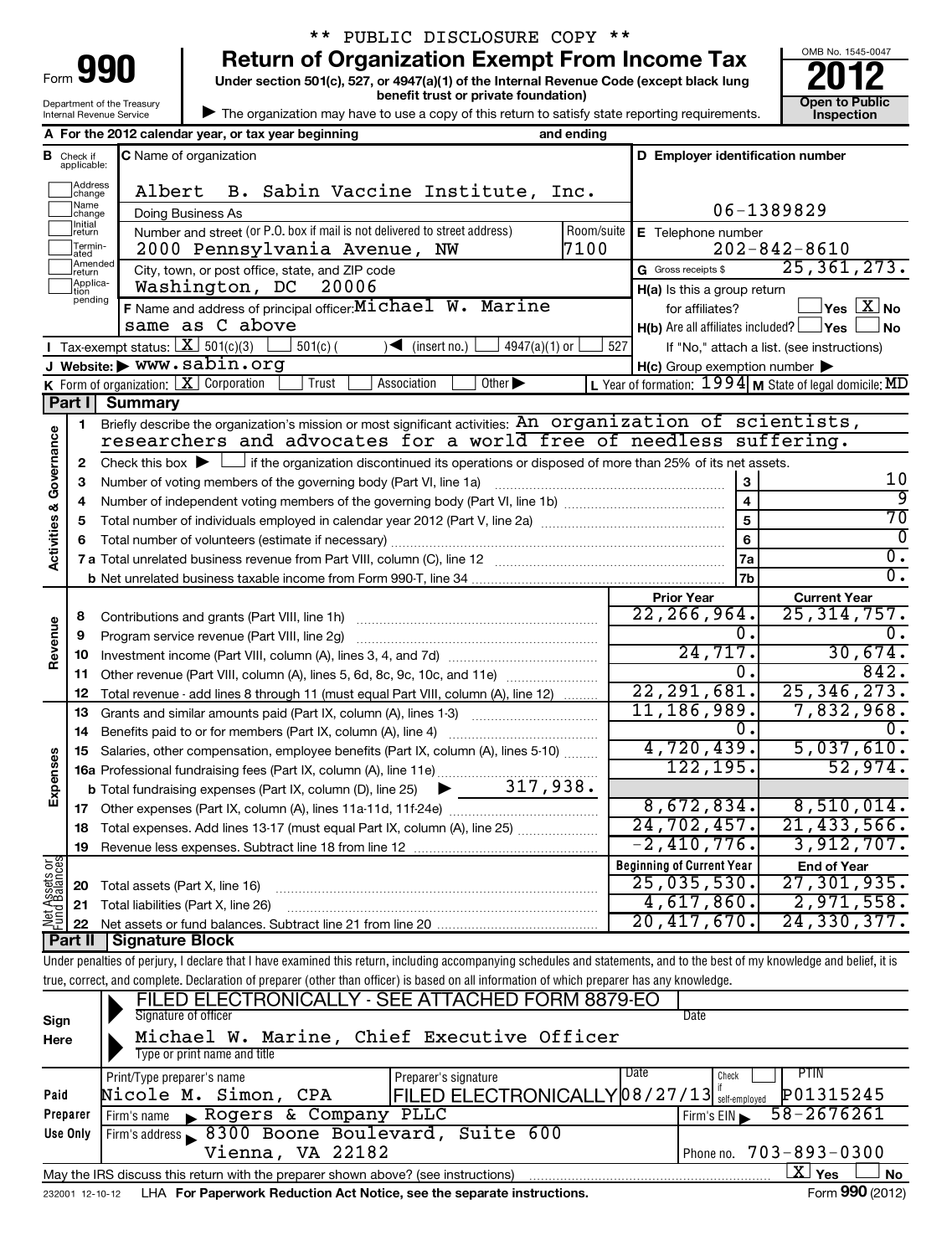|              | 06-1389829<br>Albert B. Sabin Vaccine Institute, Inc.<br>Page 2<br>Form 990 (2012)<br>Part III   Statement of Program Service Accomplishments                                                           |
|--------------|---------------------------------------------------------------------------------------------------------------------------------------------------------------------------------------------------------|
|              | $\boxed{\textbf{X}}$                                                                                                                                                                                    |
|              | Check if Schedule O contains a response to any question in this Part III                                                                                                                                |
| $\mathbf{1}$ | Briefly describe the organization's mission:<br>To reduce needless human suffering from vaccine-preventable and                                                                                         |
|              | neglected tropical diseases through innovative vaccine research and                                                                                                                                     |
|              | development; and to advocate for improved access to vaccines and                                                                                                                                        |
|              | essential medicines for citizens around the globe.                                                                                                                                                      |
| $\mathbf{2}$ | Did the organization undertake any significant program services during the year which were not listed on                                                                                                |
|              | $\sqrt{\ }$ Yes $\boxed{\text{X}}$ No                                                                                                                                                                   |
|              | the prior Form 990 or 990-EZ?<br>and a complete the contract of the complete of the complete of the complete of the complete of the complete of<br>If "Yes," describe these new services on Schedule O. |
| 3            | $\Box$ Yes $\Box X$ No<br>Did the organization cease conducting, or make significant changes in how it conducts, any program services?                                                                  |
|              |                                                                                                                                                                                                         |
| 4            | If "Yes," describe these changes on Schedule O.<br>Describe the organization's program service accomplishments for each of its three largest program services, as measured by expenses.                 |
|              | Section 501(c)(3) and 501(c)(4) organizations are required to report the amount of grants and allocations to others, the total expenses, and                                                            |
|              | revenue, if any, for each program service reported.                                                                                                                                                     |
|              | $4, 235, 392.$ (Revenue \$)<br>$6,925,598.$ including grants of \$<br>4a (Code:<br>(Expenses \$                                                                                                         |
|              | Sabin Vaccine Insitute Product Development Partnership (Sabin PDP)                                                                                                                                      |
|              |                                                                                                                                                                                                         |
|              | With 13 years of research and development experience, the Sabin Vaccine                                                                                                                                 |
|              | Institute Product Development Partnership (Sabin PDP) has produced a                                                                                                                                    |
|              | well-rounded, low-cost model for vaccine development that is a critical                                                                                                                                 |
|              | component of global efforts to prevent neglected and infectious                                                                                                                                         |
|              | diseases.                                                                                                                                                                                               |
|              |                                                                                                                                                                                                         |
|              | Hookworm: The Sabin PDP is currently the only group developing a                                                                                                                                        |
|              | vaccine for human hookworm disease, an intestinal worm infection that                                                                                                                                   |
|              | infects more than 700 million people, causing anemia, malnutrition and                                                                                                                                  |
|              | abdominal pain. The Sabin PDP has two hookworm vaccine candidates                                                                                                                                       |
| 4b           | 5,507,825. including grants of \$2,788,243. ) (Revenue \$<br>(Expenses \$<br>(Code:                                                                                                                     |
|              | Global Network for Neglected Tropical Diseases Program -                                                                                                                                                |
|              |                                                                                                                                                                                                         |
|              | The Global Network for Neglected Tropical Diseases (Global Network) is                                                                                                                                  |
|              | dedicated to raising the awareness, political will, and funding                                                                                                                                         |
|              | necessary to control and eliminate the seven most common neglected                                                                                                                                      |
|              | tropical diseases (NTDs) - a group of disabling, disfiguring, and                                                                                                                                       |
|              | deadly diseases affecting more than 1.4 billion people worldwide living                                                                                                                                 |
|              | on less than \$1.25 a day. In collaboration with the World Health                                                                                                                                       |
|              | Organization (WHO), national health ministries, international                                                                                                                                           |
|              | organizations, pharmaceutical companies, donors and affected                                                                                                                                            |
|              | communities, the Global Network strives to control and eliminate these                                                                                                                                  |
|              | diseases of poverty by 2020. In order to accomplish this, The Global                                                                                                                                    |
|              | $\overline{6}$ , 9 $\overline{6}$ 5, 911. including grants of \$<br>$809, 333.$ ) (Revenue \$<br>(Expenses \$<br>4c (Code:                                                                              |
|              | Vaccine Advocacy and Education Programs - The Sabin Vaccine Institute's                                                                                                                                 |
|              | Vaccine Advocacy and Education program works together with leading                                                                                                                                      |
|              | health experts and organizations to promote awareness and increased                                                                                                                                     |
|              | utilization of both existing and new, underutilized vaccines. In 2012,                                                                                                                                  |
|              | we held various events, including a journalist information session and                                                                                                                                  |
|              | vaccinology course, to discuss relevant research and updates that                                                                                                                                       |
|              | informed public health agendas related to rotavirus, meningococcal,                                                                                                                                     |
|              | typhoid fever, pertussis, rubella and pneumococcal disease. The Sabin                                                                                                                                   |
|              | Vaccine Institute continued to be responsible for the communications                                                                                                                                    |
|              | and advocacy needs of the Dengue Vaccine Initiative, a global                                                                                                                                           |
|              | partnership to increase the priority given to dengue vaccines.                                                                                                                                          |
|              |                                                                                                                                                                                                         |
|              | 4d Other program services (Describe in Schedule O.)                                                                                                                                                     |
|              | (Expenses \$<br>including grants of \$<br>(Revenue \$                                                                                                                                                   |
|              | 19,399,334.<br>4e Total program service expenses                                                                                                                                                        |
|              | Form 990 (2012)                                                                                                                                                                                         |

| 232002<br>$12 - 10 - 12$ |  | See Schedule 0 for Continuation(s)            |  |  | . <u>. .</u> |  |
|--------------------------|--|-----------------------------------------------|--|--|--------------|--|
|                          |  |                                               |  |  |              |  |
| 13090905 739466 SABIN    |  | 2012.03030 Albert B. Sabin Vaccine In SABIN 1 |  |  |              |  |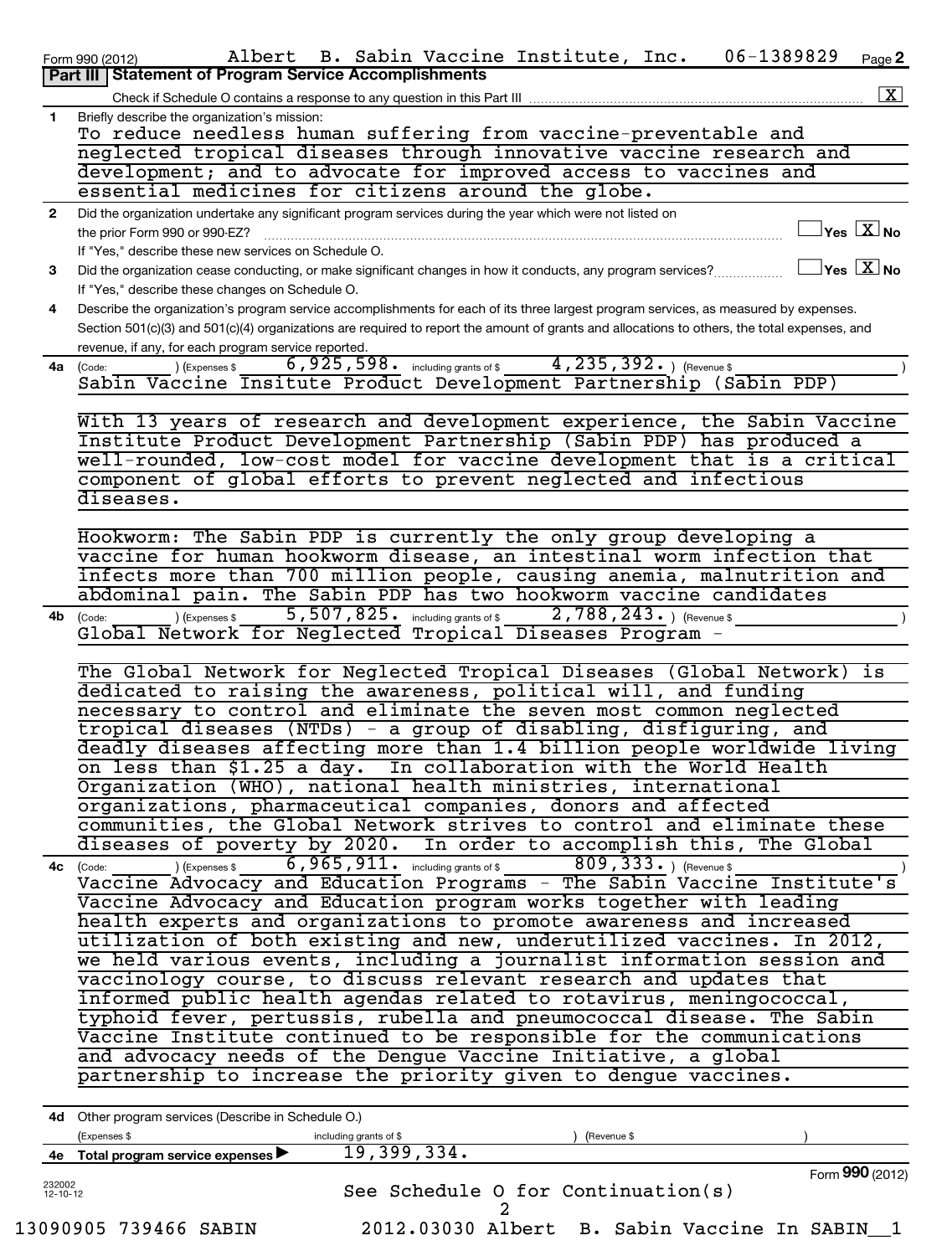13090905 739466 SABIN 2012.03030 Albert B. Sabin Vaccine In SABIN\_\_1 3

Form 990 (2012) Albert B. Sabin Vaccine Institute, Inc. 06-1389829 <sub>Page</sub>

|        | Albert B. Sabin Vaccine Institute, Inc.<br>06-1389829<br>Form 990 (2012)                                                                                                                                                                                                                                 |                     |                         | $Page$ 3                |
|--------|----------------------------------------------------------------------------------------------------------------------------------------------------------------------------------------------------------------------------------------------------------------------------------------------------------|---------------------|-------------------------|-------------------------|
|        | Part IV   Checklist of Required Schedules                                                                                                                                                                                                                                                                |                     |                         |                         |
|        |                                                                                                                                                                                                                                                                                                          |                     | Yes                     | No                      |
| 1      | Is the organization described in section $501(c)(3)$ or $4947(a)(1)$ (other than a private foundation)?                                                                                                                                                                                                  |                     | х                       |                         |
|        | If "Yes," complete Schedule A                                                                                                                                                                                                                                                                            | 1<br>$\overline{2}$ | $\overline{\textbf{x}}$ |                         |
| 2<br>3 | Is the organization required to complete Schedule B, Schedule of Contributors? [111] [12] the organization required to complete Schedule B, Schedule of Contributors?<br>Did the organization engage in direct or indirect political campaign activities on behalf of or in opposition to candidates for |                     |                         |                         |
|        |                                                                                                                                                                                                                                                                                                          | 3                   |                         | x                       |
| 4      | Section 501(c)(3) organizations. Did the organization engage in lobbying activities, or have a section 501(h) election in effect                                                                                                                                                                         |                     |                         |                         |
|        |                                                                                                                                                                                                                                                                                                          | 4                   | х                       |                         |
| 5      | Is the organization a section 501(c)(4), 501(c)(5), or 501(c)(6) organization that receives membership dues, assessments, or                                                                                                                                                                             |                     |                         |                         |
|        |                                                                                                                                                                                                                                                                                                          | 5                   |                         | x                       |
| 6      | Did the organization maintain any donor advised funds or any similar funds or accounts for which donors have the right to                                                                                                                                                                                |                     |                         |                         |
|        | provide advice on the distribution or investment of amounts in such funds or accounts? If "Yes," complete Schedule D, Part I                                                                                                                                                                             | 6                   |                         | x                       |
| 7      | Did the organization receive or hold a conservation easement, including easements to preserve open space,                                                                                                                                                                                                |                     |                         |                         |
|        | the environment, historic land areas, or historic structures? If "Yes," complete Schedule D, Part II                                                                                                                                                                                                     | $\overline{7}$      |                         | x                       |
| 8      | Did the organization maintain collections of works of art, historical treasures, or other similar assets? If "Yes," complete                                                                                                                                                                             |                     |                         |                         |
|        | Schedule D, Part III <b>Marting Community</b> Construction of the United States of the United States of the United States of the United States of the United States of the United States of the United States of the United States                                                                       | 8                   |                         | x                       |
| 9      | Did the organization report an amount in Part X, line 21, for escrow or custodial account liability; serve as a custodian for                                                                                                                                                                            |                     |                         |                         |
|        | amounts not listed in Part X; or provide credit counseling, debt management, credit repair, or debt negotiation services?                                                                                                                                                                                |                     |                         | x                       |
|        | If "Yes," complete Schedule D, Part IV<br>Did the organization, directly or through a related organization, hold assets in temporarily restricted endowments, permanent                                                                                                                                  | 9                   |                         |                         |
| 10     |                                                                                                                                                                                                                                                                                                          | 10                  |                         | х                       |
| 11     | If the organization's answer to any of the following questions is "Yes," then complete Schedule D, Parts VI, VII, VIII, IX, or X                                                                                                                                                                         |                     |                         |                         |
|        | as applicable.                                                                                                                                                                                                                                                                                           |                     |                         |                         |
|        | a Did the organization report an amount for land, buildings, and equipment in Part X, line 10? If "Yes," complete Schedule D,                                                                                                                                                                            |                     |                         |                         |
|        | Part VI                                                                                                                                                                                                                                                                                                  | 11a                 | X                       |                         |
|        | <b>b</b> Did the organization report an amount for investments - other securities in Part X, line 12 that is 5% or more of its total                                                                                                                                                                     |                     |                         |                         |
|        |                                                                                                                                                                                                                                                                                                          | 11b                 |                         | x                       |
|        | c Did the organization report an amount for investments - program related in Part X, line 13 that is 5% or more of its total                                                                                                                                                                             |                     |                         |                         |
|        |                                                                                                                                                                                                                                                                                                          | 11c                 |                         | x                       |
|        | d Did the organization report an amount for other assets in Part X, line 15 that is 5% or more of its total assets reported in                                                                                                                                                                           |                     |                         |                         |
|        |                                                                                                                                                                                                                                                                                                          | 11d                 |                         | х                       |
|        | e Did the organization report an amount for other liabilities in Part X, line 25? If "Yes," complete Schedule D, Part X                                                                                                                                                                                  | 11e                 | х                       |                         |
| f      | Did the organization's separate or consolidated financial statements for the tax year include a footnote that addresses                                                                                                                                                                                  |                     | X                       |                         |
|        | the organization's liability for uncertain tax positions under FIN 48 (ASC 740)? If "Yes," complete Schedule D, Part X                                                                                                                                                                                   | 11f                 |                         |                         |
|        | 12a Did the organization obtain separate, independent audited financial statements for the tax year? If "Yes," complete<br>Schedule D, Parts XI and XII                                                                                                                                                  |                     | X                       |                         |
|        | <b>b</b> Was the organization included in consolidated, independent audited financial statements for the tax year?                                                                                                                                                                                       | 12a                 |                         |                         |
|        | If "Yes," and if the organization answered "No" to line 12a, then completing Schedule D, Parts XI and XII is optional <i>www.www</i>                                                                                                                                                                     | 12 <sub>b</sub>     |                         | х                       |
| 13     |                                                                                                                                                                                                                                                                                                          | 13                  |                         | $\overline{\textbf{x}}$ |
| 14a    | Did the organization maintain an office, employees, or agents outside of the United States?                                                                                                                                                                                                              | 14a                 |                         | X                       |
| b      | Did the organization have aggregate revenues or expenses of more than \$10,000 from grantmaking, fundraising, business,                                                                                                                                                                                  |                     |                         |                         |
|        | investment, and program service activities outside the United States, or aggregate foreign investments valued at \$100,000                                                                                                                                                                               |                     |                         |                         |
|        |                                                                                                                                                                                                                                                                                                          | 14b                 | x                       |                         |
| 15     | Did the organization report on Part IX, column (A), line 3, more than \$5,000 of grants or assistance to any organization                                                                                                                                                                                |                     |                         |                         |
|        |                                                                                                                                                                                                                                                                                                          | 15                  | х                       |                         |
| 16     | Did the organization report on Part IX, column (A), line 3, more than \$5,000 of aggregate grants or assistance to individuals                                                                                                                                                                           |                     |                         |                         |
|        |                                                                                                                                                                                                                                                                                                          | 16                  |                         | x                       |
| 17     | Did the organization report a total of more than \$15,000 of expenses for professional fundraising services on Part IX,                                                                                                                                                                                  |                     |                         |                         |
|        |                                                                                                                                                                                                                                                                                                          | 17                  | х                       |                         |
| 18     | Did the organization report more than \$15,000 total of fundraising event gross income and contributions on Part VIII, lines                                                                                                                                                                             |                     | х                       |                         |
|        | 1c and 8a? If "Yes," complete Schedule G, Part II<br>Did the organization report more than \$15,000 of gross income from gaming activities on Part VIII, line 9a? If "Yes,"                                                                                                                              | 18                  |                         |                         |
| 19     | complete Schedule G, Part III                                                                                                                                                                                                                                                                            | 19                  |                         | х                       |
|        |                                                                                                                                                                                                                                                                                                          | <b>20a</b>          |                         | $\overline{\textbf{X}}$ |
|        |                                                                                                                                                                                                                                                                                                          | 20 <sub>b</sub>     |                         |                         |

Form (2012) **990**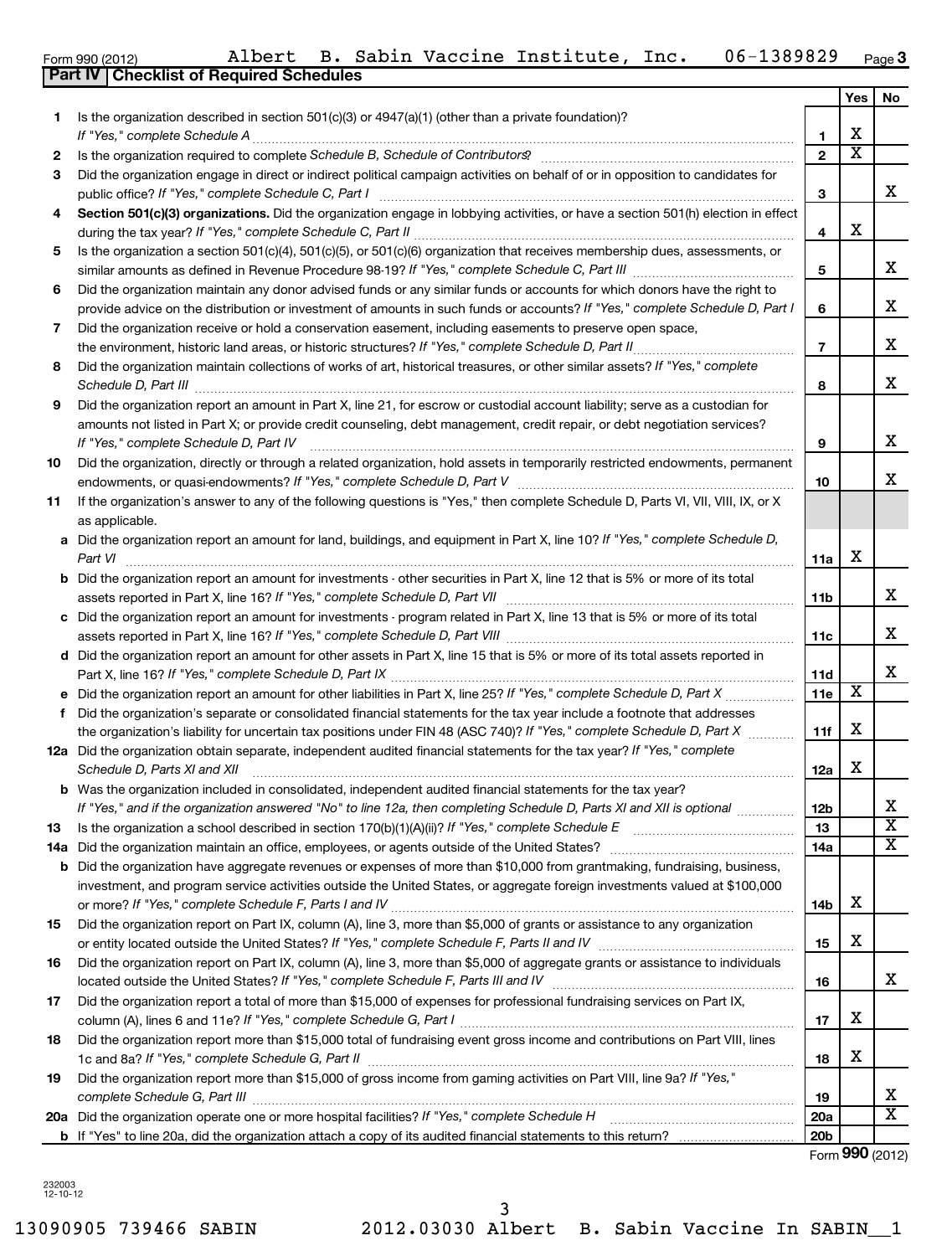|     | <b>Part IV   Checklist of Required Schedules (continued)</b>                                                                                                                        |                 |     |                         |
|-----|-------------------------------------------------------------------------------------------------------------------------------------------------------------------------------------|-----------------|-----|-------------------------|
|     |                                                                                                                                                                                     |                 | Yes | No                      |
| 21  | Did the organization report more than \$5,000 of grants and other assistance to any government or organization in the                                                               |                 |     |                         |
|     |                                                                                                                                                                                     | 21              | x   |                         |
| 22  | Did the organization report more than \$5,000 of grants and other assistance to individuals in the United States on Part IX,                                                        |                 |     |                         |
|     | column (A), line 2? If "Yes," complete Schedule I, Parts I and III                                                                                                                  | 22              |     | X.                      |
| 23  | Did the organization answer "Yes" to Part VII, Section A, line 3, 4, or 5 about compensation of the organization's current                                                          |                 |     |                         |
|     | and former officers, directors, trustees, key employees, and highest compensated employees? If "Yes," complete                                                                      |                 |     |                         |
|     | Schedule J                                                                                                                                                                          | 23              | x   |                         |
| 24a | Did the organization have a tax-exempt bond issue with an outstanding principal amount of more than \$100,000 as of the                                                             |                 |     |                         |
|     | last day of the year, that was issued after December 31, 2002? If "Yes," answer lines 24b through 24d and complete                                                                  |                 |     |                         |
|     | Schedule K. If "No", go to line 25                                                                                                                                                  | 24a             |     | X.                      |
| b   |                                                                                                                                                                                     | 24 <sub>b</sub> |     |                         |
|     | Did the organization maintain an escrow account other than a refunding escrow at any time during the year to defease                                                                |                 |     |                         |
|     |                                                                                                                                                                                     | 24c             |     |                         |
|     |                                                                                                                                                                                     | 24d             |     |                         |
|     | 25a Section 501(c)(3) and 501(c)(4) organizations. Did the organization engage in an excess benefit transaction with a                                                              |                 |     |                         |
|     | disqualified person during the year? If "Yes," complete Schedule L, Part I                                                                                                          | 25a             |     | x                       |
| b   | Is the organization aware that it engaged in an excess benefit transaction with a disqualified person in a prior year, and                                                          |                 |     |                         |
|     | that the transaction has not been reported on any of the organization's prior Forms 990 or 990-EZ? If "Yes," complete                                                               |                 |     |                         |
|     | Schedule L, Part I                                                                                                                                                                  | 25b             |     | x                       |
| 26  | Was a loan to or by a current or former officer, director, trustee, key employee, highest compensated employee, or disqualified                                                     |                 |     |                         |
|     |                                                                                                                                                                                     | 26              |     | x                       |
| 27  | Did the organization provide a grant or other assistance to an officer, director, trustee, key employee, substantial                                                                |                 |     |                         |
|     | contributor or employee thereof, a grant selection committee member, or to a 35% controlled entity or family member                                                                 |                 |     |                         |
|     | of any of these persons? If "Yes," complete Schedule L, Part III                                                                                                                    | 27              |     | x                       |
| 28  | Was the organization a party to a business transaction with one of the following parties (see Schedule L, Part IV                                                                   |                 |     |                         |
|     | instructions for applicable filing thresholds, conditions, and exceptions):                                                                                                         |                 |     |                         |
| а   | A current or former officer, director, trustee, or key employee? If "Yes," complete Schedule L, Part IV                                                                             | 28a             |     | x                       |
| b   | A family member of a current or former officer, director, trustee, or key employee? If "Yes," complete Schedule L, Part IV                                                          | 28 <sub>b</sub> |     | $\overline{\mathbf{x}}$ |
| с   | An entity of which a current or former officer, director, trustee, or key employee (or a family member thereof) was an officer,                                                     |                 |     |                         |
|     | director, trustee, or direct or indirect owner? If "Yes," complete Schedule L, Part IV                                                                                              | 28c             |     | x                       |
| 29  |                                                                                                                                                                                     | 29              |     | $\overline{\mathtt{x}}$ |
| 30  | Did the organization receive contributions of art, historical treasures, or other similar assets, or qualified conservation                                                         |                 |     |                         |
|     | contributions? If "Yes," complete Schedule M                                                                                                                                        | 30              |     | x                       |
| 31  | Did the organization liquidate, terminate, or dissolve and cease operations?                                                                                                        |                 |     |                         |
|     | If "Yes," complete Schedule N, Part I                                                                                                                                               | 31              |     | X.                      |
| 32  | Did the organization sell, exchange, dispose of, or transfer more than 25% of its net assets? If "Yes," complete                                                                    |                 |     |                         |
|     | Schedule N, Part II                                                                                                                                                                 | 32              |     | X                       |
| 33  | Did the organization own 100% of an entity disregarded as separate from the organization under Regulations                                                                          |                 |     |                         |
|     | sections 301.7701-2 and 301.7701-3? If "Yes," complete Schedule R, Part I [111] [11] manument content and sections 301.7701-2 and 301.7701-3? If "Yes," complete Schedule R, Part I | 33              |     | X.                      |
| 34  | Was the organization related to any tax-exempt or taxable entity? If "Yes," complete Schedule R, Part II, III, or IV, and                                                           |                 |     |                         |
|     | Part V, line 1                                                                                                                                                                      | 34              |     | x                       |
|     |                                                                                                                                                                                     | 35a             |     | $\overline{\mathbf{x}}$ |
|     | b If "Yes" to line 35a, did the organization receive any payment from or engage in any transaction with a controlled entity                                                         |                 |     |                         |
|     |                                                                                                                                                                                     | 35b             |     |                         |
| 36  | Section 501(c)(3) organizations. Did the organization make any transfers to an exempt non-charitable related organization?                                                          |                 |     |                         |
|     |                                                                                                                                                                                     | 36              |     | X.                      |
| 37  | Did the organization conduct more than 5% of its activities through an entity that is not a related organization                                                                    |                 |     |                         |
|     | and that is treated as a partnership for federal income tax purposes? If "Yes," complete Schedule R, Part VI mummum                                                                 | 37              |     | x                       |
| 38  | Did the organization complete Schedule O and provide explanations in Schedule O for Part VI, lines 11b and 19?                                                                      |                 |     |                         |
|     |                                                                                                                                                                                     | 38              | х   |                         |
|     |                                                                                                                                                                                     |                 |     | Form 990 (2012)         |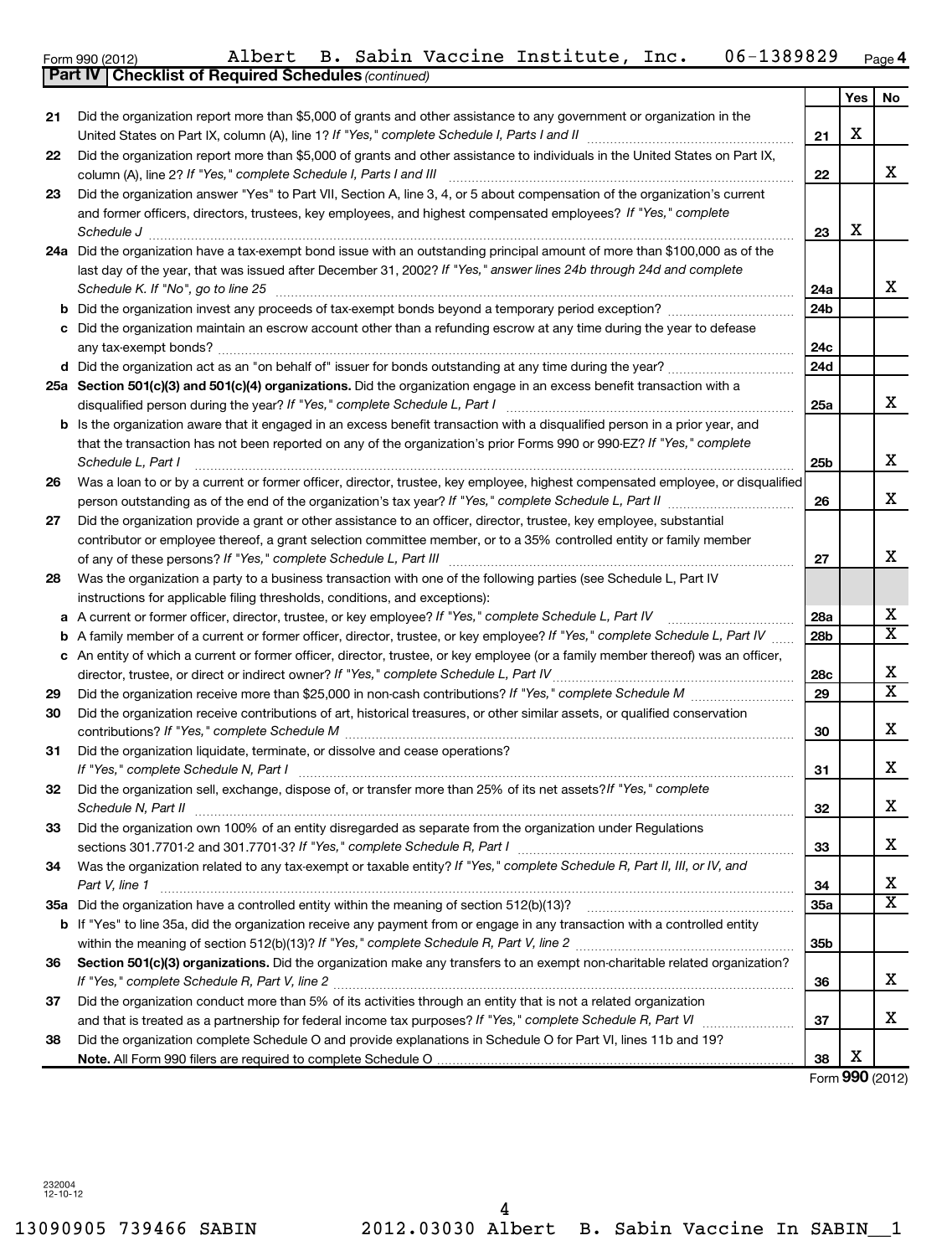| orm 990 (2012) |                                                                    | Albert | B. Sabin Vaccine Instit |  |  |
|----------------|--------------------------------------------------------------------|--------|-------------------------|--|--|
|                | Part V   Statements Regarding Other IRS Filings and Tax Compliance |        |                         |  |  |

#### $_{\rm Form}$ 990 (2012) Albert B. Sabin Vaccine Institute, Inc. <code>Ub-l3898</code>29  $_{\rm Page}$ Albert B. Sabin Vaccine Institute, Inc. 06-1389829

|                                                                                                                                                      | Check if Schedule O contains a response to any question in this Part V                                                                                |                 |    |                |       |    |  |  |  |
|------------------------------------------------------------------------------------------------------------------------------------------------------|-------------------------------------------------------------------------------------------------------------------------------------------------------|-----------------|----|----------------|-------|----|--|--|--|
|                                                                                                                                                      |                                                                                                                                                       |                 |    |                | Yes l | No |  |  |  |
|                                                                                                                                                      | 1a Enter the number reported in Box 3 of Form 1096. Enter -0- if not applicable                                                                       | 1a              | 22 |                |       |    |  |  |  |
| b                                                                                                                                                    | Enter the number of Forms W-2G included in line 1a. Enter -0- if not applicable                                                                       | 1 <sub>b</sub>  | 0  |                |       |    |  |  |  |
| c                                                                                                                                                    | Did the organization comply with backup withholding rules for reportable payments to vendors and reportable gaming                                    |                 |    |                |       |    |  |  |  |
|                                                                                                                                                      |                                                                                                                                                       |                 |    | 1c             | x     |    |  |  |  |
|                                                                                                                                                      | 2a Enter the number of employees reported on Form W-3, Transmittal of Wage and Tax Statements,                                                        |                 |    |                |       |    |  |  |  |
|                                                                                                                                                      | 70<br>filed for the calendar year ending with or within the year covered by this return <i>manumumumum</i><br>2a                                      |                 |    |                |       |    |  |  |  |
|                                                                                                                                                      |                                                                                                                                                       |                 |    |                |       |    |  |  |  |
|                                                                                                                                                      | Note. If the sum of lines 1a and 2a is greater than 250, you may be required to $e$ -file (see instructions)                                          |                 |    |                |       |    |  |  |  |
|                                                                                                                                                      |                                                                                                                                                       |                 |    | За             |       | x  |  |  |  |
|                                                                                                                                                      | <b>b</b> If "Yes," has it filed a Form 990-T for this year? If "No," provide an explanation in Schedule O                                             |                 |    | 3 <sub>b</sub> |       |    |  |  |  |
|                                                                                                                                                      | 4a At any time during the calendar year, did the organization have an interest in, or a signature or other authority over, a                          |                 |    |                |       |    |  |  |  |
|                                                                                                                                                      | financial account in a foreign country (such as a bank account, securities account, or other financial account)?                                      |                 |    | 4a             |       | x  |  |  |  |
|                                                                                                                                                      | <b>b</b> If "Yes," enter the name of the foreign country:                                                                                             |                 |    |                |       |    |  |  |  |
|                                                                                                                                                      | See instructions for filing requirements for Form TD F 90-22.1, Report of Foreign Bank and Financial Accounts.                                        |                 |    |                |       |    |  |  |  |
|                                                                                                                                                      |                                                                                                                                                       |                 |    | 5a             |       | х  |  |  |  |
|                                                                                                                                                      |                                                                                                                                                       |                 |    | 5 <sub>b</sub> |       | X  |  |  |  |
|                                                                                                                                                      |                                                                                                                                                       |                 |    | 5c             |       |    |  |  |  |
|                                                                                                                                                      | 6a Does the organization have annual gross receipts that are normally greater than \$100,000, and did the organization solicit                        |                 |    |                |       |    |  |  |  |
|                                                                                                                                                      | any contributions that were not tax deductible as charitable contributions?                                                                           |                 |    | 6a             |       | х  |  |  |  |
|                                                                                                                                                      | <b>b</b> If "Yes," did the organization include with every solicitation an express statement that such contributions or gifts                         |                 |    |                |       |    |  |  |  |
|                                                                                                                                                      | were not tax deductible?                                                                                                                              |                 |    | 6b             |       |    |  |  |  |
| 7                                                                                                                                                    | Organizations that may receive deductible contributions under section 170(c).                                                                         |                 |    | 7a             |       | x  |  |  |  |
| Did the organization receive a payment in excess of \$75 made partly as a contribution and partly for goods and services provided to the payor?<br>a |                                                                                                                                                       |                 |    |                |       |    |  |  |  |
| b                                                                                                                                                    | c Did the organization sell, exchange, or otherwise dispose of tangible personal property for which it was required                                   |                 |    | 7b             |       |    |  |  |  |
|                                                                                                                                                      | to file Form 8282?                                                                                                                                    |                 |    |                |       |    |  |  |  |
|                                                                                                                                                      |                                                                                                                                                       | 7d              |    | 7c             |       | x  |  |  |  |
| е                                                                                                                                                    |                                                                                                                                                       |                 |    | 7e             |       | х  |  |  |  |
| f                                                                                                                                                    |                                                                                                                                                       |                 |    | 7f             |       | X  |  |  |  |
| a                                                                                                                                                    | If the organization received a contribution of qualified intellectual property, did the organization file Form 8899 as required?                      |                 |    | 7g             |       |    |  |  |  |
| h                                                                                                                                                    | If the organization received a contribution of cars, boats, airplanes, or other vehicles, did the organization file a Form 1098-C?                    |                 |    | 7h             |       |    |  |  |  |
| 8                                                                                                                                                    | Sponsoring organizations maintaining donor advised funds and section $509(a)(3)$ supporting organizations. Did the supporting                         |                 |    |                |       |    |  |  |  |
|                                                                                                                                                      | organization, or a donor advised fund maintained by a sponsoring organization, have excess business holdings at any time during the year?             |                 |    | 8              |       |    |  |  |  |
| 9                                                                                                                                                    | Sponsoring organizations maintaining donor advised funds.                                                                                             |                 |    |                |       |    |  |  |  |
|                                                                                                                                                      |                                                                                                                                                       |                 |    | 9a             |       |    |  |  |  |
| b                                                                                                                                                    |                                                                                                                                                       |                 |    | 9b             |       |    |  |  |  |
| 10                                                                                                                                                   | Section 501(c)(7) organizations. Enter:                                                                                                               |                 |    |                |       |    |  |  |  |
| а                                                                                                                                                    | Initiation fees and capital contributions included on Part VIII, line 12                                                                              | 10a             |    |                |       |    |  |  |  |
| b                                                                                                                                                    | Gross receipts, included on Form 990, Part VIII, line 12, for public use of club facilities                                                           | 10 <sub>b</sub> |    |                |       |    |  |  |  |
| 11                                                                                                                                                   | Section 501(c)(12) organizations. Enter:                                                                                                              |                 |    |                |       |    |  |  |  |
| а                                                                                                                                                    |                                                                                                                                                       | 11a             |    |                |       |    |  |  |  |
| b                                                                                                                                                    | Gross income from other sources (Do not net amounts due or paid to other sources against                                                              |                 |    |                |       |    |  |  |  |
|                                                                                                                                                      | amounts due or received from them.)<br>12a Section 4947(a)(1) non-exempt charitable trusts. Is the organization filing Form 990 in lieu of Form 1041? | 11b             |    | 12a            |       |    |  |  |  |
|                                                                                                                                                      | <b>b</b> If "Yes," enter the amount of tax-exempt interest received or accrued during the year                                                        | 12b             |    |                |       |    |  |  |  |
| 13                                                                                                                                                   | Section 501(c)(29) qualified nonprofit health insurance issuers.                                                                                      |                 |    |                |       |    |  |  |  |
|                                                                                                                                                      |                                                                                                                                                       |                 |    | 13a            |       |    |  |  |  |
|                                                                                                                                                      | Note. See the instructions for additional information the organization must report on Schedule O.                                                     |                 |    |                |       |    |  |  |  |
|                                                                                                                                                      | <b>b</b> Enter the amount of reserves the organization is required to maintain by the states in which the                                             |                 |    |                |       |    |  |  |  |
|                                                                                                                                                      |                                                                                                                                                       | 13b             |    |                |       |    |  |  |  |
|                                                                                                                                                      |                                                                                                                                                       | 13c             |    |                |       |    |  |  |  |
|                                                                                                                                                      | 14a Did the organization receive any payments for indoor tanning services during the tax year?                                                        |                 |    | 14a            |       | x  |  |  |  |
|                                                                                                                                                      |                                                                                                                                                       |                 |    | 14b            |       |    |  |  |  |

Form **990** (2012)

232005 12-10-12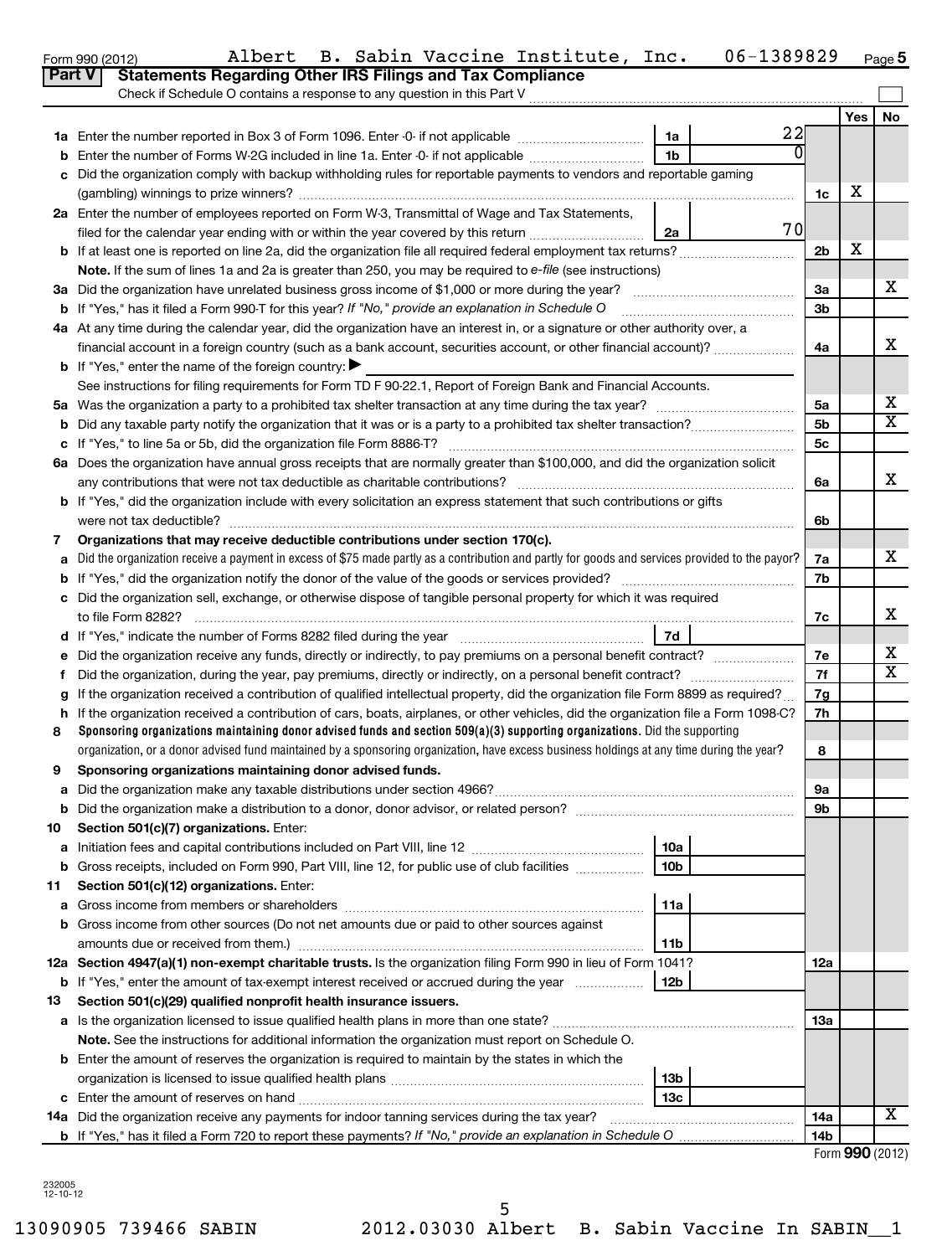**6**

| Form 990 (2012) |                                                                                                                  |  |  |  |  | Albert B. Sabin Vaccine Institute, Inc. |  | 06-1389829                                                                                                                  | Page |
|-----------------|------------------------------------------------------------------------------------------------------------------|--|--|--|--|-----------------------------------------|--|-----------------------------------------------------------------------------------------------------------------------------|------|
|                 |                                                                                                                  |  |  |  |  |                                         |  | Part VI Governance, Management, and Disclosure For each "Yes" response to lines 2 through 7b below, and for a "No" response |      |
|                 | to line 8a, 8b, or 10b below, describe the circumstances, processes, or changes in Schedule O. See instructions. |  |  |  |  |                                         |  |                                                                                                                             |      |
|                 |                                                                                                                  |  |  |  |  |                                         |  |                                                                                                                             |      |

# Check if Schedule O contains a response to any question in this Part VI

|--|--|

|                    | <b>Section A. Governing Body and Management</b>                                                                                            |    |             |                 |     |                         |  |  |
|--------------------|--------------------------------------------------------------------------------------------------------------------------------------------|----|-------------|-----------------|-----|-------------------------|--|--|
|                    |                                                                                                                                            |    |             |                 | Yes | No                      |  |  |
|                    | 1a Enter the number of voting members of the governing body at the end of the tax year                                                     | 1a | 10          |                 |     |                         |  |  |
|                    | If there are material differences in voting rights among members of the governing body, or if the governing                                |    |             |                 |     |                         |  |  |
|                    | body delegated broad authority to an executive committee or similar committee, explain in Schedule O.                                      |    |             |                 |     |                         |  |  |
| b                  | Enter the number of voting members included in line 1a, above, who are independent                                                         | 1b |             | 9               |     |                         |  |  |
| 2                  | Did any officer, director, trustee, or key employee have a family relationship or a business relationship with any other                   |    |             |                 |     |                         |  |  |
|                    | officer, director, trustee, or key employee?                                                                                               |    | .           | 2               |     | x                       |  |  |
| 3                  | Did the organization delegate control over management duties customarily performed by or under the direct supervision                      |    |             |                 |     |                         |  |  |
|                    |                                                                                                                                            |    |             | 3               |     | x                       |  |  |
| 4                  | Did the organization make any significant changes to its governing documents since the prior Form 990 was filed?                           |    |             | 4               |     | $\overline{\text{x}}$   |  |  |
| 5                  |                                                                                                                                            |    |             | 5               |     | X                       |  |  |
| 6                  |                                                                                                                                            |    |             | 6               |     | $\overline{\mathbf{X}}$ |  |  |
| 7а                 | Did the organization have members, stockholders, or other persons who had the power to elect or appoint one or                             |    |             |                 |     |                         |  |  |
|                    |                                                                                                                                            |    |             | 7a              |     | х                       |  |  |
|                    | <b>b</b> Are any governance decisions of the organization reserved to (or subject to approval by) members, stockholders, or                |    |             |                 |     |                         |  |  |
|                    | persons other than the governing body?                                                                                                     |    |             | 7b              |     | x                       |  |  |
| 8                  | Did the organization contemporaneously document the meetings held or written actions undertaken during the year by the following:          |    |             |                 |     |                         |  |  |
| а                  |                                                                                                                                            |    |             | 8а              | х   |                         |  |  |
| b                  |                                                                                                                                            |    |             | 8b              | X   |                         |  |  |
| 9                  | Is there any officer, director, trustee, or key employee listed in Part VII, Section A, who cannot be reached at the                       |    |             |                 |     |                         |  |  |
|                    |                                                                                                                                            |    |             | 9               |     | x                       |  |  |
|                    | <b>Section B. Policies</b> (This Section B requests information about policies not required by the Internal Revenue Code.)                 |    |             |                 |     |                         |  |  |
|                    |                                                                                                                                            |    |             |                 | Yes | No                      |  |  |
|                    |                                                                                                                                            |    |             | 10a             |     | х                       |  |  |
|                    | <b>b</b> If "Yes," did the organization have written policies and procedures governing the activities of such chapters, affiliates,        |    |             |                 |     |                         |  |  |
|                    |                                                                                                                                            |    |             | 10 <sub>b</sub> | х   |                         |  |  |
|                    | 11a Has the organization provided a complete copy of this Form 990 to all members of its governing body before filing the form?            |    |             |                 |     |                         |  |  |
|                    | <b>b</b> Describe in Schedule O the process, if any, used by the organization to review this Form 990.                                     |    |             |                 |     |                         |  |  |
| 12a                | Did the organization have a written conflict of interest policy? If "No," go to line 13                                                    |    |             |                 |     |                         |  |  |
| b                  | Were officers, directors, or trustees, and key employees required to disclose annually interests that could give rise to conflicts?        |    |             |                 |     |                         |  |  |
| с                  | Did the organization regularly and consistently monitor and enforce compliance with the policy? If "Yes," describe                         |    |             |                 |     |                         |  |  |
|                    | in Schedule O how this was done                                                                                                            |    |             | 12c             | х   |                         |  |  |
| 13                 |                                                                                                                                            |    |             | 13              | х   |                         |  |  |
| 14                 |                                                                                                                                            |    |             | 14              | х   |                         |  |  |
| 15                 | Did the process for determining compensation of the following persons include a review and approval by independent                         |    |             |                 |     |                         |  |  |
|                    | persons, comparability data, and contemporaneous substantiation of the deliberation and decision?                                          |    |             |                 |     |                         |  |  |
|                    |                                                                                                                                            |    |             | 15a             | Χ   |                         |  |  |
|                    | <b>b</b> Other officers or key employees of the organization                                                                               |    |             | 15b             | X   |                         |  |  |
|                    | If "Yes" to line 15a or 15b, describe the process in Schedule O (see instructions).                                                        |    |             |                 |     |                         |  |  |
|                    | <b>16a</b> Did the organization invest in, contribute assets to, or participate in a joint venture or similar arrangement with a           |    |             |                 |     |                         |  |  |
|                    | taxable entity during the year?                                                                                                            |    |             | 16a             |     | х                       |  |  |
|                    | b If "Yes," did the organization follow a written policy or procedure requiring the organization to evaluate its participation             |    |             |                 |     |                         |  |  |
|                    | in joint venture arrangements under applicable federal tax law, and take steps to safequard the organization's                             |    |             |                 |     |                         |  |  |
|                    | exempt status with respect to such arrangements?                                                                                           |    |             | 16b             |     |                         |  |  |
|                    | <b>Section C. Disclosure</b>                                                                                                               |    |             |                 |     |                         |  |  |
| 17                 | List the states with which a copy of this Form 990 is required to be filed $\blacktriangleright$ MD, DC, NY                                |    |             |                 |     |                         |  |  |
| 18                 | Section 6104 requires an organization to make its Forms 1023 (or 1024 if applicable), 990, and 990-T (Section 501(c)(3)s only) available   |    |             |                 |     |                         |  |  |
|                    | for public inspection. Indicate how you made these available. Check all that apply.                                                        |    |             |                 |     |                         |  |  |
|                    | $\lfloor \underline{X} \rfloor$ Upon request<br>Another's website<br>Other (explain in Schedule O)<br>Own website                          |    |             |                 |     |                         |  |  |
| 19                 | Describe in Schedule O whether (and if so, how), the organization made its governing documents, conflict of interest policy, and financial |    |             |                 |     |                         |  |  |
|                    | statements available to the public during the tax year.                                                                                    |    |             |                 |     |                         |  |  |
| 20                 | State the name, physical address, and telephone number of the person who possesses the books and records of the organization:              |    |             |                 |     |                         |  |  |
|                    | The Organization - $202-842-8610$                                                                                                          |    |             |                 |     |                         |  |  |
|                    | 2000 Pennsylvania Avenue, NW, No. 7100, Washington,                                                                                        |    | 20006<br>DC |                 |     |                         |  |  |
| 232006<br>12-10-12 |                                                                                                                                            |    |             |                 |     | Form 990 (2012)         |  |  |
|                    | 6                                                                                                                                          |    |             |                 |     |                         |  |  |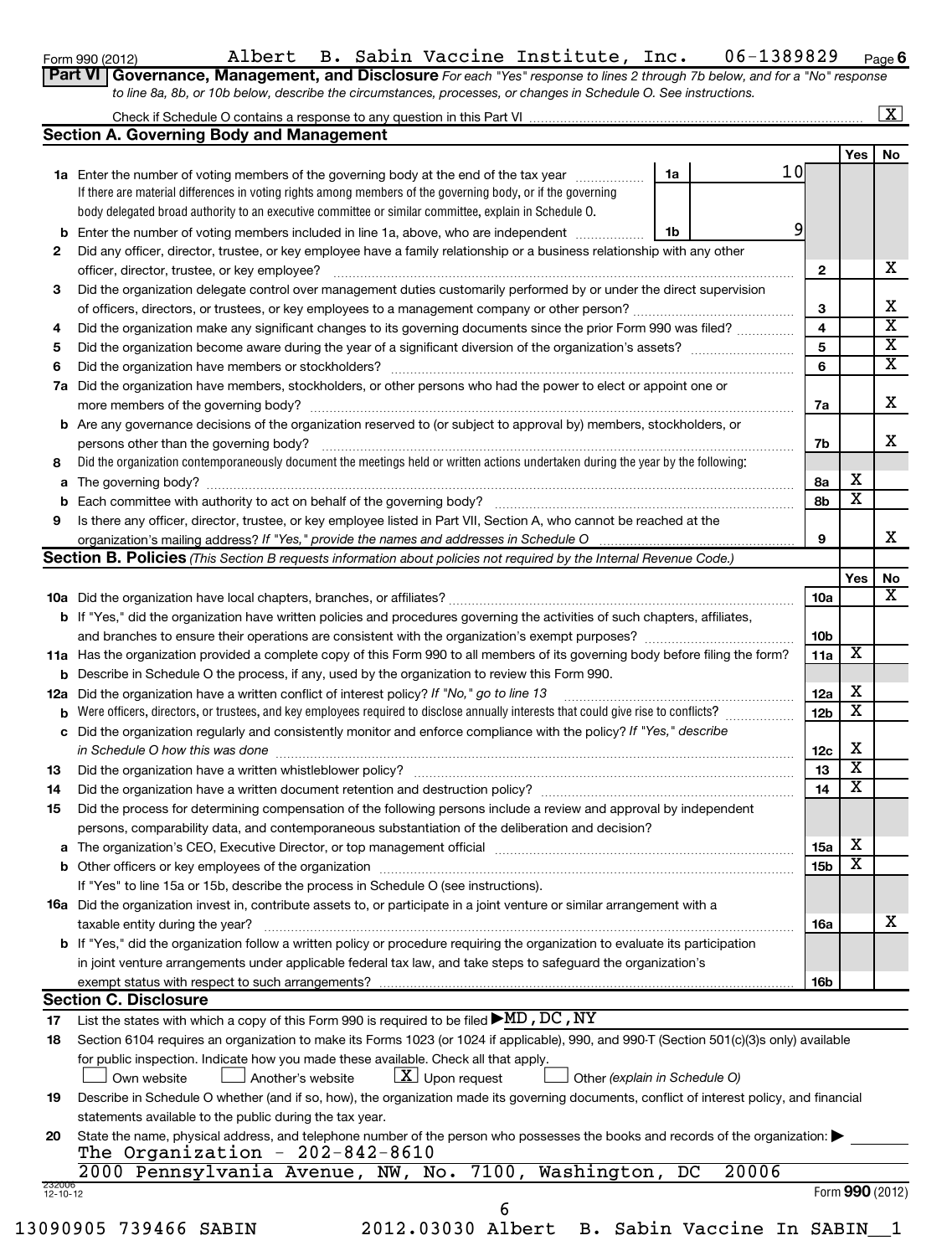| Part VII Compensation of Officers, Directors, Trustees, Key Employees, Highest Compensated |  |  |  |  |  |  |  |  |
|--------------------------------------------------------------------------------------------|--|--|--|--|--|--|--|--|
| <b>Employees, and Independent Contractors</b>                                              |  |  |  |  |  |  |  |  |
| Check if Schedule O contains a response to any question in this Part VII                   |  |  |  |  |  |  |  |  |

**Section A. Officers, Directors, Trustees, Key Employees, and Highest Compensated Employees**

**1a**  Complete this table for all persons required to be listed. Report compensation for the calendar year ending with or within the organization's tax year.

**•** List all of the organization's current officers, directors, trustees (whether individuals or organizations), regardless of amount of compensation. Enter -0- in columns  $(D)$ ,  $(E)$ , and  $(F)$  if no compensation was paid.

**•** List all of the organization's **current** key employees, if any. See instructions for definition of "key employee."

 $\bullet$  List the organization's five  $\tt current$  highest compensated employees (other than an officer, director, trustee, or key employee) who received reportable compensation (Box 5 of Form W-2 and/or Box 7 of Form 1099-MISC) of more than \$100,000 from the organization and any related organizations .

 $\bullet$  List all of the organization's former officers, key employees, and highest compensated employees who received more than \$100,000 of reportable compensation from the organization and any related organizations.

**•** List all of the organization's former directors or trustees that received, in the capacity as a former director or trustee of the organization, more than \$10,000 of reportable compensation from the organization and any related organizations.

List persons in the following order: individual trustees or directors; institutional trustees; officers; key employees; highest compensated employees; and former such persons.

Check this box if neither the organization nor any related organization compensated any current officer, director, or trustee.  $\left\vert \cdot\right\vert$ 

| (A)                        | (B)                    |                                |                       |             | (C)          |                                                                  |        | (D)             | (E)                              | (F)                      |
|----------------------------|------------------------|--------------------------------|-----------------------|-------------|--------------|------------------------------------------------------------------|--------|-----------------|----------------------------------|--------------------------|
| Name and Title             | Average                |                                |                       | Position    |              | (do not check more than one                                      |        | Reportable      | Reportable                       | Estimated                |
|                            | hours per              |                                |                       |             |              | box, unless person is both an<br>officer and a director/trustee) |        | compensation    | compensation                     | amount of                |
|                            | week                   |                                |                       |             |              |                                                                  |        | from<br>the     | from related                     | other                    |
|                            | (list any<br>hours for |                                |                       |             |              |                                                                  |        | organization    | organizations<br>(W-2/1099-MISC) | compensation<br>from the |
|                            | related                |                                |                       |             |              |                                                                  |        | (W-2/1099-MISC) |                                  | organization             |
|                            | organizations          |                                |                       |             |              |                                                                  |        |                 |                                  | and related              |
|                            | below                  | Individual trustee or director | Institutional trustee |             | Key employee | Highest compensated<br>  employee                                | Former |                 |                                  | organizations            |
|                            | line)                  |                                |                       | Officer     |              |                                                                  |        |                 |                                  |                          |
| Morton Hyman<br>(1)        | 20.00                  |                                |                       |             |              |                                                                  |        |                 |                                  |                          |
| Chairman                   |                        | $\mathbf X$                    |                       | X           |              |                                                                  |        | $\mathbf 0$ .   | $\mathbf 0$ .                    | 0.                       |
| (2) Mike Whitham           | 1.00                   |                                |                       |             |              |                                                                  |        |                 |                                  |                          |
| Treasurer                  |                        | X                              |                       | $\mathbf X$ |              |                                                                  |        | $\mathbf 0$ .   | 0.                               | $\mathbf 0$ .            |
| (3) Allan Goldstein        | 1.00                   |                                |                       |             |              |                                                                  |        |                 |                                  |                          |
| Trustee                    |                        | X                              |                       |             |              |                                                                  |        | $\mathbf 0$ .   | $\mathbf 0$ .                    | $\mathbf 0$ .            |
| (4) Baroness Helene Hayman | 1.00                   |                                |                       |             |              |                                                                  |        |                 |                                  |                          |
| Trustee                    |                        | $\mathbf X$                    |                       |             |              |                                                                  |        | $\mathbf 0$ .   | $\mathbf 0$ .                    | $\mathbf 0$ .            |
| (5) Axel Hoos              | 1.00                   |                                |                       |             |              |                                                                  |        |                 |                                  |                          |
| Trustee                    |                        | $\mathbf X$                    |                       |             |              |                                                                  |        | $\mathbf 0$     | $\mathbf 0$ .                    | $\mathbf 0$ .            |
| (6) Kevin Reilly           | 1.00                   |                                |                       |             |              |                                                                  |        |                 |                                  |                          |
| Trustee                    |                        | X                              |                       |             |              |                                                                  |        | $\mathbf 0$     | $\mathbf 0$                      | $\mathbf 0$ .            |
| (7) Gary Rosenthal         | 1.00                   |                                |                       |             |              |                                                                  |        |                 |                                  |                          |
| Trustee                    |                        | $\mathbf X$                    |                       |             |              |                                                                  |        | $\mathbf 0$ .   | $\mathbf 0$                      | $\mathbf 0$ .            |
| (8) Philip Russell         | 5.00                   |                                |                       |             |              |                                                                  |        |                 |                                  |                          |
| Trustee                    |                        | х                              |                       |             |              |                                                                  |        | 23,950.         | $\mathbf 0$ .                    | $\mathbf 0$ .            |
| (9) Marc Shapiro           | 1.00                   |                                |                       |             |              |                                                                  |        |                 |                                  |                          |
| Trustee                    |                        | $\mathbf X$                    |                       |             |              |                                                                  |        | $\mathbf 0$     | $\mathbf 0$ .                    | $\mathbf 0$ .            |
| (10) Peter Thoren          | 1.00                   |                                |                       |             |              |                                                                  |        |                 |                                  |                          |
| Trustee                    |                        | х                              |                       |             |              |                                                                  |        | 0.              | 0.                               | 0.                       |
| (11) Brian Davis           | 40.00                  |                                |                       |             |              |                                                                  |        |                 |                                  |                          |
| Chief Operating Officer    |                        |                                |                       | X           |              |                                                                  |        | 202,293.        | 0.                               | 22,488.                  |
| (12) Michael Marine        | 40.00                  |                                |                       |             |              |                                                                  |        |                 |                                  |                          |
| CEO, Ex Officio Trustee    |                        |                                |                       | $\mathbf X$ |              |                                                                  |        | 285,390.        | $\mathbf 0$ .                    | 12,151.                  |
| (13) Peter Hotez           | 10.00                  |                                |                       |             |              |                                                                  |        |                 |                                  |                          |
| President, Ex Officio Trus |                        |                                |                       | $\mathbf X$ |              |                                                                  |        | 75,000.         | $\mathbf 0$ .                    | 0.                       |
| (14) Ciro de Quadros       | 40.00                  |                                |                       |             |              |                                                                  |        |                 |                                  |                          |
| Exec VP, Ex Officio Truste |                        |                                |                       | $\mathbf X$ |              |                                                                  |        | 343,970.        | $\mathbf 0$ .                    | 1,397.                   |
| (15) Neeraj Mistry         | 40.00                  |                                |                       |             |              |                                                                  |        |                 |                                  |                          |
| Program Director           |                        |                                |                       |             |              | $\mathbf X$                                                      |        | 227,580.        | $\mathbf 0$ .                    | 13,620.                  |
| (16) Michael McQuestion    | 40.00                  |                                |                       |             |              |                                                                  |        |                 |                                  |                          |
| Program Director           |                        |                                |                       |             |              | $\mathbf X$                                                      |        | 188,820.        | 0.                               | 22,017.                  |
| (17) Christopher Nelson    | 40.00                  |                                |                       |             |              |                                                                  |        |                 |                                  |                          |
| Program Director           |                        |                                |                       |             |              | $\mathbf X$                                                      |        | 186,792.        | 0.                               | 21,760.                  |
| 232007 12-10-12            |                        |                                |                       |             |              |                                                                  |        |                 |                                  | Form 990 (2012)          |

7

232007 12-10-12

13090905 739466 SABIN 2012.03030 Albert B. Sabin Vaccine In SABIN\_\_1

**7**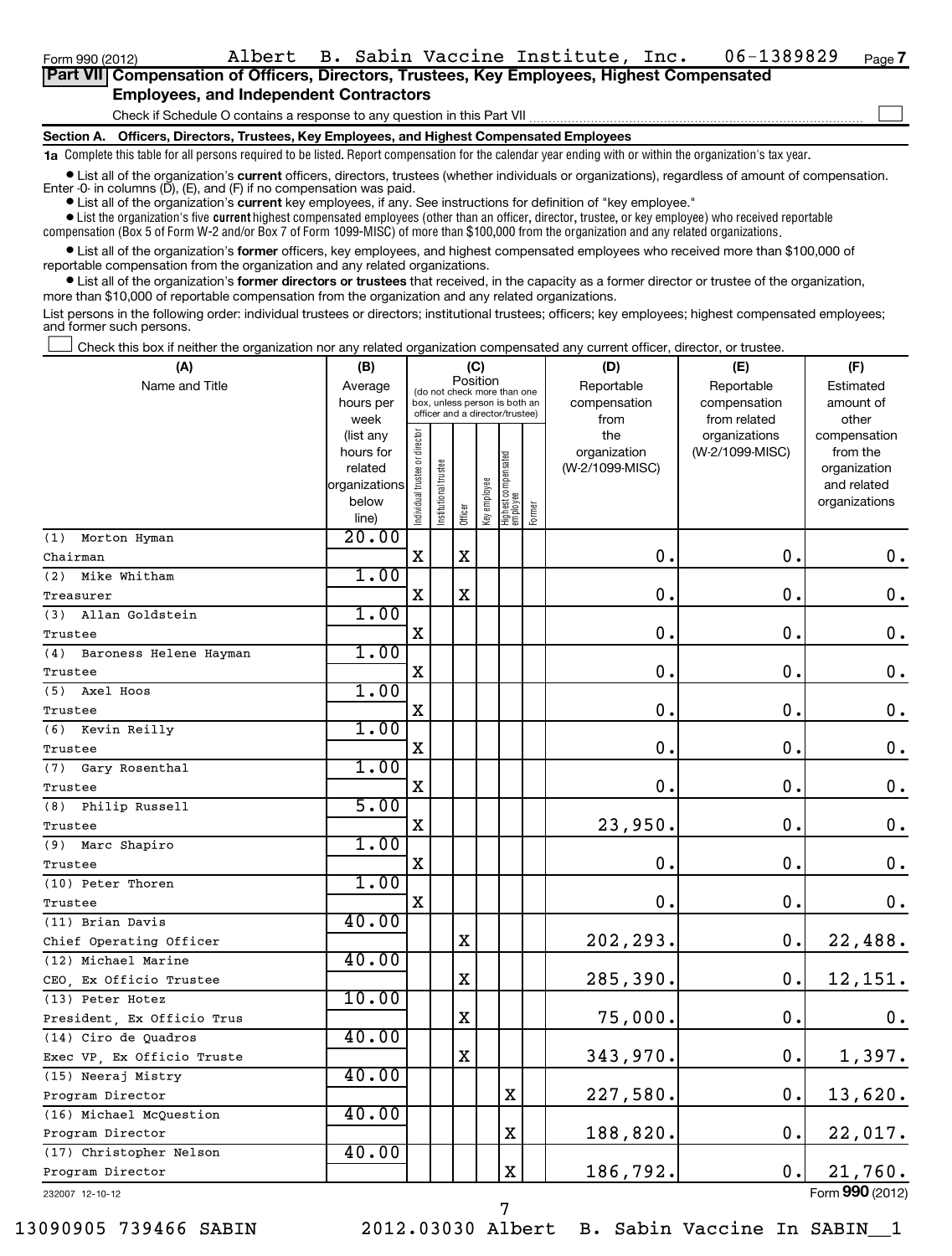| Form 990 (2012)                                                                                                                                                                                                                 |                           |                     |                       |                                         |              |                                 |        | Albert B. Sabin Vaccine Institute, Inc. | 06-1389829      |          |              | Page 8          |
|---------------------------------------------------------------------------------------------------------------------------------------------------------------------------------------------------------------------------------|---------------------------|---------------------|-----------------------|-----------------------------------------|--------------|---------------------------------|--------|-----------------------------------------|-----------------|----------|--------------|-----------------|
| Part VII<br>Section A. Officers, Directors, Trustees, Key Employees, and Highest Compensated Employees (continued)                                                                                                              |                           |                     |                       |                                         |              |                                 |        |                                         |                 |          |              |                 |
| (A)                                                                                                                                                                                                                             | (B)                       |                     |                       | (C)                                     |              |                                 |        | (D)                                     | (E)             |          |              | (F)             |
| Name and title                                                                                                                                                                                                                  | Average                   |                     |                       | Position<br>(do not check more than one |              |                                 |        | Reportable                              | Reportable      |          |              | Estimated       |
|                                                                                                                                                                                                                                 | hours per                 |                     |                       | box, unless person is both an           |              |                                 |        | compensation                            | compensation    |          |              | amount of       |
|                                                                                                                                                                                                                                 | week                      |                     |                       | officer and a director/trustee)         |              |                                 |        | from                                    | from related    |          |              | other           |
|                                                                                                                                                                                                                                 | (list any                 | trustee or director |                       |                                         |              |                                 |        | the                                     | organizations   |          |              | compensation    |
|                                                                                                                                                                                                                                 | hours for                 |                     |                       |                                         |              |                                 |        | organization                            | (W-2/1099-MISC) |          |              | from the        |
|                                                                                                                                                                                                                                 | related<br> organizations |                     |                       |                                         |              |                                 |        | (W-2/1099-MISC)                         |                 |          |              | organization    |
|                                                                                                                                                                                                                                 | below                     |                     |                       |                                         |              |                                 |        |                                         |                 |          |              | and related     |
|                                                                                                                                                                                                                                 | line)                     | Individual t        | Institutional trustee | Officer                                 | key employee | Highest compensated<br>employee | Former |                                         |                 |          |              | organizations   |
| (18) Marva Loblack                                                                                                                                                                                                              | 40.00                     |                     |                       |                                         |              |                                 |        |                                         |                 |          |              |                 |
| Program Director                                                                                                                                                                                                                |                           |                     |                       |                                         |              | X                               |        | 140,104.                                |                 | 0.       |              | 17,017.         |
| (19) Marcia de Souza Lima                                                                                                                                                                                                       | 40.00                     |                     |                       |                                         |              |                                 |        |                                         |                 |          |              |                 |
| Program Director                                                                                                                                                                                                                |                           |                     |                       |                                         |              | X                               |        | 133,992.                                |                 | 0.       |              | 19,444.         |
|                                                                                                                                                                                                                                 |                           |                     |                       |                                         |              |                                 |        |                                         |                 |          |              |                 |
|                                                                                                                                                                                                                                 |                           |                     |                       |                                         |              |                                 |        |                                         |                 |          |              |                 |
|                                                                                                                                                                                                                                 |                           |                     |                       |                                         |              |                                 |        |                                         |                 |          |              |                 |
|                                                                                                                                                                                                                                 |                           |                     |                       |                                         |              |                                 |        |                                         |                 |          |              |                 |
|                                                                                                                                                                                                                                 |                           |                     |                       |                                         |              |                                 |        |                                         |                 |          |              |                 |
|                                                                                                                                                                                                                                 |                           |                     |                       |                                         |              |                                 |        |                                         |                 |          |              |                 |
|                                                                                                                                                                                                                                 |                           |                     |                       |                                         |              |                                 |        |                                         |                 |          |              |                 |
|                                                                                                                                                                                                                                 |                           |                     |                       |                                         |              |                                 |        |                                         |                 |          |              |                 |
|                                                                                                                                                                                                                                 |                           |                     |                       |                                         |              |                                 |        |                                         |                 |          |              |                 |
|                                                                                                                                                                                                                                 |                           |                     |                       |                                         |              |                                 |        |                                         |                 |          |              |                 |
|                                                                                                                                                                                                                                 |                           |                     |                       |                                         |              |                                 |        |                                         |                 |          |              |                 |
|                                                                                                                                                                                                                                 |                           |                     |                       |                                         |              |                                 |        |                                         |                 |          |              |                 |
|                                                                                                                                                                                                                                 |                           |                     |                       |                                         |              |                                 |        |                                         |                 |          |              |                 |
|                                                                                                                                                                                                                                 |                           |                     |                       |                                         |              |                                 |        |                                         |                 |          |              |                 |
|                                                                                                                                                                                                                                 |                           |                     |                       |                                         |              |                                 |        |                                         |                 |          |              |                 |
|                                                                                                                                                                                                                                 |                           |                     |                       |                                         |              | ▶                               |        | 1,807,891.                              |                 | σ.       |              | 129,894.        |
| c Total from continuation sheets to Part VII, Section A                                                                                                                                                                         |                           |                     |                       |                                         |              |                                 |        | $\overline{0}$ .                        |                 | σ.       |              | 0.              |
|                                                                                                                                                                                                                                 |                           |                     |                       |                                         |              |                                 |        | 1,807,891.                              |                 | σ.       |              | 129,894.        |
| Total number of individuals (including but not limited to those listed above) who received more than \$100,000 of reportable<br>$\mathbf{2}$                                                                                    |                           |                     |                       |                                         |              |                                 |        |                                         |                 |          |              |                 |
| compensation from the organization $\blacktriangleright$                                                                                                                                                                        |                           |                     |                       |                                         |              |                                 |        |                                         |                 |          |              | 12              |
|                                                                                                                                                                                                                                 |                           |                     |                       |                                         |              |                                 |        |                                         |                 |          |              | Yes<br>No       |
| 3<br>Did the organization list any former officer, director, or trustee, key employee, or highest compensated employee on                                                                                                       |                           |                     |                       |                                         |              |                                 |        |                                         |                 |          |              |                 |
| line 1a? If "Yes," complete Schedule J for such individual                                                                                                                                                                      |                           |                     |                       |                                         |              |                                 |        |                                         |                 |          | 3            | x               |
| 4                                                                                                                                                                                                                               |                           |                     |                       |                                         |              |                                 |        |                                         |                 |          |              |                 |
| For any individual listed on line 1a, is the sum of reportable compensation and other compensation from the organization<br>and related organizations greater than \$150,000? If "Yes," complete Schedule J for such individual |                           |                     |                       |                                         |              |                                 |        |                                         |                 |          |              | x               |
|                                                                                                                                                                                                                                 |                           |                     |                       |                                         |              |                                 |        |                                         |                 |          | 4            |                 |
| Did any person listed on line 1a receive or accrue compensation from any unrelated organization or individual for services<br>5                                                                                                 |                           |                     |                       |                                         |              |                                 |        |                                         |                 |          |              | x               |
| rendered to the organization? If "Yes," complete Schedule J for such person.                                                                                                                                                    |                           |                     |                       |                                         |              |                                 |        |                                         |                 |          | 5            |                 |
| <b>Section B. Independent Contractors</b>                                                                                                                                                                                       |                           |                     |                       |                                         |              |                                 |        |                                         |                 |          |              |                 |
| Complete this table for your five highest compensated independent contractors that received more than \$100,000 of compensation from<br>1.                                                                                      |                           |                     |                       |                                         |              |                                 |        |                                         |                 |          |              |                 |
| the organization. Report compensation for the calendar year ending with or within the organization's tax year.                                                                                                                  |                           |                     |                       |                                         |              |                                 |        |                                         |                 |          |              |                 |
| (A)                                                                                                                                                                                                                             |                           |                     |                       |                                         |              |                                 |        | (B)                                     |                 |          | (C)          |                 |
| Name and business address                                                                                                                                                                                                       |                           |                     |                       |                                         |              |                                 |        | Description of services                 |                 |          | Compensation |                 |
| Center for Disease Control and Prevention,                                                                                                                                                                                      |                           |                     |                       |                                         |              |                                 |        | Pertussis                               |                 |          |              |                 |
| Financial Management Office, P.O.Box                                                                                                                                                                                            |                           |                     |                       |                                         |              |                                 |        | surveillance                            |                 |          |              | 179,387.        |
| Echoditto, One Davis Square, Suite 302,                                                                                                                                                                                         |                           |                     |                       |                                         |              |                                 |        | Web development and                     |                 |          |              |                 |
| Somerville, MA 02144<br>online consultation                                                                                                                                                                                     |                           |                     |                       |                                         |              |                                 |        |                                         |                 | 168,148. |              |                 |
| Fraunhofer USA, Inc                                                                                                                                                                                                             |                           |                     |                       |                                         |              |                                 |        | Vaccine testing and                     |                 |          |              |                 |
| P.O.Box 673308, Detroit, MI 48267<br>process improvements                                                                                                                                                                       |                           |                     |                       |                                         |              |                                 |        |                                         |                 | 141,655. |              |                 |
| Pan American Health Organization, 525 23rd                                                                                                                                                                                      |                           |                     |                       |                                         |              |                                 |        | Conduct studies on                      |                 |          |              |                 |
| Street NW., Washington, DC 20037-2895<br>vaccine effectivenes                                                                                                                                                                   |                           |                     |                       |                                         |              |                                 |        |                                         |                 | 140,000. |              |                 |
| Creative Collaborations, 50B Pember Road,                                                                                                                                                                                       |                           |                     |                       |                                         |              |                                 |        | Advocacy Campaign                       |                 |          |              |                 |
| London, England, UNITED KINGDOM                                                                                                                                                                                                 |                           |                     |                       |                                         |              |                                 |        | Manager                                 |                 |          |              | 133,372.        |
| Total number of independent contractors (including but not limited to those listed above) who received more than<br>2                                                                                                           |                           |                     |                       |                                         |              |                                 |        |                                         |                 |          |              |                 |
| \$100,000 of compensation from the organization                                                                                                                                                                                 |                           |                     |                       |                                         |              | 7                               |        |                                         |                 |          |              |                 |
|                                                                                                                                                                                                                                 |                           |                     |                       |                                         |              |                                 |        |                                         |                 |          |              | Form 990 (2012) |

232008 12-10-12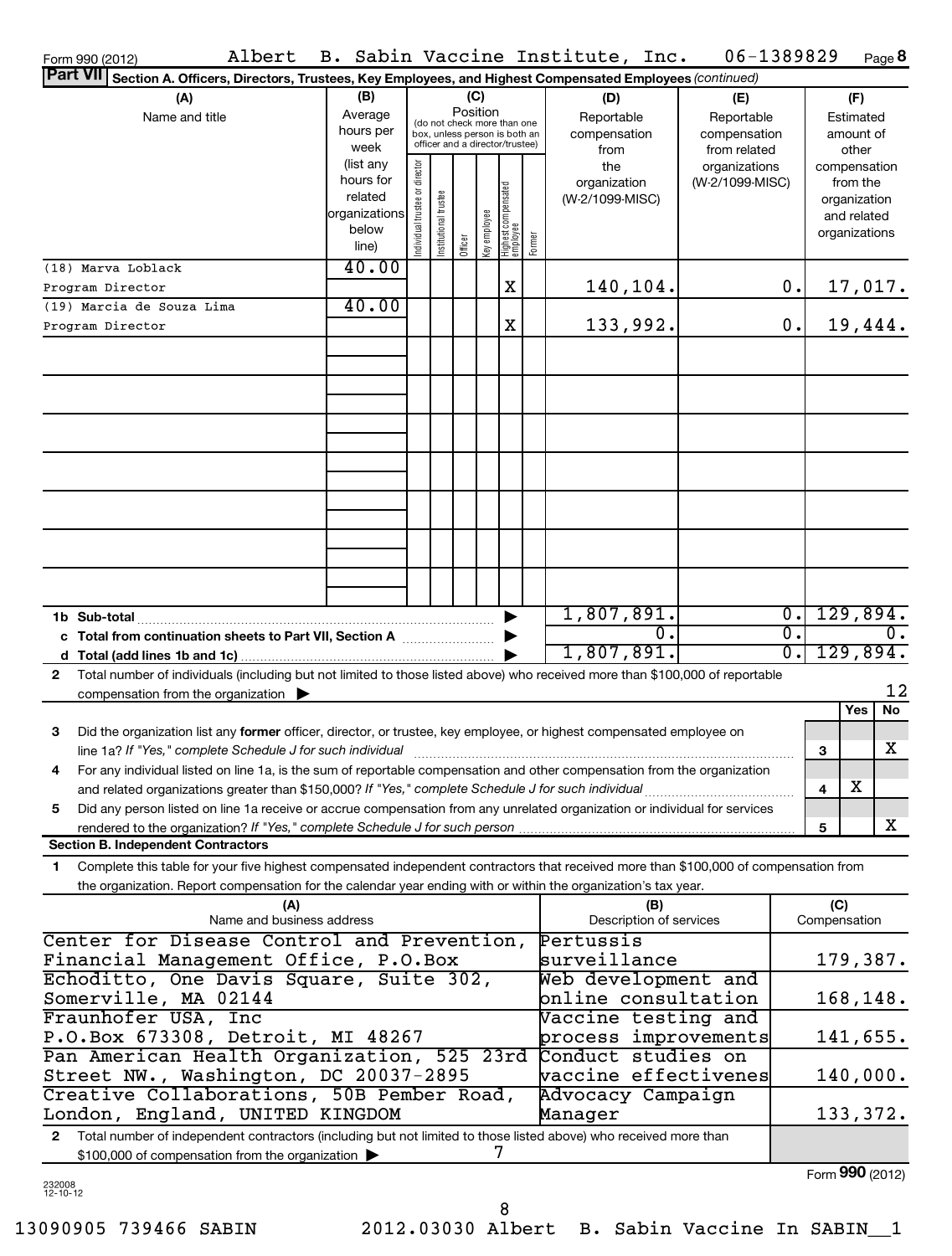|                                                           |     | Albert<br>Form 990 (2012)                                                                                             |                |                                | B. Sabin Vaccine Institute, Inc. |                                          | 06-1389829                       | Page 9                                                                       |
|-----------------------------------------------------------|-----|-----------------------------------------------------------------------------------------------------------------------|----------------|--------------------------------|----------------------------------|------------------------------------------|----------------------------------|------------------------------------------------------------------------------|
| <b>Part VIII</b>                                          |     | <b>Statement of Revenue</b>                                                                                           |                |                                |                                  |                                          |                                  |                                                                              |
|                                                           |     |                                                                                                                       |                |                                |                                  |                                          |                                  |                                                                              |
|                                                           |     |                                                                                                                       |                |                                | Total revenue                    | Related or<br>exempt function<br>revenue | Unrelated<br>business<br>revenue | (D)<br>Revenue excluded<br>from tax under<br>sections $512$ ,<br>513, or 514 |
|                                                           |     | 1 a Federated campaigns                                                                                               | l 1a           |                                |                                  |                                          |                                  |                                                                              |
| Contributions, Gifts, Grants<br>and Other Similar Amounts |     | <b>b</b> Membership dues                                                                                              | 1b             |                                |                                  |                                          |                                  |                                                                              |
|                                                           |     | c Fundraising events                                                                                                  | l 1c           | 16,536.                        |                                  |                                          |                                  |                                                                              |
|                                                           |     | d Related organizations                                                                                               | 1 <sub>d</sub> |                                |                                  |                                          |                                  |                                                                              |
|                                                           |     | e Government grants (contributions)                                                                                   | 1e             | 277, 279.                      |                                  |                                          |                                  |                                                                              |
|                                                           |     | f All other contributions, gifts, grants, and                                                                         |                |                                |                                  |                                          |                                  |                                                                              |
|                                                           |     | similar amounts not included above                                                                                    | l 1f           | 25,020,942.                    |                                  |                                          |                                  |                                                                              |
|                                                           |     | Noncash contributions included in lines 1a-1f: \$                                                                     |                | 4,569.                         |                                  |                                          |                                  |                                                                              |
|                                                           |     |                                                                                                                       |                |                                | 25, 314, 757.                    |                                          |                                  |                                                                              |
|                                                           |     |                                                                                                                       |                | <b>Business Code</b>           |                                  |                                          |                                  |                                                                              |
|                                                           | 2 a | <u> 1980 - Johann Barn, mars ann an t-Amhain an t-Amhain an t-Amhain an t-Amhain an t-Amhain an t-Amhain an t-Amh</u> |                |                                |                                  |                                          |                                  |                                                                              |
|                                                           | b   | the contract of the contract of the contract of the contract of the contract of                                       |                |                                |                                  |                                          |                                  |                                                                              |
|                                                           | с   | <u> 1989 - Johann Barn, mars et al. (b. 1989)</u>                                                                     |                |                                |                                  |                                          |                                  |                                                                              |
|                                                           | d   | <u> 1989 - Johann Stone, mars et al. (b. 1989)</u>                                                                    |                |                                |                                  |                                          |                                  |                                                                              |
| Program Service<br>Revenue                                | е   |                                                                                                                       |                |                                |                                  |                                          |                                  |                                                                              |
|                                                           | f.  |                                                                                                                       |                |                                |                                  |                                          |                                  |                                                                              |
|                                                           |     |                                                                                                                       |                |                                |                                  |                                          |                                  |                                                                              |
|                                                           | З   | Investment income (including dividends, interest, and                                                                 |                |                                |                                  |                                          |                                  |                                                                              |
|                                                           |     |                                                                                                                       |                | ▶                              | 30,674.                          |                                          |                                  | 30,674.                                                                      |
|                                                           | 4   | Income from investment of tax-exempt bond proceeds                                                                    |                |                                |                                  |                                          |                                  |                                                                              |
|                                                           | 5   |                                                                                                                       |                |                                |                                  |                                          |                                  |                                                                              |
|                                                           |     |                                                                                                                       | (i) Real       | (ii) Personal                  |                                  |                                          |                                  |                                                                              |
|                                                           |     |                                                                                                                       |                |                                |                                  |                                          |                                  |                                                                              |
|                                                           |     |                                                                                                                       |                |                                |                                  |                                          |                                  |                                                                              |
|                                                           |     | c Rental income or (loss)                                                                                             |                |                                |                                  |                                          |                                  |                                                                              |
|                                                           |     |                                                                                                                       |                | ▶                              |                                  |                                          |                                  |                                                                              |
|                                                           |     | 7 a Gross amount from sales of                                                                                        | (i) Securities | (ii) Other                     |                                  |                                          |                                  |                                                                              |
|                                                           |     | assets other than inventory                                                                                           |                |                                |                                  |                                          |                                  |                                                                              |
|                                                           |     | <b>b</b> Less: cost or other basis                                                                                    |                |                                |                                  |                                          |                                  |                                                                              |
|                                                           |     | and sales expenses    <b>Conservant</b>                                                                               |                |                                |                                  |                                          |                                  |                                                                              |
|                                                           |     |                                                                                                                       |                |                                |                                  |                                          |                                  |                                                                              |
|                                                           |     |                                                                                                                       |                |                                |                                  |                                          |                                  |                                                                              |
|                                                           |     | 8 a Gross income from fundraising events (not                                                                         |                |                                |                                  |                                          |                                  |                                                                              |
|                                                           |     | $16,536.$ of<br>including \$                                                                                          |                |                                |                                  |                                          |                                  |                                                                              |
| <b>Other Revenue</b>                                      |     | contributions reported on line 1c). See                                                                               |                |                                |                                  |                                          |                                  |                                                                              |
|                                                           |     |                                                                                                                       |                | 15,000.                        |                                  |                                          |                                  |                                                                              |
|                                                           |     |                                                                                                                       | b              | 15,000.                        |                                  |                                          |                                  |                                                                              |
|                                                           |     | c Net income or (loss) from fundraising events                                                                        |                | ▶<br>.                         | 0.                               |                                          |                                  |                                                                              |
|                                                           |     | 9 a Gross income from gaming activities. See                                                                          |                |                                |                                  |                                          |                                  |                                                                              |
|                                                           |     |                                                                                                                       |                |                                |                                  |                                          |                                  |                                                                              |
|                                                           |     |                                                                                                                       | $\mathbf b$    |                                |                                  |                                          |                                  |                                                                              |
|                                                           |     |                                                                                                                       |                |                                |                                  |                                          |                                  |                                                                              |
|                                                           |     | 10 a Gross sales of inventory, less returns                                                                           |                |                                |                                  |                                          |                                  |                                                                              |
|                                                           |     |                                                                                                                       |                |                                |                                  |                                          |                                  |                                                                              |
|                                                           |     |                                                                                                                       | $\mathbf b$    |                                |                                  |                                          |                                  |                                                                              |
|                                                           |     | c Net income or (loss) from sales of inventory                                                                        |                |                                |                                  |                                          |                                  |                                                                              |
|                                                           |     | Miscellaneous Revenue<br>11 a Exchange rate gain                                                                      |                | <b>Business Code</b><br>900099 | 842.                             |                                          |                                  | 842.                                                                         |
|                                                           |     |                                                                                                                       |                |                                |                                  |                                          |                                  |                                                                              |
|                                                           | b   |                                                                                                                       |                |                                |                                  |                                          |                                  |                                                                              |
|                                                           | с   | <u> 1989 - John Harry Harry Harry Harry Harry Harry Harry Harry Harry Harry Harry Harry Harry Harry Harry Harry</u>   |                |                                |                                  |                                          |                                  |                                                                              |
|                                                           |     |                                                                                                                       |                |                                |                                  |                                          |                                  |                                                                              |
|                                                           | d   |                                                                                                                       |                |                                |                                  |                                          |                                  |                                                                              |
|                                                           | 12  |                                                                                                                       |                |                                | 842.<br>25, 346, 273.            | 0.                                       | 0.                               | 31,516.                                                                      |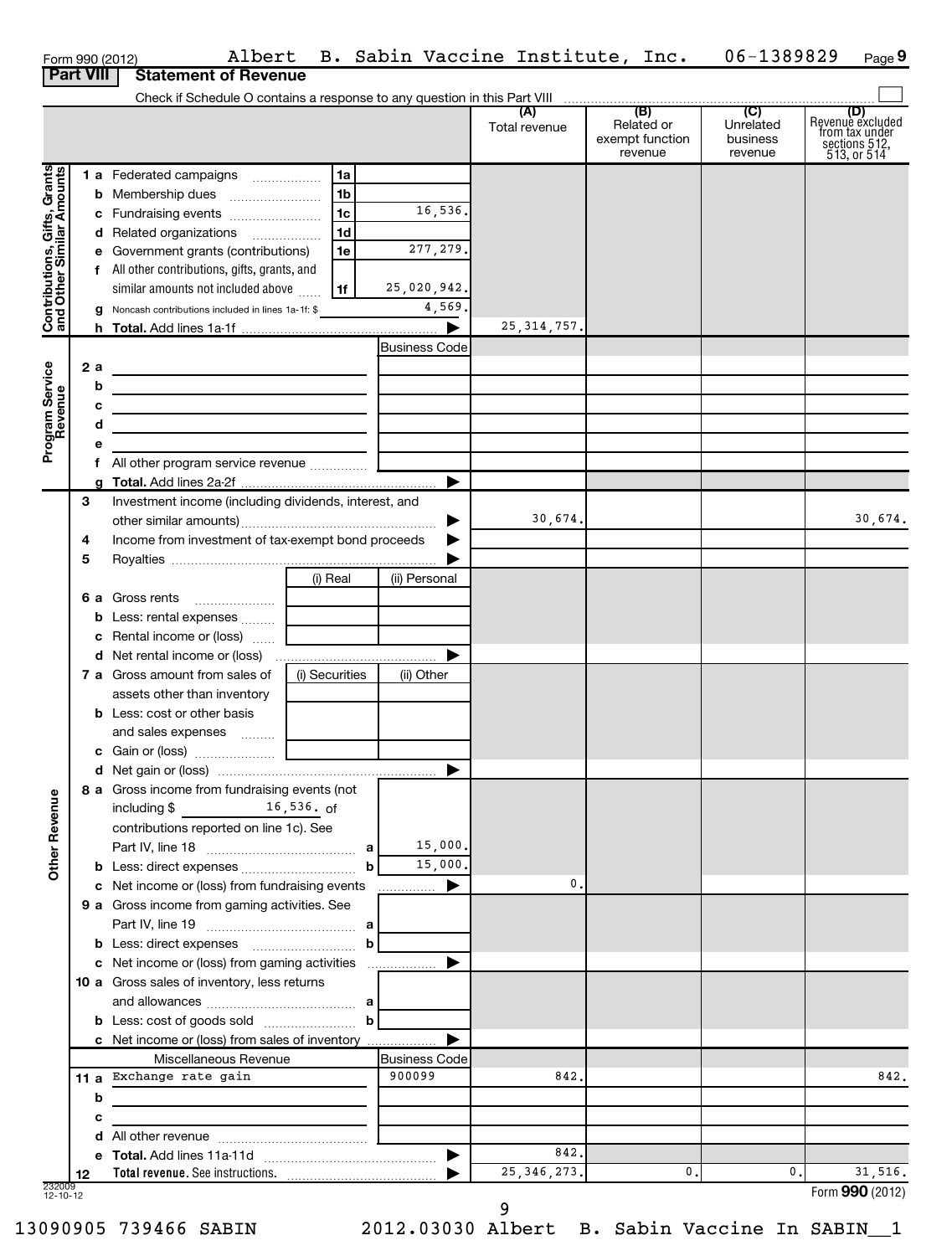Form 990 (2012) Page Albert B. Sabin Vaccine Institute, Inc. 06-1389829 06-1389829 Page 10

### **Part IX Statement of Functional Expenses**

*Section 501(c)(3) and 501(c)(4) organizations must complete all columns. All other organizations must complete column (A).*

|              | Check if Schedule O contains a response to any question in this Part IX                                                                                                                                                   |                       |                                    |                                    |                                |  |  |  |  |  |  |
|--------------|---------------------------------------------------------------------------------------------------------------------------------------------------------------------------------------------------------------------------|-----------------------|------------------------------------|------------------------------------|--------------------------------|--|--|--|--|--|--|
|              | Do not include amounts reported on lines 6b,<br>7b, 8b, 9b, and 10b of Part VIII.                                                                                                                                         | (A)<br>Total expenses | (B)<br>Program service<br>expenses | Management and<br>general expenses | (D)<br>Fundraising<br>expenses |  |  |  |  |  |  |
| 1.           | Grants and other assistance to governments and                                                                                                                                                                            |                       |                                    |                                    |                                |  |  |  |  |  |  |
|              | organizations in the United States. See Part IV, line 21                                                                                                                                                                  | 4,132,082.            | 4, 132, 082.                       |                                    |                                |  |  |  |  |  |  |
| $\mathbf{2}$ | Grants and other assistance to individuals in                                                                                                                                                                             |                       |                                    |                                    |                                |  |  |  |  |  |  |
|              | the United States. See Part IV, line 22                                                                                                                                                                                   |                       |                                    |                                    |                                |  |  |  |  |  |  |
| 3            | Grants and other assistance to governments,                                                                                                                                                                               |                       |                                    |                                    |                                |  |  |  |  |  |  |
|              | organizations, and individuals outside the                                                                                                                                                                                |                       |                                    |                                    |                                |  |  |  |  |  |  |
|              | United States. See Part IV, lines 15 and 16                                                                                                                                                                               | 3,700,886.            | 3,700,886.                         |                                    |                                |  |  |  |  |  |  |
| 4            | Benefits paid to or for members                                                                                                                                                                                           |                       |                                    |                                    |                                |  |  |  |  |  |  |
| 5            | Compensation of current officers, directors,                                                                                                                                                                              |                       |                                    |                                    |                                |  |  |  |  |  |  |
|              | trustees, and key employees                                                                                                                                                                                               | 966,639.              | 767,175.                           | 161,321.                           | 38,143.                        |  |  |  |  |  |  |
| 6            | Compensation not included above, to disqualified                                                                                                                                                                          |                       |                                    |                                    |                                |  |  |  |  |  |  |
|              | persons (as defined under section 4958(f)(1)) and                                                                                                                                                                         |                       |                                    |                                    |                                |  |  |  |  |  |  |
|              | persons described in section 4958(c)(3)(B)                                                                                                                                                                                |                       |                                    |                                    |                                |  |  |  |  |  |  |
| 7            | Other salaries and wages                                                                                                                                                                                                  | 3,331,067.            | 2,622,752.                         | 572, 915.                          | 135,400.                       |  |  |  |  |  |  |
| 8            | Pension plan accruals and contributions (include                                                                                                                                                                          |                       |                                    |                                    |                                |  |  |  |  |  |  |
|              | section 401(k) and 403(b) employer contributions)                                                                                                                                                                         | 95,004.<br>358,869.   | $\frac{77,408}{292,402}$           | 14,195.<br>53,621.                 | $\frac{3,401}{12,846}$ .       |  |  |  |  |  |  |
| 9            | Other employee benefits                                                                                                                                                                                                   | 286,031.              | 224,430.                           | 48,018.                            | 13,583.                        |  |  |  |  |  |  |
| 10           |                                                                                                                                                                                                                           |                       |                                    |                                    |                                |  |  |  |  |  |  |
| 11           | Fees for services (non-employees):                                                                                                                                                                                        |                       |                                    |                                    |                                |  |  |  |  |  |  |
| a            |                                                                                                                                                                                                                           | 11,420.               | 9,827.                             | 1,593.                             |                                |  |  |  |  |  |  |
| b            |                                                                                                                                                                                                                           | 13,791.               | $\overline{31}$                    | 13,760.                            |                                |  |  |  |  |  |  |
| c<br>d       |                                                                                                                                                                                                                           |                       |                                    |                                    |                                |  |  |  |  |  |  |
| $\mathbf e$  | Professional fundraising services. See Part IV, line 17                                                                                                                                                                   | 52,974.               |                                    |                                    | 52,974.                        |  |  |  |  |  |  |
| f            | Investment management fees                                                                                                                                                                                                |                       |                                    |                                    |                                |  |  |  |  |  |  |
| a            | Other. (If line 11g amount exceeds 10% of line 25,                                                                                                                                                                        |                       |                                    |                                    |                                |  |  |  |  |  |  |
|              | column (A) amount, list line 11g expenses on Sch O.)                                                                                                                                                                      | 3,434,699.            | 3,386,786.                         | 47,913.                            |                                |  |  |  |  |  |  |
| 12           |                                                                                                                                                                                                                           | 567,441.              | 454,761.                           | 112,572.                           | 108.                           |  |  |  |  |  |  |
| 13           |                                                                                                                                                                                                                           | 329,949.              | 266, 562.                          | 59,023.                            | 4,364.                         |  |  |  |  |  |  |
| 14           |                                                                                                                                                                                                                           | 15,890.               | 7,042.                             | 8,830.                             | $\overline{18}$ .              |  |  |  |  |  |  |
| 15           |                                                                                                                                                                                                                           |                       |                                    |                                    |                                |  |  |  |  |  |  |
| 16           |                                                                                                                                                                                                                           | 521,422.              | 49,219.                            | 472,203.                           |                                |  |  |  |  |  |  |
| 17           | Travel                                                                                                                                                                                                                    | 1,114,696.            | 1,077,701.                         | 9,857.                             | 27, 138.                       |  |  |  |  |  |  |
| 18           | Payments of travel or entertainment expenses                                                                                                                                                                              |                       |                                    |                                    |                                |  |  |  |  |  |  |
|              | for any federal, state, or local public officials                                                                                                                                                                         |                       |                                    |                                    |                                |  |  |  |  |  |  |
| 19           | Conferences, conventions, and meetings                                                                                                                                                                                    | 2, 260, 006.          | 2, 228, 325.                       | 26,929.                            | 4,752.                         |  |  |  |  |  |  |
| 20           | Interest                                                                                                                                                                                                                  | 2,295.                | 1,554.                             | 741                                |                                |  |  |  |  |  |  |
| 21           |                                                                                                                                                                                                                           |                       |                                    |                                    |                                |  |  |  |  |  |  |
| 22           | Depreciation, depletion, and amortization                                                                                                                                                                                 | 20,460.<br>96, 116.   |                                    | 20,460.<br>70,221                  |                                |  |  |  |  |  |  |
| 23           | Insurance                                                                                                                                                                                                                 |                       | 25,895.                            |                                    |                                |  |  |  |  |  |  |
| 24           | Other expenses. Itemize expenses not covered<br>above. (List miscellaneous expenses in line 24e. If line<br>24e amount exceeds 10% of line 25, column (A)<br>amount, list line 24e expenses on Schedule O.) $\frac{1}{2}$ |                       |                                    |                                    |                                |  |  |  |  |  |  |
| $\mathbf{a}$ | Dues/Subscriptions                                                                                                                                                                                                        | 46,886.               | 32, 301.                           | 8,168.                             | 6,417.                         |  |  |  |  |  |  |
| $\mathbf b$  | Recruitment                                                                                                                                                                                                               | 31,802.               | 27, 313.                           | 1,959.                             | 2,530.                         |  |  |  |  |  |  |
| C            | Seminar/Training                                                                                                                                                                                                          | 12,985.               | 10,722.                            | 2,058.                             | 205.                           |  |  |  |  |  |  |
| d            |                                                                                                                                                                                                                           |                       |                                    |                                    |                                |  |  |  |  |  |  |
| e            | All other expenses                                                                                                                                                                                                        | 30, 156.              | 4,160.                             | 9,937.                             | 16,059.                        |  |  |  |  |  |  |
| 25           | Total functional expenses. Add lines 1 through 24e                                                                                                                                                                        | 21, 433, 566.         | 19,399,334.                        | 1,716,294.                         | 317,938.                       |  |  |  |  |  |  |
| 26           | Joint costs. Complete this line only if the organization                                                                                                                                                                  |                       |                                    |                                    |                                |  |  |  |  |  |  |
|              | reported in column (B) joint costs from a combined                                                                                                                                                                        |                       |                                    |                                    |                                |  |  |  |  |  |  |
|              | educational campaign and fundraising solicitation.                                                                                                                                                                        |                       |                                    |                                    |                                |  |  |  |  |  |  |
|              | Check here $\blacktriangleright$<br>if following SOP 98-2 (ASC 958-720)                                                                                                                                                   |                       |                                    |                                    |                                |  |  |  |  |  |  |

232010 12-10-12

13090905 739466 SABIN 2012.03030 Albert B. Sabin Vaccine In SABIN\_\_1

10

Form **990** (2012)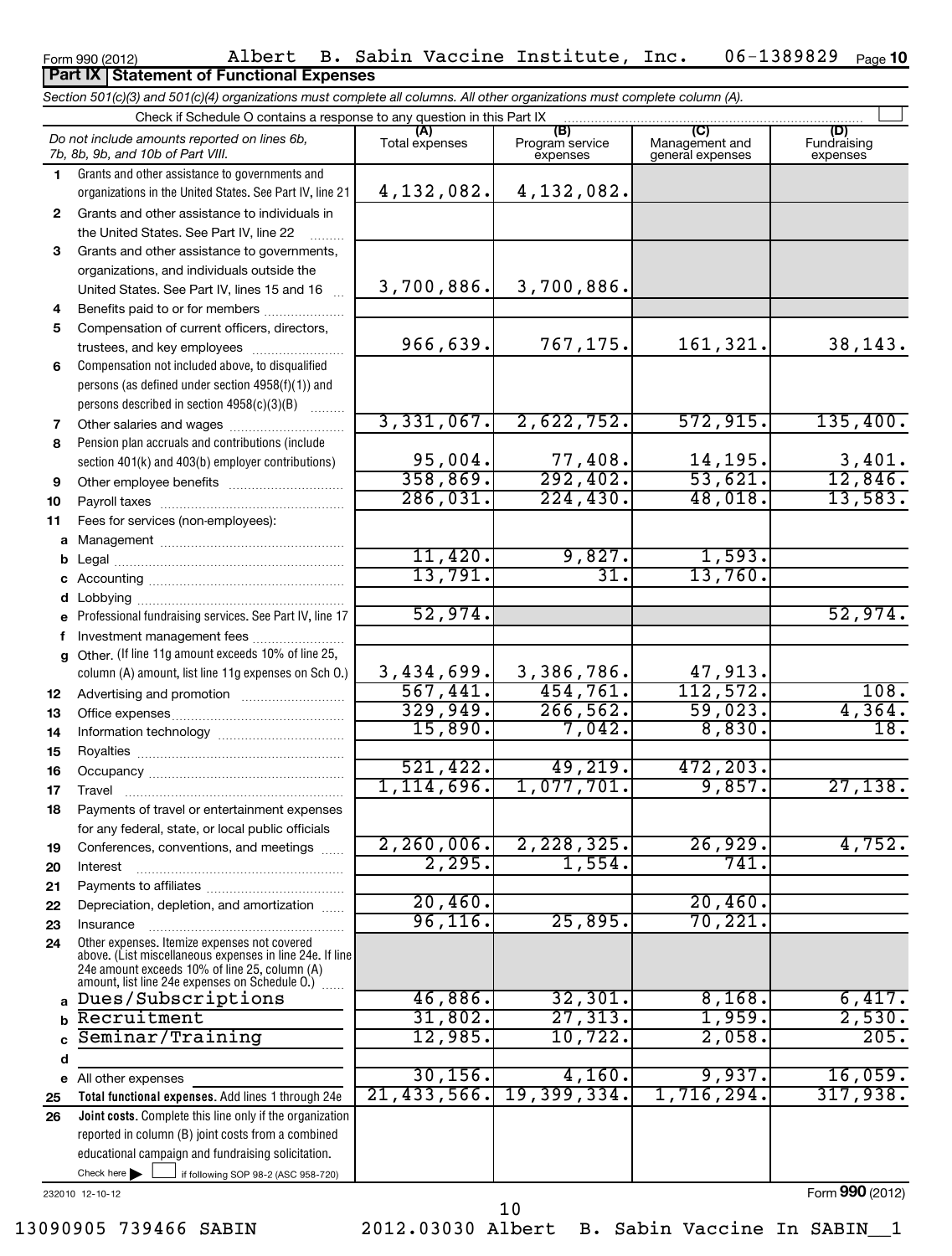13090905 739466 SABIN 2012.03030 Albert B. Sabin Vaccine In SABIN\_\_1 11

| Check if Schedule O contains a response to any question in this Part X |                   |             |
|------------------------------------------------------------------------|-------------------|-------------|
|                                                                        | Beginning of year | End of year |
| Cash - non-interest-bearing                                            |                   |             |
|                                                                        | <u>nn</u>         |             |

|                             | 1  |                                                                                                      |  |           |               | 1               |                           |
|-----------------------------|----|------------------------------------------------------------------------------------------------------|--|-----------|---------------|-----------------|---------------------------|
|                             | 2  |                                                                                                      |  |           | 22, 158, 396. | $\overline{2}$  | 24,567,247.               |
|                             | З  |                                                                                                      |  |           | 2,432,250.    | 3               | 2,413,487.                |
|                             | 4  |                                                                                                      |  |           | 57, 331.      | 4               | 35,893.                   |
|                             | 5  | Loans and other receivables from current and former officers, directors,                             |  |           |               |                 |                           |
|                             |    | trustees, key employees, and highest compensated employees. Complete                                 |  |           |               |                 |                           |
|                             |    | Part II of Schedule L                                                                                |  |           |               | 5               |                           |
|                             | 6  | Loans and other receivables from other disqualified persons (as defined under                        |  |           |               |                 |                           |
|                             |    | section $4958(f)(1)$ , persons described in section $4958(c)(3)(B)$ , and contributing               |  |           |               |                 |                           |
|                             |    | employers and sponsoring organizations of section 501(c)(9) voluntary                                |  |           |               |                 |                           |
|                             |    | employees' beneficiary organizations (see instr). Complete Part II of Sch L                          |  |           |               | 6               |                           |
| Assets                      | 7  |                                                                                                      |  |           |               | 7               |                           |
|                             | 8  |                                                                                                      |  |           |               | 8               |                           |
|                             | 9  |                                                                                                      |  |           | 268, 383.     | 9               | 178,909.                  |
|                             |    | 10a Land, buildings, and equipment: cost or other                                                    |  |           |               |                 |                           |
|                             |    | basis. Complete Part VI of Schedule D  10a                                                           |  | 296, 236. |               |                 |                           |
|                             |    |                                                                                                      |  | 223,912.  | 85,095.       | 10 <sub>c</sub> | 72,324.                   |
|                             | 11 |                                                                                                      |  |           |               | 11              |                           |
|                             | 12 |                                                                                                      |  |           |               | 12              |                           |
|                             | 13 |                                                                                                      |  |           |               | 13              |                           |
|                             | 14 |                                                                                                      |  |           |               | 14              |                           |
|                             | 15 |                                                                                                      |  |           | 34,075.       | 15              | 34,075.                   |
|                             | 16 |                                                                                                      |  |           | 25,035,530.   | 16              | 27, 301, 935.             |
|                             | 17 |                                                                                                      |  |           | 3,956,238.    | 17              | 2,503,493.                |
|                             | 18 |                                                                                                      |  |           |               | 18              |                           |
|                             | 19 |                                                                                                      |  | 445, 113. | 19            | 260,964.        |                           |
|                             | 20 |                                                                                                      |  | 20        |               |                 |                           |
|                             | 21 | Escrow or custodial account liability. Complete Part IV of Schedule D                                |  |           | 21            |                 |                           |
|                             | 22 | Loans and other payables to current and former officers, directors, trustees,                        |  |           |               |                 |                           |
| Liabilities                 |    | key employees, highest compensated employees, and disqualified persons.                              |  |           |               |                 |                           |
|                             |    |                                                                                                      |  |           |               | 22              |                           |
|                             | 23 | Secured mortgages and notes payable to unrelated third parties                                       |  |           |               | 23              |                           |
|                             | 24 |                                                                                                      |  |           |               | 24              |                           |
|                             | 25 | Other liabilities (including federal income tax, payables to related third                           |  |           |               |                 |                           |
|                             |    | parties, and other liabilities not included on lines 17-24). Complete Part X of                      |  |           |               |                 |                           |
|                             |    | Schedule D                                                                                           |  |           | 216,509.      | 25              | 207, 101.                 |
|                             | 26 |                                                                                                      |  |           | 4,617,860.    | 26              | 2,971,558.                |
|                             |    | Organizations that follow SFAS 117 (ASC 958), check here $\blacktriangleright \lfloor X \rfloor$ and |  |           |               |                 |                           |
|                             |    | complete lines 27 through 29, and lines 33 and 34.                                                   |  |           |               |                 |                           |
|                             | 27 |                                                                                                      |  |           | 1,982,925.    | 27              | 2,138,685.                |
|                             | 28 |                                                                                                      |  |           | 18,434,745.   | 28              | $\overline{22,191,692}$ . |
|                             | 29 | Permanently restricted net assets                                                                    |  |           |               | 29              |                           |
|                             |    | Organizations that do not follow SFAS 117 (ASC 958), check here >                                    |  |           |               |                 |                           |
|                             |    | and complete lines 30 through 34.                                                                    |  |           |               |                 |                           |
|                             | 30 |                                                                                                      |  |           |               | 30              |                           |
|                             | 31 | Paid-in or capital surplus, or land, building, or equipment fund                                     |  |           |               | 31              |                           |
| Net Assets or Fund Balances | 32 | Retained earnings, endowment, accumulated income, or other funds                                     |  |           | 20,417,670.   | 32              | 24, 330, 377.             |
|                             | 33 |                                                                                                      |  |           | 25,035,530.   | 33              | 27, 301, 935.             |
|                             | 34 |                                                                                                      |  |           |               | 34              | Form 990 (2012)           |
|                             |    |                                                                                                      |  |           |               |                 |                           |

 $\left| \begin{array}{c} \end{array} \right|$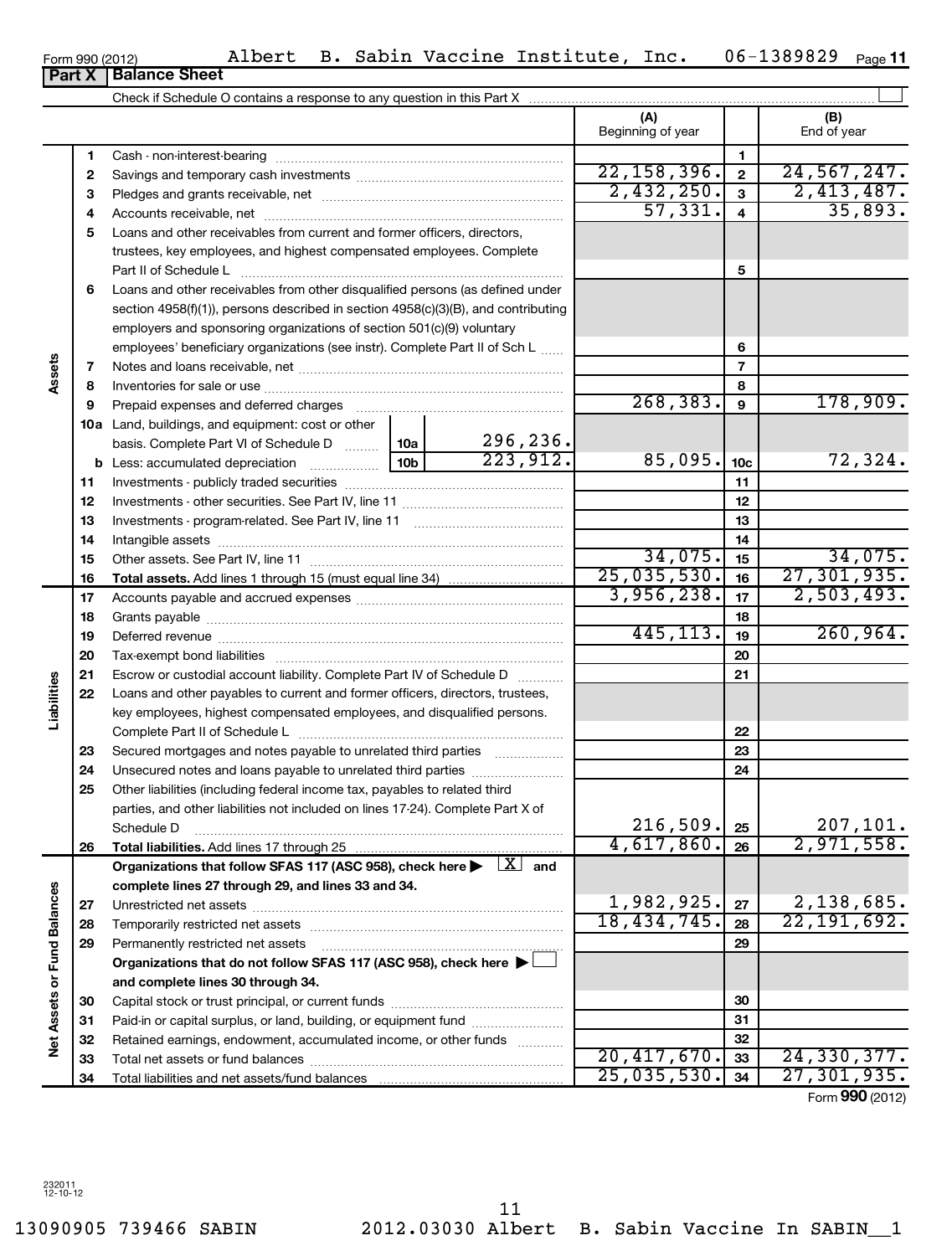|              | Albert B. Sabin Vaccine Institute, Inc.<br>Form 990 (2012)                                                                                                                                                                    |              | 06-1389829 $_{\text{Page}}$ 12 |            |
|--------------|-------------------------------------------------------------------------------------------------------------------------------------------------------------------------------------------------------------------------------|--------------|--------------------------------|------------|
|              | <b>Part XI Reconciliation of Net Assets</b>                                                                                                                                                                                   |              |                                |            |
|              |                                                                                                                                                                                                                               |              |                                |            |
|              |                                                                                                                                                                                                                               |              |                                |            |
|              | Total revenue (must equal Part VIII, column (A), line 12)                                                                                                                                                                     |              | 25, 346, 273.                  |            |
| $\mathbf{2}$ |                                                                                                                                                                                                                               | 2            | 21, 433, 566.                  |            |
| 3            | Revenue less expenses. Subtract line 2 from line 1                                                                                                                                                                            | з            |                                | 3,912,707. |
| 4            | Net assets or fund balances at beginning of year (must equal Part X, line 33, column (A))                                                                                                                                     | $\mathbf{A}$ | 20,417,670.                    |            |
| 5.           | Net unrealized gains (losses) on investments [11] manufactures in the state of the state of the state of the state of the state of the state of the state of the state of the state of the state of the state of the state of | 5            |                                |            |

| 6  | Donated services and use of facilities                                                                            |    |             |     |    |
|----|-------------------------------------------------------------------------------------------------------------------|----|-------------|-----|----|
|    | Investment expenses                                                                                               |    |             |     |    |
| 8  | Prior period adjustments                                                                                          | Õ  |             |     |    |
| 9  |                                                                                                                   |    |             |     |    |
| 10 | Net assets or fund balances at end of year. Combine lines 3 through 9 (must equal Part X, line 33,                |    |             |     |    |
|    | column (B))                                                                                                       | 10 | 24,330,377. |     |    |
|    | Part XII Financial Statements and Reporting                                                                       |    |             |     |    |
|    |                                                                                                                   |    |             |     |    |
|    |                                                                                                                   |    |             | Yes | No |
|    | Accounting method used to prepare the Form 990: $\Box$ Cash $\Box$ Accrual<br>Other                               |    |             |     |    |
|    | If the organization changed its method of accounting from a prior year or checked "Other," explain in Schedule O. |    |             |     |    |
|    |                                                                                                                   |    |             |     | v  |

| If the organization changed its method of accounting from a prior year or checked "Other," explain in Schedule O.                    |                |   |   |  |  |
|--------------------------------------------------------------------------------------------------------------------------------------|----------------|---|---|--|--|
| 2a Were the organization's financial statements compiled or reviewed by an independent accountant?                                   | 2a             |   | х |  |  |
| If "Yes," check a box below to indicate whether the financial statements for the year were compiled or reviewed on a                 |                |   |   |  |  |
| separate basis, consolidated basis, or both:                                                                                         |                |   |   |  |  |
| <b>Consolidated basis</b><br>Separate basis<br>Both consolidated and separate basis                                                  |                |   |   |  |  |
| b Were the organization's financial statements audited by an independent accountant?                                                 | 2 <sub>b</sub> | х |   |  |  |
| If "Yes," check a box below to indicate whether the financial statements for the year were audited on a separate basis,              |                |   |   |  |  |
| consolidated basis, or both:                                                                                                         |                |   |   |  |  |
| $ \mathbf{X} $ Separate basis<br><b>Consolidated basis</b><br>Both consolidated and separate basis                                   |                |   |   |  |  |
| c If "Yes" to line 2a or 2b, does the organization have a committee that assumes responsibility for oversight of the audit,          |                |   |   |  |  |
| review, or compilation of its financial statements and selection of an independent accountant?                                       |                |   |   |  |  |
| If the organization changed either its oversight process or selection process during the tax year, explain in Schedule O.            |                |   |   |  |  |
| 3a As a result of a federal award, was the organization required to undergo an audit or audits as set forth in the Single Audit      |                |   |   |  |  |
| Act and OMB Circular A-133?                                                                                                          | За             |   | x |  |  |
| <b>b</b> If "Yes," did the organization undergo the required audit or audits? If the organization did not undergo the required audit |                |   |   |  |  |
| or audits, explain why in Schedule O and describe any steps taken to undergo such audits matures and the section of                  | 3b             |   |   |  |  |

Form **990** (2012)

 $|$  3b

232012 12-10-12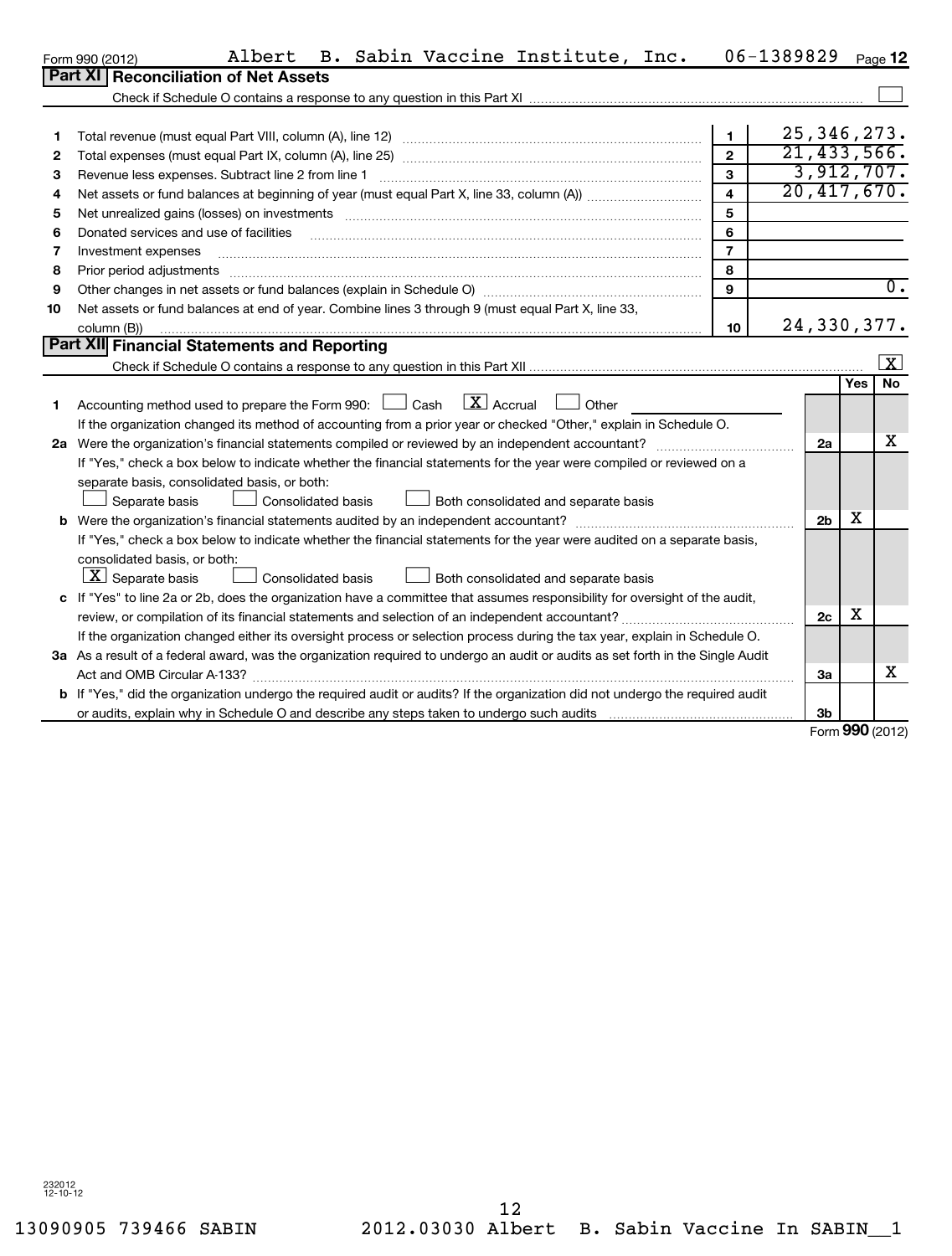| Internal Revenue Service              | <b>SCHEDULE A</b><br>(Form 990 or 990-EZ)<br>Department of the Treasury                                                                                                                                                                                                                                                                                                                                                                                                                                                                                                                                                                                                                                                                                                                                            |                                               | <b>Public Charity Status and Public Support</b><br>Complete if the organization is a section 501(c)(3) organization or a section<br>4947(a)(1) nonexempt charitable trust.<br>Attach to Form 990 or Form 990-EZ. See separate instructions.                                                                                                                                                                                                                                                                                                                                                                                                                             |                                                                                                                                                                                                                                |    |     |    |     |    | OMB No. 1545-0047<br><b>Open to Public</b><br>Inspection |         |    |
|---------------------------------------|--------------------------------------------------------------------------------------------------------------------------------------------------------------------------------------------------------------------------------------------------------------------------------------------------------------------------------------------------------------------------------------------------------------------------------------------------------------------------------------------------------------------------------------------------------------------------------------------------------------------------------------------------------------------------------------------------------------------------------------------------------------------------------------------------------------------|-----------------------------------------------|-------------------------------------------------------------------------------------------------------------------------------------------------------------------------------------------------------------------------------------------------------------------------------------------------------------------------------------------------------------------------------------------------------------------------------------------------------------------------------------------------------------------------------------------------------------------------------------------------------------------------------------------------------------------------|--------------------------------------------------------------------------------------------------------------------------------------------------------------------------------------------------------------------------------|----|-----|----|-----|----|----------------------------------------------------------|---------|----|
|                                       | Name of the organization                                                                                                                                                                                                                                                                                                                                                                                                                                                                                                                                                                                                                                                                                                                                                                                           |                                               |                                                                                                                                                                                                                                                                                                                                                                                                                                                                                                                                                                                                                                                                         |                                                                                                                                                                                                                                |    |     |    |     |    | <b>Employer identification number</b>                    |         |    |
| Part I                                |                                                                                                                                                                                                                                                                                                                                                                                                                                                                                                                                                                                                                                                                                                                                                                                                                    | Albert                                        | B. Sabin Vaccine Institute, Inc.<br>Reason for Public Charity Status (All organizations must complete this part.) See instructions.                                                                                                                                                                                                                                                                                                                                                                                                                                                                                                                                     |                                                                                                                                                                                                                                |    |     |    |     |    | 06-1389829                                               |         |    |
| 1<br>2<br>3<br>4<br>5                 | city, and state:                                                                                                                                                                                                                                                                                                                                                                                                                                                                                                                                                                                                                                                                                                                                                                                                   |                                               | The organization is not a private foundation because it is: (For lines 1 through 11, check only one box.)<br>A church, convention of churches, or association of churches described in section 170(b)(1)(A)(i).<br>A school described in section 170(b)(1)(A)(ii). (Attach Schedule E.)<br>A hospital or a cooperative hospital service organization described in section 170(b)(1)(A)(iii).<br>A medical research organization operated in conjunction with a hospital described in section 170(b)(1)(A)(iii). Enter the hospital's name,<br>An organization operated for the benefit of a college or university owned or operated by a governmental unit described in |                                                                                                                                                                                                                                |    |     |    |     |    |                                                          |         |    |
|                                       |                                                                                                                                                                                                                                                                                                                                                                                                                                                                                                                                                                                                                                                                                                                                                                                                                    | section 170(b)(1)(A)(iv). (Complete Part II.) |                                                                                                                                                                                                                                                                                                                                                                                                                                                                                                                                                                                                                                                                         |                                                                                                                                                                                                                                |    |     |    |     |    |                                                          |         |    |
| $\mathbf{X}$<br>7<br>8                | 6<br>A federal, state, or local government or governmental unit described in section 170(b)(1)(A)(v).<br>An organization that normally receives a substantial part of its support from a governmental unit or from the general public described in<br>section 170(b)(1)(A)(vi). (Complete Part II.)<br>A community trust described in section 170(b)(1)(A)(vi). (Complete Part II.)                                                                                                                                                                                                                                                                                                                                                                                                                                |                                               |                                                                                                                                                                                                                                                                                                                                                                                                                                                                                                                                                                                                                                                                         |                                                                                                                                                                                                                                |    |     |    |     |    |                                                          |         |    |
| 9<br>10                               | An organization that normally receives: (1) more than 33 1/3% of its support from contributions, membership fees, and gross receipts from<br>activities related to its exempt functions - subject to certain exceptions, and (2) no more than 33 1/3% of its support from gross investment<br>income and unrelated business taxable income (less section 511 tax) from businesses acquired by the organization after June 30, 1975.<br>See section 509(a)(2). (Complete Part III.)<br>An organization organized and operated exclusively to test for public safety. See section 509(a)(4).                                                                                                                                                                                                                         |                                               |                                                                                                                                                                                                                                                                                                                                                                                                                                                                                                                                                                                                                                                                         |                                                                                                                                                                                                                                |    |     |    |     |    |                                                          |         |    |
| 11<br>e۱                              | An organization organized and operated exclusively for the benefit of, to perform the functions of, or to carry out the purposes of one or<br>more publicly supported organizations described in section 509(a)(1) or section 509(a)(2). See section 509(a)(3). Check the box that<br>describes the type of supporting organization and complete lines 11e through 11h.<br>Type III - Functionally integrated<br>$\Box$ Type I<br>b <sub>1</sub><br>Type II<br>d l<br>Type III - Non-functionally integrated<br>c l<br>aι<br>By checking this box, I certify that the organization is not controlled directly or indirectly by one or more disqualified persons other than<br>foundation managers and other than one or more publicly supported organizations described in section 509(a)(1) or section 509(a)(2). |                                               |                                                                                                                                                                                                                                                                                                                                                                                                                                                                                                                                                                                                                                                                         |                                                                                                                                                                                                                                |    |     |    |     |    |                                                          |         |    |
| f                                     |                                                                                                                                                                                                                                                                                                                                                                                                                                                                                                                                                                                                                                                                                                                                                                                                                    |                                               | If the organization received a written determination from the IRS that it is a Type I, Type II, or Type III                                                                                                                                                                                                                                                                                                                                                                                                                                                                                                                                                             |                                                                                                                                                                                                                                |    |     |    |     |    |                                                          |         |    |
|                                       |                                                                                                                                                                                                                                                                                                                                                                                                                                                                                                                                                                                                                                                                                                                                                                                                                    | supporting organization, check this box       | Since August 17, 2006, has the organization accepted any gift or contribution from any of the following persons?                                                                                                                                                                                                                                                                                                                                                                                                                                                                                                                                                        |                                                                                                                                                                                                                                |    |     |    |     |    |                                                          |         |    |
| g                                     | (i)                                                                                                                                                                                                                                                                                                                                                                                                                                                                                                                                                                                                                                                                                                                                                                                                                |                                               | A person who directly or indirectly controls, either alone or together with persons described in (ii) and (iii) below,<br>(ii) A family member of a person described in (i) above?                                                                                                                                                                                                                                                                                                                                                                                                                                                                                      |                                                                                                                                                                                                                                |    |     |    |     |    | 11g(i)<br>11g(ii)                                        | Yes     | No |
|                                       |                                                                                                                                                                                                                                                                                                                                                                                                                                                                                                                                                                                                                                                                                                                                                                                                                    |                                               | (iii) A 35% controlled entity of a person described in (i) or (ii) above?                                                                                                                                                                                                                                                                                                                                                                                                                                                                                                                                                                                               |                                                                                                                                                                                                                                |    |     |    |     |    | 11g(iii)                                                 |         |    |
| h                                     |                                                                                                                                                                                                                                                                                                                                                                                                                                                                                                                                                                                                                                                                                                                                                                                                                    |                                               | Provide the following information about the supported organization(s).                                                                                                                                                                                                                                                                                                                                                                                                                                                                                                                                                                                                  |                                                                                                                                                                                                                                |    |     |    |     |    |                                                          |         |    |
| (i) Name of supported<br>organization |                                                                                                                                                                                                                                                                                                                                                                                                                                                                                                                                                                                                                                                                                                                                                                                                                    | (ii) EIN                                      | (iii) Type of organization<br>(described on lines 1-9<br>above or IRC section<br>(see instructions))                                                                                                                                                                                                                                                                                                                                                                                                                                                                                                                                                                    | (vi) Is the<br>organization in col.<br>(iv) is the organization $(v)$ Did you notify the<br>in col. (i) listed in your<br>organization in col.<br>(i) organized in the $U.S.$ ?<br>governing document?<br>(i) of your support? |    |     |    |     |    | (vii) Amount of monetary                                 | support |    |
|                                       |                                                                                                                                                                                                                                                                                                                                                                                                                                                                                                                                                                                                                                                                                                                                                                                                                    |                                               |                                                                                                                                                                                                                                                                                                                                                                                                                                                                                                                                                                                                                                                                         | Yes                                                                                                                                                                                                                            | No | Yes | No | Yes | No |                                                          |         |    |
|                                       |                                                                                                                                                                                                                                                                                                                                                                                                                                                                                                                                                                                                                                                                                                                                                                                                                    |                                               |                                                                                                                                                                                                                                                                                                                                                                                                                                                                                                                                                                                                                                                                         |                                                                                                                                                                                                                                |    |     |    |     |    |                                                          |         |    |

232021 12-04-12

**Total**

**Form 990 or 990-EZ.**

LHA **For Paperwork Reduction Act Notice, see the Instructions for** 

**Schedule A (Form 990 or 990-EZ) 2012**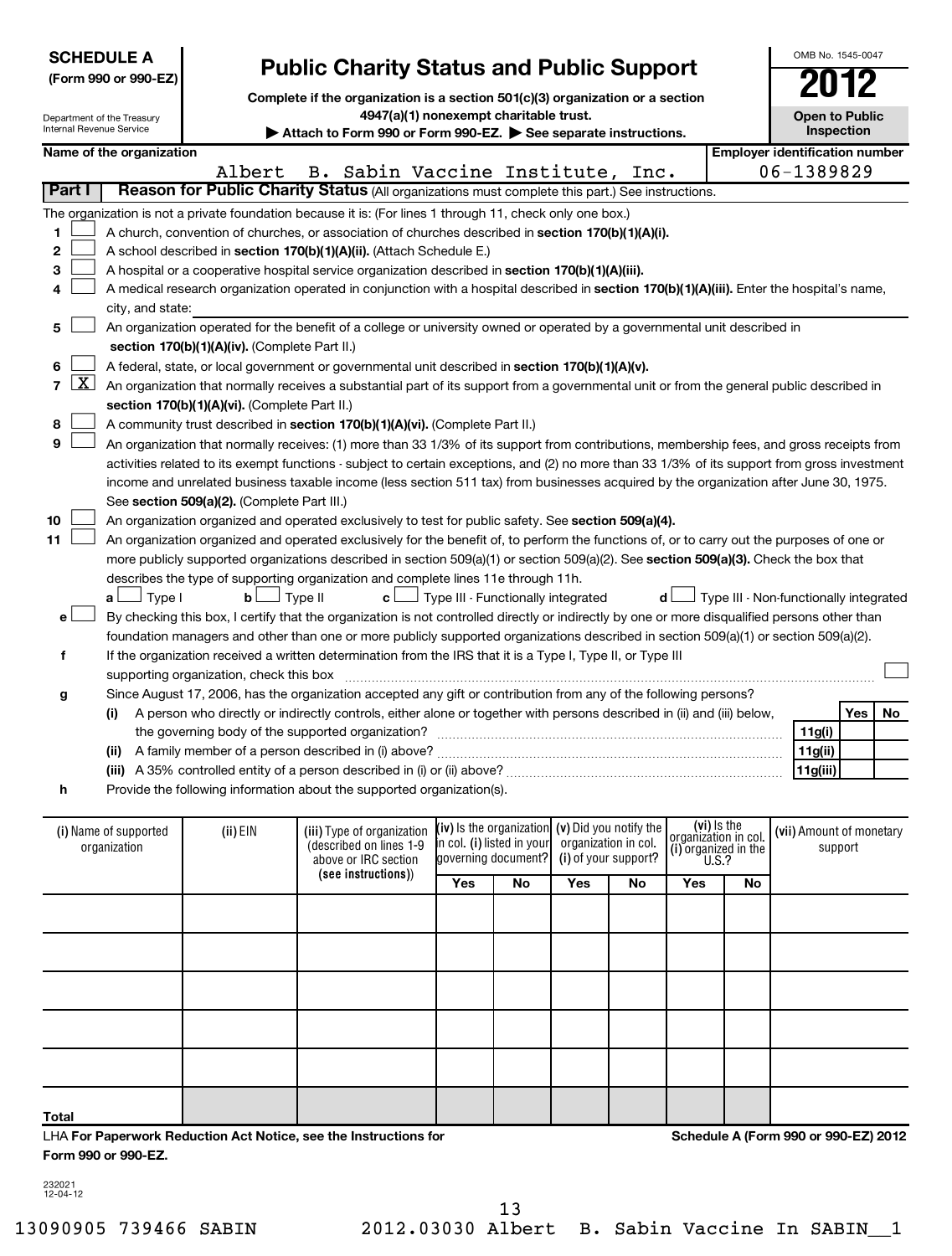#### Schedule A (Form 990 or 990-EZ) 2012 <code>Albert B.</code> Sabin Vaccine Institute, Inc.06-1389829 <code>page2</code> **Part II Support Schedule for Organizations Described in Sections 170(b)(1)(A)(iv) and 170(b)(1)(A)(vi)**

(Complete only if you checked the box on line 5, 7, or 8 of Part I or if the organization failed to qualify under Part III. If the organization fails to qualify under the tests listed below, please complete Part III.)

|    | <b>Section A. Public Support</b>                                                                                                                                                                                               |           |            |                                                        |            |                                      |                                                         |
|----|--------------------------------------------------------------------------------------------------------------------------------------------------------------------------------------------------------------------------------|-----------|------------|--------------------------------------------------------|------------|--------------------------------------|---------------------------------------------------------|
|    | Calendar year (or fiscal year beginning in)                                                                                                                                                                                    | (a) 2008  | (b) 2009   | $(c)$ 2010                                             | $(d)$ 2011 | (e) 2012                             | (f) Total                                               |
|    | 1 Gifts, grants, contributions, and                                                                                                                                                                                            |           |            |                                                        |            |                                      |                                                         |
|    | membership fees received. (Do not                                                                                                                                                                                              |           |            |                                                        |            |                                      |                                                         |
|    | include any "unusual grants.")                                                                                                                                                                                                 |           |            |                                                        |            |                                      | ,25512242.17123901.21076480.21900847.25314757.110928227 |
|    | 2 Tax revenues levied for the organ-                                                                                                                                                                                           |           |            |                                                        |            |                                      |                                                         |
|    | ization's benefit and either paid to                                                                                                                                                                                           |           |            |                                                        |            |                                      |                                                         |
|    | or expended on its behalf                                                                                                                                                                                                      |           |            |                                                        |            |                                      |                                                         |
|    | 3 The value of services or facilities                                                                                                                                                                                          |           |            |                                                        |            |                                      |                                                         |
|    | furnished by a governmental unit to                                                                                                                                                                                            |           |            |                                                        |            |                                      |                                                         |
|    | the organization without charge                                                                                                                                                                                                |           |            |                                                        |            |                                      |                                                         |
|    | 4 Total. Add lines 1 through 3                                                                                                                                                                                                 |           |            | 25512242.17123901.21076480.21900847.25314757.110928227 |            |                                      |                                                         |
|    | 5 The portion of total contributions                                                                                                                                                                                           |           |            |                                                        |            |                                      |                                                         |
|    | by each person (other than a                                                                                                                                                                                                   |           |            |                                                        |            |                                      |                                                         |
|    | governmental unit or publicly                                                                                                                                                                                                  |           |            |                                                        |            |                                      |                                                         |
|    | supported organization) included                                                                                                                                                                                               |           |            |                                                        |            |                                      |                                                         |
|    | on line 1 that exceeds 2% of the                                                                                                                                                                                               |           |            |                                                        |            |                                      |                                                         |
|    | amount shown on line 11,                                                                                                                                                                                                       |           |            |                                                        |            |                                      |                                                         |
|    | column (f)                                                                                                                                                                                                                     |           |            |                                                        |            |                                      | 80781413.                                               |
|    | 6 Public support. Subtract line 5 from line 4.                                                                                                                                                                                 |           |            |                                                        |            |                                      | 30146814.                                               |
|    | <b>Section B. Total Support</b>                                                                                                                                                                                                |           |            |                                                        |            |                                      |                                                         |
|    | Calendar year (or fiscal year beginning in)                                                                                                                                                                                    | (a) 2008  | $(b)$ 2009 | $(c)$ 2010                                             | $(d)$ 2011 | (e) 2012                             | (f) Total                                               |
|    | <b>7</b> Amounts from line 4                                                                                                                                                                                                   | 25512242. | 17123901.  |                                                        |            |                                      | , 21076480. 21900847. 25314757. 110928227               |
|    | 8 Gross income from interest.                                                                                                                                                                                                  |           |            |                                                        |            |                                      |                                                         |
|    | dividends, payments received on                                                                                                                                                                                                |           |            |                                                        |            |                                      |                                                         |
|    | securities loans, rents, royalties                                                                                                                                                                                             |           |            |                                                        |            |                                      |                                                         |
|    | and income from similar sources                                                                                                                                                                                                | 241,594.  | 92,623.    | 25,207.                                                | 24,717.    | 30,674.                              | 414,815.                                                |
|    | <b>9</b> Net income from unrelated business                                                                                                                                                                                    |           |            |                                                        |            |                                      |                                                         |
|    | activities, whether or not the                                                                                                                                                                                                 |           |            |                                                        |            |                                      |                                                         |
|    | business is regularly carried on                                                                                                                                                                                               |           |            |                                                        |            |                                      |                                                         |
|    | 10 Other income. Do not include gain                                                                                                                                                                                           |           |            |                                                        |            |                                      |                                                         |
|    | or loss from the sale of capital                                                                                                                                                                                               |           |            |                                                        |            |                                      |                                                         |
|    | assets (Explain in Part IV.)                                                                                                                                                                                                   |           |            |                                                        |            |                                      |                                                         |
|    | 11 Total support. Add lines 7 through 10                                                                                                                                                                                       |           |            |                                                        |            |                                      | 111343042                                               |
|    | <b>12</b> Gross receipts from related activities, etc. (see instructions)                                                                                                                                                      |           |            |                                                        |            | 12                                   | 246,594.                                                |
|    | 13 First five years. If the Form 990 is for the organization's first, second, third, fourth, or fifth tax year as a section 501(c)(3)                                                                                          |           |            |                                                        |            |                                      |                                                         |
|    | organization, check this box and stop here                                                                                                                                                                                     |           |            |                                                        |            |                                      |                                                         |
|    | <b>Section C. Computation of Public Support Percentage</b>                                                                                                                                                                     |           |            |                                                        |            |                                      |                                                         |
|    | 14 Public support percentage for 2012 (line 6, column (f) divided by line 11, column (f) <i>marroummaname</i>                                                                                                                  |           |            |                                                        |            | 14                                   | 27.08<br>%                                              |
|    |                                                                                                                                                                                                                                |           |            |                                                        |            | 15                                   | 25.48<br>%                                              |
|    | 16a 33 1/3% support test - 2012. If the organization did not check the box on line 13, and line 14 is 33 1/3% or more, check this box and                                                                                      |           |            |                                                        |            |                                      |                                                         |
|    | stop here. The organization qualifies as a publicly supported organization manufaction manufacture content of the organization manufacture content of the content of the state of the state of the state of the state of the s |           |            |                                                        |            |                                      |                                                         |
|    | b 33 1/3% support test - 2011. If the organization did not check a box on line 13 or 16a, and line 15 is 33 1/3% or more, check this box                                                                                       |           |            |                                                        |            |                                      |                                                         |
|    |                                                                                                                                                                                                                                |           |            |                                                        |            |                                      |                                                         |
|    | 17a 10% -facts-and-circumstances test - 2012. If the organization did not check a box on line 13, 16a, or 16b, and line 14 is 10% or more,                                                                                     |           |            |                                                        |            |                                      |                                                         |
|    | and if the organization meets the "facts-and-circumstances" test, check this box and stop here. Explain in Part IV how the organization                                                                                        |           |            |                                                        |            |                                      |                                                         |
|    |                                                                                                                                                                                                                                |           |            |                                                        |            |                                      | $\blacktriangleright$ $\lfloor$ X $\rfloor$             |
|    | <b>b 10%</b> -facts-and-circumstances test - 2011. If the organization did not check a box on line 13, 16a, 16b, or 17a, and line 15 is 10% or                                                                                 |           |            |                                                        |            |                                      |                                                         |
|    | more, and if the organization meets the "facts-and-circumstances" test, check this box and stop here. Explain in Part IV how the                                                                                               |           |            |                                                        |            |                                      |                                                         |
|    | organization meets the "facts-and-circumstances" test. The organization qualifies as a publicly supported organization                                                                                                         |           |            |                                                        |            |                                      |                                                         |
| 18 | Private foundation. If the organization did not check a box on line 13, 16a, 16b, 17a, or 17b, check this box and see instructions                                                                                             |           |            |                                                        |            |                                      |                                                         |
|    |                                                                                                                                                                                                                                |           |            |                                                        |            | Schedule A (Form 990 or 990-EZ) 2012 |                                                         |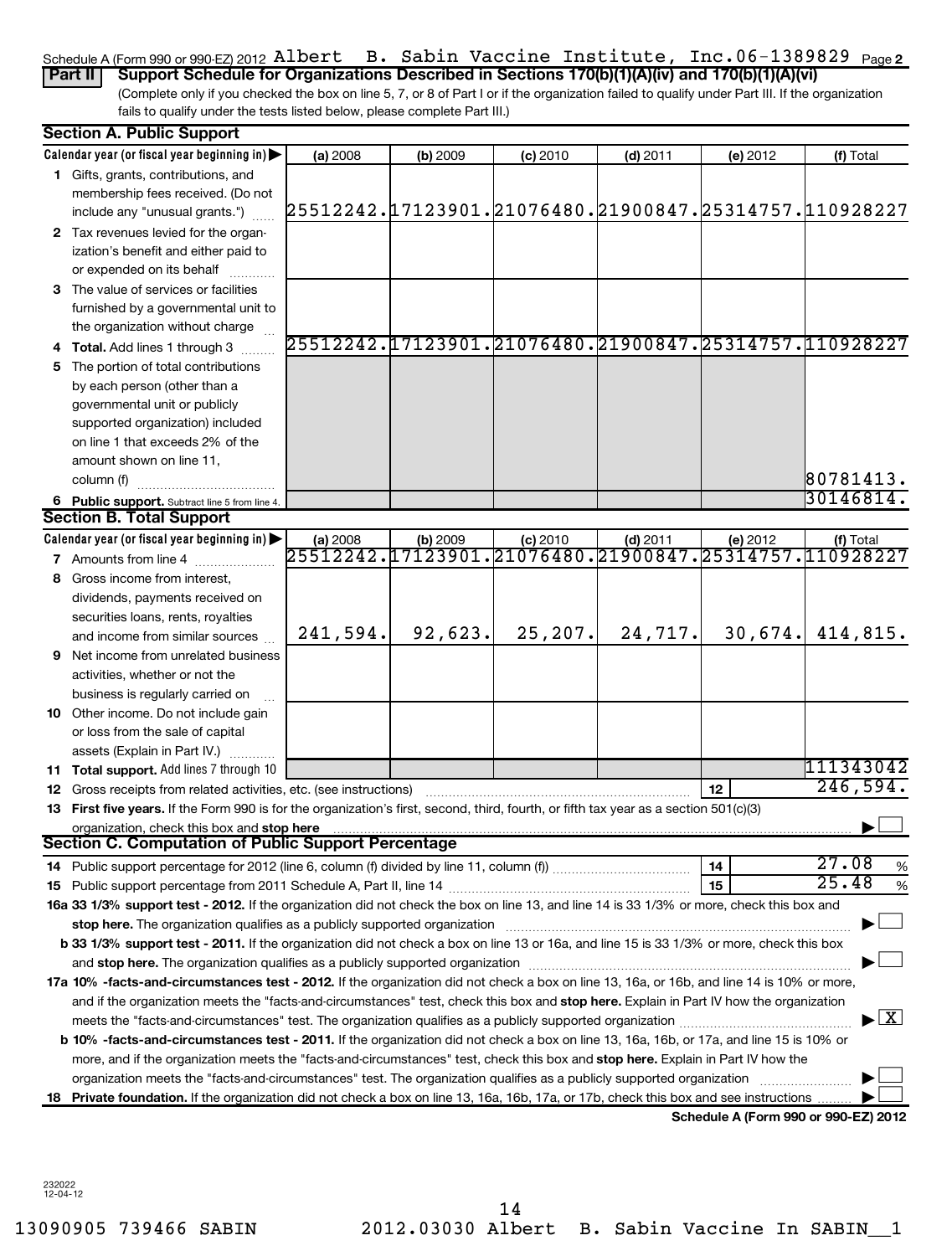#### **Part III Support Schedule for Organizations Described in Section 509(a)(2)**

(Complete only if you checked the box on line 9 of Part I or if the organization failed to qualify under Part II. If the organization fails to qualify under the tests listed below, please complete Part II.)

| <b>Section A. Public Support</b>                                                                                                                                                                |          |          |            |            |                                      |           |
|-------------------------------------------------------------------------------------------------------------------------------------------------------------------------------------------------|----------|----------|------------|------------|--------------------------------------|-----------|
| Calendar year (or fiscal year beginning in)                                                                                                                                                     | (a) 2008 | (b) 2009 | $(c)$ 2010 | $(d)$ 2011 | (e) 2012                             | (f) Total |
| 1 Gifts, grants, contributions, and                                                                                                                                                             |          |          |            |            |                                      |           |
| membership fees received. (Do not                                                                                                                                                               |          |          |            |            |                                      |           |
| include any "unusual grants.")                                                                                                                                                                  |          |          |            |            |                                      |           |
| <b>2</b> Gross receipts from admissions,<br>merchandise sold or services per-<br>formed, or facilities furnished in<br>any activity that is related to the<br>organization's tax-exempt purpose |          |          |            |            |                                      |           |
| 3 Gross receipts from activities that<br>are not an unrelated trade or bus-                                                                                                                     |          |          |            |            |                                      |           |
| iness under section 513                                                                                                                                                                         |          |          |            |            |                                      |           |
| Tax revenues levied for the organ-<br>4                                                                                                                                                         |          |          |            |            |                                      |           |
| ization's benefit and either paid to<br>or expended on its behalf                                                                                                                               |          |          |            |            |                                      |           |
| 5 The value of services or facilities                                                                                                                                                           |          |          |            |            |                                      |           |
| furnished by a governmental unit to                                                                                                                                                             |          |          |            |            |                                      |           |
| the organization without charge                                                                                                                                                                 |          |          |            |            |                                      |           |
| <b>6 Total.</b> Add lines 1 through 5                                                                                                                                                           |          |          |            |            |                                      |           |
| 7a Amounts included on lines 1, 2, and<br>3 received from disqualified persons                                                                                                                  |          |          |            |            |                                      |           |
| <b>b</b> Amounts included on lines 2 and 3 received<br>from other than disqualified persons that<br>exceed the greater of \$5,000 or 1% of the<br>amount on line 13 for the year                |          |          |            |            |                                      |           |
| c Add lines 7a and 7b                                                                                                                                                                           |          |          |            |            |                                      |           |
| 8 Public support (Subtract line 7c from line 6.)                                                                                                                                                |          |          |            |            |                                      |           |
| <b>Section B. Total Support</b>                                                                                                                                                                 |          |          |            |            |                                      |           |
| Calendar year (or fiscal year beginning in)                                                                                                                                                     | (a) 2008 | (b) 2009 | (c) 2010   | $(d)$ 2011 | (e) 2012                             | (f) Total |
| 9 Amounts from line 6<br><b>10a</b> Gross income from interest,                                                                                                                                 |          |          |            |            |                                      |           |
| dividends, payments received on<br>securities loans, rents, royalties<br>and income from similar sources                                                                                        |          |          |            |            |                                      |           |
| <b>b</b> Unrelated business taxable income                                                                                                                                                      |          |          |            |            |                                      |           |
| (less section 511 taxes) from businesses                                                                                                                                                        |          |          |            |            |                                      |           |
| acquired after June 30, 1975<br>$\overline{\phantom{a}}$                                                                                                                                        |          |          |            |            |                                      |           |
| c Add lines 10a and 10b                                                                                                                                                                         |          |          |            |            |                                      |           |
| <b>11</b> Net income from unrelated business<br>activities not included in line 10b,<br>whether or not the business is<br>regularly carried on                                                  |          |          |            |            |                                      |           |
| 12 Other income. Do not include gain<br>or loss from the sale of capital<br>assets (Explain in Part IV.)                                                                                        |          |          |            |            |                                      |           |
| <b>13</b> Total support. (Add lines 9, 10c, 11, and 12.)                                                                                                                                        |          |          |            |            |                                      |           |
| 14 First five years. If the Form 990 is for the organization's first, second, third, fourth, or fifth tax year as a section 501(c)(3) organization,                                             |          |          |            |            |                                      |           |
|                                                                                                                                                                                                 |          |          |            |            |                                      |           |
| Section C. Computation of Public Support Percentage                                                                                                                                             |          |          |            |            |                                      |           |
|                                                                                                                                                                                                 |          |          |            |            | 15                                   | %         |
|                                                                                                                                                                                                 |          |          |            |            | 16                                   | %         |
| Section D. Computation of Investment Income Percentage                                                                                                                                          |          |          |            |            |                                      |           |
|                                                                                                                                                                                                 |          |          |            |            | 17                                   | %         |
| 18 Investment income percentage from 2011 Schedule A, Part III, line 17                                                                                                                         |          |          |            |            | 18                                   | %         |
| 19a 33 1/3% support tests - 2012. If the organization did not check the box on line 14, and line 15 is more than 33 1/3%, and line 17 is not                                                    |          |          |            |            |                                      |           |
| more than 33 1/3%, check this box and stop here. The organization qualifies as a publicly supported organization                                                                                |          |          |            |            |                                      |           |
| b 33 1/3% support tests - 2011. If the organization did not check a box on line 14 or line 19a, and line 16 is more than 33 1/3%, and                                                           |          |          |            |            |                                      |           |
| line 18 is not more than 33 1/3%, check this box and stop here. The organization qualifies as a publicly supported organization                                                                 |          |          |            |            |                                      |           |
| 20<br>232023 12-04-12                                                                                                                                                                           |          |          |            |            | Schedule A (Form 990 or 990-EZ) 2012 |           |
|                                                                                                                                                                                                 |          |          | 15         |            |                                      |           |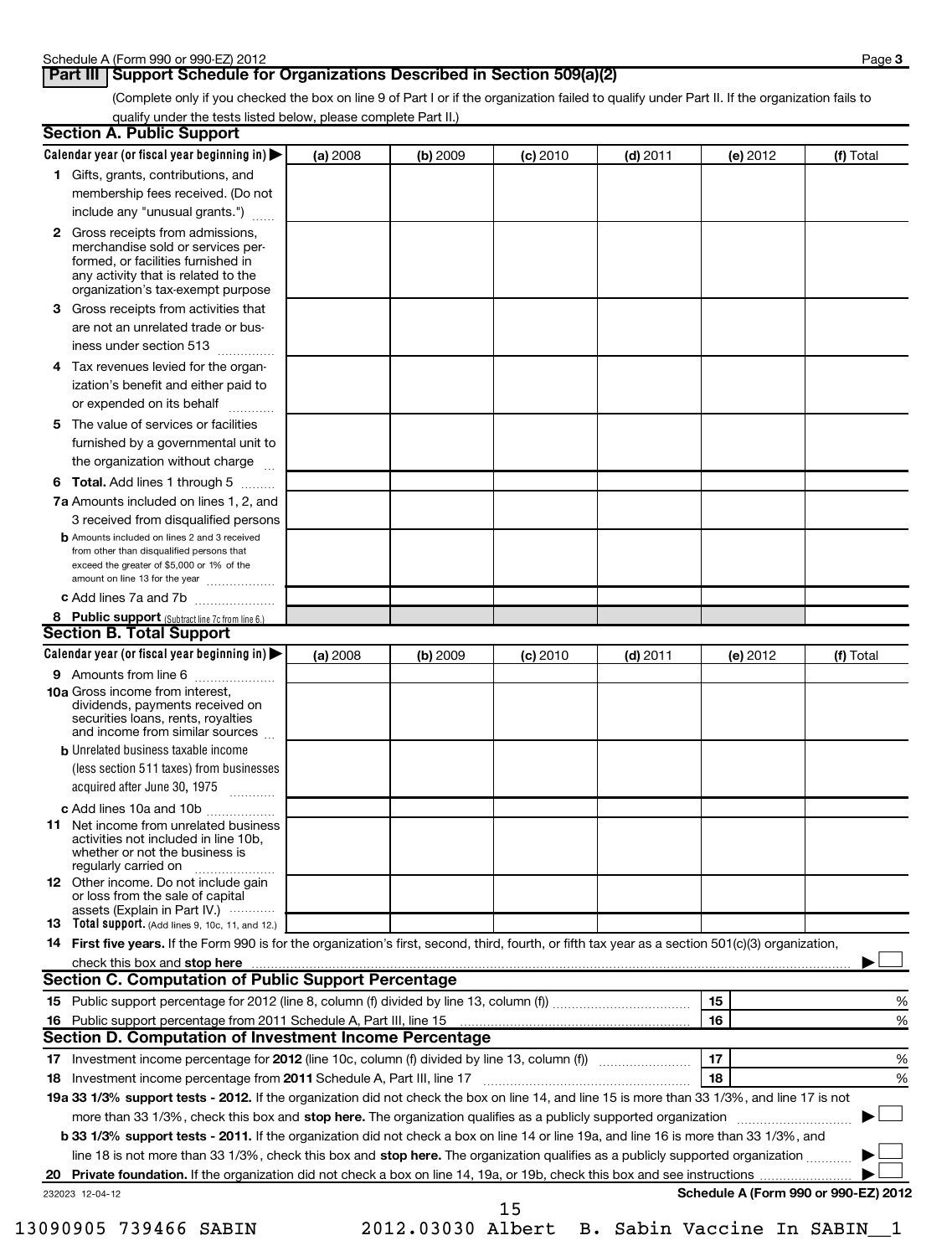| Schedule A (Form 990 or 990-EZ) 2012 Albert B. Sabin Vaccine Institute, Inc.06-1389829 $_{\text{Page 4}}$                                          |
|----------------------------------------------------------------------------------------------------------------------------------------------------|
| <b>Part IV</b><br>Supplemental Information. Complete this part to provide the explanations required by Part II, line 10; Part II, line 17a or 17b; |
| and Part III, line 12. Also complete this part for any additional information. (See instructions).                                                 |
| Part II, Section C, line 17a, Facts and Circumstances Test:                                                                                        |
| The Organization has maintained a continuous and bona fide program for                                                                             |
| solicitation of funds from the general public, community, government                                                                               |
| units, and other charities. The public support percentage for 2012 and                                                                             |
| 2011 was approximately 27% and 25%, respectively, since some donations for                                                                         |
| use in the Organization's charitable programs from several contributors                                                                            |
| were larger than anticipated. As contained in the program descriptions in                                                                          |
| Part III of the Form 990, the Organization's program services directly                                                                             |
| benefit the general public on a continuing basis. While certain large                                                                              |
| Foundation grants may continue in the near term, this support is crucial                                                                           |
| to the Organization's exempt purpose of promoting and contributing to the                                                                          |
| control of infectious and neglected tropical diseases.<br>The Organization                                                                         |
| expects to continue to solicit qualifying public support to assist in                                                                              |
| carrying out these program. Finally, the Organization's governing body                                                                             |
| represents the broad interest of the public, with no one individual or                                                                             |
| related group of individuals having undue control or influence over the                                                                            |
| Organization's funding or affairs.<br>These Board members bring important                                                                          |
| skill sets and qualifications that help the Organization plan and achieve                                                                          |
| its strategic objectives. Accordingly, the "facts and circumstances"                                                                               |
| substantiate that the Organization continues to operate as a public                                                                                |
| charity.                                                                                                                                           |
|                                                                                                                                                    |

232024 12-04-12

**Schedule A (Form 990 or 990-EZ) 2012** 13090905 739466 SABIN 2012.03030 Albert B. Sabin Vaccine In SABIN\_\_1 16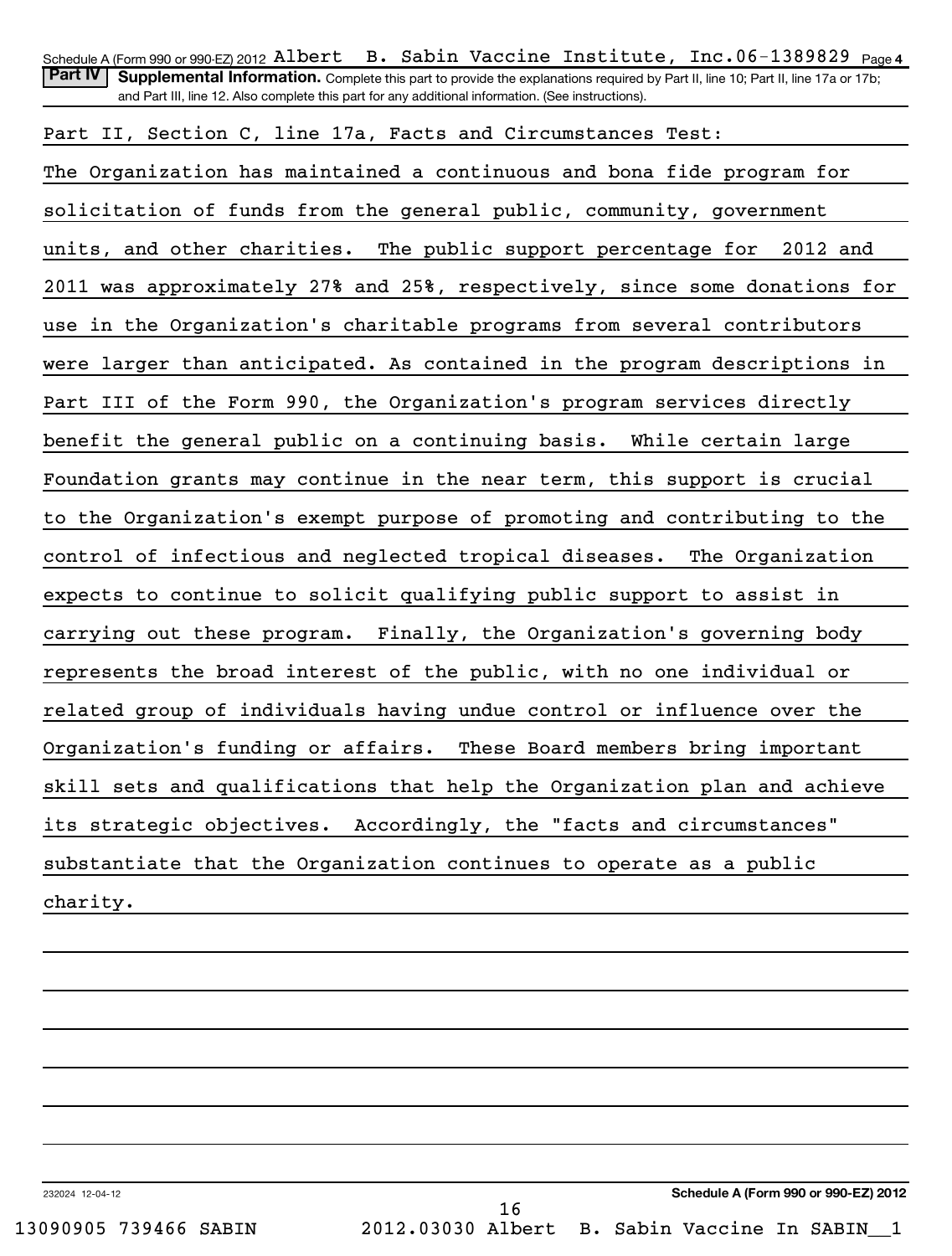# **(Form 990, 990-EZ, Schedule B Schedule of Contributors**

**or 990-PF) | Attach to Form 990, Form 990-EZ, or Form 990-PF.**

OMB No. 1545-0047 **2012**

| Internal Revenue Service              |                                                                             |                                       |
|---------------------------------------|-----------------------------------------------------------------------------|---------------------------------------|
| Name of the organization              |                                                                             | <b>Employer identification number</b> |
|                                       | Albert B. Sabin Vaccine Institute, Inc.                                     | 06-1389829                            |
| <b>Organization type (check one):</b> |                                                                             |                                       |
| Filers of:                            | Section:                                                                    |                                       |
| Form 990 or 990-EZ                    | $\lfloor \underline{X} \rfloor$ 501(c)( 3) (enter number) organization      |                                       |
|                                       | $4947(a)(1)$ nonexempt charitable trust not treated as a private foundation |                                       |
|                                       | 527 political organization                                                  |                                       |
| Form 990-PF                           | 501(c)(3) exempt private foundation                                         |                                       |
|                                       | 4947(a)(1) nonexempt charitable trust treated as a private foundation       |                                       |
|                                       | 501(c)(3) taxable private foundation                                        |                                       |
|                                       |                                                                             |                                       |

Check if your organization is covered by the General Rule or a Special Rule. **Note.**  Only a section 501(c)(7), (8), or (10) organization can check boxes for both the General Rule and a Special Rule. See instructions.

#### **General Rule**

Department of the Treasury

 $\boxed{\textbf{X}}$  For an organization filing Form 990, 990-EZ, or 990-PF that received, during the year, \$5,000 or more (in money or property) from any one contributor. Complete Parts I and II.

#### **Special Rules**

509(a)(1) and 170(b)(1)(A)(vi) and received from any one contributor, during the year, a contribution of the greater of (1**)** \$5,000 or (**2**) 2% For a section 501(c)(3) organization filing Form 990 or 990-EZ that met the 33 1/3% support test of the regulations under sections of the amount on (i) Form 990, Part VIII, line 1h, or (ii) Form 990-EZ, line 1. Complete Parts I and II.  $\left\vert \cdot\right\vert$ 

total contributions of more than \$1,000 for use exclusively for religious, charitable, scientific, literary, or educational purposes, or For a section 501(c)(7), (8), or (10) organization filing Form 990 or 990-EZ that received from any one contributor, during the year, the prevention of cruelty to children or animals. Complete Parts I, II, and III.  $\left\vert \cdot\right\vert$ 

purpose. Do not complete any of the parts unless the General Rule applies to this organization because it received nonexclusively contributions for use exclusively for religious, charitable, etc., purposes, but these contributions did not total to more than \$1,000. If this box is checked, enter here the total contributions that were received during the year for an exclusively religious, charitable, etc., For a section 501(c)(7), (8), or (10) organization filing Form 990 or 990-EZ that received from any one contributor, during the year, religious, charitable, etc., contributions of \$5,000 or more during the year  $\ldots$   $\ldots$   $\ldots$   $\ldots$   $\ldots$   $\ldots$   $\ldots$   $\ldots$   $\blacktriangleright$   $\uparrow$ 

**Caution.** An organization that is not covered by the General Rule and/or the Special Rules does not file Schedule B (Form 990, 990-EZ, or 990-PF), but it **must** answer "No" on Part IV, line 2, of its Form 990; or check the box on line H of its Form 990-EZ or on Part I, line 2 of its Form 990-PF, to certify that it does not meet the filing requirements of Schedule B (Form 990, 990-EZ, or 990-PF).

LHA For Paperwork Reduction Act Notice, see the Instructions for Form 990, 990-EZ, or 990-PF. Schedule B (Form 990, 990-EZ, or 990-PF) (2012)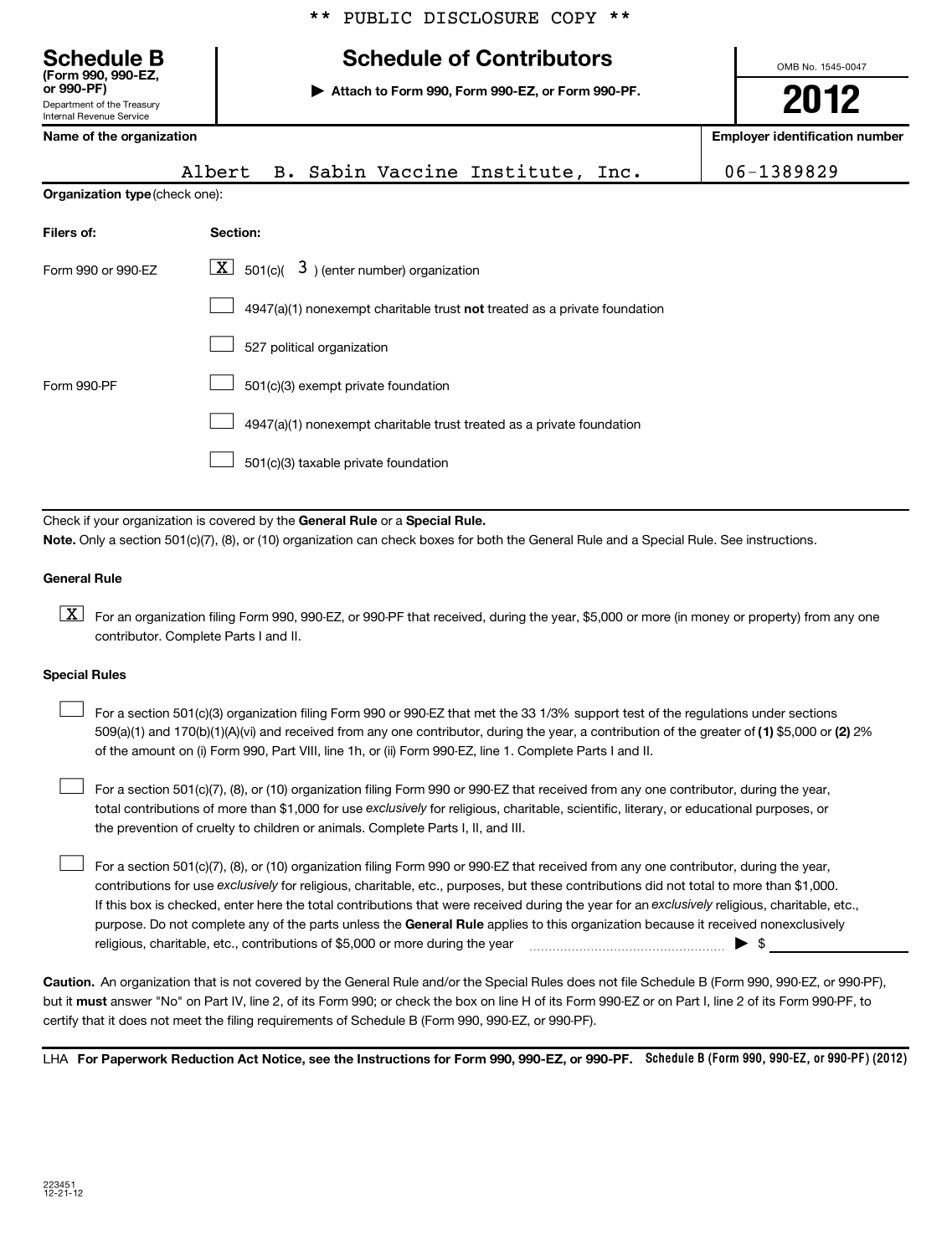**(d) Type of contribution**

### Albert B. Sabin Vaccine Institute, Inc. 106-1389829

**(a) No. (b) Name, address, and ZIP + 4 (c) Total contributions** Part I Contributors (see instructions). Use duplicate copies of Part I if additional space is needed.

| 1                    |                                   | 18, 199, 185.<br>\$               | $\vert$ X<br>Person<br>Payroll<br>Noncash<br>(Complete Part II if there<br>is a noncash contribution.)                                                             |
|----------------------|-----------------------------------|-----------------------------------|--------------------------------------------------------------------------------------------------------------------------------------------------------------------|
| (a)<br>No.           | (b)<br>Name, address, and ZIP + 4 | (c)<br><b>Total contributions</b> | (d)<br>Type of contribution                                                                                                                                        |
| 2                    |                                   | 184,149.<br>\$                    | $\lfloor x \rfloor$<br>Person<br>Payroll<br>Noncash<br>(Complete Part II if there<br>is a noncash contribution.)                                                   |
| (a)<br>No.           | (b)<br>Name, address, and ZIP + 4 | (c)<br><b>Total contributions</b> | (d)<br>Type of contribution                                                                                                                                        |
| 3                    |                                   | 607,500.<br>\$                    | $\boxed{\textbf{X}}$<br>Person<br>Payroll<br>Noncash<br>(Complete Part II if there<br>is a noncash contribution.)                                                  |
| (a)<br>No.           | (b)<br>Name, address, and ZIP + 4 | (c)<br><b>Total contributions</b> | (d)<br>Type of contribution                                                                                                                                        |
| 4                    |                                   | 187,608.<br>\$                    | $\overline{\mathbf{X}}$<br>Person<br>Payroll<br>Noncash<br>(Complete Part II if there<br>is a noncash contribution.)                                               |
| (a)<br>No.           | (b)<br>Name, address, and ZIP + 4 | (c)<br><b>Total contributions</b> | (d)<br>Type of contribution                                                                                                                                        |
| 5                    |                                   | 200,000.<br>\$                    | $\mathbf{X}$<br>Person<br>Payroll<br>Noncash<br>(Complete Part II if there<br>is a noncash contribution.)                                                          |
| (a)<br>No.           | (b)<br>Name, address, and ZIP + 4 | (c)<br><b>Total contributions</b> | (d)<br>Type of contribution                                                                                                                                        |
| 6<br>223452 12-21-12 |                                   | 124,558.<br>\$                    | $\boxed{\text{X}}$<br>Person<br>Payroll<br>Noncash<br>(Complete Part II if there<br>is a noncash contribution.)<br>Schedule B (Form 990, 990-EZ, or 990-PF) (2012) |
|                      | 18                                |                                   |                                                                                                                                                                    |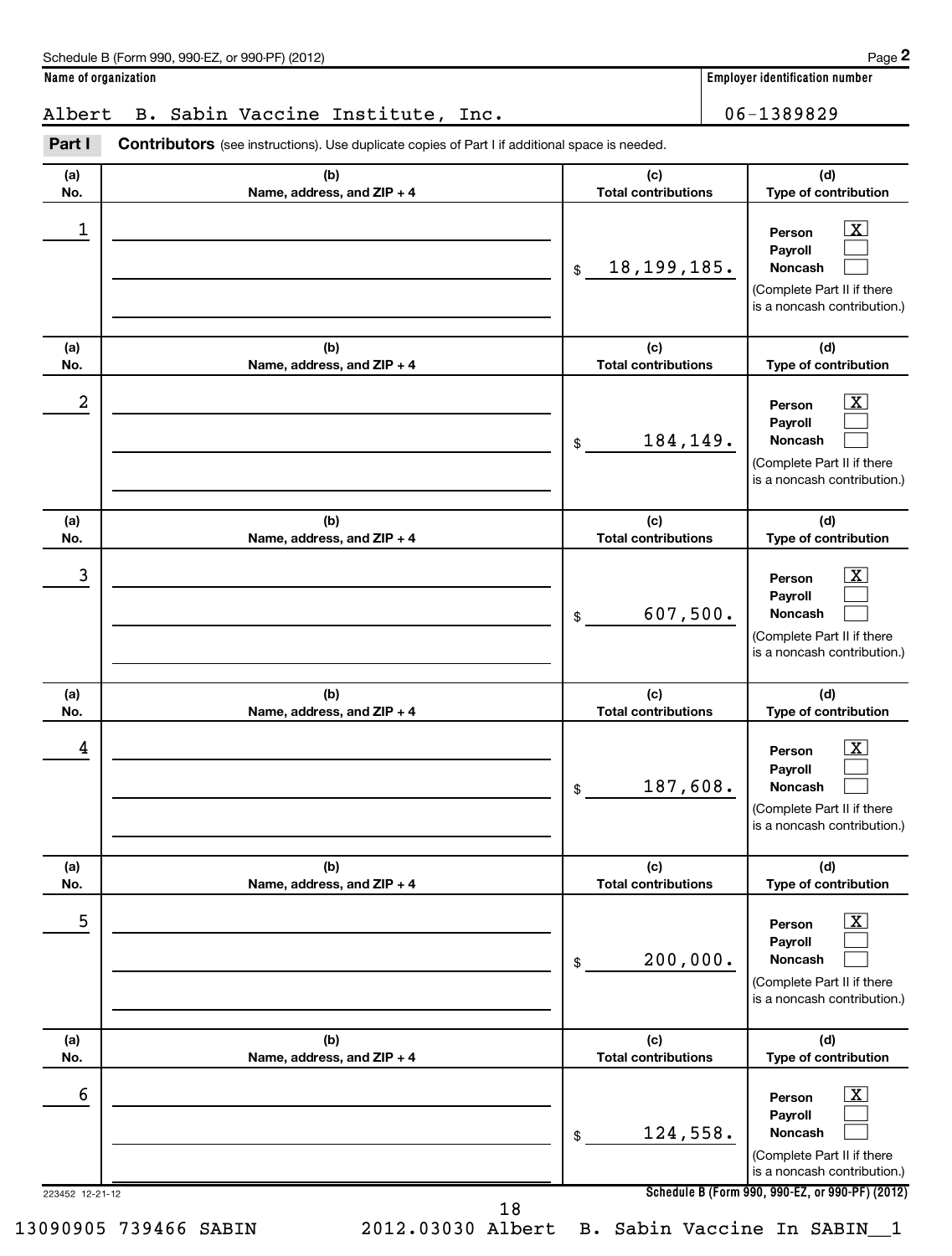## Albert B. Sabin Vaccine Institute, Inc. | 06-1389829

223452 12-21-12 **Schedule B (Form 990, 990-EZ, or 990-PF) (2012) (a) No. (b) Name, address, and ZIP + 4 (c) Total contributions (d) Type of contribution Person Payroll Noncash (a) No. (b) Name, address, and ZIP + 4 (c) Total contributions (d) Type of contribution Person Payroll Noncash (a) No. (b) Name, address, and ZIP + 4 (c) Total contributions (d) Type of contribution Person Payroll Noncash (a) No. (b) Name, address, and ZIP + 4 (c) Total contributions (d) Type of contribution Person Payroll Noncash (a) No. (b) Name, address, and ZIP + 4 (c) Total contributions (d) Type of contribution Person Payroll Noncash (a) No. (b) Name, address, and ZIP + 4 (c) Total contributions (d) Type of contribution Person Payroll Noncash** Part I Contributors (see instructions). Use duplicate copies of Part I if additional space is needed. \$ (Complete Part II if there is a noncash contribution.) \$ (Complete Part II if there is a noncash contribution.) \$ (Complete Part II if there is a noncash contribution.) \$ (Complete Part II if there is a noncash contribution.) \$ (Complete Part II if there is a noncash contribution.) \$ (Complete Part II if there is a noncash contribution.)  $\overline{X}$  $\Box$  $\Box$  $\boxed{\text{X}}$  $\Box$  $\Box$  $\vert$  X  $\vert$  $\Box$  $\Box$  $\overline{X}$  $\Box$  $\Box$  $\lfloor x \rfloor$  $\Box$  $\Box$  $\vert$  X  $\vert$  $\Box$  $\Box$  $7$   $|$  Person  $\overline{\text{X}}$ 719,973.  $8$  Person  $\overline{\text{X}}$ 622,539. 9 X 680,000.  $10$  Person  $\overline{\text{X}}$ 823,590.  $\begin{array}{|c|c|c|c|c|c|}\hline \text{11} & \text{Person} & \text{X} \end{array}$ 277,279. 12 X 351,269. 13090905 739466 SABIN 2012.03030 Albert B. Sabin Vaccine In SABIN\_\_1 19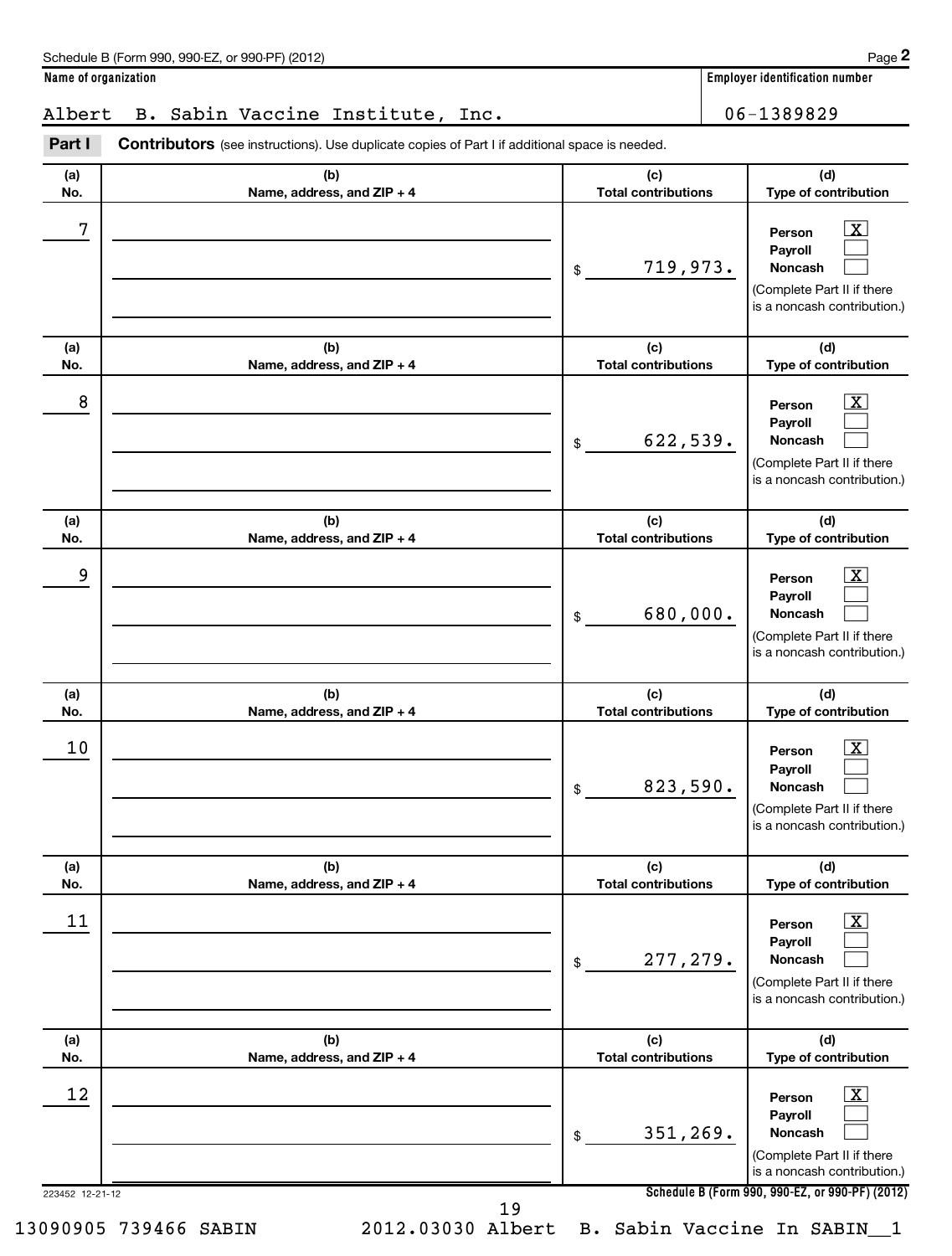## Albert B. Sabin Vaccine Institute, Inc. | 06-1389829

223452 12-21-12 **Schedule B (Form 990, 990-EZ, or 990-PF) (2012) (a) No. (b) Name, address, and ZIP + 4 (c) Total contributions (d) Type of contribution Person Payroll Noncash (a) No. (b) Name, address, and ZIP + 4 (c) Total contributions (d) Type of contribution Person Payroll Noncash (a) No. (b) Name, address, and ZIP + 4 (c) Total contributions (d) Type of contribution Person Payroll Noncash (a) No. (b) Name, address, and ZIP + 4 (c) Total contributions (d) Type of contribution Person Payroll Noncash (a) No. (b) Name, address, and ZIP + 4 (c) Total contributions (d) Type of contribution Person Payroll Noncash (a) No. (b) Name, address, and ZIP + 4 (c) Total contributions (d) Type of contribution Person Payroll Noncash** Part I Contributors (see instructions). Use duplicate copies of Part I if additional space is needed. \$ (Complete Part II if there is a noncash contribution.) \$ (Complete Part II if there is a noncash contribution.) \$ (Complete Part II if there is a noncash contribution.) \$ (Complete Part II if there is a noncash contribution.) \$ (Complete Part II if there is a noncash contribution.) \$ (Complete Part II if there is a noncash contribution.)  $\overline{X}$  $\Box$  $\Box$  $\boxed{\text{X}}$  $\Box$  $\Box$  $\vert$  X  $\vert$  $\Box$  $\Box$  $\overline{X}$  $\Box$  $\Box$  $\lfloor x \rfloor$  $\Box$  $\Box$  $\vert$  X  $\vert$  $\Box$  $\Box$ 13 X 500,000.  $14$  Person  $\overline{\text{X}}$ 369,783.  $15$  Person  $\overline{\text{X}}$ 311,308.  $16$  Person  $\overline{\text{X}}$ 250,000.  $17$  Person  $\overline{\text{X}}$ 211,500. 18 X 189,116. 13090905 739466 SABIN 2012.03030 Albert B. Sabin Vaccine In SABIN\_\_1 20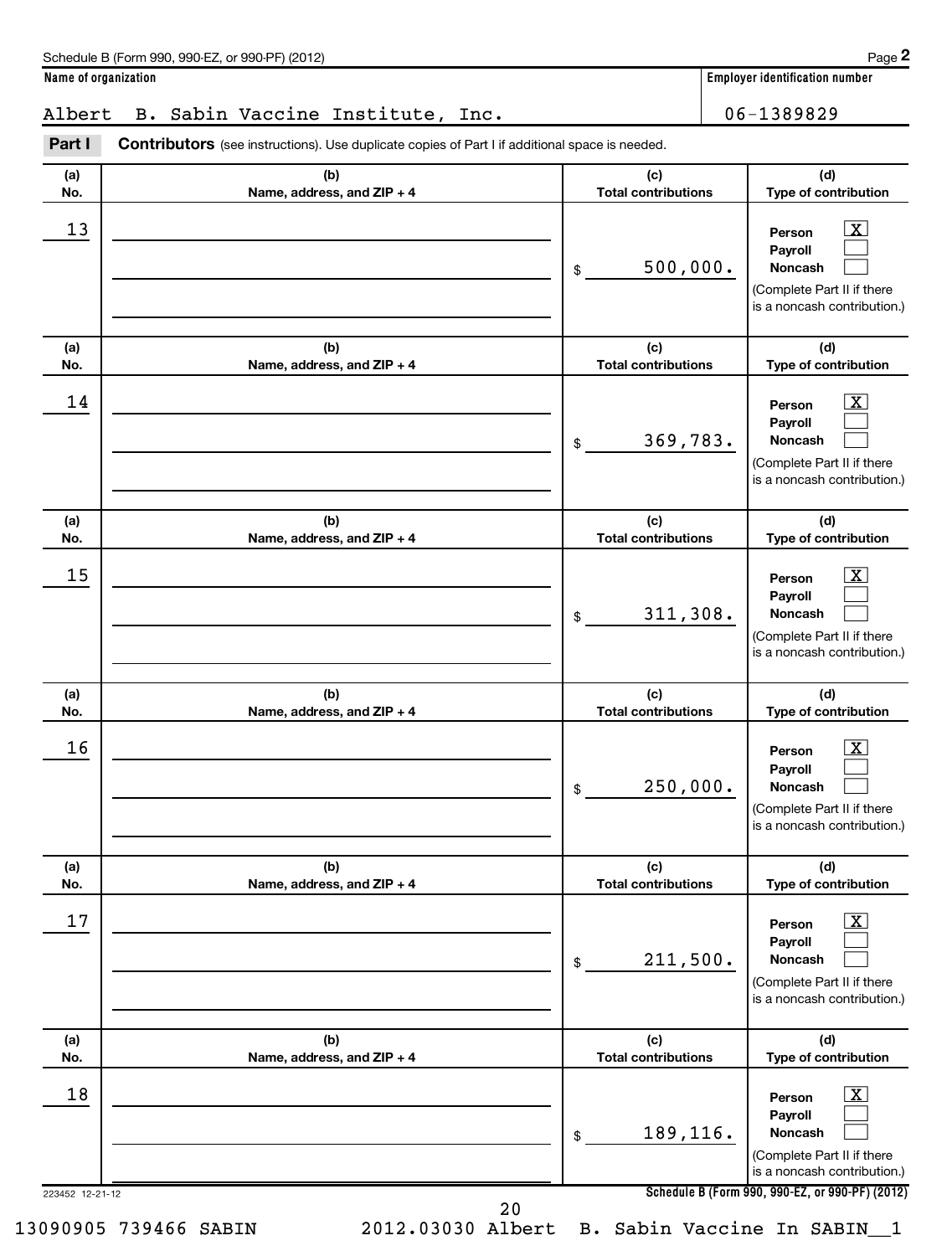## Albert B. Sabin Vaccine Institute, Inc. | 06-1389829

223452 12-21-12 **Schedule B (Form 990, 990-EZ, or 990-PF) (2012) (a) No. (b) Name, address, and ZIP + 4 (c) Total contributions (d) Type of contribution Person Payroll Noncash (a) No. (b) Name, address, and ZIP + 4 (c) Total contributions (d) Type of contribution Person Payroll Noncash (a) No. (b) Name, address, and ZIP + 4 (c) Total contributions (d) Type of contribution Person Payroll Noncash (a) No. (b) Name, address, and ZIP + 4 (c) Total contributions (d) Type of contribution Person Payroll Noncash (a) No. (b) Name, address, and ZIP + 4 (c) Total contributions (d) Type of contribution Person Payroll Noncash (a) No. (b) Name, address, and ZIP + 4 (c) Total contributions (d) Type of contribution Person Payroll Noncash** Part I Contributors (see instructions). Use duplicate copies of Part I if additional space is needed. \$ (Complete Part II if there is a noncash contribution.) \$ (Complete Part II if there is a noncash contribution.) \$ (Complete Part II if there is a noncash contribution.) \$ (Complete Part II if there is a noncash contribution.) \$ (Complete Part II if there is a noncash contribution.) \$ (Complete Part II if there is a noncash contribution.)  $\overline{X}$  $\Box$  $\Box$  $\boxed{\text{X}}$  $\Box$  $\Box$  $\vert$  X  $\vert$  $\Box$  $\Box$  $\overline{X}$  $\Box$  $\Box$  $\lfloor x \rfloor$  $\Box$  $\Box$  $\vert$  X  $\vert$  $\Box$  $\Box$  $19$  Person  $\overline{\text{X}}$ 100,000.  $20$  Person  $\overline{\text{X}}$ 51,088.  $21$  Person  $\overline{\text{X}}$ 40,384.  $22$  Person  $\overline{\text{X}}$ 37,500.  $23$  Person  $\overline{\text{X}}$ 25,000.  $24$  Person  $\overline{\text{X}}$ 23,793. 21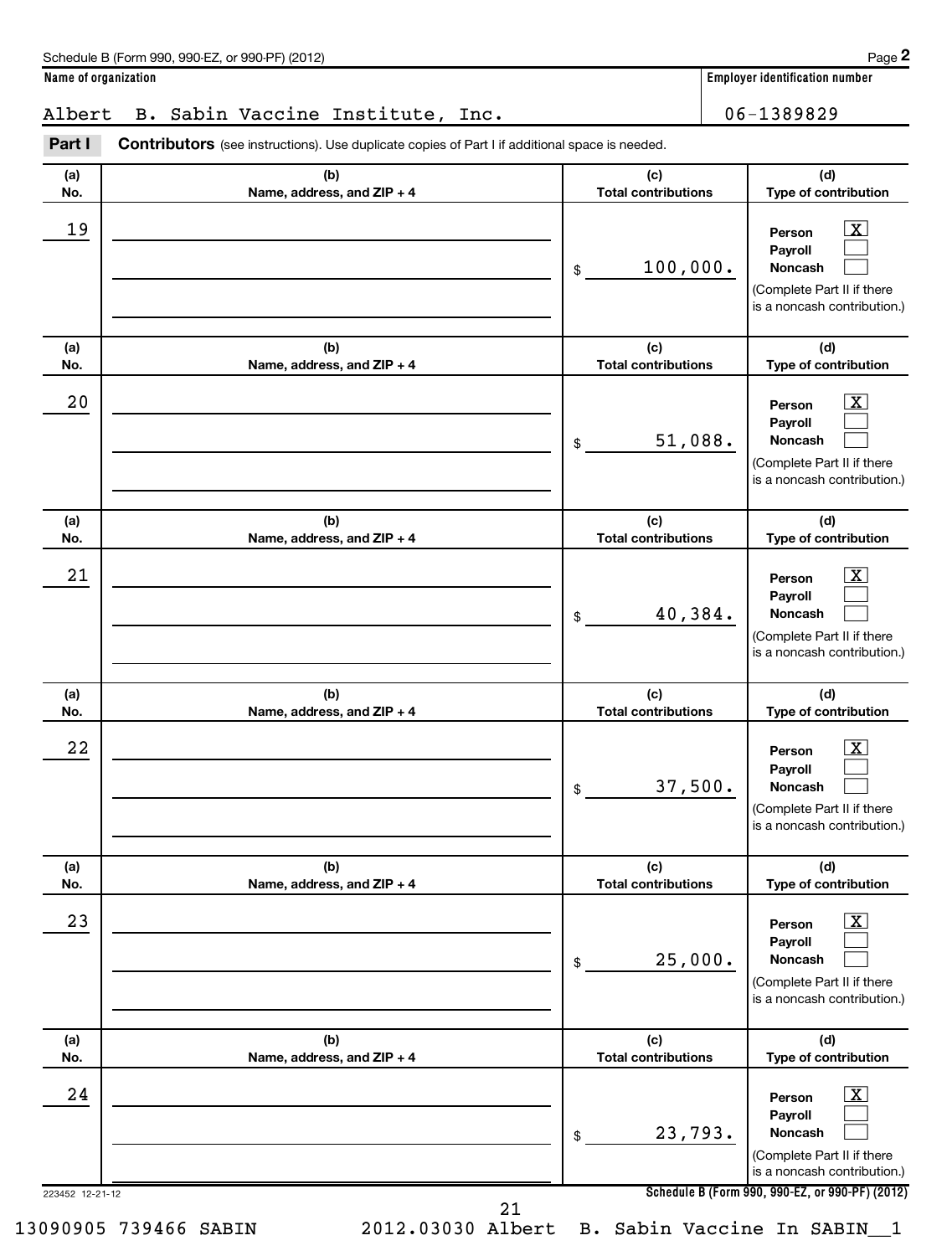## Albert B. Sabin Vaccine Institute, Inc. | 06-1389829

223452 12-21-12 **Schedule B (Form 990, 990-EZ, or 990-PF) (2012) (a) No. (b) Name, address, and ZIP + 4 (c) Total contributions (d) Type of contribution Person Payroll Noncash (a) No. (b) Name, address, and ZIP + 4 (c) Total contributions (d) Type of contribution Person Payroll Noncash (a) No. (b) Name, address, and ZIP + 4 (c) Total contributions (d) Type of contribution Person Payroll Noncash (a) No. (b) Name, address, and ZIP + 4 (c) Total contributions (d) Type of contribution Person Payroll Noncash (a) No. (b) Name, address, and ZIP + 4 (c) Total contributions (d) Type of contribution Person Payroll Noncash (a) No. (b) Name, address, and ZIP + 4 (c) Total contributions (d) Type of contribution Person Payroll Noncash** Part I Contributors (see instructions). Use duplicate copies of Part I if additional space is needed. \$ (Complete Part II if there is a noncash contribution.) \$ (Complete Part II if there is a noncash contribution.) \$ (Complete Part II if there is a noncash contribution.) \$ (Complete Part II if there is a noncash contribution.) \$ (Complete Part II if there is a noncash contribution.) \$ (Complete Part II if there is a noncash contribution.)  $\overline{\mathbf{x}}$  $\Box$  $\Box$  $\boxed{\text{X}}$  $\Box$  $\Box$  $\vert$  X  $\vert$  $\Box$  $\Box$  $\overline{X}$  $\Box$  $\Box$  $\lfloor x \rfloor$  $\Box$  $\Box$  $\vert$  X  $\vert$  $\Box$  $\Box$  $25$  Person  $\overline{\text{X}}$ 21,822.  $26$  Person  $\overline{\text{X}}$ 20,000.  $27$  Person  $\overline{\text{X}}$ 20,000.  $28$  Person  $\overline{\text{X}}$ 13,750.  $29$  Person  $\overline{\text{X}}$ 13,100. 30 X 12,761. 22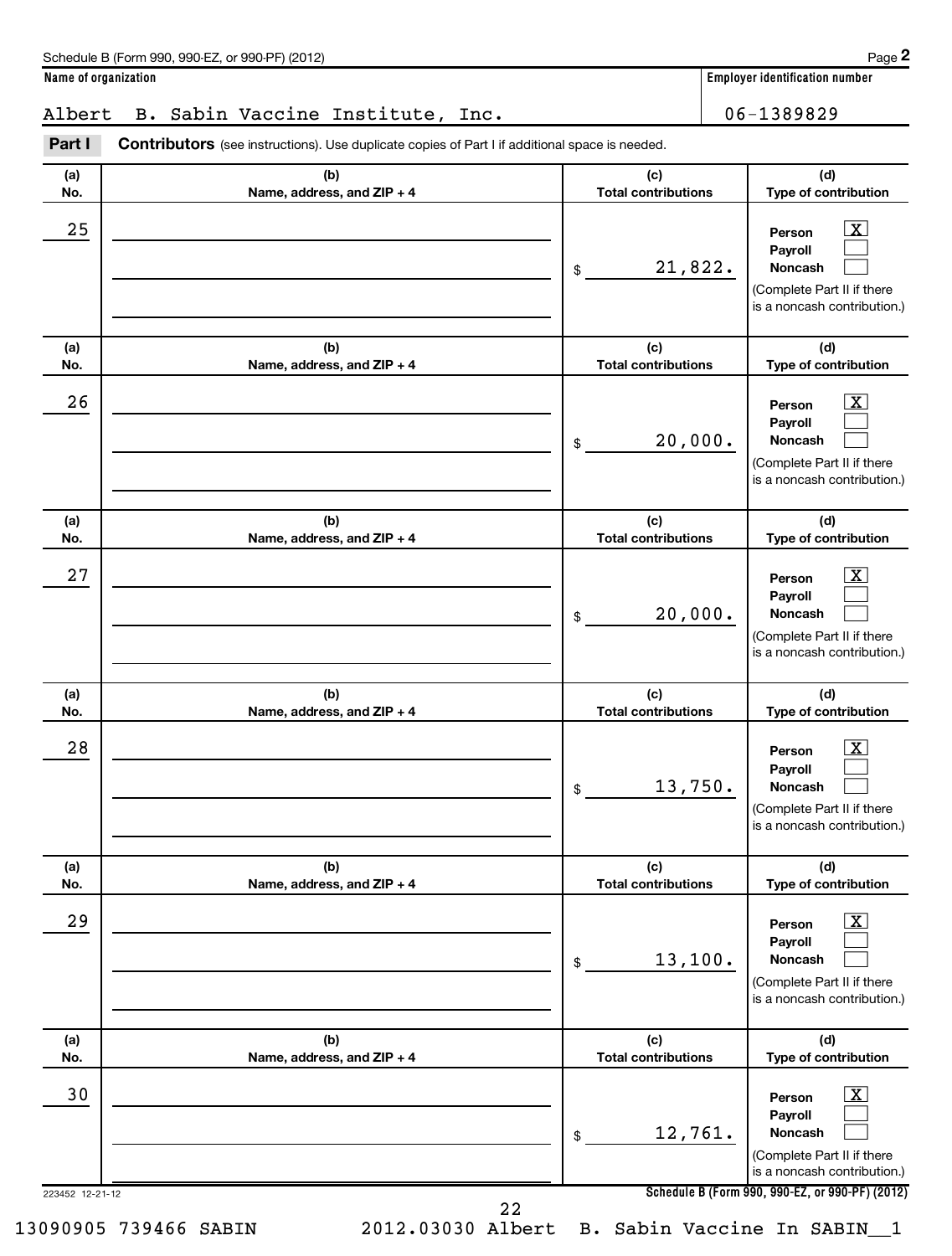## Albert B. Sabin Vaccine Institute, Inc. | 06-1389829

223452 12-21-12 **Schedule B (Form 990, 990-EZ, or 990-PF) (2012) (a) No. (b) Name, address, and ZIP + 4 (c) Total contributions (d) Type of contribution Person Payroll Noncash (a) No. (b) Name, address, and ZIP + 4 (c) Total contributions (d) Type of contribution Person Payroll Noncash (a) No. (b) Name, address, and ZIP + 4 (c) Total contributions (d) Type of contribution Person Payroll Noncash (a) No. (b) Name, address, and ZIP + 4 (c) Total contributions (d) Type of contribution Person Payroll Noncash (a) No. (b) Name, address, and ZIP + 4 (c) Total contributions (d) Type of contribution Person Payroll Noncash (a) No. (b) Name, address, and ZIP + 4 (c) Total contributions (d) Type of contribution Person Payroll Noncash** Part I Contributors (see instructions). Use duplicate copies of Part I if additional space is needed. \$ (Complete Part II if there is a noncash contribution.) \$ (Complete Part II if there is a noncash contribution.) \$ (Complete Part II if there is a noncash contribution.) \$ (Complete Part II if there is a noncash contribution.) \$ (Complete Part II if there is a noncash contribution.) \$ (Complete Part II if there is a noncash contribution.)  $\overline{\mathbf{x}}$  $\Box$  $\Box$  $\boxed{\text{X}}$  $\Box$  $\Box$  $\vert$  X  $\vert$  $\Box$  $\Box$  $\overline{X}$  $\Box$  $\Box$  $\lfloor x \rfloor$  $\Box$  $\Box$  $\vert$  X  $\vert$  $\Box$  $\Box$ 31 X 10,000. 32 X 10,000.  $\overline{33}$  Person  $\overline{\text{X}}$ 10,000.  $\begin{array}{|c|c|c|c|c|c|}\hline \text{34} & \text{Person} & \text{XX} \\\hline \end{array}$ 10,000.  $\overline{35}$  Person  $\overline{\text{X}}$ 10,000.  $36$  Person  $\overline{\text{X}}$ 8,700. 23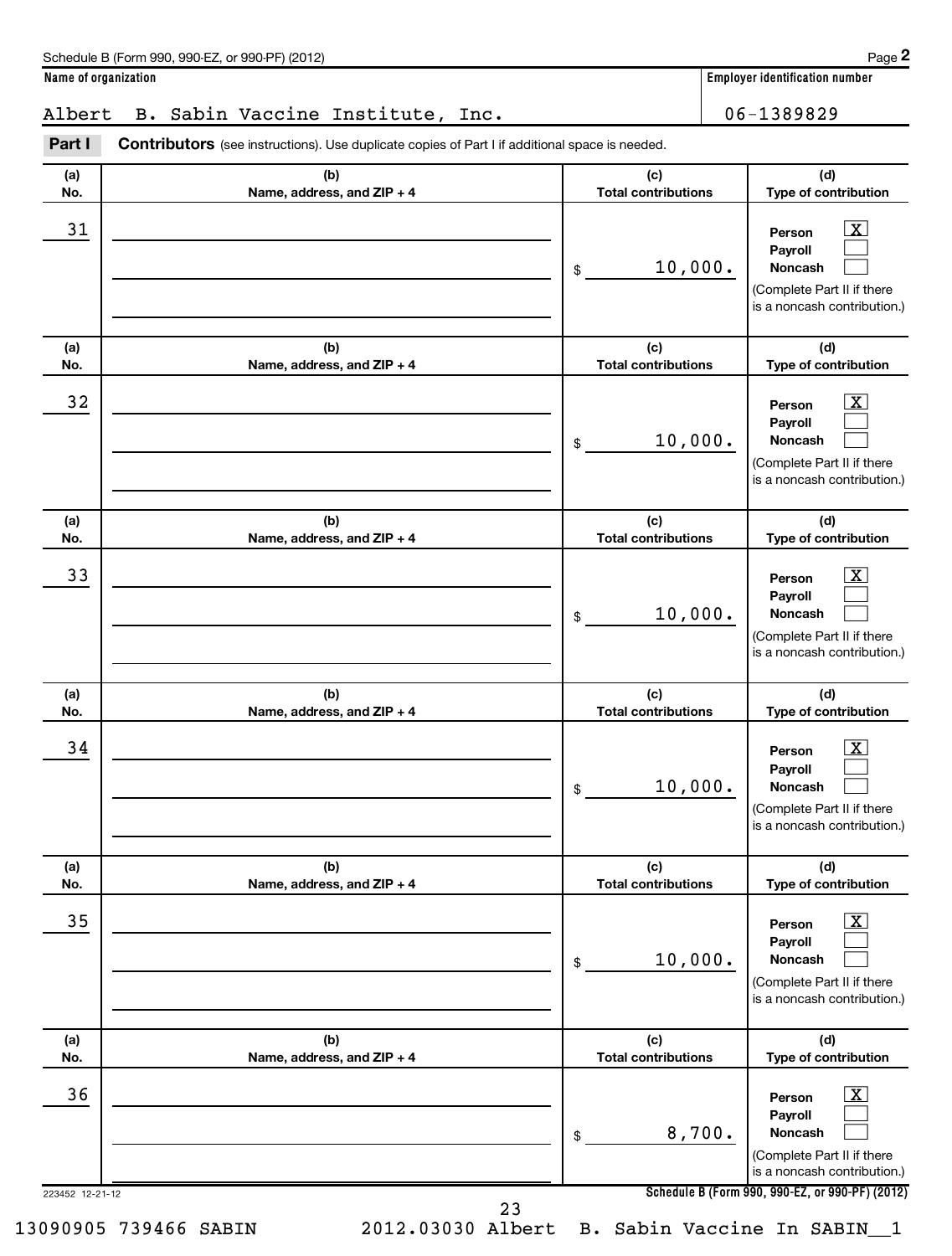## Albert B. Sabin Vaccine Institute, Inc. 106-1389829

| (a) | (b)                        | (c)                        | (d)                                                                                                                    |
|-----|----------------------------|----------------------------|------------------------------------------------------------------------------------------------------------------------|
| No. | Name, address, and ZIP + 4 | <b>Total contributions</b> | Type of contribution                                                                                                   |
| 37  |                            | 8,700.<br>\$               | $\boxed{\text{X}}$<br>Person<br>Payroll<br><b>Noncash</b><br>(Complete Part II if there<br>is a noncash contribution.) |
| (a) | (b)                        | (c)                        | (d)                                                                                                                    |
| No. | Name, address, and ZIP + 4 | <b>Total contributions</b> | Type of contribution                                                                                                   |
|     |                            | \$                         | Person<br>Payroll<br><b>Noncash</b><br>(Complete Part II if there<br>is a noncash contribution.)                       |
| (a) | (b)                        | (c)                        | (d)                                                                                                                    |
| No. | Name, address, and ZIP + 4 | <b>Total contributions</b> | Type of contribution                                                                                                   |
|     |                            | \$                         | Person<br>Payroll<br><b>Noncash</b><br>(Complete Part II if there<br>is a noncash contribution.)                       |
| (a) | (b)                        | (c)                        | (d)                                                                                                                    |
| No. | Name, address, and ZIP + 4 | <b>Total contributions</b> | Type of contribution                                                                                                   |
|     |                            | \$                         | Person<br>Payroll<br>Noncash<br>(Complete Part II if there<br>is a noncash contribution.)                              |
| (a) | (b)                        | (c)                        | (d)                                                                                                                    |
| No. | Name, address, and ZIP + 4 | <b>Total contributions</b> | Type of contribution                                                                                                   |
|     |                            | \$                         | Person<br>Payroll<br><b>Noncash</b><br>(Complete Part II if there<br>is a noncash contribution.)                       |
| (a) | (b)                        | (c)                        | (d)                                                                                                                    |
| No. | Name, address, and ZIP + 4 | <b>Total contributions</b> | Type of contribution                                                                                                   |
|     |                            | \$                         | Person<br>Payroll<br><b>Noncash</b><br>(Complete Part II if there<br>is a noncash contribution.)                       |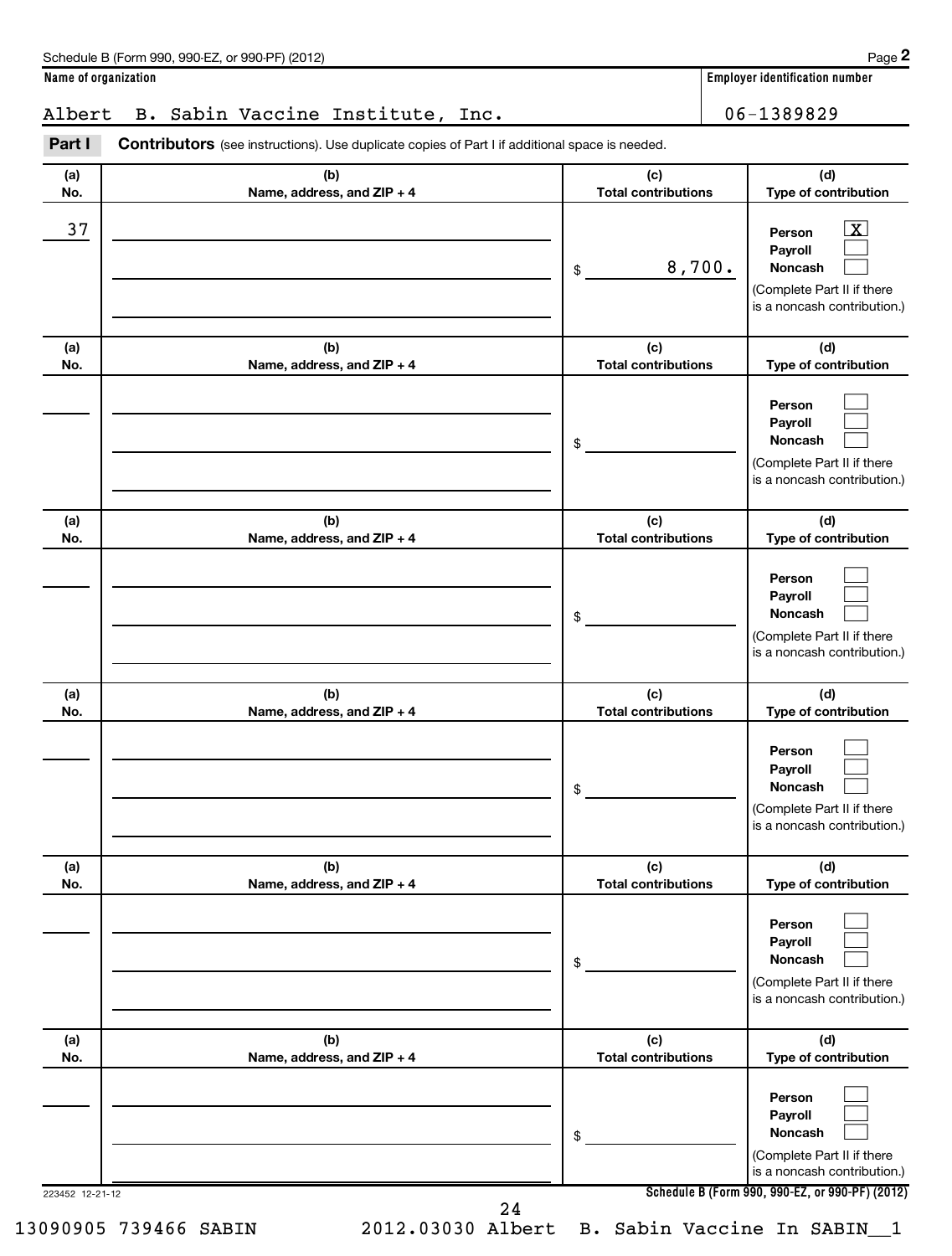|                              | Page 3<br>Schedule B (Form 990, 990-EZ, or 990-PF) (2012)                                                                                      |                                                       |                                       |                      |  |  |  |  |
|------------------------------|------------------------------------------------------------------------------------------------------------------------------------------------|-------------------------------------------------------|---------------------------------------|----------------------|--|--|--|--|
| Name of organization         |                                                                                                                                                |                                                       | <b>Employer identification number</b> |                      |  |  |  |  |
| Albert<br>Part II            | B. Sabin Vaccine Institute, Inc.<br><b>Noncash Property</b> (see instructions). Use duplicate copies of Part II if additional space is needed. |                                                       |                                       | 06-1389829           |  |  |  |  |
| (a)<br>No.<br>from<br>Part I | (b)<br>Description of noncash property given                                                                                                   | (c)<br><b>FMV</b> (or estimate)<br>(see instructions) |                                       | (d)<br>Date received |  |  |  |  |
|                              |                                                                                                                                                | \$.                                                   |                                       |                      |  |  |  |  |

| (a)<br>No.<br>from<br>Part I | (b)<br>Description of noncash property given | (c)<br>FMV (or estimate)<br>(see instructions) | (d)<br>Date received                            |
|------------------------------|----------------------------------------------|------------------------------------------------|-------------------------------------------------|
|                              |                                              |                                                |                                                 |
|                              |                                              |                                                |                                                 |
|                              |                                              | \$                                             |                                                 |
| (a)                          |                                              | (c)                                            |                                                 |
| No.<br>from                  | (b)<br>Description of noncash property given | FMV (or estimate)                              | (d)<br>Date received                            |
| Part I                       |                                              | (see instructions)                             |                                                 |
|                              |                                              |                                                |                                                 |
|                              |                                              |                                                |                                                 |
|                              |                                              | \$                                             |                                                 |
| (a)                          |                                              | (c)                                            |                                                 |
| No.<br>from                  | (b)<br>Description of noncash property given | FMV (or estimate)                              | (d)<br>Date received                            |
| Part I                       |                                              | (see instructions)                             |                                                 |
|                              |                                              |                                                |                                                 |
|                              |                                              |                                                |                                                 |
|                              |                                              | \$                                             |                                                 |
| (a)                          |                                              | (c)                                            |                                                 |
| No.<br>from                  | (b)<br>Description of noncash property given | FMV (or estimate)                              | (d)<br>Date received                            |
| Part I                       |                                              | (see instructions)                             |                                                 |
|                              |                                              |                                                |                                                 |
|                              |                                              |                                                |                                                 |
|                              |                                              | \$                                             |                                                 |
| (a)                          |                                              | (c)                                            |                                                 |
| No.<br>from                  | (b)                                          | FMV (or estimate)                              | (d)                                             |
| Part I                       | Description of noncash property given        | (see instructions)                             | Date received                                   |
|                              |                                              |                                                |                                                 |
|                              |                                              |                                                |                                                 |
|                              |                                              | \$                                             |                                                 |
| 223453 12-21-12              | 25                                           |                                                | Schedule B (Form 990, 990-EZ, or 990-PF) (2012) |
| 13090905 739466 SABIN        | 2012.03030 Albert                            | B. Sabin Vaccine In SABIN 1                    |                                                 |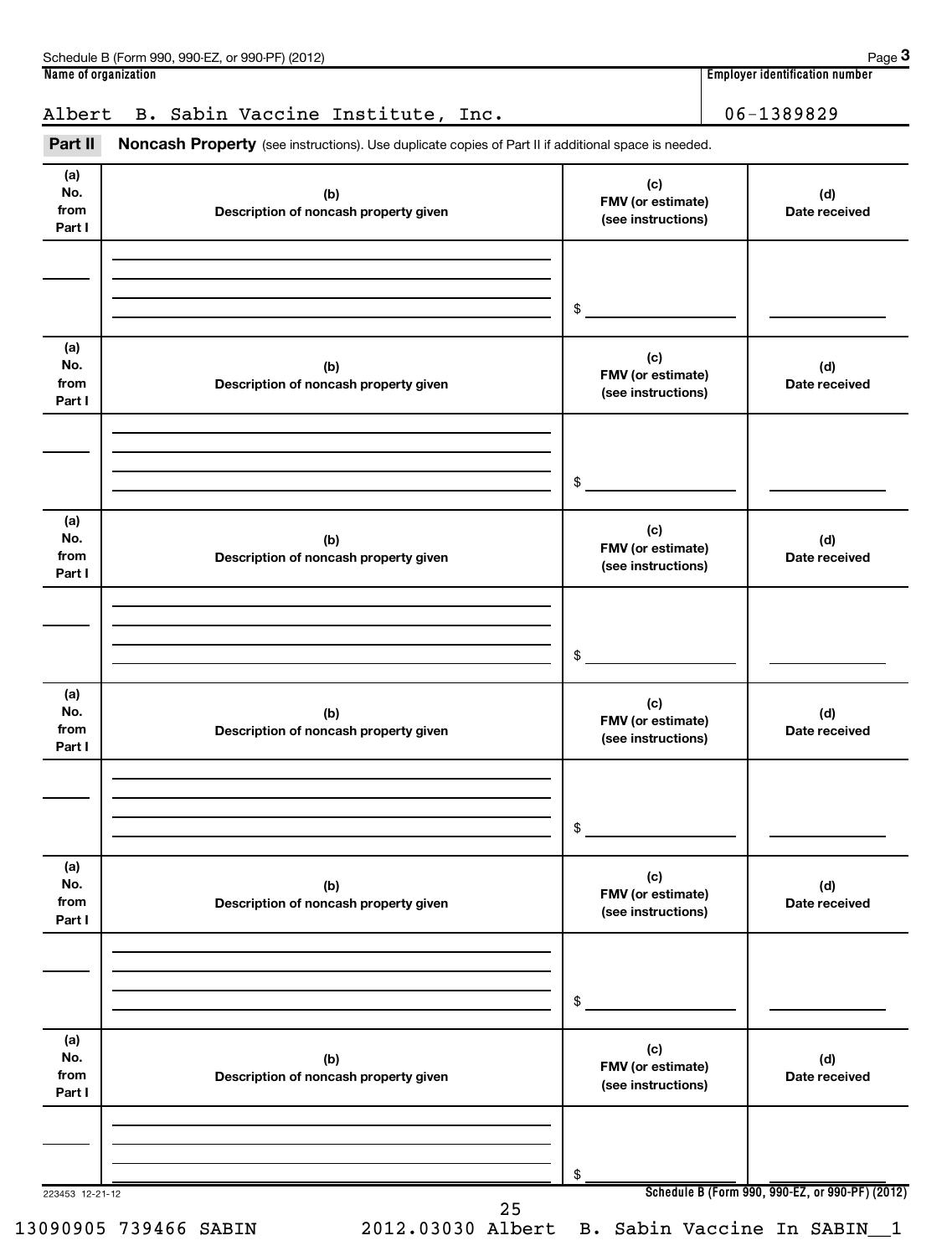| Part III                  | the total of exclusively religious, charitable, etc., contributions of $$1,000$ or less for the year. (Enter this information once.) $\triangleright$ \$<br>Use duplicate copies of Part III if additional space is needed. |                      | B. Sabin Vaccine Institute, Inc. $06-1389829$<br>Exclusively religious, charitable, etc., individual contributions to section 501(c)(7), (8), or (10) organizations that total more than \$1,000 for the year. Complete columns ( |
|---------------------------|-----------------------------------------------------------------------------------------------------------------------------------------------------------------------------------------------------------------------------|----------------------|-----------------------------------------------------------------------------------------------------------------------------------------------------------------------------------------------------------------------------------|
| (a) No.<br>from<br>Part I | (b) Purpose of gift                                                                                                                                                                                                         | (c) Use of gift      | (d) Description of how gift is held                                                                                                                                                                                               |
|                           | Transferee's name, address, and ZIP + 4                                                                                                                                                                                     | (e) Transfer of gift | Relationship of transferor to transferee                                                                                                                                                                                          |
| (a) No.<br>from<br>Part I | (b) Purpose of gift                                                                                                                                                                                                         | (c) Use of gift      | (d) Description of how gift is held                                                                                                                                                                                               |
|                           | Transferee's name, address, and ZIP + 4                                                                                                                                                                                     | (e) Transfer of gift | Relationship of transferor to transferee                                                                                                                                                                                          |
| (a) No.<br>from<br>Part I | (b) Purpose of gift                                                                                                                                                                                                         | (c) Use of gift      | (d) Description of how gift is held                                                                                                                                                                                               |
|                           | Transferee's name, address, and ZIP + 4                                                                                                                                                                                     | (e) Transfer of gift | Relationship of transferor to transferee                                                                                                                                                                                          |
| (a) No.                   |                                                                                                                                                                                                                             |                      |                                                                                                                                                                                                                                   |
| from<br>Part I            | (b) Purpose of gift                                                                                                                                                                                                         | (c) Use of gift      | (d) Description of how gift is held                                                                                                                                                                                               |
|                           | Transferee's name, address, and ZIP + 4                                                                                                                                                                                     | (e) Transfer of gift | Relationship of transferor to transferee                                                                                                                                                                                          |
|                           |                                                                                                                                                                                                                             |                      |                                                                                                                                                                                                                                   |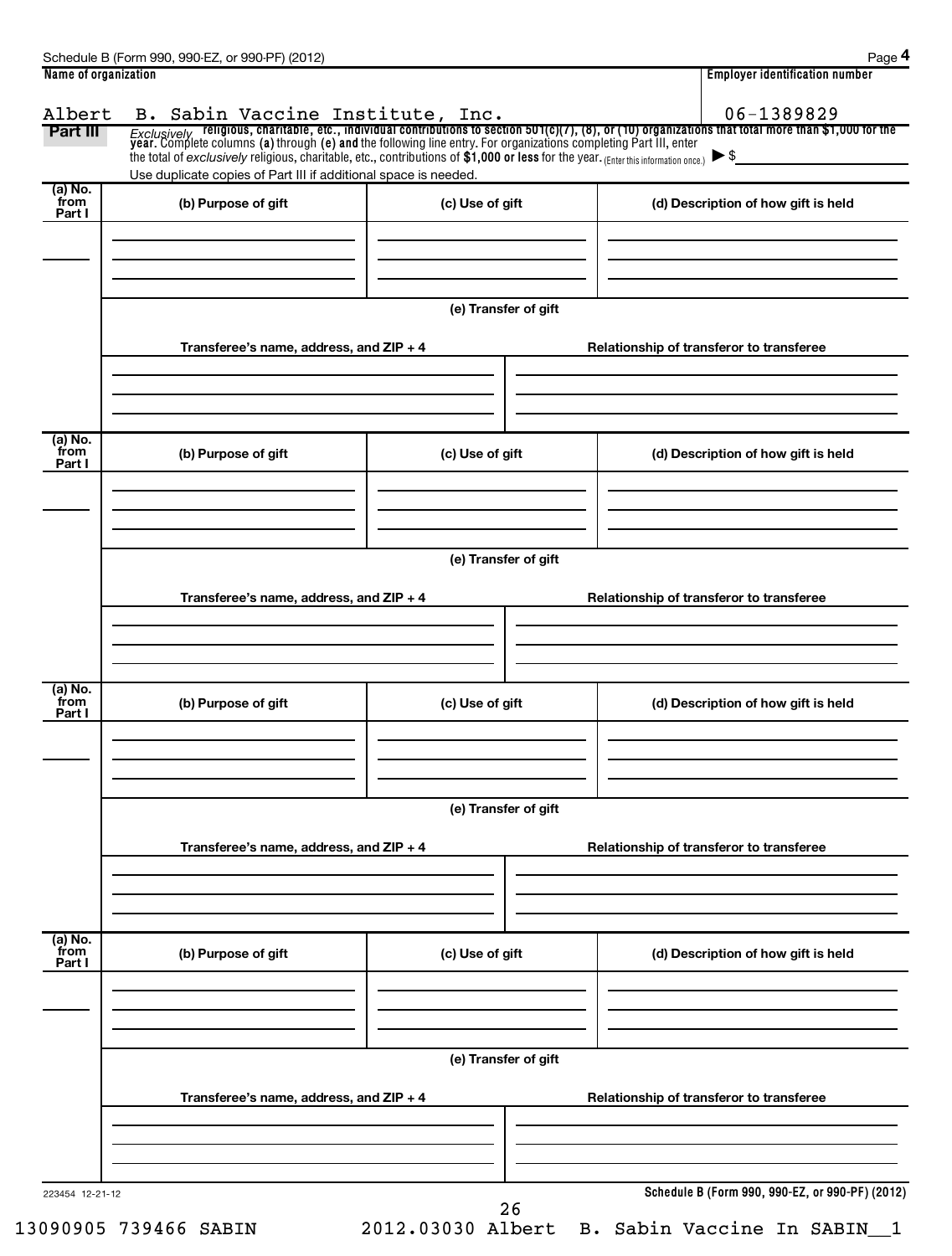| <b>SCHEDULE C</b>                                      |        | <b>Political Campaign and Lobbying Activities</b>                                                                                                                                                                                   |                            |                                                                             |                          | OMB No. 1545-0047                                                                                                                                           |
|--------------------------------------------------------|--------|-------------------------------------------------------------------------------------------------------------------------------------------------------------------------------------------------------------------------------------|----------------------------|-----------------------------------------------------------------------------|--------------------------|-------------------------------------------------------------------------------------------------------------------------------------------------------------|
| (Form 990 or 990-EZ)                                   |        | For Organizations Exempt From Income Tax Under section 501(c) and section 527                                                                                                                                                       |                            |                                                                             |                          |                                                                                                                                                             |
| Department of the Treasury<br>Internal Revenue Service |        | Complete if the organization is described below.<br>Attach to Form 990 or Form 990-EZ.                                                                                                                                              | See separate instructions. |                                                                             |                          | <b>Open to Public</b><br>Inspection                                                                                                                         |
|                                                        |        | If the organization answered "Yes," to Form 990, Part IV, line 3, or Form 990-EZ, Part V, line 46 (Political Campaign Activities), then                                                                                             |                            |                                                                             |                          |                                                                                                                                                             |
|                                                        |        | • Section 501(c)(3) organizations: Complete Parts I-A and B. Do not complete Part I-C.                                                                                                                                              |                            |                                                                             |                          |                                                                                                                                                             |
|                                                        |        | ● Section 501(c) (other than section 501(c)(3)) organizations: Complete Parts I-A and C below. Do not complete Part I-B.                                                                                                            |                            |                                                                             |                          |                                                                                                                                                             |
| • Section 527 organizations: Complete Part I-A only.   |        |                                                                                                                                                                                                                                     |                            |                                                                             |                          |                                                                                                                                                             |
|                                                        |        | If the organization answered "Yes," to Form 990, Part IV, line 4, or Form 990-EZ, Part VI, line 47 (Lobbying Activities), then                                                                                                      |                            |                                                                             |                          |                                                                                                                                                             |
|                                                        |        | • Section 501(c)(3) organizations that have filed Form 5768 (election under section 501(h)): Complete Part II-A. Do not complete Part II-B.                                                                                         |                            |                                                                             |                          |                                                                                                                                                             |
|                                                        |        | • Section 501(c)(3) organizations that have NOT filed Form 5768 (election under section 501(h)): Complete Part II-B. Do not complete Part II-A.                                                                                     |                            |                                                                             |                          |                                                                                                                                                             |
|                                                        |        | If the organization answered "Yes," to Form 990, Part IV, line 5 (Proxy Tax), or Form 990-EZ, Part V, line 35c (Proxy Tax), then                                                                                                    |                            |                                                                             |                          |                                                                                                                                                             |
|                                                        |        | • Section 501(c)(4), (5), or (6) organizations: Complete Part III.                                                                                                                                                                  |                            |                                                                             |                          |                                                                                                                                                             |
| Name of organization                                   |        |                                                                                                                                                                                                                                     |                            |                                                                             |                          | <b>Employer identification number</b>                                                                                                                       |
|                                                        | Albert | B. Sabin Vaccine Institute, Inc.                                                                                                                                                                                                    |                            |                                                                             |                          | 06-1389829                                                                                                                                                  |
| Part I-A                                               |        | Complete if the organization is exempt under section 501(c) or is a section 527 organization.                                                                                                                                       |                            |                                                                             |                          |                                                                                                                                                             |
|                                                        |        |                                                                                                                                                                                                                                     |                            |                                                                             |                          |                                                                                                                                                             |
|                                                        |        | 1 Provide a description of the organization's direct and indirect political campaign activities in Part IV.                                                                                                                         |                            |                                                                             |                          |                                                                                                                                                             |
|                                                        |        | 2 Political expenditures <b>communications</b> and contract the contract of the contract of the contract of the contract of the contract of the contract of the contract of the contract of the contract of the contract of the con |                            |                                                                             | $\triangleright$ s       |                                                                                                                                                             |
|                                                        |        |                                                                                                                                                                                                                                     |                            |                                                                             |                          |                                                                                                                                                             |
| Part I-B                                               |        |                                                                                                                                                                                                                                     |                            |                                                                             |                          |                                                                                                                                                             |
|                                                        |        | Complete if the organization is exempt under section 501(c)(3).                                                                                                                                                                     |                            |                                                                             |                          |                                                                                                                                                             |
|                                                        |        |                                                                                                                                                                                                                                     |                            |                                                                             |                          |                                                                                                                                                             |
|                                                        |        |                                                                                                                                                                                                                                     |                            |                                                                             |                          | Yes<br>No                                                                                                                                                   |
|                                                        |        |                                                                                                                                                                                                                                     |                            |                                                                             |                          | <b>No</b><br>Yes                                                                                                                                            |
| <b>b</b> If "Yes," describe in Part IV.                |        |                                                                                                                                                                                                                                     |                            |                                                                             |                          |                                                                                                                                                             |
| Part I-C                                               |        | Complete if the organization is exempt under section 501(c), except section 501(c)(3).                                                                                                                                              |                            |                                                                             |                          |                                                                                                                                                             |
|                                                        |        | 1 Enter the amount directly expended by the filing organization for section 527 exempt function activities                                                                                                                          |                            |                                                                             | $\blacktriangleright$ \$ |                                                                                                                                                             |
|                                                        |        | 2 Enter the amount of the filing organization's funds contributed to other organizations for section 527                                                                                                                            |                            |                                                                             |                          |                                                                                                                                                             |
|                                                        |        | exempt function activities exempt function activities exempt function activities exempt function activities exempt function activities exempt function activities exempt function activities exempt of the state of the state       |                            |                                                                             | $\blacktriangleright$ \$ |                                                                                                                                                             |
|                                                        |        | 3 Total exempt function expenditures. Add lines 1 and 2. Enter here and on Form 1120-POL.                                                                                                                                           |                            |                                                                             |                          |                                                                                                                                                             |
| line 17b                                               |        |                                                                                                                                                                                                                                     |                            |                                                                             | $\triangleright$ s       |                                                                                                                                                             |
|                                                        |        |                                                                                                                                                                                                                                     |                            |                                                                             |                          | Yes<br><b>No</b>                                                                                                                                            |
|                                                        |        | 5 Enter the names, addresses and employer identification number (EIN) of all section 527 political organizations to which the filing organization                                                                                   |                            |                                                                             |                          |                                                                                                                                                             |
|                                                        |        | made payments. For each organization listed, enter the amount paid from the filing organization's funds. Also enter the amount of political                                                                                         |                            |                                                                             |                          |                                                                                                                                                             |
|                                                        |        | contributions received that were promptly and directly delivered to a separate political organization, such as a separate segregated fund or a                                                                                      |                            |                                                                             |                          |                                                                                                                                                             |
|                                                        |        | political action committee (PAC). If additional space is needed, provide information in Part IV.                                                                                                                                    |                            |                                                                             |                          |                                                                                                                                                             |
| (a) Name                                               |        | (b) Address                                                                                                                                                                                                                         | (c) EIN                    | (d) Amount paid from<br>filing organization's<br>funds. If none, enter -0-. |                          | (e) Amount of political<br>contributions received and<br>promptly and directly<br>delivered to a separate<br>political organization.<br>If none, enter -0-. |
|                                                        |        |                                                                                                                                                                                                                                     |                            |                                                                             |                          |                                                                                                                                                             |
|                                                        |        |                                                                                                                                                                                                                                     |                            |                                                                             |                          |                                                                                                                                                             |
|                                                        |        |                                                                                                                                                                                                                                     |                            |                                                                             |                          |                                                                                                                                                             |
|                                                        |        |                                                                                                                                                                                                                                     |                            |                                                                             |                          |                                                                                                                                                             |
|                                                        |        |                                                                                                                                                                                                                                     |                            |                                                                             |                          |                                                                                                                                                             |
|                                                        |        |                                                                                                                                                                                                                                     |                            |                                                                             |                          |                                                                                                                                                             |
|                                                        |        |                                                                                                                                                                                                                                     |                            |                                                                             |                          |                                                                                                                                                             |
| LHA                                                    |        | For Paperwork Reduction Act Notice, see the Instructions for Form 990 or 990-EZ.                                                                                                                                                    |                            |                                                                             |                          | Schedule C (Form 990 or 990-EZ) 2012                                                                                                                        |

| 232041<br>01-07-13 |
|--------------------|
|                    |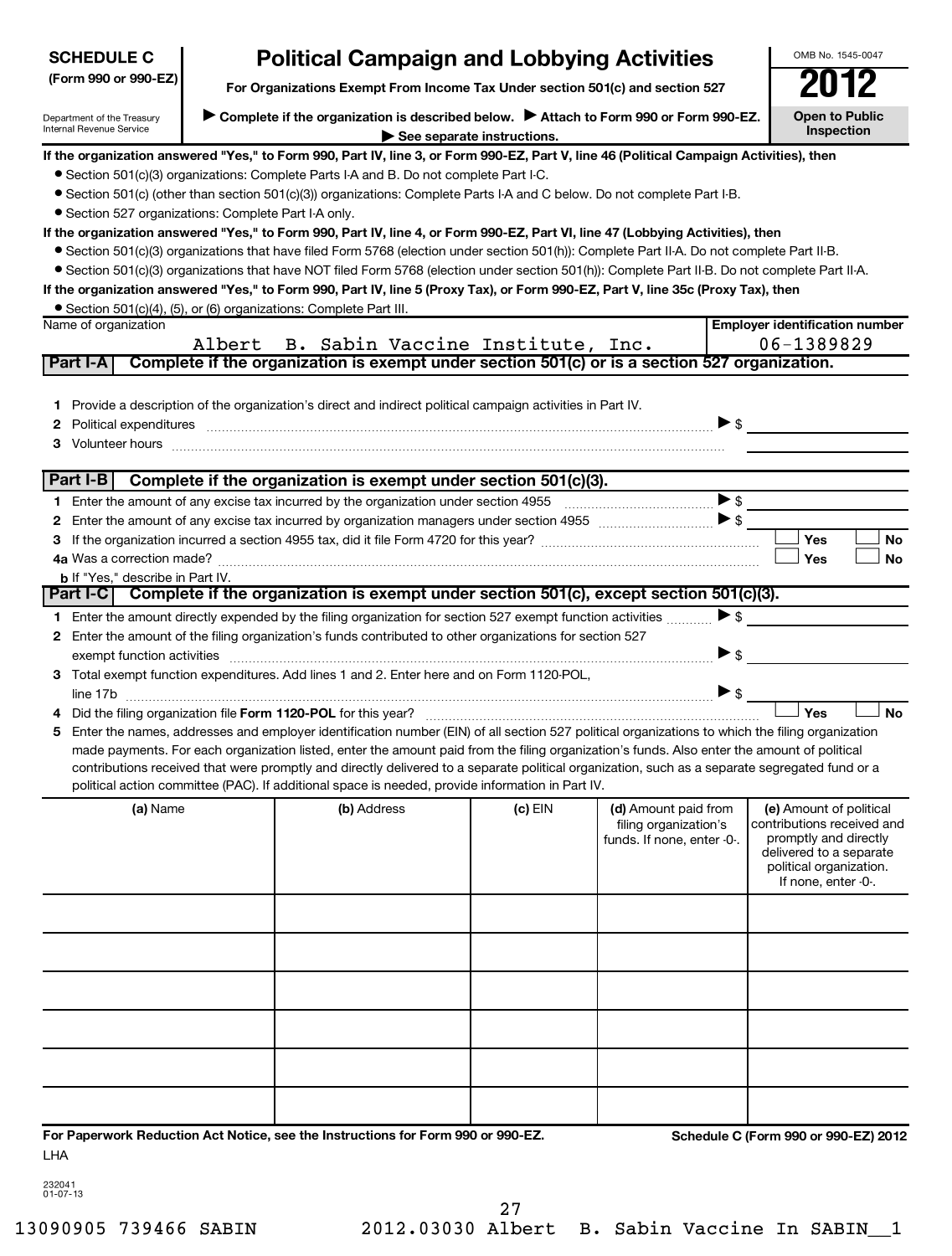| Schedule C (Form 990 or 990-EZ) 2012 Albert B. Sabin Vaccine Institute, Inc 06-1389829 Page2              |                                                                                                     |              |                                                                                  |                                                                                                                                   |            |                                      |
|-----------------------------------------------------------------------------------------------------------|-----------------------------------------------------------------------------------------------------|--------------|----------------------------------------------------------------------------------|-----------------------------------------------------------------------------------------------------------------------------------|------------|--------------------------------------|
| Complete if the organization is exempt under section 501(c)(3) and filed Form 5768<br>Part II-A           |                                                                                                     |              |                                                                                  |                                                                                                                                   |            |                                      |
| (election under section 501(h)).<br>A Check $\blacktriangleright$                                         |                                                                                                     |              |                                                                                  |                                                                                                                                   |            |                                      |
| expenses, and share of excess lobbying expenditures).                                                     |                                                                                                     |              |                                                                                  | if the filing organization belongs to an affiliated group (and list in Part IV each affiliated group member's name, address, EIN, |            |                                      |
| <b>B</b> Check $\blacktriangleright$                                                                      |                                                                                                     |              | if the filing organization checked box A and "limited control" provisions apply. |                                                                                                                                   |            |                                      |
|                                                                                                           |                                                                                                     |              |                                                                                  |                                                                                                                                   | (a) Filing | (b) Affiliated group                 |
|                                                                                                           | <b>Limits on Lobbying Expenditures</b><br>(The term "expenditures" means amounts paid or incurred.) |              |                                                                                  |                                                                                                                                   |            | totals                               |
| 1a Total lobbying expenditures to influence public opinion (grass roots lobbying)                         |                                                                                                     |              |                                                                                  |                                                                                                                                   |            |                                      |
| <b>b</b> Total lobbying expenditures to influence a legislative body (direct lobbying) <i>manumumumum</i> |                                                                                                     |              |                                                                                  |                                                                                                                                   |            |                                      |
|                                                                                                           |                                                                                                     |              |                                                                                  |                                                                                                                                   |            |                                      |
| d Other exempt purpose expenditures                                                                       |                                                                                                     |              |                                                                                  |                                                                                                                                   |            |                                      |
|                                                                                                           |                                                                                                     |              |                                                                                  |                                                                                                                                   |            |                                      |
| f Lobbying nontaxable amount. Enter the amount from the following table in both columns.                  |                                                                                                     |              |                                                                                  |                                                                                                                                   |            |                                      |
| If the amount on line $1e$ , column $(a)$ or $(b)$ is:                                                    |                                                                                                     |              | The lobbying nontaxable amount is:                                               |                                                                                                                                   |            |                                      |
| Not over \$500,000                                                                                        |                                                                                                     |              | 20% of the amount on line 1e.                                                    |                                                                                                                                   |            |                                      |
| Over \$500,000 but not over \$1,000,000                                                                   |                                                                                                     |              | \$100,000 plus 15% of the excess over \$500,000.                                 |                                                                                                                                   |            |                                      |
| Over \$1,000,000 but not over \$1,500,000                                                                 |                                                                                                     |              | \$175,000 plus 10% of the excess over \$1,000,000                                |                                                                                                                                   |            |                                      |
| Over \$1,500,000 but not over \$17,000,000                                                                |                                                                                                     |              | \$225,000 plus 5% of the excess over \$1,500,000.                                |                                                                                                                                   |            |                                      |
| Over \$17,000,000                                                                                         |                                                                                                     | \$1,000,000. |                                                                                  |                                                                                                                                   |            |                                      |
|                                                                                                           |                                                                                                     |              |                                                                                  |                                                                                                                                   |            |                                      |
| g Grassroots nontaxable amount (enter 25% of line 1f)                                                     |                                                                                                     |              |                                                                                  |                                                                                                                                   |            |                                      |
| h Subtract line 1q from line 1a. If zero or less, enter -0-                                               |                                                                                                     |              |                                                                                  |                                                                                                                                   |            |                                      |
| i Subtract line 1f from line 1c. If zero or less, enter -0-                                               |                                                                                                     |              |                                                                                  |                                                                                                                                   |            |                                      |
| If there is an amount other than zero on either line 1h or line 1i, did the organization file Form 4720   |                                                                                                     |              |                                                                                  |                                                                                                                                   |            |                                      |
| reporting section 4911 tax for this year?                                                                 |                                                                                                     |              |                                                                                  |                                                                                                                                   |            | Yes<br>No                            |
|                                                                                                           |                                                                                                     |              | 4-Year Averaging Period Under Section 501(h)                                     | (Some organizations that made a section 501(h) election do not have to complete all of the five                                   |            |                                      |
|                                                                                                           |                                                                                                     |              |                                                                                  | columns below. See the instructions for lines 2a through 2f on page 4.)                                                           |            |                                      |
|                                                                                                           |                                                                                                     |              | Lobbying Expenditures During 4-Year Averaging Period                             |                                                                                                                                   |            |                                      |
| Calendar year                                                                                             |                                                                                                     |              |                                                                                  |                                                                                                                                   |            |                                      |
| (or fiscal year beginning in)                                                                             |                                                                                                     | (a) 2009     | (b) 2010                                                                         | $(c)$ 2011                                                                                                                        | $(d)$ 2012 | (e) Total                            |
|                                                                                                           |                                                                                                     |              |                                                                                  |                                                                                                                                   |            |                                      |
|                                                                                                           |                                                                                                     |              |                                                                                  |                                                                                                                                   |            |                                      |
| 2a Lobbying nontaxable amount                                                                             |                                                                                                     |              |                                                                                  |                                                                                                                                   |            |                                      |
| <b>b</b> Lobbying ceiling amount                                                                          |                                                                                                     |              |                                                                                  |                                                                                                                                   |            |                                      |
| (150% of line 2a, column(e))                                                                              |                                                                                                     |              |                                                                                  |                                                                                                                                   |            |                                      |
|                                                                                                           |                                                                                                     |              |                                                                                  |                                                                                                                                   |            |                                      |
| c Total lobbying expenditures                                                                             |                                                                                                     |              |                                                                                  |                                                                                                                                   |            |                                      |
| d Grassroots nontaxable amount                                                                            |                                                                                                     |              |                                                                                  |                                                                                                                                   |            |                                      |
| e Grassroots ceiling amount                                                                               |                                                                                                     |              |                                                                                  |                                                                                                                                   |            |                                      |
| (150% of line 2d, column (e))                                                                             |                                                                                                     |              |                                                                                  |                                                                                                                                   |            |                                      |
|                                                                                                           |                                                                                                     |              |                                                                                  |                                                                                                                                   |            |                                      |
| f Grassroots lobbying expenditures                                                                        |                                                                                                     |              |                                                                                  |                                                                                                                                   |            |                                      |
|                                                                                                           |                                                                                                     |              |                                                                                  |                                                                                                                                   |            | Schedule C (Form 990 or 990-EZ) 2012 |

**Schedule C (Form 990 or 990-EZ) 2012**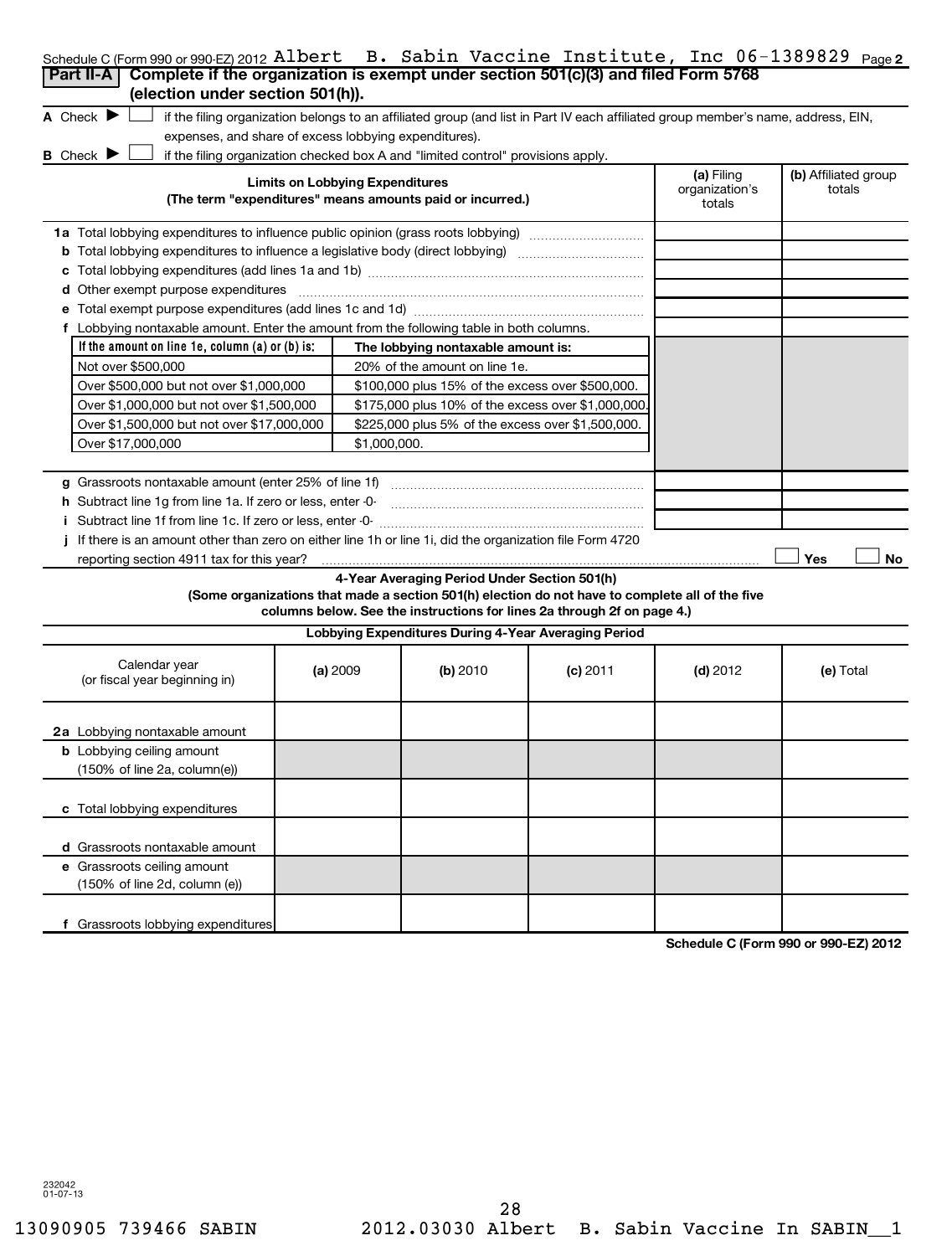#### Schedule C (Form 990 or 990-EZ) 2012 <code>AlDert B.</code> Sabin Vaccine Institute, Inc <code>Ub-1389829</code> <code>Page3</code> Albert B. Sabin Vaccine Institute, Inc 06-1389829

#### **Part II-B Complete if the organization is exempt under section 501(c)(3) and has NOT filed Form 5768 (election under section 501(h)).**

| For each "Yes," response to lines 1a through 1i below, provide in Part IV a detailed description                                                                                                                                            |                         | (a)                     | (b) |                   |
|---------------------------------------------------------------------------------------------------------------------------------------------------------------------------------------------------------------------------------------------|-------------------------|-------------------------|-----|-------------------|
| of the lobbying activity.                                                                                                                                                                                                                   | Yes                     | No                      |     | Amount            |
| During the year, did the filing organization attempt to influence foreign, national, state or<br>1.                                                                                                                                         |                         |                         |     |                   |
| local legislation, including any attempt to influence public opinion on a legislative matter                                                                                                                                                |                         |                         |     |                   |
| or referendum, through the use of:                                                                                                                                                                                                          |                         |                         |     |                   |
|                                                                                                                                                                                                                                             | х                       |                         |     |                   |
| <b>b</b> Paid staff or management (include compensation in expenses reported on lines 1c through 1i)?                                                                                                                                       | $\overline{\text{x}}$   |                         |     |                   |
|                                                                                                                                                                                                                                             |                         | X                       |     |                   |
|                                                                                                                                                                                                                                             | $\overline{\textbf{x}}$ |                         |     | 860.              |
|                                                                                                                                                                                                                                             | $\overline{\text{x}}$   |                         |     | $\overline{65}$ . |
|                                                                                                                                                                                                                                             |                         | X                       |     |                   |
| g Direct contact with legislators, their staffs, government officials, or a legislative body?                                                                                                                                               | $\overline{\text{x}}$   |                         |     | 860.              |
| h Rallies, demonstrations, seminars, conventions, speeches, lectures, or any similar means?                                                                                                                                                 |                         | $\overline{\textbf{x}}$ |     |                   |
| <i>i</i> Other activities?                                                                                                                                                                                                                  |                         | $\overline{\text{x}}$   |     |                   |
|                                                                                                                                                                                                                                             |                         |                         |     | 1,785.            |
| 2a Did the activities in line 1 cause the organization to be not described in section 501(c)(3)?                                                                                                                                            |                         | $\overline{\text{x}}$   |     |                   |
|                                                                                                                                                                                                                                             |                         |                         |     |                   |
| c If "Yes," enter the amount of any tax incurred by organization managers under section 4912                                                                                                                                                |                         |                         |     |                   |
| d If the filing organization incurred a section 4912 tax, did it file Form 4720 for this year?                                                                                                                                              |                         |                         |     |                   |
| Part III-A Complete if the organization is exempt under section 501(c)(4), section 501(c)(5), or section<br>$501(c)(6)$ .                                                                                                                   |                         |                         |     |                   |
|                                                                                                                                                                                                                                             |                         |                         | Yes | No                |
| Were substantially all (90% or more) dues received nondeductible by members? www.communition.communition.<br>1                                                                                                                              |                         | $\mathbf{1}$            |     |                   |
| 2                                                                                                                                                                                                                                           |                         | $\overline{2}$          |     |                   |
| з                                                                                                                                                                                                                                           |                         |                         |     |                   |
| Part III-B Complete if the organization is exempt under section 501(c)(4), section 501(c)(5), or section<br>501(c)(6) and if either (a) BOTH Part III-A, lines 1 and 2, are answered "No," OR (b) Part III-A, line 3, is<br>answered "Yes." |                         |                         |     |                   |
| 1                                                                                                                                                                                                                                           |                         | 1                       |     |                   |
| Section 162(e) nondeductible lobbying and political expenditures (do not include amounts of political<br>2                                                                                                                                  |                         |                         |     |                   |
| expenses for which the section 527(f) tax was paid).                                                                                                                                                                                        |                         |                         |     |                   |
|                                                                                                                                                                                                                                             |                         | 2a                      |     |                   |
| b Carryover from last year manufactured and continuum contract to contact the contract of the contract of the contract of the contract of the contract of the contract of the contract of the contract of the contract of the               |                         | 2b                      |     |                   |
|                                                                                                                                                                                                                                             |                         | 2c                      |     |                   |
| з                                                                                                                                                                                                                                           |                         | 3                       |     |                   |
| If notices were sent and the amount on line 2c exceeds the amount on line 3, what portion of the excess<br>4                                                                                                                                |                         |                         |     |                   |
| does the organization agree to carryover to the reasonable estimate of nondeductible lobbying and political                                                                                                                                 |                         |                         |     |                   |
| expenditure next year?                                                                                                                                                                                                                      |                         | 4                       |     |                   |
| Taxable amount of lobbying and political expenditures (see instructions)<br>5                                                                                                                                                               |                         | 5                       |     |                   |
| <b>Part IV</b><br><b>Supplemental Information</b>                                                                                                                                                                                           |                         |                         |     |                   |
| Complete this part to provide the descriptions required for Part I-A, line 1; Part I-B, line 4; Part I-C, line 5; Part II-A (affiliated group list); Part II-A, line 2;                                                                     |                         |                         |     |                   |
| and Part II-B, line 1. Also, complete this part for any additional information.                                                                                                                                                             |                         |                         |     |                   |
| Part II-B, Line 1, Lobbying Activities:                                                                                                                                                                                                     |                         |                         |     |                   |
| The Institute engaged in the following lobbying activities during the                                                                                                                                                                       |                         |                         |     |                   |
| year:                                                                                                                                                                                                                                       |                         |                         |     |                   |
|                                                                                                                                                                                                                                             |                         |                         |     |                   |
|                                                                                                                                                                                                                                             |                         |                         |     |                   |
| - Sent letters to members of congress advocating for funding of the                                                                                                                                                                         |                         |                         |     |                   |

## U.S. Agency for International Development's (USAID's) NTD program.

**Schedule C (Form 990 or 990-EZ) 2012**

232043 01-07-13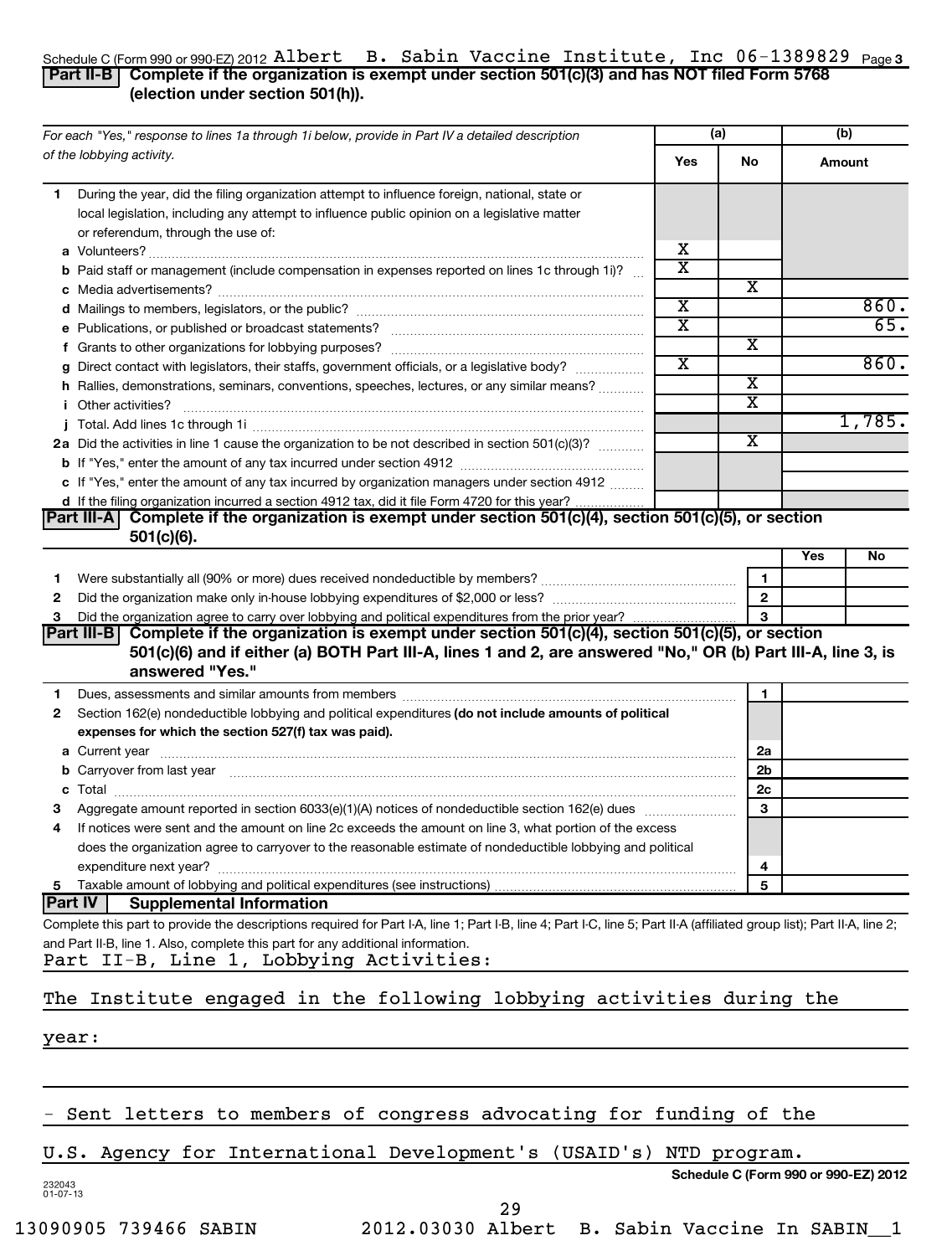Schedule C (Form 990 or 990-EZ) 2012 <code>Albert B.</code> Sabin Vaccine Institute, Inc 06-1389829 <code>page4</code> **Part IV** | Supplemental Information (continued)

- Sent e-mails and made postings on website.

The Institute's staff provided testimony before congress advocating

for funding of USAID's NTD program and NTD research and development

funding.

- Held one-on-one meetings between Sabin staff and representatives.

**Schedule C (Form 990 or 990-EZ) 2012**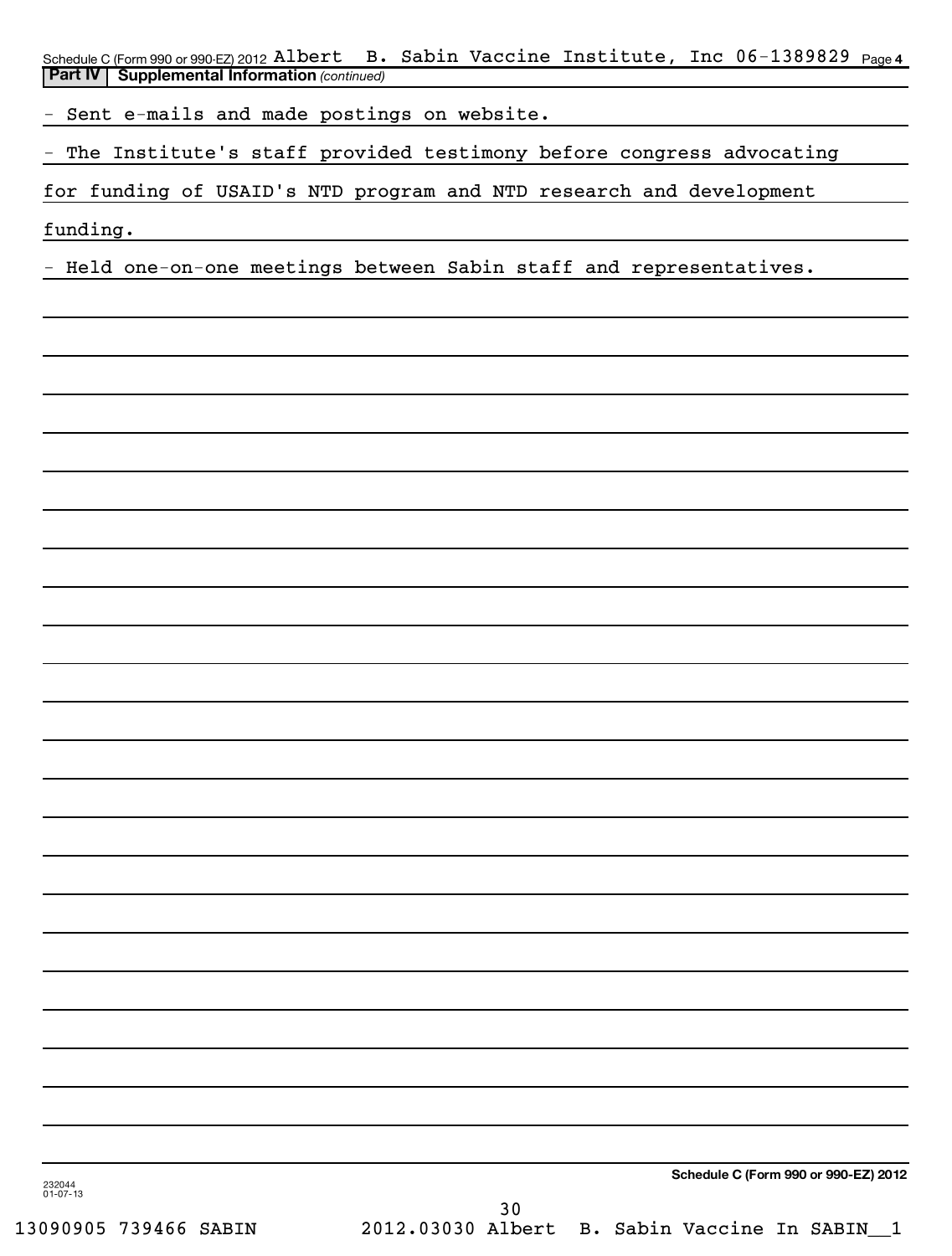| <b>SCHEDULE D</b> |  |
|-------------------|--|
|-------------------|--|

# **Supplemental Financial Statements**

OMB No. 1545-0047

**Open to Public Inspection**

**(Form 990) | Complete if the organization answered "Yes," to Form 990, Part IV, line 6, 7, 8, 9, 10, 11a, 11b, 11c, 11d, 11e, 11f, 12a, or 12b.**

|                    | Department of the Treasury<br>Inspection<br>Attach to Form 990. See separate instructions.<br>Internal Revenue Service |                                                                                                        |                                                                                                                                                                                                                               |    |                                       |  |  |  |  |  |
|--------------------|------------------------------------------------------------------------------------------------------------------------|--------------------------------------------------------------------------------------------------------|-------------------------------------------------------------------------------------------------------------------------------------------------------------------------------------------------------------------------------|----|---------------------------------------|--|--|--|--|--|
|                    | Name of the organization                                                                                               |                                                                                                        |                                                                                                                                                                                                                               |    | <b>Employer identification number</b> |  |  |  |  |  |
|                    |                                                                                                                        | Albert                                                                                                 | B. Sabin Vaccine Institute, Inc.                                                                                                                                                                                              |    | 06-1389829                            |  |  |  |  |  |
| Part I             |                                                                                                                        |                                                                                                        | Organizations Maintaining Donor Advised Funds or Other Similar Funds or Accounts. Complete if the                                                                                                                             |    |                                       |  |  |  |  |  |
|                    |                                                                                                                        | organization answered "Yes" to Form 990, Part IV, line 6.                                              |                                                                                                                                                                                                                               |    |                                       |  |  |  |  |  |
|                    |                                                                                                                        |                                                                                                        | (a) Donor advised funds                                                                                                                                                                                                       |    | (b) Funds and other accounts          |  |  |  |  |  |
| 1.                 |                                                                                                                        |                                                                                                        |                                                                                                                                                                                                                               |    |                                       |  |  |  |  |  |
| 2                  |                                                                                                                        |                                                                                                        |                                                                                                                                                                                                                               |    |                                       |  |  |  |  |  |
| з                  |                                                                                                                        |                                                                                                        |                                                                                                                                                                                                                               |    |                                       |  |  |  |  |  |
| 4                  |                                                                                                                        | Aggregate value at end of year                                                                         |                                                                                                                                                                                                                               |    |                                       |  |  |  |  |  |
| 5                  |                                                                                                                        |                                                                                                        | Did the organization inform all donors and donor advisors in writing that the assets held in donor advised funds                                                                                                              |    |                                       |  |  |  |  |  |
|                    |                                                                                                                        |                                                                                                        |                                                                                                                                                                                                                               |    | <b>No</b><br>Yes                      |  |  |  |  |  |
| 6                  |                                                                                                                        |                                                                                                        | Did the organization inform all grantees, donors, and donor advisors in writing that grant funds can be used only                                                                                                             |    |                                       |  |  |  |  |  |
|                    |                                                                                                                        |                                                                                                        | for charitable purposes and not for the benefit of the donor or donor advisor, or for any other purpose conferring                                                                                                            |    |                                       |  |  |  |  |  |
|                    | impermissible private benefit?                                                                                         |                                                                                                        |                                                                                                                                                                                                                               |    | Yes<br>No                             |  |  |  |  |  |
| <b>Part II</b>     |                                                                                                                        |                                                                                                        | Conservation Easements. Complete if the organization answered "Yes" to Form 990, Part IV, line 7.                                                                                                                             |    |                                       |  |  |  |  |  |
| 1.                 |                                                                                                                        | Purpose(s) of conservation easements held by the organization (check all that apply).                  |                                                                                                                                                                                                                               |    |                                       |  |  |  |  |  |
|                    |                                                                                                                        | Preservation of land for public use (e.g., recreation or education)                                    | Preservation of an historically important land area                                                                                                                                                                           |    |                                       |  |  |  |  |  |
|                    |                                                                                                                        | Protection of natural habitat                                                                          | Preservation of a certified historic structure                                                                                                                                                                                |    |                                       |  |  |  |  |  |
|                    |                                                                                                                        | Preservation of open space                                                                             |                                                                                                                                                                                                                               |    |                                       |  |  |  |  |  |
| 2                  |                                                                                                                        |                                                                                                        | Complete lines 2a through 2d if the organization held a qualified conservation contribution in the form of a conservation easement on the last                                                                                |    |                                       |  |  |  |  |  |
|                    | day of the tax year.                                                                                                   |                                                                                                        |                                                                                                                                                                                                                               |    | Held at the End of the Tax Year       |  |  |  |  |  |
| a                  |                                                                                                                        |                                                                                                        |                                                                                                                                                                                                                               | 2a |                                       |  |  |  |  |  |
| b                  |                                                                                                                        | Total acreage restricted by conservation easements                                                     |                                                                                                                                                                                                                               | 2b |                                       |  |  |  |  |  |
| с                  |                                                                                                                        |                                                                                                        | Number of conservation easements on a certified historic structure included in (a) manufacture included in (a)                                                                                                                | 2c |                                       |  |  |  |  |  |
| d                  |                                                                                                                        |                                                                                                        | Number of conservation easements included in (c) acquired after 8/17/06, and not on a historic structure                                                                                                                      |    |                                       |  |  |  |  |  |
|                    |                                                                                                                        |                                                                                                        | listed in the National Register [111] Marshall Register [11] Marshall Register [11] Marshall Register [11] Marshall Register [11] Marshall Register [11] Marshall Register [11] Marshall Register [11] Marshall Register [11] | 2d |                                       |  |  |  |  |  |
| 3                  |                                                                                                                        |                                                                                                        | Number of conservation easements modified, transferred, released, extinguished, or terminated by the organization during the tax                                                                                              |    |                                       |  |  |  |  |  |
|                    | year                                                                                                                   |                                                                                                        |                                                                                                                                                                                                                               |    |                                       |  |  |  |  |  |
| 4                  |                                                                                                                        | Number of states where property subject to conservation easement is located >                          |                                                                                                                                                                                                                               |    |                                       |  |  |  |  |  |
| 5                  |                                                                                                                        | Does the organization have a written policy regarding the periodic monitoring, inspection, handling of |                                                                                                                                                                                                                               |    |                                       |  |  |  |  |  |
|                    |                                                                                                                        | violations, and enforcement of the conservation easements it holds?                                    |                                                                                                                                                                                                                               |    | Yes<br><b>No</b>                      |  |  |  |  |  |
| 6                  |                                                                                                                        |                                                                                                        | Staff and volunteer hours devoted to monitoring, inspecting, and enforcing conservation easements during the year                                                                                                             |    |                                       |  |  |  |  |  |
| 7                  |                                                                                                                        |                                                                                                        | Amount of expenses incurred in monitoring, inspecting, and enforcing conservation easements during the year $\triangleright$ \$                                                                                               |    |                                       |  |  |  |  |  |
| 8                  |                                                                                                                        |                                                                                                        | Does each conservation easement reported on line 2(d) above satisfy the requirements of section 170(h)(4)(B)(i)                                                                                                               |    |                                       |  |  |  |  |  |
|                    |                                                                                                                        |                                                                                                        |                                                                                                                                                                                                                               |    | Yes<br>No                             |  |  |  |  |  |
| 9                  |                                                                                                                        |                                                                                                        | In Part XIII, describe how the organization reports conservation easements in its revenue and expense statement, and balance sheet, and                                                                                       |    |                                       |  |  |  |  |  |
|                    |                                                                                                                        |                                                                                                        | include, if applicable, the text of the footnote to the organization's financial statements that describes the organization's accounting for                                                                                  |    |                                       |  |  |  |  |  |
|                    | conservation easements.                                                                                                |                                                                                                        |                                                                                                                                                                                                                               |    |                                       |  |  |  |  |  |
|                    | <b>Part III</b>                                                                                                        |                                                                                                        | Organizations Maintaining Collections of Art, Historical Treasures, or Other Similar Assets.                                                                                                                                  |    |                                       |  |  |  |  |  |
|                    |                                                                                                                        | Complete if the organization answered "Yes" to Form 990, Part IV, line 8.                              |                                                                                                                                                                                                                               |    |                                       |  |  |  |  |  |
|                    |                                                                                                                        |                                                                                                        | 1a If the organization elected, as permitted under SFAS 116 (ASC 958), not to report in its revenue statement and balance sheet works of art,                                                                                 |    |                                       |  |  |  |  |  |
|                    |                                                                                                                        |                                                                                                        | historical treasures, or other similar assets held for public exhibition, education, or research in furtherance of public service, provide, in Part XIII,                                                                     |    |                                       |  |  |  |  |  |
|                    |                                                                                                                        | the text of the footnote to its financial statements that describes these items.                       |                                                                                                                                                                                                                               |    |                                       |  |  |  |  |  |
|                    |                                                                                                                        |                                                                                                        | <b>b</b> If the organization elected, as permitted under SFAS 116 (ASC 958), to report in its revenue statement and balance sheet works of art, historical                                                                    |    |                                       |  |  |  |  |  |
|                    |                                                                                                                        |                                                                                                        | treasures, or other similar assets held for public exhibition, education, or research in furtherance of public service, provide the following amounts                                                                         |    |                                       |  |  |  |  |  |
|                    | relating to these items:                                                                                               |                                                                                                        |                                                                                                                                                                                                                               |    |                                       |  |  |  |  |  |
|                    |                                                                                                                        |                                                                                                        |                                                                                                                                                                                                                               |    |                                       |  |  |  |  |  |
| 2                  |                                                                                                                        | (ii) Assets included in Form 990, Part X                                                               | If the organization received or held works of art, historical treasures, or other similar assets for financial gain, provide                                                                                                  |    | $\triangleright$ \$                   |  |  |  |  |  |
|                    |                                                                                                                        | the following amounts required to be reported under SFAS 116 (ASC 958) relating to these items:        |                                                                                                                                                                                                                               |    |                                       |  |  |  |  |  |
| а                  |                                                                                                                        |                                                                                                        |                                                                                                                                                                                                                               |    |                                       |  |  |  |  |  |
|                    |                                                                                                                        |                                                                                                        | Assets included in Form 990, Part X [CONDITED INTERNATION IN A SERVICE 2010]                                                                                                                                                  |    | $\blacktriangleright$ \$              |  |  |  |  |  |
|                    |                                                                                                                        |                                                                                                        |                                                                                                                                                                                                                               |    |                                       |  |  |  |  |  |
|                    |                                                                                                                        | LHA For Paperwork Reduction Act Notice, see the Instructions for Form 990.                             |                                                                                                                                                                                                                               |    | Schedule D (Form 990) 2012            |  |  |  |  |  |
| 232051<br>12-10-12 |                                                                                                                        |                                                                                                        |                                                                                                                                                                                                                               |    |                                       |  |  |  |  |  |
|                    |                                                                                                                        |                                                                                                        | 31                                                                                                                                                                                                                            |    |                                       |  |  |  |  |  |

|  | 3030 | A 1 |  |
|--|------|-----|--|
|  |      |     |  |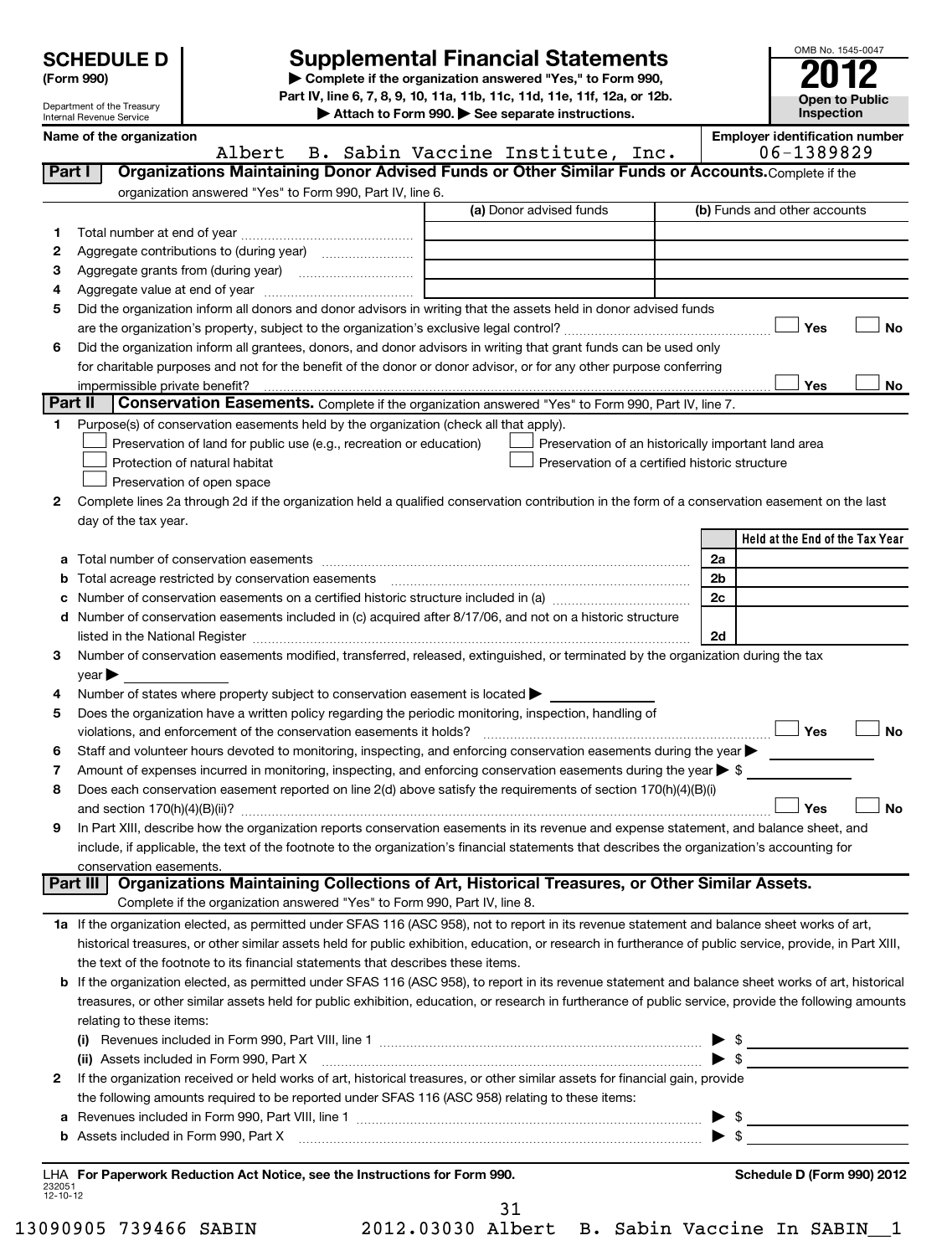|               | Albert<br>Schedule D (Form 990) 2012                                                                                                                                                                                           | B. Sabin Vaccine Institute, Inc. |                |                                                                             |                 | 06-1389829 |                | Page 2                     |
|---------------|--------------------------------------------------------------------------------------------------------------------------------------------------------------------------------------------------------------------------------|----------------------------------|----------------|-----------------------------------------------------------------------------|-----------------|------------|----------------|----------------------------|
|               | Organizations Maintaining Collections of Art, Historical Treasures, or Other Similar Assets (continued)<br>Part III                                                                                                            |                                  |                |                                                                             |                 |            |                |                            |
| 3             | Using the organization's acquisition, accession, and other records, check any of the following that are a significant use of its collection items                                                                              |                                  |                |                                                                             |                 |            |                |                            |
|               | (check all that apply):                                                                                                                                                                                                        |                                  |                |                                                                             |                 |            |                |                            |
| a             | Public exhibition                                                                                                                                                                                                              | d                                |                | Loan or exchange programs                                                   |                 |            |                |                            |
| b             | Scholarly research                                                                                                                                                                                                             | e                                | Other          |                                                                             |                 |            |                |                            |
| c             | Preservation for future generations                                                                                                                                                                                            |                                  |                |                                                                             |                 |            |                |                            |
| 4             | Provide a description of the organization's collections and explain how they further the organization's exempt purpose in Part XIII.                                                                                           |                                  |                |                                                                             |                 |            |                |                            |
| 5             | During the year, did the organization solicit or receive donations of art, historical treasures, or other similar assets                                                                                                       |                                  |                |                                                                             |                 |            |                |                            |
|               |                                                                                                                                                                                                                                |                                  |                |                                                                             |                 |            | Yes            | No                         |
|               | Part IV<br>Escrow and Custodial Arrangements. Complete if the organization answered "Yes" to Form 990, Part IV, line 9, or                                                                                                     |                                  |                |                                                                             |                 |            |                |                            |
|               | reported an amount on Form 990, Part X, line 21.                                                                                                                                                                               |                                  |                |                                                                             |                 |            |                |                            |
|               | 1a Is the organization an agent, trustee, custodian or other intermediary for contributions or other assets not included                                                                                                       |                                  |                |                                                                             |                 |            |                |                            |
|               |                                                                                                                                                                                                                                |                                  |                |                                                                             |                 |            | Yes            | No                         |
|               | b If "Yes," explain the arrangement in Part XIII and complete the following table:                                                                                                                                             |                                  |                |                                                                             |                 |            |                |                            |
|               |                                                                                                                                                                                                                                |                                  |                |                                                                             |                 |            | Amount         |                            |
| c             | Beginning balance entertainment contracts and the contracts of the contracts of the contracts of the contracts                                                                                                                 |                                  |                |                                                                             | 1c              |            |                |                            |
|               |                                                                                                                                                                                                                                |                                  |                |                                                                             | 1d              |            |                |                            |
|               | Distributions during the year manufactured and an account of the year manufactured and the year manufactured and the year manufactured and the year manufactured and the year manufactured and the year manufactured and the y |                                  |                |                                                                             | 1e              |            |                |                            |
|               |                                                                                                                                                                                                                                |                                  |                |                                                                             | 1f              |            |                |                            |
|               |                                                                                                                                                                                                                                |                                  |                |                                                                             |                 |            | Yes            | No                         |
| <b>Part V</b> | b If "Yes," explain the arrangement in Part XIII. Check here if the explanation has been provided in Part XIII<br>Endowment Funds. Complete if the organization answered "Yes" to Form 990, Part IV, line 10.                  |                                  |                |                                                                             |                 |            |                |                            |
|               |                                                                                                                                                                                                                                | (a) Current year                 |                | (c) Two years back $\vert$ (d) Three years back $\vert$ (e) Four years back |                 |            |                |                            |
|               |                                                                                                                                                                                                                                |                                  | (b) Prior year |                                                                             |                 |            |                |                            |
|               |                                                                                                                                                                                                                                |                                  |                |                                                                             |                 |            |                |                            |
|               |                                                                                                                                                                                                                                |                                  |                |                                                                             |                 |            |                |                            |
|               | Net investment earnings, gains, and losses                                                                                                                                                                                     |                                  |                |                                                                             |                 |            |                |                            |
|               | e Other expenditures for facilities                                                                                                                                                                                            |                                  |                |                                                                             |                 |            |                |                            |
|               |                                                                                                                                                                                                                                |                                  |                |                                                                             |                 |            |                |                            |
|               | and programs                                                                                                                                                                                                                   |                                  |                |                                                                             |                 |            |                |                            |
| Ť.            | End of year balance                                                                                                                                                                                                            |                                  |                |                                                                             |                 |            |                |                            |
| g<br>2        | Provide the estimated percentage of the current year end balance (line 1g, column (a)) held as:                                                                                                                                |                                  |                |                                                                             |                 |            |                |                            |
| а             | Board designated or quasi-endowment >                                                                                                                                                                                          |                                  |                |                                                                             |                 |            |                |                            |
| b             | Permanent endowment                                                                                                                                                                                                            | %                                |                |                                                                             |                 |            |                |                            |
|               | c Temporarily restricted endowment                                                                                                                                                                                             | %                                |                |                                                                             |                 |            |                |                            |
|               | The percentages in lines 2a, 2b, and 2c should equal 100%.                                                                                                                                                                     |                                  |                |                                                                             |                 |            |                |                            |
|               | 3a Are there endowment funds not in the possession of the organization that are held and administered for the organization                                                                                                     |                                  |                |                                                                             |                 |            |                |                            |
|               | by:                                                                                                                                                                                                                            |                                  |                |                                                                             |                 |            |                | Yes<br>No                  |
|               | (i)                                                                                                                                                                                                                            |                                  |                |                                                                             |                 |            | 3a(i)          |                            |
|               |                                                                                                                                                                                                                                |                                  |                |                                                                             |                 |            | 3a(ii)         |                            |
|               |                                                                                                                                                                                                                                |                                  |                |                                                                             |                 |            | 3b             |                            |
|               | Describe in Part XIII the intended uses of the organization's endowment funds.                                                                                                                                                 |                                  |                |                                                                             |                 |            |                |                            |
|               | Part VI<br>Land, Buildings, and Equipment. See Form 990, Part X, line 10.                                                                                                                                                      |                                  |                |                                                                             |                 |            |                |                            |
|               | Description of property                                                                                                                                                                                                        | (a) Cost or other                |                | (b) Cost or other                                                           | (c) Accumulated |            | (d) Book value |                            |
|               |                                                                                                                                                                                                                                | basis (investment)               |                | basis (other)                                                               | depreciation    |            |                |                            |
|               |                                                                                                                                                                                                                                |                                  |                |                                                                             |                 |            |                |                            |
|               |                                                                                                                                                                                                                                |                                  |                |                                                                             |                 |            |                |                            |
|               |                                                                                                                                                                                                                                |                                  |                |                                                                             |                 |            |                |                            |
|               |                                                                                                                                                                                                                                |                                  |                | 296, 236.                                                                   | 223,912.        |            |                | 72,324.                    |
|               |                                                                                                                                                                                                                                |                                  |                |                                                                             |                 |            |                |                            |
|               | Total. Add lines 1a through 1e. (Column (d) must equal Form 990, Part X, column (B), line 10(c).)                                                                                                                              |                                  |                |                                                                             |                 |            |                | 72,324.                    |
|               |                                                                                                                                                                                                                                |                                  |                |                                                                             |                 |            |                | Schodule D (Form 990) 2012 |

**Schedule D (Form 990) 2012**

232052 12-10-12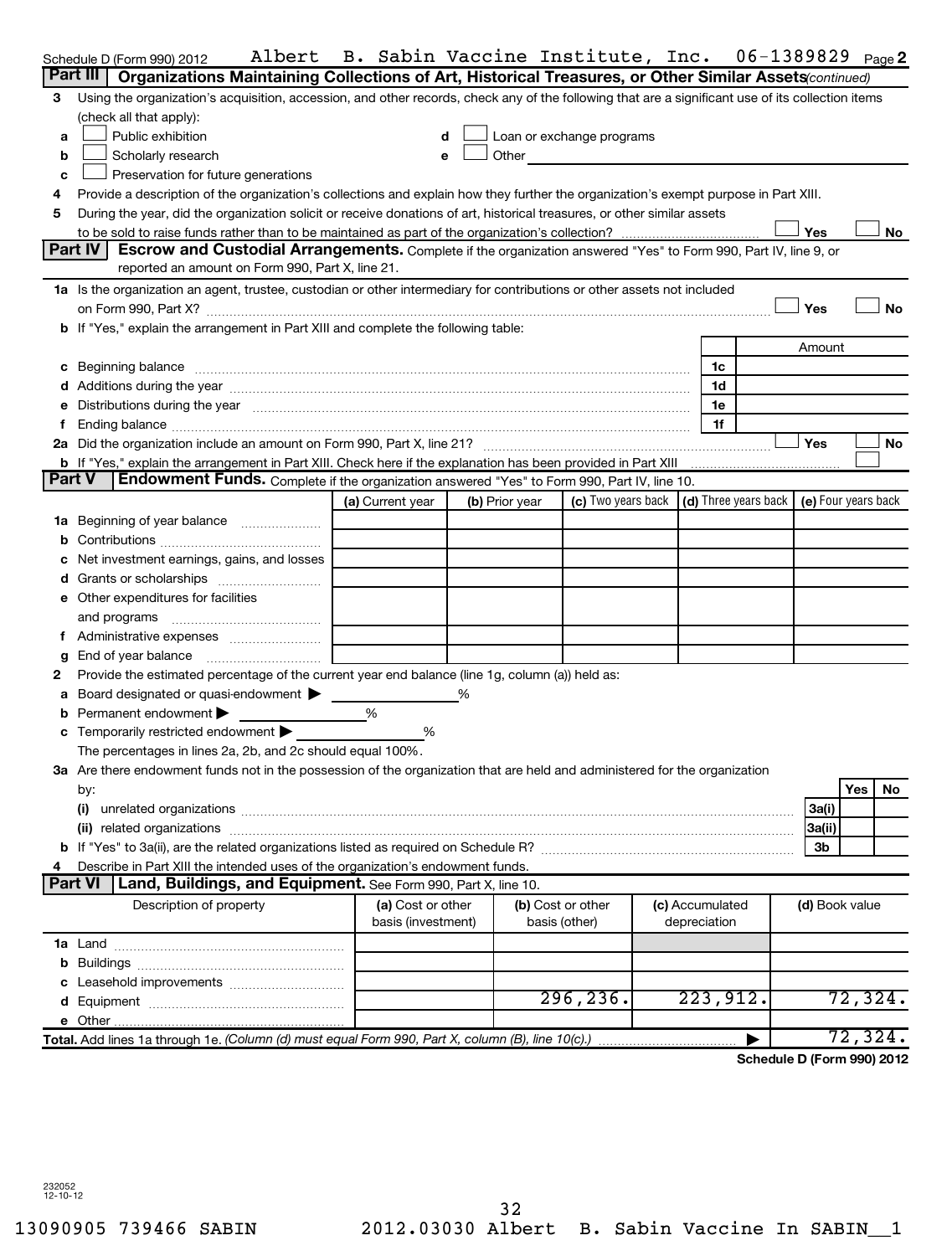|                | Schedule D (Form 990) 2012                                                                                                                              | Albert                                            |                 |                | B. Sabin Vaccine Institute, Inc.                          |  | 06-1389829     | Page $3$   |
|----------------|---------------------------------------------------------------------------------------------------------------------------------------------------------|---------------------------------------------------|-----------------|----------------|-----------------------------------------------------------|--|----------------|------------|
|                | Part VII Investments - Other Securities. See Form 990, Part X, line 12.                                                                                 |                                                   |                 |                |                                                           |  |                |            |
|                | (a) Description of security or category (including name of security)                                                                                    |                                                   |                 | (b) Book value | (c) Method of valuation: Cost or end-of-year market value |  |                |            |
|                |                                                                                                                                                         |                                                   |                 |                |                                                           |  |                |            |
|                |                                                                                                                                                         |                                                   |                 |                |                                                           |  |                |            |
| (3) Other      |                                                                                                                                                         |                                                   |                 |                |                                                           |  |                |            |
| (A)            |                                                                                                                                                         |                                                   |                 |                |                                                           |  |                |            |
| (B)            |                                                                                                                                                         |                                                   |                 |                |                                                           |  |                |            |
| (C)            |                                                                                                                                                         |                                                   |                 |                |                                                           |  |                |            |
| (D)            |                                                                                                                                                         |                                                   |                 |                |                                                           |  |                |            |
| (E)            |                                                                                                                                                         |                                                   |                 |                |                                                           |  |                |            |
| (F)            |                                                                                                                                                         |                                                   |                 |                |                                                           |  |                |            |
| (G)            |                                                                                                                                                         |                                                   |                 |                |                                                           |  |                |            |
| (H)            |                                                                                                                                                         |                                                   |                 |                |                                                           |  |                |            |
| (1)            |                                                                                                                                                         |                                                   |                 |                |                                                           |  |                |            |
|                | Total. (Col. (b) must equal Form 990, Part X, col. (B) line 12.) $\blacktriangleright$                                                                  |                                                   |                 |                |                                                           |  |                |            |
|                | Part VIII Investments - Program Related. See Form 990, Part X, line 13.                                                                                 |                                                   |                 |                |                                                           |  |                |            |
|                | (a) Description of investment type                                                                                                                      |                                                   |                 | (b) Book value | (c) Method of valuation: Cost or end-of-year market value |  |                |            |
|                |                                                                                                                                                         |                                                   |                 |                |                                                           |  |                |            |
| (1)            |                                                                                                                                                         |                                                   |                 |                |                                                           |  |                |            |
| (2)            |                                                                                                                                                         |                                                   |                 |                |                                                           |  |                |            |
| (3)            |                                                                                                                                                         |                                                   |                 |                |                                                           |  |                |            |
| (4)            |                                                                                                                                                         |                                                   |                 |                |                                                           |  |                |            |
| (5)            |                                                                                                                                                         |                                                   |                 |                |                                                           |  |                |            |
| (6)            |                                                                                                                                                         |                                                   |                 |                |                                                           |  |                |            |
| (7)            |                                                                                                                                                         |                                                   |                 |                |                                                           |  |                |            |
| (8)            |                                                                                                                                                         |                                                   |                 |                |                                                           |  |                |            |
| (9)            |                                                                                                                                                         |                                                   |                 |                |                                                           |  |                |            |
| (10)           |                                                                                                                                                         |                                                   |                 |                |                                                           |  |                |            |
|                | Total. (Col. (b) must equal Form 990, Part X, col. (B) line 13.) $\blacktriangleright$                                                                  |                                                   |                 |                |                                                           |  |                |            |
| <b>Part IX</b> |                                                                                                                                                         | Other Assets. See Form 990, Part X, line 15.      |                 |                |                                                           |  |                |            |
|                |                                                                                                                                                         |                                                   | (a) Description |                |                                                           |  | (b) Book value |            |
| (1)            |                                                                                                                                                         |                                                   |                 |                |                                                           |  |                |            |
| (2)            |                                                                                                                                                         |                                                   |                 |                |                                                           |  |                |            |
| (3)            |                                                                                                                                                         |                                                   |                 |                |                                                           |  |                |            |
| (4)            |                                                                                                                                                         |                                                   |                 |                |                                                           |  |                |            |
| (5)            |                                                                                                                                                         |                                                   |                 |                |                                                           |  |                |            |
| (6)            |                                                                                                                                                         |                                                   |                 |                |                                                           |  |                |            |
| (7)            |                                                                                                                                                         |                                                   |                 |                |                                                           |  |                |            |
| (8)            |                                                                                                                                                         |                                                   |                 |                |                                                           |  |                |            |
| (9)            |                                                                                                                                                         |                                                   |                 |                |                                                           |  |                |            |
| (10)           |                                                                                                                                                         |                                                   |                 |                |                                                           |  |                |            |
|                | Total. (Column (b) must equal Form 990, Part X, col. (B) line 15.)                                                                                      |                                                   |                 |                |                                                           |  |                |            |
| Part X         |                                                                                                                                                         | Other Liabilities. See Form 990, Part X, line 25. |                 |                |                                                           |  |                |            |
|                |                                                                                                                                                         | (a) Description of liability                      |                 |                | (b) Book value                                            |  |                |            |
| 1.             | (1) Federal income taxes                                                                                                                                |                                                   |                 |                |                                                           |  |                |            |
| (2)            | Obligation under capital lease                                                                                                                          |                                                   |                 |                | 6,836.                                                    |  |                |            |
|                | Deferred rent                                                                                                                                           |                                                   |                 |                | 200, 265                                                  |  |                |            |
| (3)            |                                                                                                                                                         |                                                   |                 |                |                                                           |  |                |            |
| (4)            |                                                                                                                                                         |                                                   |                 |                |                                                           |  |                |            |
| (5)            |                                                                                                                                                         |                                                   |                 |                |                                                           |  |                |            |
| (6)            |                                                                                                                                                         |                                                   |                 |                |                                                           |  |                |            |
| (7)            |                                                                                                                                                         |                                                   |                 |                |                                                           |  |                |            |
| (8)            |                                                                                                                                                         |                                                   |                 |                |                                                           |  |                |            |
| (9)            |                                                                                                                                                         |                                                   |                 |                |                                                           |  |                |            |
| (10)           |                                                                                                                                                         |                                                   |                 |                |                                                           |  |                |            |
| (11)           |                                                                                                                                                         |                                                   |                 |                |                                                           |  |                |            |
|                | Total. (Column (b) must equal Form 990, Part X, col. (B) line 25.)                                                                                      |                                                   |                 |                | 207, 101.                                                 |  |                |            |
|                | 2. FIN 48 (ASC 740) Footnote. In Part XIII, provide the text of the footnote to the organization's financial statements that reports the organization's |                                                   |                 |                |                                                           |  |                |            |
|                | liability for uncertain tax positions under FIN 48 (ASC 740). Check here if the text of the footnote has been provided in Part XIII.                    |                                                   |                 |                |                                                           |  |                | <u>x  </u> |

**Schedule D (Form 990) 2012**

232053 12-10-12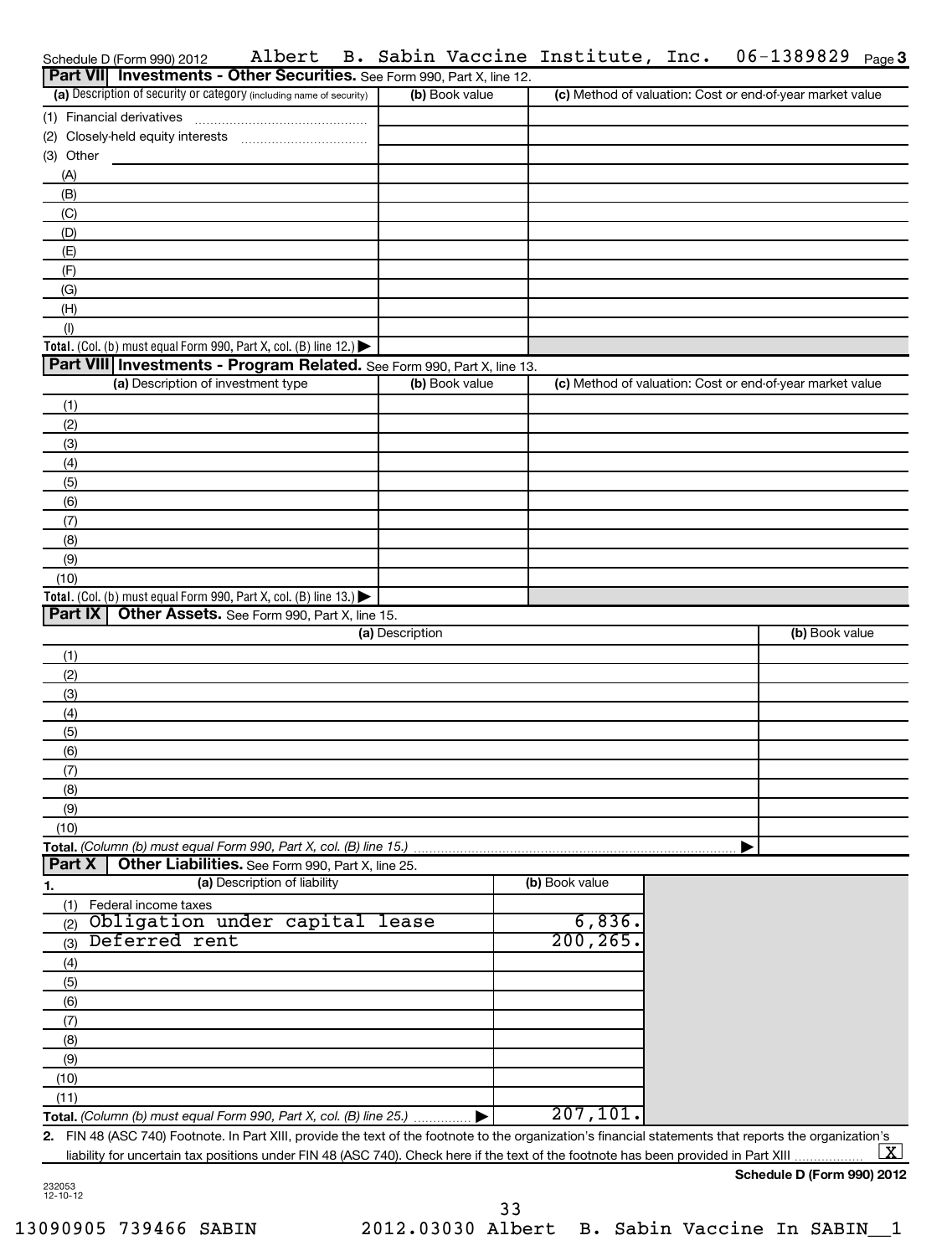|   | B. Sabin Vaccine Institute, Inc.<br>Albert<br>Schedule D (Form 990) 2012                                                                                         |                | 06-1389829    | Page 4  |
|---|------------------------------------------------------------------------------------------------------------------------------------------------------------------|----------------|---------------|---------|
|   | Reconciliation of Revenue per Audited Financial Statements With Revenue per Return<br>Part XI                                                                    |                |               |         |
| 1 | Total revenue, gains, and other support per audited financial statements                                                                                         | $\blacksquare$ | 25, 425, 494. |         |
| 2 | Amounts included on line 1 but not on Form 990, Part VIII, line 12:                                                                                              |                |               |         |
| а | 2a                                                                                                                                                               |                |               |         |
| b | 64, 221.<br>2 <sub>b</sub>                                                                                                                                       |                |               |         |
|   | 2c                                                                                                                                                               |                |               |         |
|   | 2d                                                                                                                                                               |                |               |         |
|   | e Add lines 2a through 2d                                                                                                                                        | 2е             |               | 64,221. |
| з |                                                                                                                                                                  | 3              | 25, 361, 273. |         |
|   | Amounts included on Form 990, Part VIII, line 12, but not on line 1:                                                                                             |                |               |         |
|   | Investment expenses not included on Form 990, Part VIII, line 7b [11, 11, 11, 11, 11]<br>4a                                                                      |                |               |         |
|   | $-15,000.$<br>4b                                                                                                                                                 |                |               |         |
|   | c Add lines 4a and 4b                                                                                                                                            | 4с             | $-15,000.$    |         |
| 5 |                                                                                                                                                                  | 5              | 25, 346, 273. |         |
|   | Part XII   Reconciliation of Expenses per Audited Financial Statements With Expenses per Return                                                                  |                |               |         |
| 1 |                                                                                                                                                                  | 1.             | 21, 512, 787. |         |
| 2 | Amounts included on line 1 but not on Form 990, Part IX, line 25:                                                                                                |                |               |         |
| а | 64,221.<br>2a                                                                                                                                                    |                |               |         |
|   | 2 <sub>b</sub>                                                                                                                                                   |                |               |         |
|   | 2c                                                                                                                                                               |                |               |         |
|   | 2d                                                                                                                                                               |                |               |         |
|   |                                                                                                                                                                  | <b>2e</b>      |               | 64,221. |
| з |                                                                                                                                                                  | $\mathbf{a}$   | 21,448,566.   |         |
|   | Amounts included on Form 990, Part IX, line 25, but not on line 1:                                                                                               |                |               |         |
|   | a Investment expenses not included on Form 990, Part VIII, line 7b [11, 11, 11, 11, 11]<br>4a                                                                    |                |               |         |
|   | $-15,000.$<br>4 <sub>b</sub>                                                                                                                                     |                |               |         |
|   | c Add lines 4a and 4b                                                                                                                                            | 4с             | $-15,000.$    |         |
|   |                                                                                                                                                                  | 5              | 21, 433, 566. |         |
|   | Part XIII Supplemental Information                                                                                                                               |                |               |         |
|   | Complete this part to provide the descriptions required for Part II, lines 3, 5, and 9; Part III, lines 1a and 4; Part IV, lines 1b and 2b; Part V, line 4; Part |                |               |         |
|   | X, line 2; Part XI, lines 2d and 4b; and Part XII, lines 2d and 4b. Also complete this part to provide any additional information.                               |                |               |         |
|   | Part X, Line 2: The Organization has no significant uncertain tax                                                                                                |                |               |         |
|   | positions during the year ended December 2012.                                                                                                                   |                |               |         |
|   |                                                                                                                                                                  |                |               |         |
|   |                                                                                                                                                                  |                |               |         |
|   |                                                                                                                                                                  |                |               |         |
|   | Part XI, Line 4b - Other Adjustments:                                                                                                                            |                |               |         |
|   |                                                                                                                                                                  |                |               |         |
|   | Direct benefits provided to donors                                                                                                                               |                | $-15,000.$    |         |
|   |                                                                                                                                                                  |                |               |         |
|   |                                                                                                                                                                  |                |               |         |
|   |                                                                                                                                                                  |                |               |         |
|   | Part XII, Line 4b - Other Adjustments:                                                                                                                           |                |               |         |

Direct benefits provided to donors -15,000.

**Schedule D (Form 990) 2012**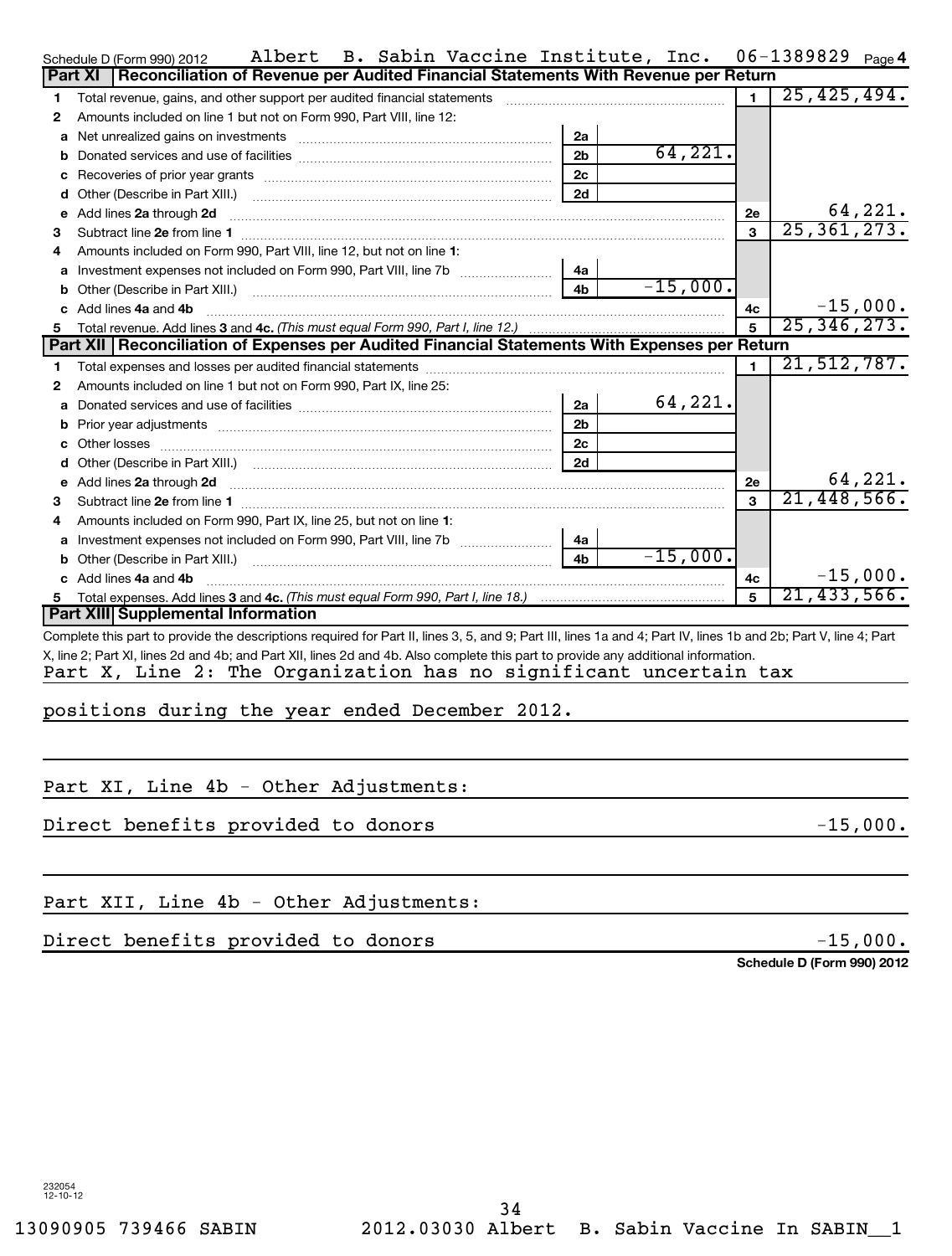|                                                                            |                                           |                                                                                       | the grantees' eligibility for the grants or assistance, and the selection criteria used to award the grants or assistance? $\frac{X}{\cdot \cdot \cdot}$ Yes                                                                                                         |                                                                                                             | No                                                               |
|----------------------------------------------------------------------------|-------------------------------------------|---------------------------------------------------------------------------------------|----------------------------------------------------------------------------------------------------------------------------------------------------------------------------------------------------------------------------------------------------------------------|-------------------------------------------------------------------------------------------------------------|------------------------------------------------------------------|
| 2<br>United States.                                                        |                                           |                                                                                       | For grantmakers. Describe in Part V the organization's procedures for monitoring the use of its grants and other assistance outside the                                                                                                                              |                                                                                                             |                                                                  |
| 3<br>(a) Region                                                            | (b) Number of<br>offices<br>in the region | (c) Number of<br>employees,<br>agents, and<br>independent<br>contractors<br>in region | Activities per Region. (The following Part I, line 3 table can be duplicated if additional space is needed.)<br>(d) Activities conducted in region<br>(by type) (e.g., fundraising, program<br>services, investments, grants to<br>recipients located in the region) | (e) If activity listed in (d)<br>is a program service,<br>describe specific type<br>of service(s) in region | (f) Total<br>expenditures<br>for and<br>investments<br>in region |
| Europe (Including<br>Iceland & Greenland)                                  | 0                                         | 0                                                                                     | Grants to recipients<br>located in region                                                                                                                                                                                                                            | NTD Control, Vaccine<br>Development, Vaccine<br>Advocacy and Education                                      | 2,624,060.                                                       |
| South America -<br>Argentina, Bolivia,                                     | 0                                         |                                                                                       | Grants to recipients<br>0 located in region                                                                                                                                                                                                                          | Vaccine Development                                                                                         | 782,883.                                                         |
| East Asia and the<br>Pacific -                                             | 0                                         | 0                                                                                     | Grants to recipients<br>located in region                                                                                                                                                                                                                            | NTD Control, Vaccine<br>Development                                                                         | 293,943.                                                         |
|                                                                            |                                           |                                                                                       |                                                                                                                                                                                                                                                                      |                                                                                                             |                                                                  |
|                                                                            |                                           |                                                                                       |                                                                                                                                                                                                                                                                      |                                                                                                             |                                                                  |
|                                                                            |                                           |                                                                                       |                                                                                                                                                                                                                                                                      |                                                                                                             |                                                                  |
|                                                                            |                                           |                                                                                       |                                                                                                                                                                                                                                                                      |                                                                                                             |                                                                  |
|                                                                            |                                           |                                                                                       |                                                                                                                                                                                                                                                                      |                                                                                                             |                                                                  |
| 3 a Sub-total                                                              | 0                                         | 0                                                                                     |                                                                                                                                                                                                                                                                      |                                                                                                             | 3,700,886.                                                       |
| <b>b</b> Total from continuation                                           | $\mathbf{0}$                              | 0                                                                                     |                                                                                                                                                                                                                                                                      |                                                                                                             | $\mathbf{0}$ .                                                   |
| sheets to Part I<br>c Totals (add lines 3a<br>and 3b)<br>.                 | 0                                         | 0                                                                                     |                                                                                                                                                                                                                                                                      |                                                                                                             | 3,700,886.                                                       |
| LHA For Paperwork Reduction Act Notice, see the Instructions for Form 990. |                                           |                                                                                       |                                                                                                                                                                                                                                                                      |                                                                                                             | Schedule F (Form 990) 2012                                       |

|  |  | Albert B. Sabin Vaccine Institute, Inc. |                                                                                                                        | $ 06 - 1389829$ |
|--|--|-----------------------------------------|------------------------------------------------------------------------------------------------------------------------|-----------------|
|  |  |                                         | <b>Part I General Information on Activities Outside the United States.</b> Complete if the organization answered "Yes" |                 |

**1 For grantmakers.**  Does the organization maintain records to substantiate the amount of its grants and other assistance, to Form 990, Part IV, line 14b.

- 
- 

**| Complete if the organization answered "Yes" to Form 990, Part IV, line 14b, 15, or 16. and Separate instructions.** The Attach to Form 990. All See separate instructions. **The Conduction of the See Separate instructions.** The See Separate instructions. The See Separate instruc **Employer identification number** SCHEDULE F<br> **Statement of Activities Outside the United States**<br> **Exact IV, line 14b, 15, or 16.**<br> **Perside the States**<br> **Perside the States**<br> **Perside the States**<br> **Perside the States**<br> **Perside the States**<br> **Perside the** 



**(Form 990)**

Department of the Treasury Internal Revenue Service

|  | Name of the organization |
|--|--------------------------|
|  |                          |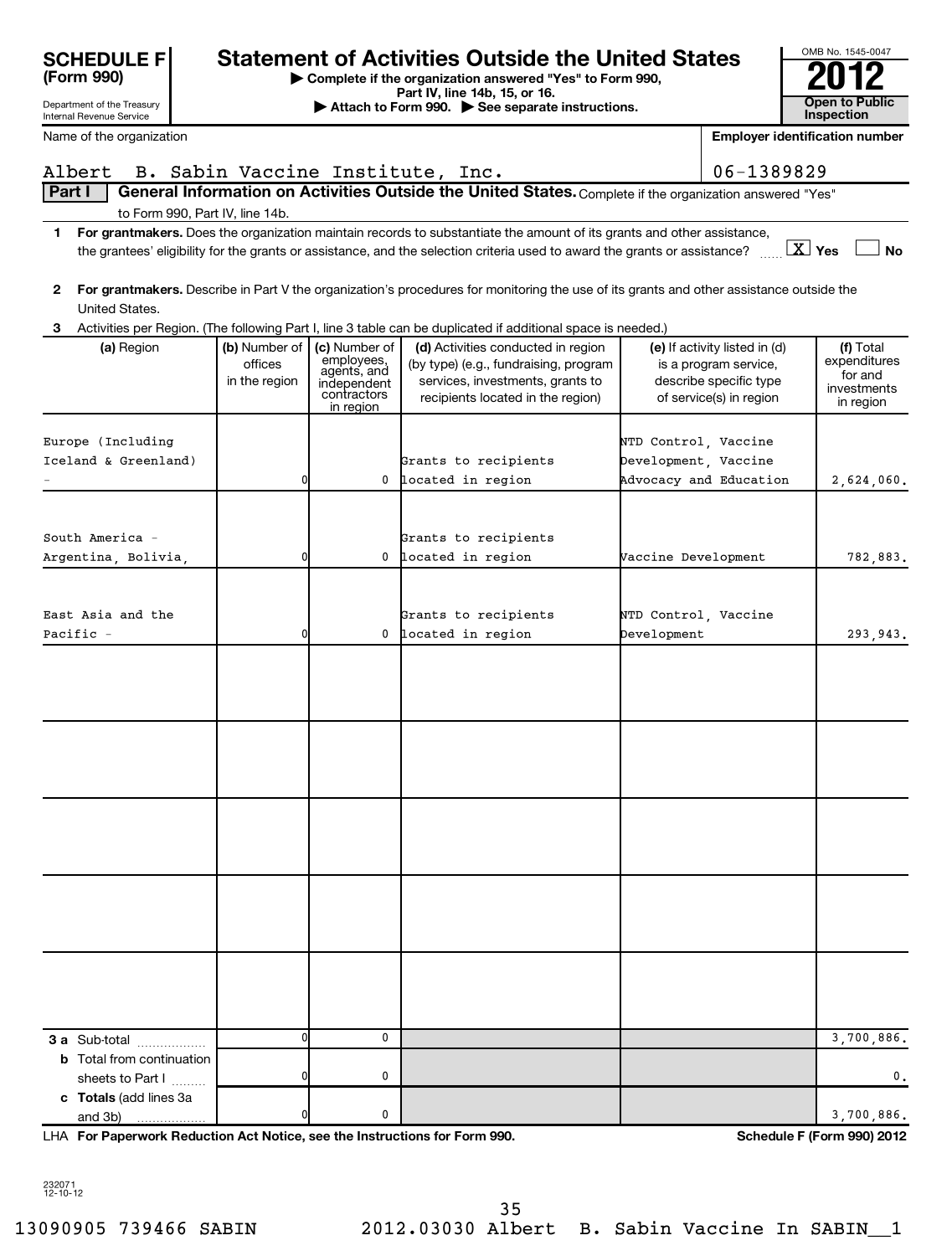**2**

Part II | Grants and Other Assistance to Organizations or Entities Outside the United States. Complete if the organization answered "Yes" to Form 990, Part IV, line 15, for any recipient who received more than \$5,000. Part II can be duplicated if additional space is needed.

| $\mathbf 1$<br>(a) Name of organization                 | (b) IRS code section<br>and EIN (if applicable) | (c) Region                                        | (d) Purpose of<br>grant                                                                                                                           | (e) Amount<br>of cash grant | (f) Manner of<br>cash disbursement | (g) Amount of<br>non-cash<br>assistance | (h) Description<br>of non-cash<br>assistance | (i) Method of<br>valuation (book, FMV,<br>appraisal, other) |
|---------------------------------------------------------|-------------------------------------------------|---------------------------------------------------|---------------------------------------------------------------------------------------------------------------------------------------------------|-----------------------------|------------------------------------|-----------------------------------------|----------------------------------------------|-------------------------------------------------------------|
|                                                         |                                                 | South America -<br>Argentina,                     |                                                                                                                                                   |                             |                                    |                                         |                                              |                                                             |
|                                                         |                                                 | Bolivia,                                          | Vaccine Development                                                                                                                               | 782,883.EFT                 |                                    | $\mathbf{0}$                            |                                              |                                                             |
|                                                         |                                                 |                                                   |                                                                                                                                                   |                             |                                    |                                         |                                              |                                                             |
|                                                         |                                                 | East Asia and the<br>Pacific -                    | Vaccine Development                                                                                                                               | 125,714.EFT                 |                                    | $\mathbf{0}$ .                          |                                              |                                                             |
|                                                         |                                                 | Europe (Including<br>Iceland &                    |                                                                                                                                                   |                             |                                    |                                         |                                              |                                                             |
|                                                         |                                                 | $Greenland) -$                                    | NTD Control                                                                                                                                       | 14,800.EFT                  |                                    | $\mathbf{0}$ .                          |                                              |                                                             |
|                                                         |                                                 | East Asia and the<br>Pacific -                    | NTD Control                                                                                                                                       | 168,229.EFT                 |                                    | $\mathbf{0}$                            |                                              |                                                             |
|                                                         |                                                 | Europe (Including<br>Iceland &<br>$Greenland$ ) - | Vaccine Advocacy and<br>Education                                                                                                                 | 376,000.EFT                 |                                    | $\mathbf{0}$ .                          |                                              |                                                             |
|                                                         |                                                 | Europe (Including<br>Iceland &<br>Greenland) -    | NTD control                                                                                                                                       | 2200000.EFT                 |                                    | $\mathbf{0}$                            |                                              |                                                             |
|                                                         |                                                 | Europe (Including<br>Iceland &<br>Greenland)      | NTD control                                                                                                                                       | 31,302.EFT                  |                                    | $\mathbf{0}$ .                          |                                              |                                                             |
|                                                         |                                                 |                                                   |                                                                                                                                                   |                             |                                    |                                         |                                              |                                                             |
|                                                         |                                                 |                                                   | 2 Enter total number of recipient organizations listed above that are recognized as charities by the foreign country, recognized as tax-exempt by |                             |                                    |                                         |                                              | 3                                                           |
| 3 Enter total number of other organizations or entities |                                                 |                                                   |                                                                                                                                                   |                             |                                    |                                         |                                              | $\overline{2}$                                              |

**Schedule F (Form 990) 2012**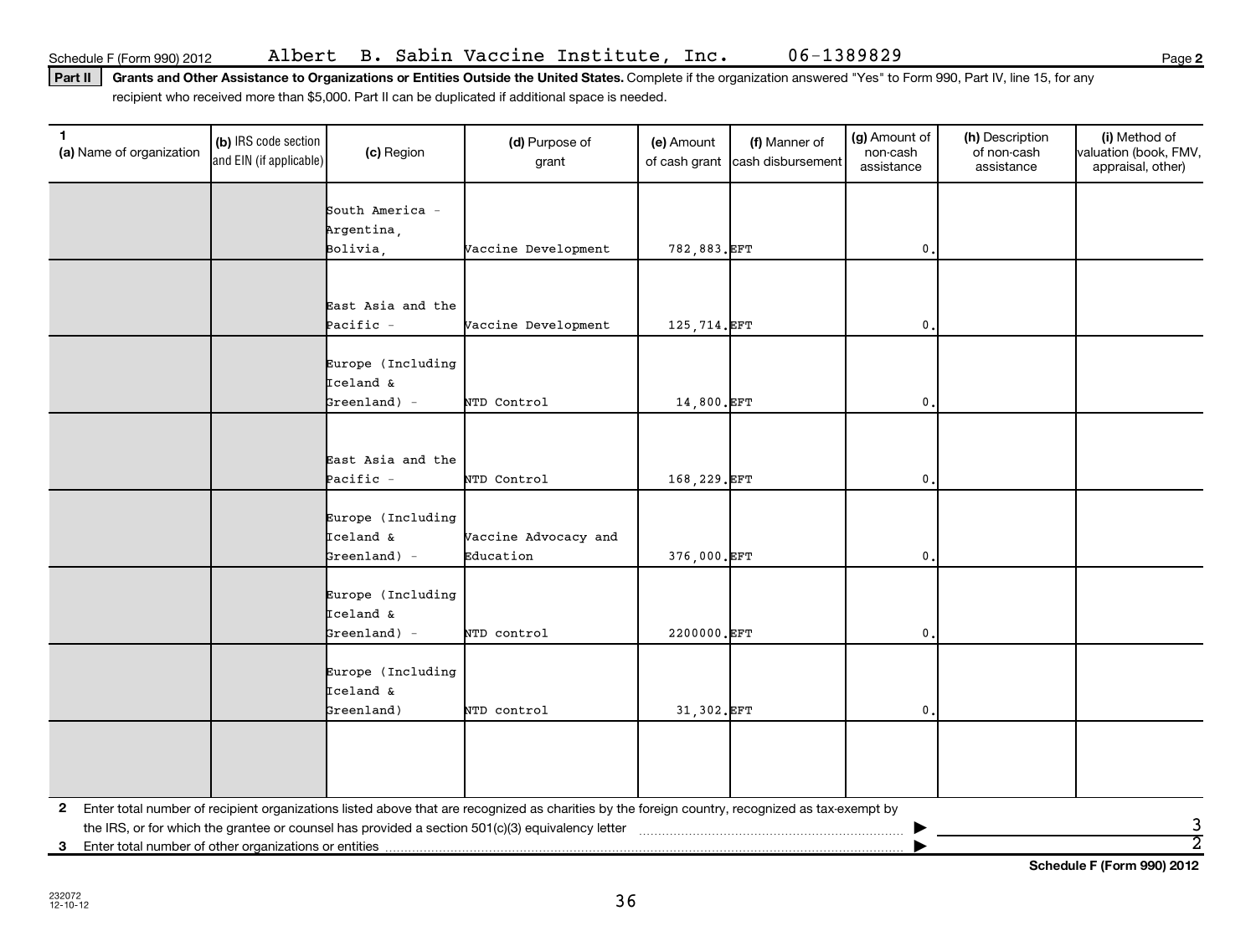Part III Grants and Other Assistance to Individuals Outside the United States. Complete if the organization answered "Yes" to Form 990, Part IV, line 16.

Part III can be duplicated if additional space is needed.

| art in carried adplication is additional opace to necesso<br>(a) Type of grant or assistance | (b) Region | (c) Number of (d) Amount of<br>recipients cash grant | (e) Manner of<br>cash disbursement | (f) Amount of<br>non-cash<br>assistance | (g) Description of<br>non-cash assistance | (h) Method of<br>valuation<br>(book, FMV,<br>appraisal, other) |
|----------------------------------------------------------------------------------------------|------------|------------------------------------------------------|------------------------------------|-----------------------------------------|-------------------------------------------|----------------------------------------------------------------|
|                                                                                              |            |                                                      |                                    |                                         |                                           |                                                                |
|                                                                                              |            |                                                      |                                    |                                         |                                           |                                                                |
|                                                                                              |            |                                                      |                                    |                                         |                                           |                                                                |
|                                                                                              |            |                                                      |                                    |                                         |                                           |                                                                |
|                                                                                              |            |                                                      |                                    |                                         |                                           |                                                                |
|                                                                                              |            |                                                      |                                    |                                         |                                           |                                                                |
|                                                                                              |            |                                                      |                                    |                                         |                                           |                                                                |
|                                                                                              |            |                                                      |                                    |                                         |                                           |                                                                |
|                                                                                              |            |                                                      |                                    |                                         |                                           |                                                                |
|                                                                                              |            |                                                      |                                    |                                         |                                           |                                                                |

**Schedule F (Form 990) 2012**

**3**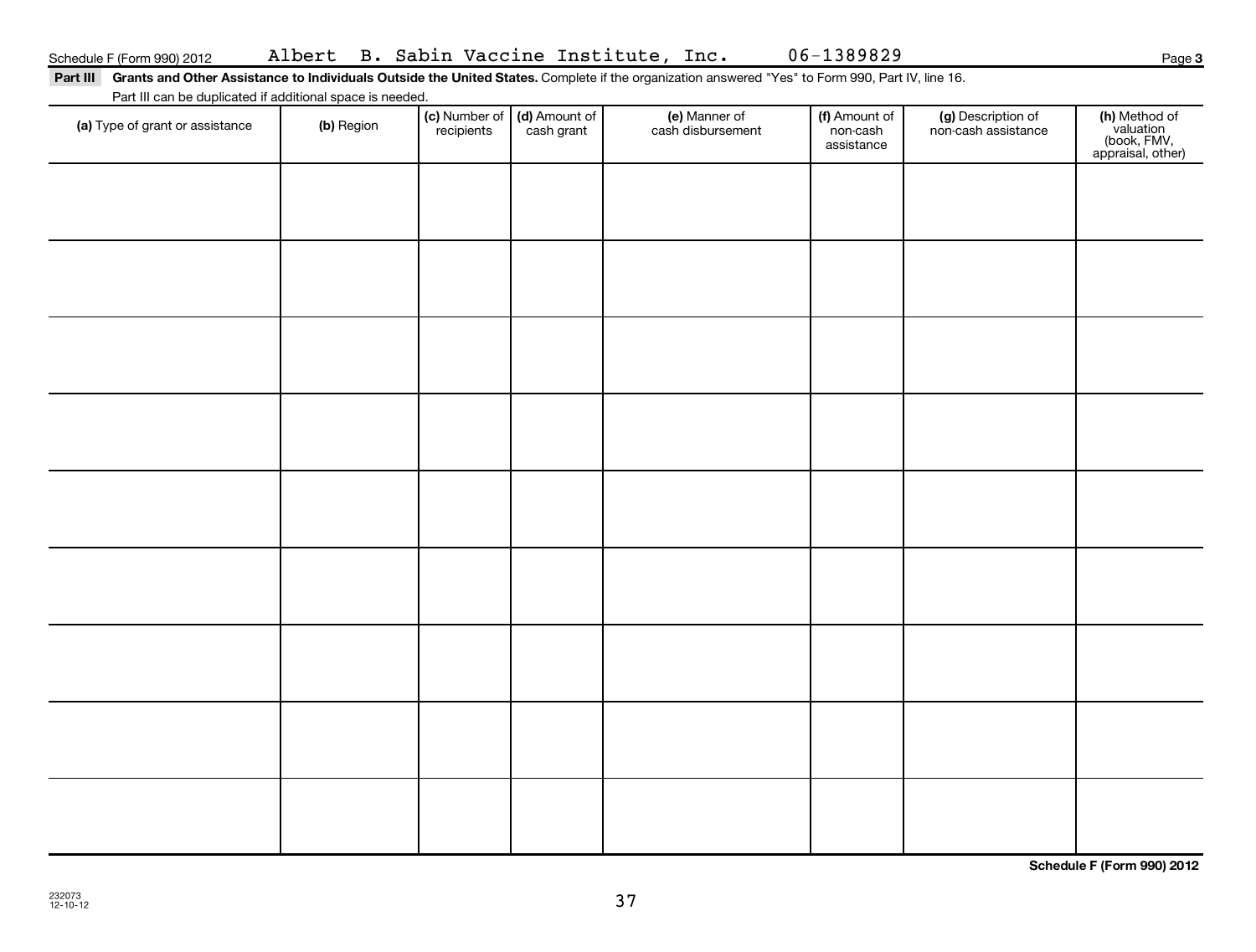| 1            | Was the organization a U.S. transferor of property to a foreign corporation during the tax year? If "Yes," the<br>organization may be required to file Form 926, Return by a U.S. Transferor of Property to a Foreign<br>Corporation (see Instructions for Form 926) [11] matter continuum matter of the Instruction (see Instructions for Form 926) [11] matter continuum matter of the Institute of the Institute of the Institute of the Institute o | Yes | $X_{N0}$            |
|--------------|---------------------------------------------------------------------------------------------------------------------------------------------------------------------------------------------------------------------------------------------------------------------------------------------------------------------------------------------------------------------------------------------------------------------------------------------------------|-----|---------------------|
| $\mathbf{2}$ | Did the organization have an interest in a foreign trust during the tax year? If "Yes," the organization<br>may be required to file Form 3520, Annual Return to Report Transactions with Foreign Trusts and<br>Receipt of Certain Foreign Gifts, and/or Form 3520-A, Annual Information Return of Foreign Trust With                                                                                                                                    | Yes | $\overline{X}$ No   |
| 3            | Did the organization have an ownership interest in a foreign corporation during the tax year? If "Yes,"<br>the organization may be required to file Form 5471, Information Return of U.S. Persons With Respect To                                                                                                                                                                                                                                       | Yes | $X _{N_Q}$          |
| 4            | Was the organization a direct or indirect shareholder of a passive foreign investment company or a<br>qualified electing fund during the tax year? If "Yes," the organization may be required to file Form 8621,<br>Information Return by a Shareholder of a Passive Foreign Investment Company or Qualified Electing Fund.<br>(see Instructions for Form 8621)                                                                                         | Yes | $X_{\text{No}}$     |
| 5            | Did the organization have an ownership interest in a foreign partnership during the tax year? If "Yes,"<br>the organization may be required to file Form 8865, Return of U.S. Persons With Respect To Certain                                                                                                                                                                                                                                           | Yes | $\overline{X}$ No   |
| 6            | Did the organization have any operations in or related to any boycotting countries during the tax year? If<br>"Yes," the organization may be required to file Form 5713, International Boycott Report. (see Instructions<br>for Form 5713)                                                                                                                                                                                                              | Yes | X<br>N <sub>0</sub> |

**Schedule F (Form 990) 2012**

 $\blacksquare$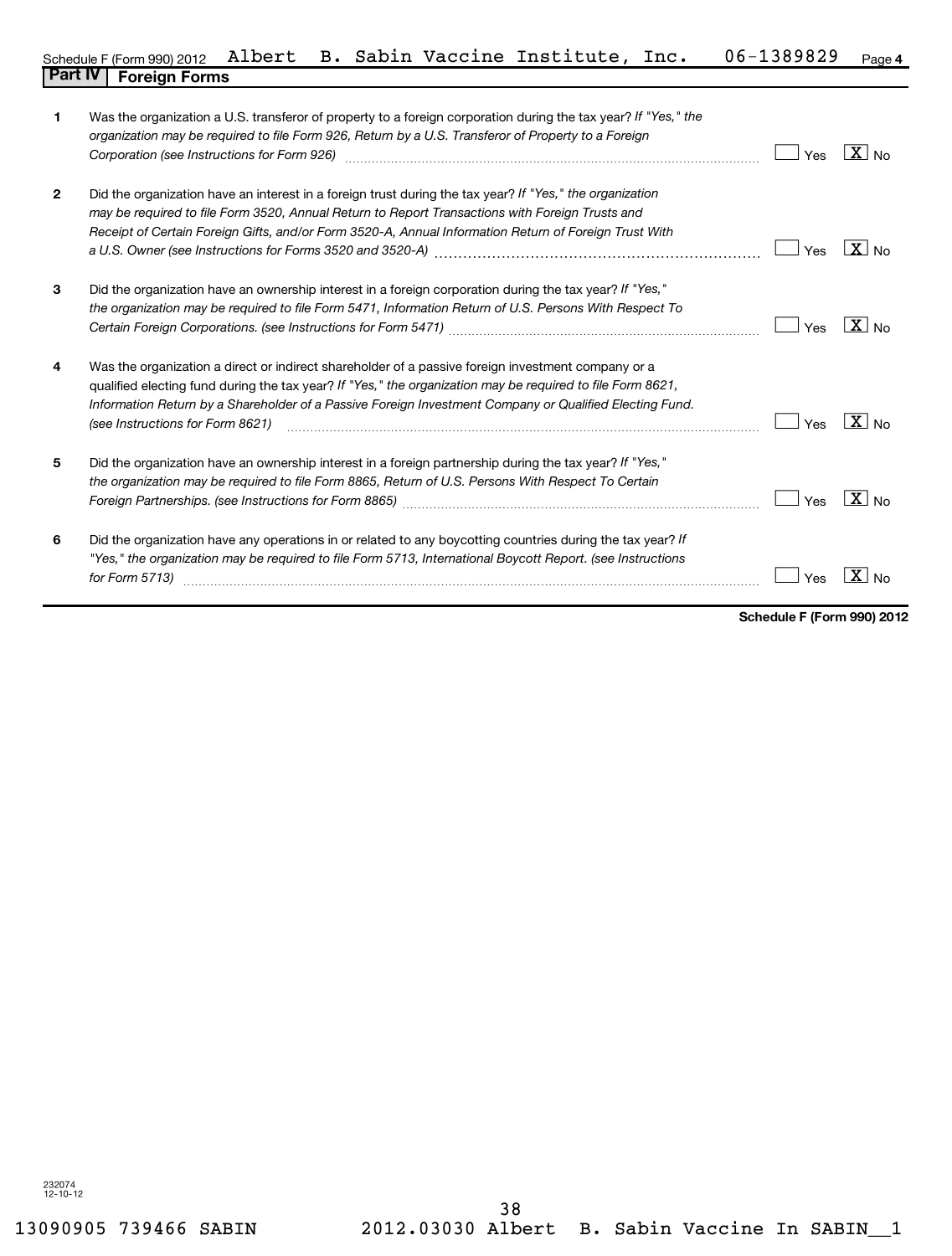| Albert B. Sabin Vaccine Institute, Inc.<br>06-1389829<br>Schedule F (Form 990) 2012<br>Page 5                                                                                                                                                                                                                                                                                                                                                                             |
|---------------------------------------------------------------------------------------------------------------------------------------------------------------------------------------------------------------------------------------------------------------------------------------------------------------------------------------------------------------------------------------------------------------------------------------------------------------------------|
| <b>Part V</b><br><b>Supplemental Information</b><br>Complete this part to provide the information required by Part I, line 2 (monitoring of funds); Part I, line 3, column (f) (accounting method;<br>amounts of investments vs. expenditures per region); Part II, line 1 (accounting method); Part III (accounting method); and Part III, column<br>(c) (estimated number of recipients), as applicable. Also complete this part to provide any additional information. |
| Schedule F, Part I, Line 2: Grants are monitored in several ways.<br>First,                                                                                                                                                                                                                                                                                                                                                                                               |
| there is a due diligence process in awarding the grant. Second, a                                                                                                                                                                                                                                                                                                                                                                                                         |
| written and signed agreement is executed, which includes a detailed scope                                                                                                                                                                                                                                                                                                                                                                                                 |
| of work, budget and reporting requirements. Typically, payments are sent                                                                                                                                                                                                                                                                                                                                                                                                  |
| either when milestones are met or in accordance with an established                                                                                                                                                                                                                                                                                                                                                                                                       |
| Third, we require monthly, quarterly, and/or annual<br>payment schedule.                                                                                                                                                                                                                                                                                                                                                                                                  |
| financial and technical reports from recipients prior to sending the                                                                                                                                                                                                                                                                                                                                                                                                      |
| subsequent payment. Fourth, and as needed, we conduct site visits.<br>And                                                                                                                                                                                                                                                                                                                                                                                                 |
| finally, if deemed necessary, a third party reviews the accounting                                                                                                                                                                                                                                                                                                                                                                                                        |
| records of the recipient(s).                                                                                                                                                                                                                                                                                                                                                                                                                                              |
|                                                                                                                                                                                                                                                                                                                                                                                                                                                                           |
|                                                                                                                                                                                                                                                                                                                                                                                                                                                                           |
|                                                                                                                                                                                                                                                                                                                                                                                                                                                                           |
|                                                                                                                                                                                                                                                                                                                                                                                                                                                                           |
|                                                                                                                                                                                                                                                                                                                                                                                                                                                                           |
|                                                                                                                                                                                                                                                                                                                                                                                                                                                                           |
|                                                                                                                                                                                                                                                                                                                                                                                                                                                                           |
|                                                                                                                                                                                                                                                                                                                                                                                                                                                                           |
|                                                                                                                                                                                                                                                                                                                                                                                                                                                                           |
|                                                                                                                                                                                                                                                                                                                                                                                                                                                                           |
|                                                                                                                                                                                                                                                                                                                                                                                                                                                                           |
|                                                                                                                                                                                                                                                                                                                                                                                                                                                                           |
|                                                                                                                                                                                                                                                                                                                                                                                                                                                                           |
|                                                                                                                                                                                                                                                                                                                                                                                                                                                                           |
|                                                                                                                                                                                                                                                                                                                                                                                                                                                                           |
|                                                                                                                                                                                                                                                                                                                                                                                                                                                                           |
|                                                                                                                                                                                                                                                                                                                                                                                                                                                                           |
| Schedule F (Form 990) 2012<br>232075 12-10-12<br>39                                                                                                                                                                                                                                                                                                                                                                                                                       |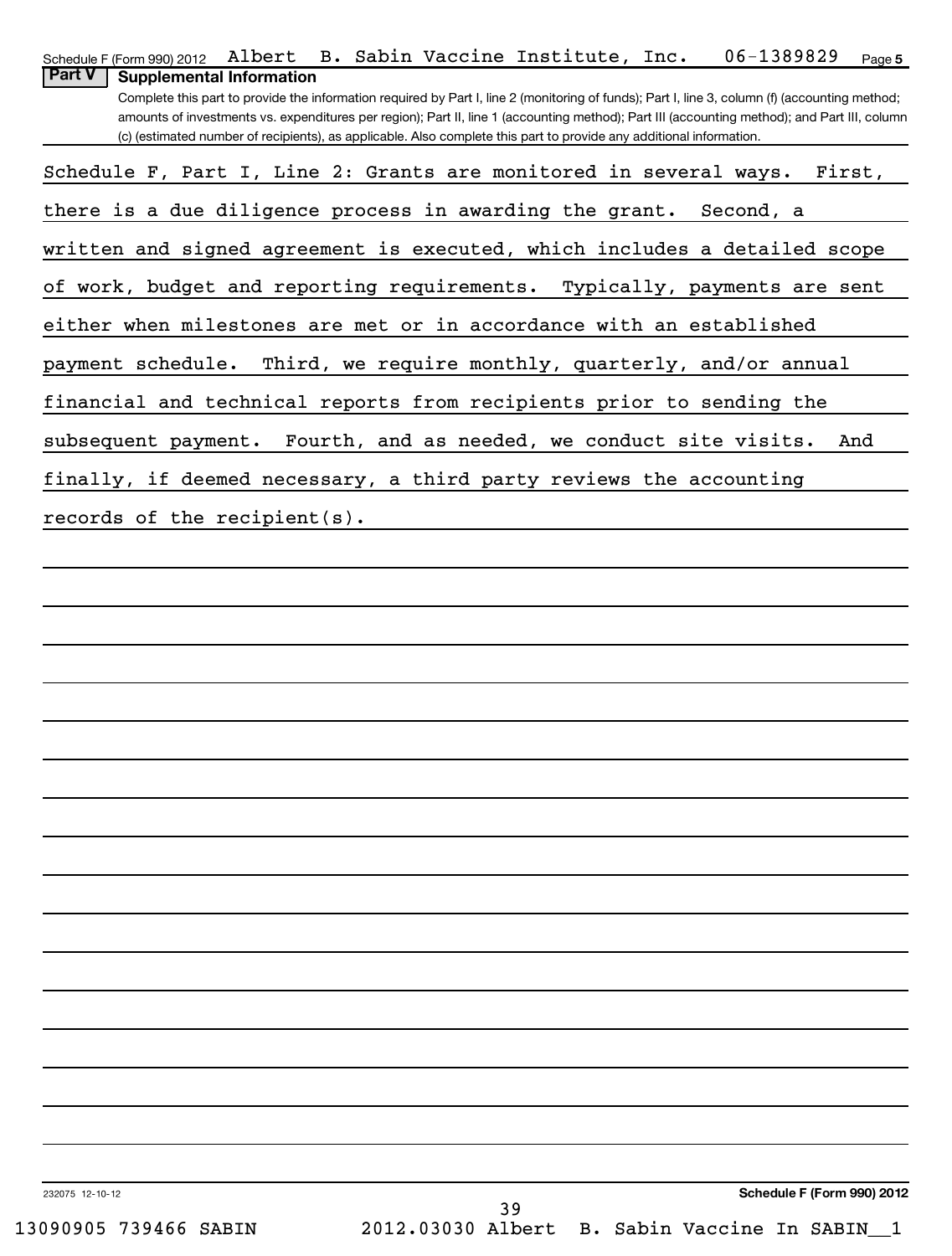| <b>SCHEDULE G</b> |
|-------------------|
|-------------------|

**(Form 990 or 990-EZ)**

| Department of the Treasury |  |
|----------------------------|--|
| Internal Revenue Service   |  |

# **Supplemental Information Regarding Fundraising or Gaming Activities 2012**

**Complete if the organization answered "Yes" to Form 990, Part IV, lines 17, 18, or 19, or if the organization entered more than \$15,000 on Form 990-EZ, line 6a. | Attach to Form 990 or Form 990-EZ. | See separate instructions.**

**Open To Public Inspection**

OMB No. 1545-0047

| Name of the organization<br>Albert                                                                                                                                                                                                                                                                                                                                                                                                                                                                                                                                                                                                                              | B. Sabin Vaccine Institute, Inc.                                                                                                                                                                                                |                                                          |                |                                                              | 06-1389829                                                                 | <b>Employer identification number</b>                   |
|-----------------------------------------------------------------------------------------------------------------------------------------------------------------------------------------------------------------------------------------------------------------------------------------------------------------------------------------------------------------------------------------------------------------------------------------------------------------------------------------------------------------------------------------------------------------------------------------------------------------------------------------------------------------|---------------------------------------------------------------------------------------------------------------------------------------------------------------------------------------------------------------------------------|----------------------------------------------------------|----------------|--------------------------------------------------------------|----------------------------------------------------------------------------|---------------------------------------------------------|
| Part I<br>required to complete this part.                                                                                                                                                                                                                                                                                                                                                                                                                                                                                                                                                                                                                       | Fundraising Activities. Complete if the organization answered "Yes" to Form 990, Part IV, line 17. Form 990-EZ filers are not                                                                                                   |                                                          |                |                                                              |                                                                            |                                                         |
| 1 Indicate whether the organization raised funds through any of the following activities. Check all that apply.<br>$\lfloor x \rfloor$ Mail solicitations<br>a<br>$\lfloor x \rfloor$<br>Internet and email solicitations<br>b<br>$\lfloor x \rfloor$ Phone solicitations<br>c<br>$\boxed{\mathbf{X}}$ In-person solicitations<br>d<br>2 a Did the organization have a written or oral agreement with any individual (including officers, directors, trustees or<br>b If "Yes," list the ten highest paid individuals or entities (fundraisers) pursuant to agreements under which the fundraiser is to be<br>compensated at least \$5,000 by the organization. | $f\left[\frac{X}{X}\right]$ Solicitation of government grants<br>$g\lfloor X \rfloor$ Special fundraising events<br>key employees listed in Form 990, Part VII) or entity in connection with professional fundraising services? |                                                          |                | $e$ $\boxed{\text{X}}$ Solicitation of non-government grants | $\boxed{\text{X}}$ Yes                                                     | <b>No</b>                                               |
| (i) Name and address of individual<br>or entity (fundraiser)                                                                                                                                                                                                                                                                                                                                                                                                                                                                                                                                                                                                    | (ii) Activity                                                                                                                                                                                                                   | (iii) Did<br>fundraiser<br>have custody<br>or control of | contributions? | (iv) Gross receipts<br>from activity                         | (v) Amount paid<br>to (or retained by)<br>fundraiser<br>listed in col. (i) | (vi) Amount paid<br>to (or retained by)<br>organization |
| The Social Investment<br>Consultancy - 338 City Road,                                                                                                                                                                                                                                                                                                                                                                                                                                                                                                                                                                                                           | Development strategy and<br>butreach                                                                                                                                                                                            | Yes                                                      | No<br>x        | 24,680.                                                      | 52,689.                                                                    | $-28,009.$                                              |
|                                                                                                                                                                                                                                                                                                                                                                                                                                                                                                                                                                                                                                                                 |                                                                                                                                                                                                                                 |                                                          |                |                                                              |                                                                            |                                                         |
|                                                                                                                                                                                                                                                                                                                                                                                                                                                                                                                                                                                                                                                                 |                                                                                                                                                                                                                                 |                                                          |                |                                                              |                                                                            |                                                         |
|                                                                                                                                                                                                                                                                                                                                                                                                                                                                                                                                                                                                                                                                 |                                                                                                                                                                                                                                 |                                                          |                |                                                              |                                                                            |                                                         |
|                                                                                                                                                                                                                                                                                                                                                                                                                                                                                                                                                                                                                                                                 |                                                                                                                                                                                                                                 |                                                          |                |                                                              |                                                                            |                                                         |
|                                                                                                                                                                                                                                                                                                                                                                                                                                                                                                                                                                                                                                                                 |                                                                                                                                                                                                                                 |                                                          |                |                                                              |                                                                            |                                                         |
|                                                                                                                                                                                                                                                                                                                                                                                                                                                                                                                                                                                                                                                                 |                                                                                                                                                                                                                                 |                                                          |                |                                                              |                                                                            |                                                         |
| Total                                                                                                                                                                                                                                                                                                                                                                                                                                                                                                                                                                                                                                                           |                                                                                                                                                                                                                                 |                                                          |                | 24,680.                                                      | 52,689.                                                                    | $-28,009.$                                              |
| 3 List all states in which the organization is registered or licensed to solicit contributions or has been notified it is exempt from registration<br>or licensing.<br>DC, MD, NY                                                                                                                                                                                                                                                                                                                                                                                                                                                                               |                                                                                                                                                                                                                                 |                                                          |                |                                                              |                                                                            |                                                         |
|                                                                                                                                                                                                                                                                                                                                                                                                                                                                                                                                                                                                                                                                 |                                                                                                                                                                                                                                 |                                                          |                |                                                              |                                                                            |                                                         |
|                                                                                                                                                                                                                                                                                                                                                                                                                                                                                                                                                                                                                                                                 |                                                                                                                                                                                                                                 |                                                          |                |                                                              |                                                                            |                                                         |
|                                                                                                                                                                                                                                                                                                                                                                                                                                                                                                                                                                                                                                                                 |                                                                                                                                                                                                                                 |                                                          |                |                                                              |                                                                            |                                                         |
| LHA Paperwork Reduction Act Notice, see the Instructions for Form 990 or 990-EZ.                                                                                                                                                                                                                                                                                                                                                                                                                                                                                                                                                                                |                                                                                                                                                                                                                                 |                                                          |                |                                                              |                                                                            | Schedule G (Form 990 or 990-EZ) 2012                    |
| 232081<br>$01 - 07 - 13$                                                                                                                                                                                                                                                                                                                                                                                                                                                                                                                                                                                                                                        | See Part IV for continuations                                                                                                                                                                                                   | 40                                                       |                |                                                              |                                                                            |                                                         |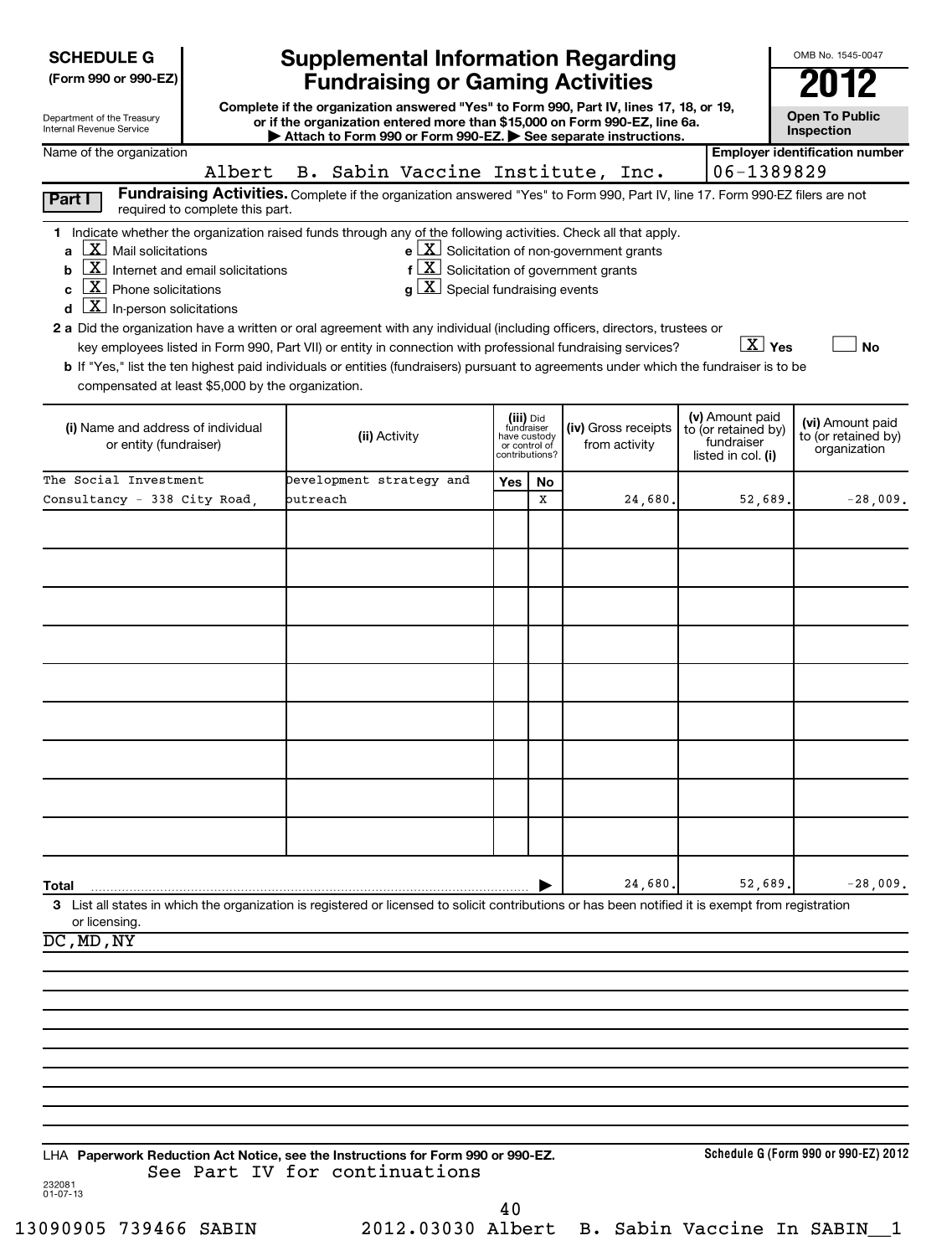| Schedule G (Form 990 or 990-EZ) 2012 Albert B. Sabin Vaccine Institute, Inc. 06-1389829 Page 2 |  |  |  |  |  |  |
|------------------------------------------------------------------------------------------------|--|--|--|--|--|--|
|------------------------------------------------------------------------------------------------|--|--|--|--|--|--|

Part II | Fundraising Events. Complete if the organization answered "Yes" to Form 990, Part IV, line 18, or reported more than \$15,000

|                 |              | of fundraising event contributions and gross income on Form 990-EZ, lines 1 and 6b. List events with gross receipts greater than \$5,000.           |                |                                                  |                          |                                                     |
|-----------------|--------------|-----------------------------------------------------------------------------------------------------------------------------------------------------|----------------|--------------------------------------------------|--------------------------|-----------------------------------------------------|
|                 |              |                                                                                                                                                     | (a) Event $#1$ | (b) Event #2                                     | (c) Other events<br>None | (d) Total events<br>(add col. (a) through           |
|                 |              |                                                                                                                                                     | Art Show       |                                                  |                          | col. (c)                                            |
|                 |              |                                                                                                                                                     | (event type)   | (event type)                                     | (total number)           |                                                     |
| Revenue         | 1.           |                                                                                                                                                     | 31,536.        |                                                  |                          | 31,536.                                             |
|                 |              |                                                                                                                                                     | 16,536.        |                                                  |                          | 16,536.                                             |
|                 | 3            | Gross income (line 1 minus line 2)                                                                                                                  | 15,000.        |                                                  |                          | 15,000.                                             |
|                 |              |                                                                                                                                                     |                |                                                  |                          |                                                     |
|                 | 5            |                                                                                                                                                     |                |                                                  |                          |                                                     |
|                 | 6            |                                                                                                                                                     |                |                                                  |                          |                                                     |
| Direct Expenses | 7            |                                                                                                                                                     |                |                                                  |                          |                                                     |
|                 | 8            |                                                                                                                                                     |                |                                                  |                          |                                                     |
|                 | 9            |                                                                                                                                                     | 15,000.        |                                                  |                          | 15,000.                                             |
|                 | 10           |                                                                                                                                                     |                |                                                  |                          | 15,000,                                             |
|                 |              |                                                                                                                                                     |                |                                                  |                          | $\overline{0}$ .                                    |
| <b>Part III</b> |              | Gaming. Complete if the organization answered "Yes" to Form 990, Part IV, line 19, or reported more than                                            |                |                                                  |                          |                                                     |
|                 |              | \$15,000 on Form 990-EZ, line 6a.                                                                                                                   |                |                                                  |                          |                                                     |
| Revenue         |              |                                                                                                                                                     | (a) Bingo      | (b) Pull tabs/instant<br>bingo/progressive bingo | (c) Other gaming         | (d) Total gaming (add<br>col. (a) through col. (c)) |
|                 |              |                                                                                                                                                     |                |                                                  |                          |                                                     |
|                 | 1.           |                                                                                                                                                     |                |                                                  |                          |                                                     |
|                 | $\mathbf{2}$ |                                                                                                                                                     |                |                                                  |                          |                                                     |
|                 |              |                                                                                                                                                     |                |                                                  |                          |                                                     |
| Direct Expenses | 3            |                                                                                                                                                     |                |                                                  |                          |                                                     |
|                 | 4            |                                                                                                                                                     |                |                                                  |                          |                                                     |
|                 |              | 5 Other direct expenses                                                                                                                             |                |                                                  |                          |                                                     |
|                 |              | 6 Volunteer labor                                                                                                                                   | Yes<br>%<br>No | <b>Yes</b><br>%<br>No                            | Yes<br>%<br>No           |                                                     |
|                 | 7            | Direct expense summary. Add lines 2 through 5 in column (d)                                                                                         |                |                                                  | ▶                        |                                                     |
|                 |              |                                                                                                                                                     |                |                                                  |                          |                                                     |
|                 |              |                                                                                                                                                     |                |                                                  |                          |                                                     |
| 9               |              | Enter the state(s) in which the organization operates gaming activities:                                                                            |                |                                                  |                          |                                                     |
|                 |              |                                                                                                                                                     |                |                                                  |                          | Yes<br><b>No</b>                                    |
|                 |              | <b>b</b> If "No," explain:<br><u> 1989 - Johann Stoff, deutscher Stoff, der Stoff, der Stoff, der Stoff, der Stoff, der Stoff, der Stoff, der S</u> |                |                                                  |                          |                                                     |
|                 |              |                                                                                                                                                     |                |                                                  |                          |                                                     |
|                 |              |                                                                                                                                                     |                |                                                  |                          | Yes<br>No                                           |
|                 |              |                                                                                                                                                     |                |                                                  |                          |                                                     |
|                 |              |                                                                                                                                                     |                |                                                  |                          |                                                     |
|                 |              |                                                                                                                                                     |                |                                                  |                          |                                                     |
|                 |              | 232082 01-07-13                                                                                                                                     |                |                                                  |                          | Schedule G (Form 990 or 990-EZ) 2012                |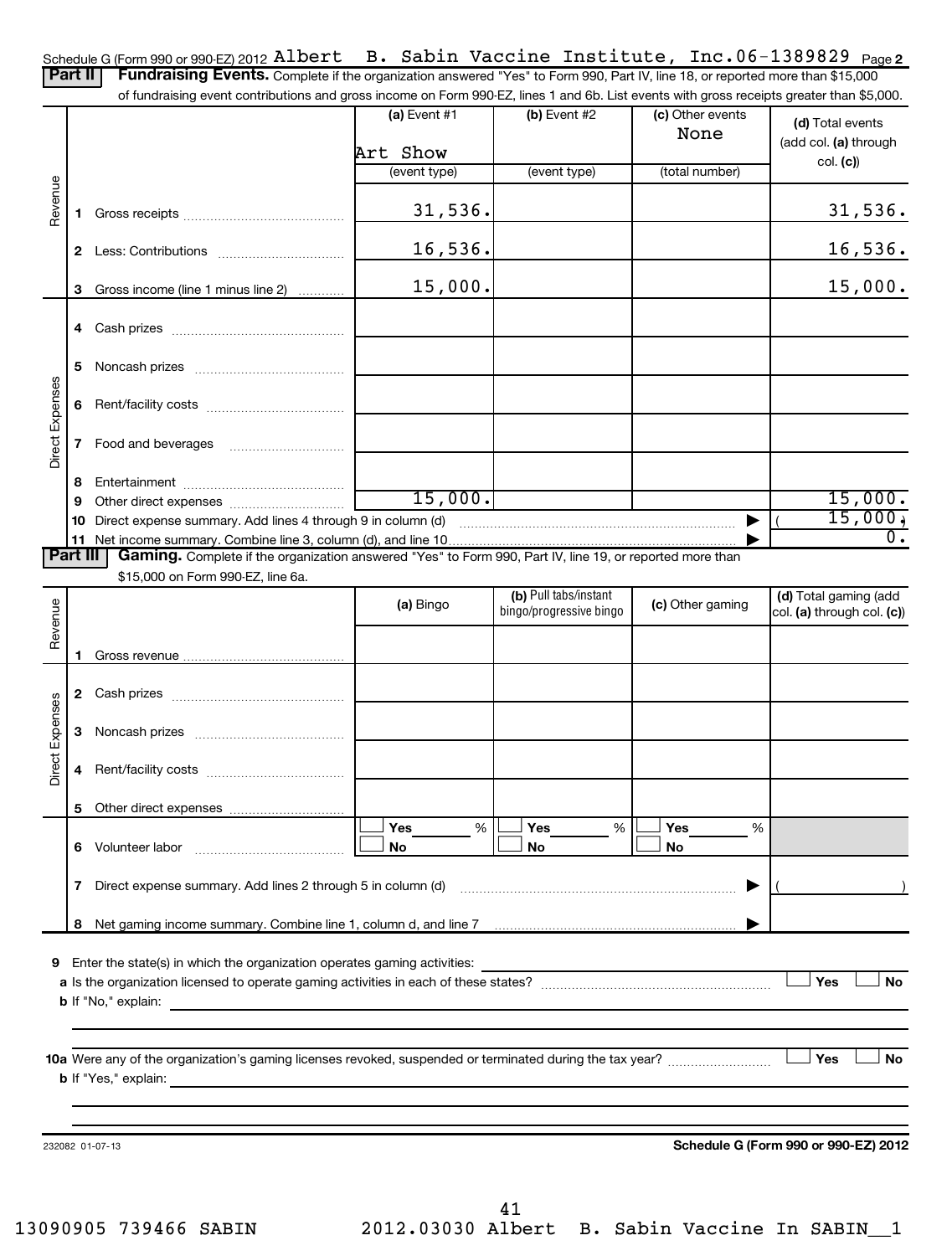|            | Schedule G (Form 990 or 990-EZ) 2012 Albert B. Sabin Vaccine Institute, $Inc.06-1389829$                                                                                                                                                  |     |            | Page 3               |
|------------|-------------------------------------------------------------------------------------------------------------------------------------------------------------------------------------------------------------------------------------------|-----|------------|----------------------|
|            |                                                                                                                                                                                                                                           |     | Yes        | No                   |
|            | 12 Is the organization a grantor, beneficiary or trustee of a trust or a member of a partnership or other entity formed                                                                                                                   |     |            |                      |
|            |                                                                                                                                                                                                                                           |     | <b>Yes</b> | <b>No</b>            |
|            | 13 Indicate the percentage of gaming activity operated in:                                                                                                                                                                                |     |            |                      |
|            | <b>b</b> An outside facility <b>with the contract of the contract of the contract of the contract of the contract of the contract of the contract of the contract of the contract of the contract of the contract of the contract of </b> | 13b |            |                      |
|            | 14 Enter the name and address of the person who prepares the organization's gaming/special events books and records:                                                                                                                      |     |            |                      |
|            |                                                                                                                                                                                                                                           |     |            |                      |
|            | Name <b>Definition of the Community of the Community of the Community of the Community of the Community of the Community of the Community of the Community of the Community of the Community of the Community of the Community o</b>      |     |            |                      |
|            |                                                                                                                                                                                                                                           |     |            |                      |
|            | Address $\blacktriangleright$<br>and the control of the control of the control of the control of the control of the control of the control of the                                                                                         |     |            |                      |
|            | 15a Does the organization have a contract with a third party from whom the organization receives gaming revenue?                                                                                                                          |     | Yes        | <b>No</b>            |
|            |                                                                                                                                                                                                                                           |     |            |                      |
|            |                                                                                                                                                                                                                                           |     |            |                      |
|            | of gaming revenue retained by the third party $\triangleright$ \$ ___________________.                                                                                                                                                    |     |            |                      |
|            | c If "Yes," enter name and address of the third party:                                                                                                                                                                                    |     |            |                      |
|            |                                                                                                                                                                                                                                           |     |            |                      |
|            | Name > 2008 - 2008 - 2009 - 2009 - 2009 - 2009 - 2009 - 2009 - 2009 - 2009 - 2009 - 2009 - 2009 - 2009 - 2009 - 2009 - 2009 - 2009 - 2009 - 2009 - 2009 - 2009 - 2009 - 2009 - 2009 - 2009 - 2009 - 2009 - 2009 - 2009 - 2009             |     |            |                      |
|            | Address $\blacktriangleright$                                                                                                                                                                                                             |     |            |                      |
|            |                                                                                                                                                                                                                                           |     |            |                      |
| 16         | Gaming manager information:                                                                                                                                                                                                               |     |            |                      |
|            |                                                                                                                                                                                                                                           |     |            |                      |
|            | Name $\blacktriangleright$<br><u> 1989 - Johann John Stein, markin film yn y brenin y brenin y brenin y brenin y brenin y brenin y brenin y br</u>                                                                                        |     |            |                      |
|            | Gaming manager compensation > \$                                                                                                                                                                                                          |     |            |                      |
|            |                                                                                                                                                                                                                                           |     |            |                      |
|            |                                                                                                                                                                                                                                           |     |            |                      |
|            |                                                                                                                                                                                                                                           |     |            |                      |
|            |                                                                                                                                                                                                                                           |     |            |                      |
|            | Director/officer<br>Employee<br>Independent contractor                                                                                                                                                                                    |     |            |                      |
|            |                                                                                                                                                                                                                                           |     |            |                      |
|            | <b>17</b> Mandatory distributions:                                                                                                                                                                                                        |     |            |                      |
|            | a Is the organization required under state law to make charitable distributions from the gaming proceeds to                                                                                                                               |     |            |                      |
|            |                                                                                                                                                                                                                                           |     |            | $\Box$ Yes $\Box$ No |
|            | <b>b</b> Enter the amount of distributions required under state law to be distributed to other exempt organizations or spent in the                                                                                                       |     |            |                      |
|            | organization's own exempt activities during the tax year $\triangleright$ \$                                                                                                                                                              |     |            |                      |
|            |                                                                                                                                                                                                                                           |     |            |                      |
|            | Part IV<br>Supplemental Information. Complete this part to provide the explanations required by Part I, line 2b, columns (iii) and (v), and Part III,                                                                                     |     |            |                      |
|            | lines 9, 9b, 10b, 15b, 15c, 16, and 17b, as applicable. Also complete this part to provide any additional information (see instructions).                                                                                                 |     |            |                      |
|            | Schedule G, Part I, Line 2b, List of Ten Highest Paid Fundraisers:                                                                                                                                                                        |     |            |                      |
|            |                                                                                                                                                                                                                                           |     |            |                      |
|            |                                                                                                                                                                                                                                           |     |            |                      |
|            |                                                                                                                                                                                                                                           |     |            |                      |
|            | Name of Fundraiser: The Social Investment Consultancy                                                                                                                                                                                     |     |            |                      |
|            | Address of Fundraiser: 338 City Road, UNITED KINGDOM                                                                                                                                                                                      |     |            |                      |
|            |                                                                                                                                                                                                                                           |     |            |                      |
|            |                                                                                                                                                                                                                                           |     |            |                      |
|            |                                                                                                                                                                                                                                           |     |            |                      |
|            |                                                                                                                                                                                                                                           |     |            |                      |
|            |                                                                                                                                                                                                                                           |     |            |                      |
|            |                                                                                                                                                                                                                                           |     |            |                      |
|            |                                                                                                                                                                                                                                           |     |            |                      |
|            |                                                                                                                                                                                                                                           |     |            |                      |
| (i)<br>(i) | Schedule G (Form 990 or 990-EZ) 2012<br>232083 01-07-13<br>42                                                                                                                                                                             |     |            |                      |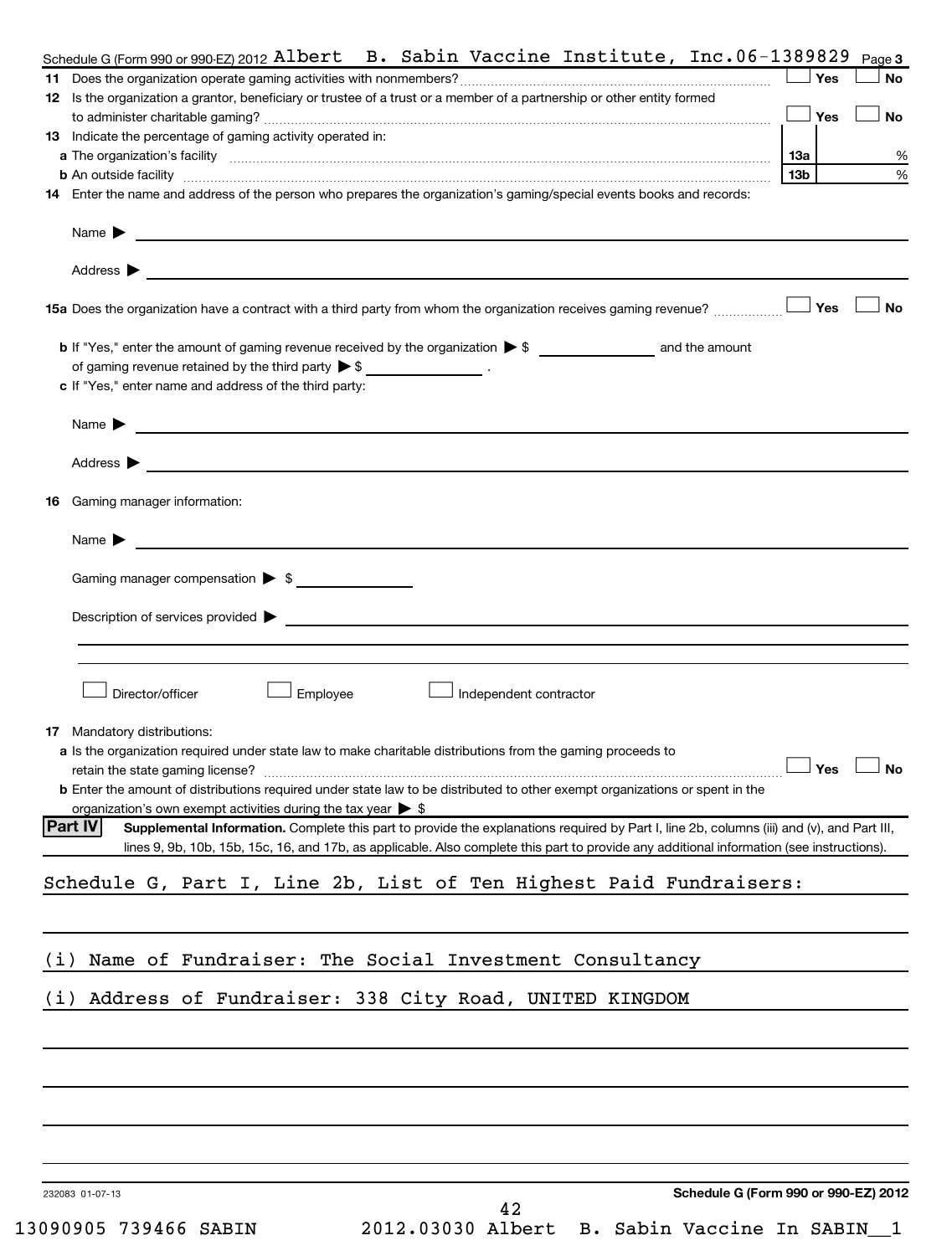| <b>SCHEDULE I</b>                                                                               |                                                                                                                                                                                                                                                       |                |                                                                                  |                                                                                                    |                                         |                                               |                                           | OMB No. 1545-0047                                      |
|-------------------------------------------------------------------------------------------------|-------------------------------------------------------------------------------------------------------------------------------------------------------------------------------------------------------------------------------------------------------|----------------|----------------------------------------------------------------------------------|----------------------------------------------------------------------------------------------------|-----------------------------------------|-----------------------------------------------|-------------------------------------------|--------------------------------------------------------|
| (Form 990)                                                                                      |                                                                                                                                                                                                                                                       |                |                                                                                  | Grants and Other Assistance to Organizations,<br>Governments, and Individuals in the United States |                                         |                                               |                                           | 2012                                                   |
| Department of the Treasury<br><b>Internal Revenue Service</b>                                   |                                                                                                                                                                                                                                                       |                | Complete if the organization answered "Yes" to Form 990, Part IV, line 21 or 22. | Attach to Form 990.                                                                                |                                         |                                               |                                           | <b>Open to Public</b><br>Inspection                    |
| Name of the organization                                                                        | Albert                                                                                                                                                                                                                                                |                | B. Sabin Vaccine Institute, Inc.                                                 |                                                                                                    |                                         |                                               |                                           | <b>Employer identification number</b><br>06-1389829    |
| Part I                                                                                          | <b>General Information on Grants and Assistance</b>                                                                                                                                                                                                   |                |                                                                                  |                                                                                                    |                                         |                                               |                                           |                                                        |
| $\mathbf 1$                                                                                     | Does the organization maintain records to substantiate the amount of the grants or assistance, the grantees' eligibility for the grants or assistance, and the selection                                                                              |                |                                                                                  |                                                                                                    |                                         |                                               |                                           |                                                        |
|                                                                                                 | criteria used to award the grants or assistance?                                                                                                                                                                                                      |                |                                                                                  |                                                                                                    |                                         |                                               |                                           | $ \overline{X} $ Yes<br>l No                           |
| $\mathbf{2}$                                                                                    | Describe in Part IV the organization's procedures for monitoring the use of grant funds in the United States.                                                                                                                                         |                |                                                                                  |                                                                                                    |                                         |                                               |                                           |                                                        |
| Part II                                                                                         | Grants and Other Assistance to Governments and Organizations in the United States. Complete if the organization answered "Yes" to Form 990, Part IV, line 21, for any                                                                                 |                |                                                                                  |                                                                                                    |                                         |                                               |                                           |                                                        |
|                                                                                                 | recipient that received more than \$5,000. Part II can be duplicated if additional space is needed.                                                                                                                                                   |                |                                                                                  |                                                                                                    |                                         | (f) Method of                                 |                                           |                                                        |
|                                                                                                 | <b>1 (a)</b> Name and address of organization<br>or government                                                                                                                                                                                        | $(b)$ EIN      | (c) IRC section<br>if applicable                                                 | (d) Amount of<br>cash grant                                                                        | (e) Amount of<br>non-cash<br>assistance | valuation (book,<br>FMV, appraisal,<br>other) | (g) Description of<br>non-cash assistance | (h) Purpose of grant<br>or assistance                  |
| Baylor College of Medicine<br>1 Baylor Plaza<br>Houston, TX 77030                               |                                                                                                                                                                                                                                                       | 74-1613878     |                                                                                  | 1,849,427.                                                                                         | $\mathbf{0}$                            |                                               |                                           | Vaccine Development                                    |
|                                                                                                 |                                                                                                                                                                                                                                                       |                |                                                                                  |                                                                                                    |                                         |                                               |                                           |                                                        |
| Pan America Health Organization<br>525 23rd Street, NW<br>Washington, DC 20037                  |                                                                                                                                                                                                                                                       |                |                                                                                  | 433,116.                                                                                           | $\mathbf{0}$ .                          |                                               |                                           | Vaccine Advocacy                                       |
| The George Washington University<br>2300 I Street, NW<br>Washington, DC 20147                   |                                                                                                                                                                                                                                                       | 53-0196584     | 501(c)(3)                                                                        | 1,330,409                                                                                          | $\mathbf{0}$ .                          |                                               |                                           | Vaccine Development                                    |
| The University of Kansas Center<br>for Research - 2385 Irving Hill<br>Road - Lawrence, KS 66045 |                                                                                                                                                                                                                                                       | 48-0680117     |                                                                                  | 145,000                                                                                            | $\mathbf{0}$ .                          |                                               |                                           | Vaccine Development                                    |
| The END Fund<br>115 Bloomingdale Avenue<br>Wayne, PA 19087                                      |                                                                                                                                                                                                                                                       | $27 - 3941186$ |                                                                                  | 250,000                                                                                            | 0.                                      |                                               |                                           | NTD Control                                            |
| The World Bank<br>1818 H Street, NW<br>Washington, DC 20433                                     |                                                                                                                                                                                                                                                       |                |                                                                                  | 120,000,                                                                                           | 0.                                      |                                               |                                           | NTD Control                                            |
| $\mathbf{2}$<br>-3                                                                              | Enter total number of section 501(c)(3) and government organizations listed in the line 1 table<br>Enter total number of other organizations listed in the line 1 table<br>LHA For Paperwork Reduction Act Notice, see the Instructions for Form 990. |                |                                                                                  |                                                                                                    |                                         |                                               |                                           | 1.<br>$\overline{5}$ .<br>Schedule I (Form 990) (2012) |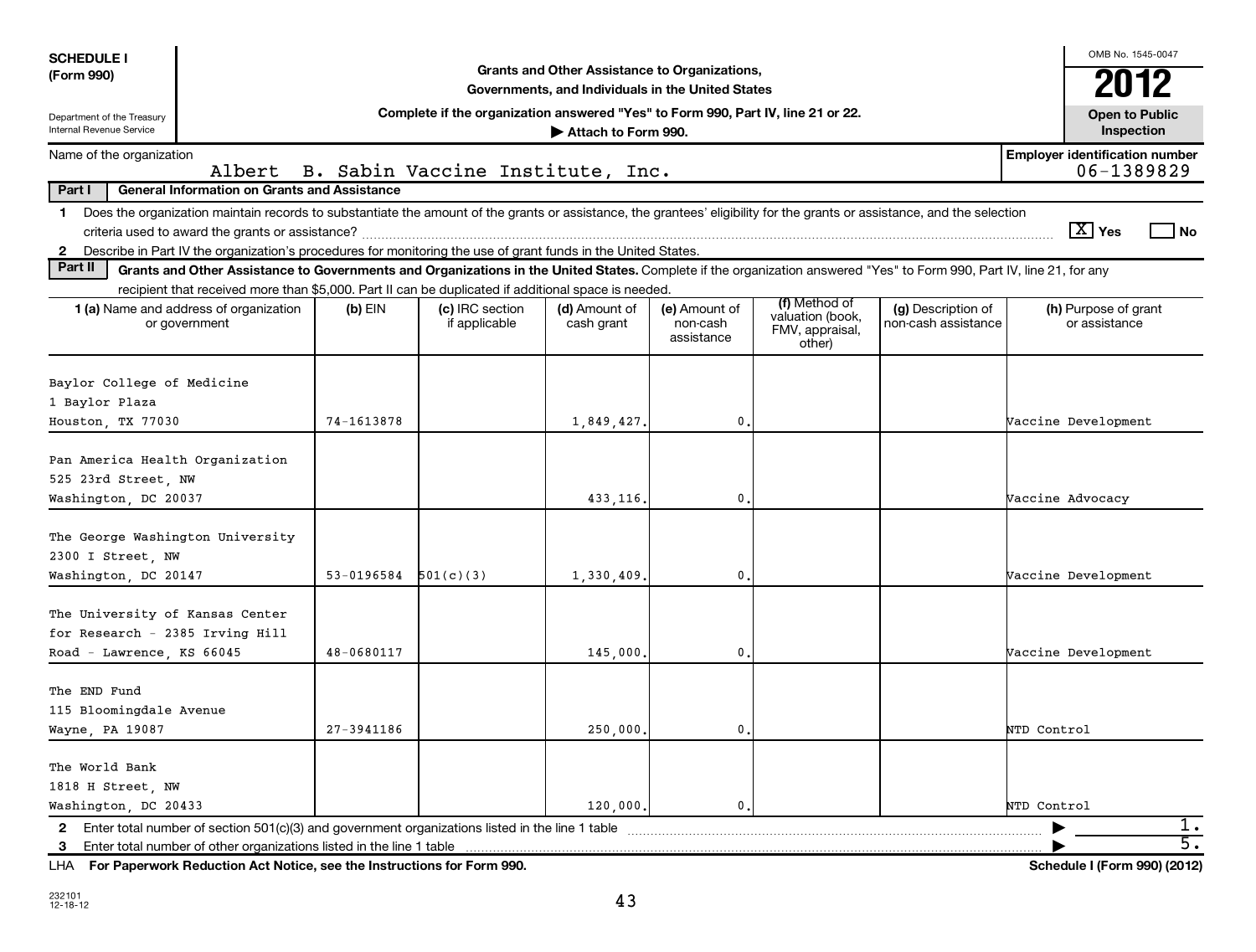| Schedule I (Form 990) (2012 |  |
|-----------------------------|--|

Schedule I (Form 990) (2012) Albert B. Sabin Vaccine Institute, Inc. 06-1389829 <sub>Page</sub>

**2**

| Part III   Grants and Other Assistance to Individuals in the United States. Complete if the organization answered "Yes" to Form 990, Part IV, line 22.<br>Part III can be duplicated if additional space is needed. |  |                                                          |                        |  |
|---------------------------------------------------------------------------------------------------------------------------------------------------------------------------------------------------------------------|--|----------------------------------------------------------|------------------------|--|
| La) Tyne of arant or accistance                                                                                                                                                                                     |  | $1/h$ Number of $1$ $(n)$ Amount of $1/d$ Amount of non- | a) Method of valuation |  |

| (a) Type of grant or assistance                                                                                                                                            | (b) Number of<br>recipients                                           | (c) Amount of<br>cash grant | (d) Amount of non-<br>cash assistance | (e) Method of valuation<br>(book, FMV, appraisal, other) | (f) Description of non-cash assistance |  |  |  |  |
|----------------------------------------------------------------------------------------------------------------------------------------------------------------------------|-----------------------------------------------------------------------|-----------------------------|---------------------------------------|----------------------------------------------------------|----------------------------------------|--|--|--|--|
|                                                                                                                                                                            |                                                                       |                             |                                       |                                                          |                                        |  |  |  |  |
|                                                                                                                                                                            |                                                                       |                             |                                       |                                                          |                                        |  |  |  |  |
|                                                                                                                                                                            |                                                                       |                             |                                       |                                                          |                                        |  |  |  |  |
|                                                                                                                                                                            |                                                                       |                             |                                       |                                                          |                                        |  |  |  |  |
|                                                                                                                                                                            |                                                                       |                             |                                       |                                                          |                                        |  |  |  |  |
|                                                                                                                                                                            |                                                                       |                             |                                       |                                                          |                                        |  |  |  |  |
|                                                                                                                                                                            |                                                                       |                             |                                       |                                                          |                                        |  |  |  |  |
|                                                                                                                                                                            |                                                                       |                             |                                       |                                                          |                                        |  |  |  |  |
|                                                                                                                                                                            |                                                                       |                             |                                       |                                                          |                                        |  |  |  |  |
|                                                                                                                                                                            |                                                                       |                             |                                       |                                                          |                                        |  |  |  |  |
| Part IV<br>Supplemental Information. Complete this part to provide the information required in Part I, line 2, Part III, column (b), and any other additional information. |                                                                       |                             |                                       |                                                          |                                        |  |  |  |  |
| Schedule I, Part I, Line 2: Grants are monitored in several ways. First,                                                                                                   |                                                                       |                             |                                       |                                                          |                                        |  |  |  |  |
| there is a due diligence process in awarding the grant. Second, a written                                                                                                  |                                                                       |                             |                                       |                                                          |                                        |  |  |  |  |
| and signed agreement is executed, which includes a detailed scope of work,                                                                                                 |                                                                       |                             |                                       |                                                          |                                        |  |  |  |  |
| budget and reporting requirements. Typically, payments are sent either                                                                                                     |                                                                       |                             |                                       |                                                          |                                        |  |  |  |  |
| when milestones are met or in accordance with an established payment                                                                                                       |                                                                       |                             |                                       |                                                          |                                        |  |  |  |  |
| schedule. Third, we require monthly, quarterly, and/or annual financial                                                                                                    |                                                                       |                             |                                       |                                                          |                                        |  |  |  |  |
|                                                                                                                                                                            | and technical reports from recipients prior to sending the subsequent |                             |                                       |                                                          |                                        |  |  |  |  |
| payment. Fourth, and as needed, we conduct site visits. And finally, if                                                                                                    |                                                                       |                             |                                       |                                                          |                                        |  |  |  |  |
| deemed necessary, a third party reviews the accounting records of the                                                                                                      |                                                                       |                             |                                       |                                                          |                                        |  |  |  |  |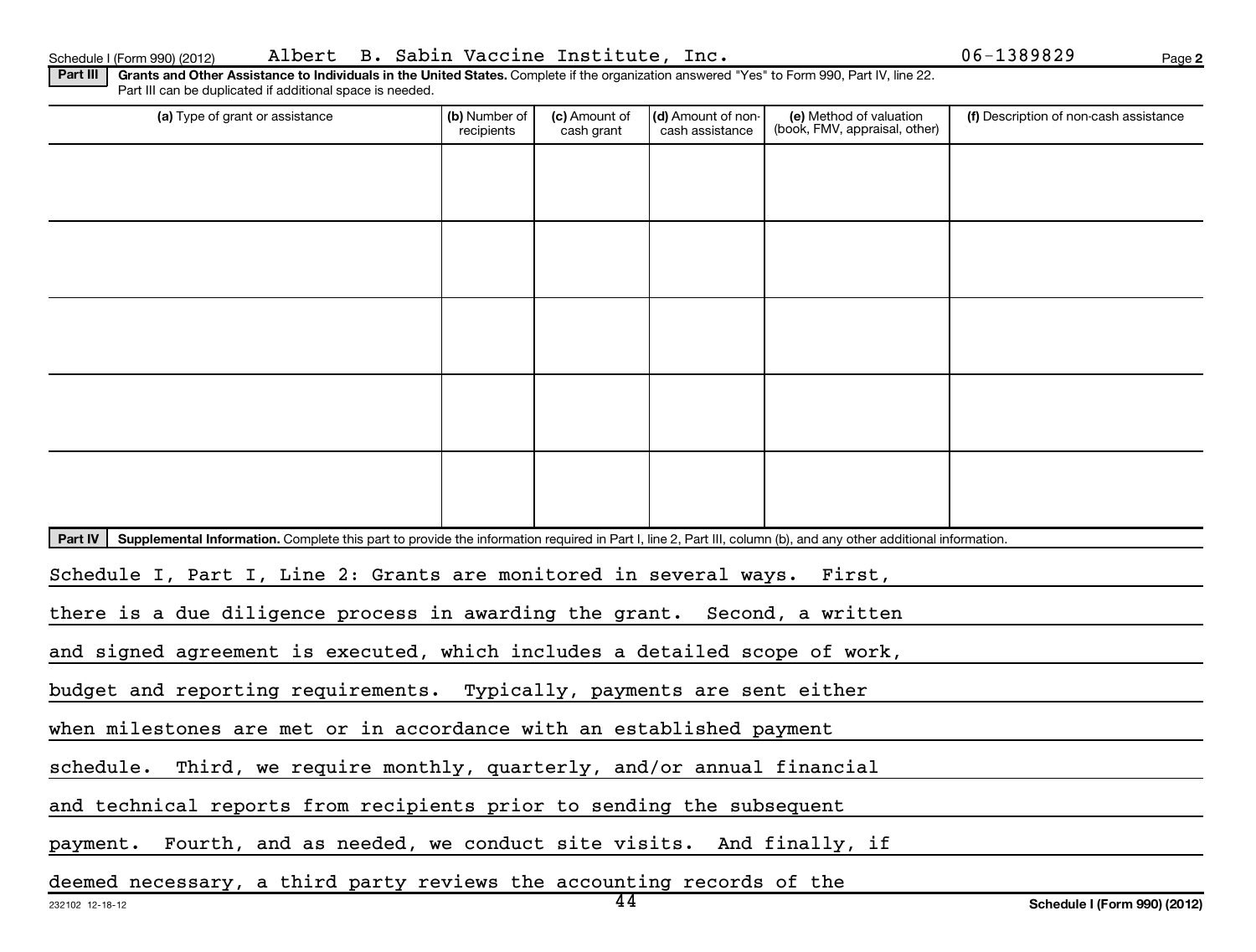| Schedule I (Form 990) Alber<br><b>Part IV</b> Supplemental Information |  |    |  | Albert B. Sabin Vaccine Institute, Inc. 06-1389829 Page2 |  |
|------------------------------------------------------------------------|--|----|--|----------------------------------------------------------|--|
| recipient(s).                                                          |  |    |  |                                                          |  |
|                                                                        |  |    |  |                                                          |  |
|                                                                        |  |    |  |                                                          |  |
|                                                                        |  |    |  |                                                          |  |
|                                                                        |  |    |  |                                                          |  |
|                                                                        |  |    |  |                                                          |  |
|                                                                        |  |    |  |                                                          |  |
|                                                                        |  |    |  |                                                          |  |
|                                                                        |  |    |  |                                                          |  |
|                                                                        |  |    |  |                                                          |  |
|                                                                        |  |    |  |                                                          |  |
|                                                                        |  |    |  |                                                          |  |
|                                                                        |  |    |  |                                                          |  |
|                                                                        |  |    |  |                                                          |  |
|                                                                        |  |    |  |                                                          |  |
|                                                                        |  |    |  |                                                          |  |
|                                                                        |  |    |  |                                                          |  |
|                                                                        |  |    |  |                                                          |  |
|                                                                        |  |    |  |                                                          |  |
|                                                                        |  |    |  |                                                          |  |
|                                                                        |  |    |  |                                                          |  |
|                                                                        |  |    |  |                                                          |  |
|                                                                        |  |    |  |                                                          |  |
|                                                                        |  |    |  |                                                          |  |
|                                                                        |  |    |  |                                                          |  |
|                                                                        |  |    |  |                                                          |  |
|                                                                        |  |    |  |                                                          |  |
|                                                                        |  |    |  |                                                          |  |
|                                                                        |  |    |  |                                                          |  |
| 232291<br>05-01-12                                                     |  |    |  | Schedule I (Form 990)                                    |  |
|                                                                        |  | 45 |  |                                                          |  |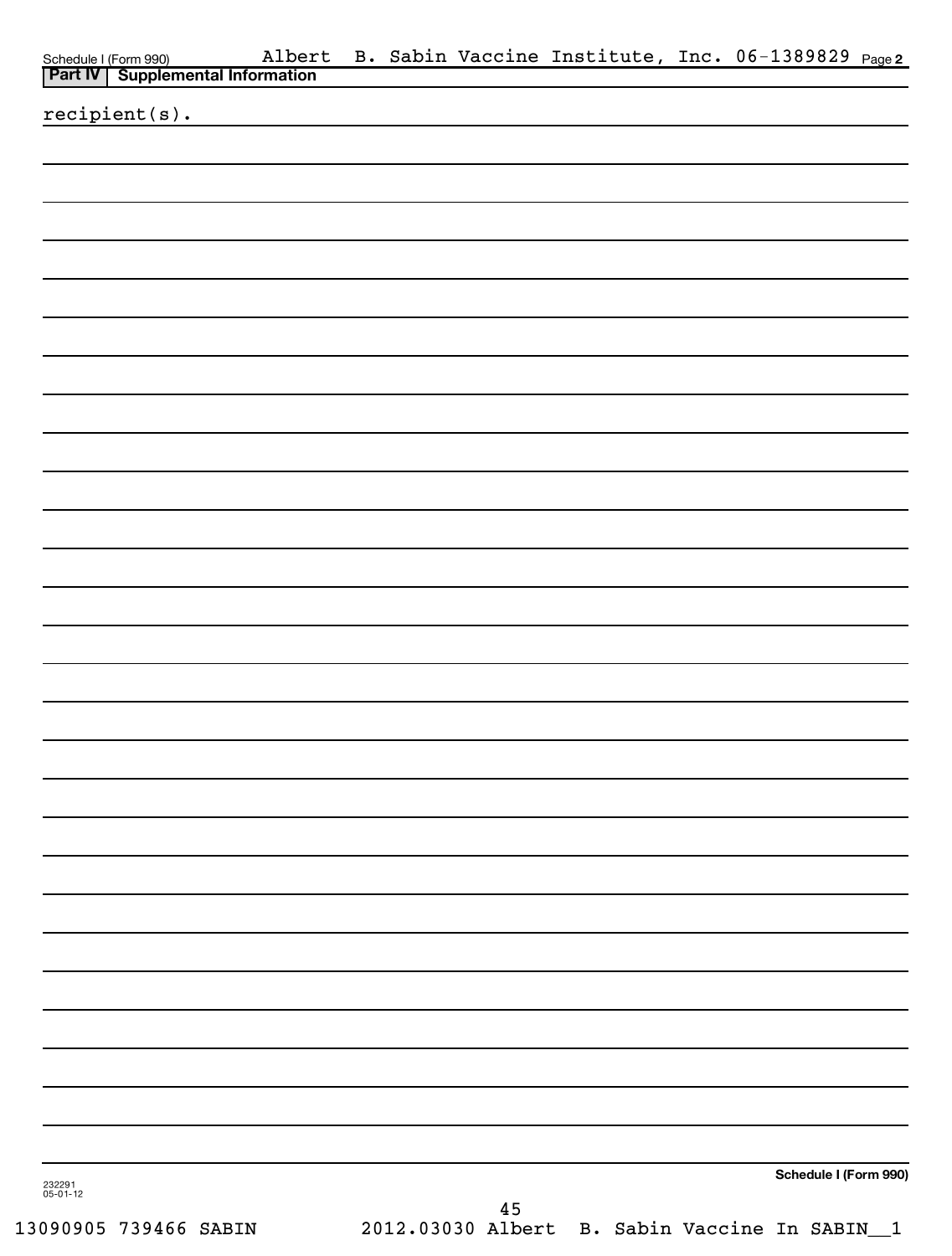|        | <b>SCHEDULE J</b><br>(Form 990)<br>Department of the Treasury<br>Internal Revenue Service | <b>Compensation Information</b><br>For certain Officers, Directors, Trustees, Key Employees, and Highest<br><b>Compensated Employees</b><br>Complete if the organization answered "Yes" to Form 990,<br>Part IV, line 23.<br>Attach to Form 990. See separate instructions.                                                                                                                                                                                                                                                                            |                                       | OMB No. 1545-0047<br>2012<br><b>Open to Public</b> | <b>Inspection</b> |                         |
|--------|-------------------------------------------------------------------------------------------|--------------------------------------------------------------------------------------------------------------------------------------------------------------------------------------------------------------------------------------------------------------------------------------------------------------------------------------------------------------------------------------------------------------------------------------------------------------------------------------------------------------------------------------------------------|---------------------------------------|----------------------------------------------------|-------------------|-------------------------|
|        | Name of the organization                                                                  |                                                                                                                                                                                                                                                                                                                                                                                                                                                                                                                                                        | <b>Employer identification number</b> |                                                    |                   |                         |
|        |                                                                                           | Albert<br>B. Sabin Vaccine Institute, Inc.                                                                                                                                                                                                                                                                                                                                                                                                                                                                                                             |                                       | 06-1389829                                         |                   |                         |
|        | Part I                                                                                    | <b>Questions Regarding Compensation</b>                                                                                                                                                                                                                                                                                                                                                                                                                                                                                                                |                                       |                                                    |                   |                         |
|        | First-class or charter travel<br>Travel for companions                                    | <b>1a</b> Check the appropriate box(es) if the organization provided any of the following to or for a person listed in Form 990,<br>Part VII, Section A, line 1a. Complete Part III to provide any relevant information regarding these items.<br>Housing allowance or residence for personal use<br>Payments for business use of personal residence<br>Health or social club dues or initiation fees<br>Tax indemnification and gross-up payments<br>Discretionary spending account<br>Personal services (e.g., maid, chauffeur, chef)                |                                       |                                                    | Yes               | No                      |
|        |                                                                                           | <b>b</b> If any of the boxes on line 1a are checked, did the organization follow a written policy regarding payment or                                                                                                                                                                                                                                                                                                                                                                                                                                 |                                       |                                                    |                   |                         |
|        |                                                                                           | reimbursement or provision of all of the expenses described above? If "No," complete Part III to explain                                                                                                                                                                                                                                                                                                                                                                                                                                               |                                       | 1b                                                 |                   |                         |
| 2      |                                                                                           | Did the organization require substantiation prior to reimbursing or allowing expenses incurred by all officers, directors,                                                                                                                                                                                                                                                                                                                                                                                                                             |                                       |                                                    |                   |                         |
|        |                                                                                           |                                                                                                                                                                                                                                                                                                                                                                                                                                                                                                                                                        |                                       | $\mathbf{2}$                                       |                   |                         |
| з      | <u>X  </u><br>Compensation committee                                                      | Indicate which, if any, of the following the filing organization used to establish the compensation of the organization's<br>CEO/Executive Director. Check all that apply. Do not check any boxes for methods used by a related organization to<br>establish compensation of the CEO/Executive Director, but explain in Part III.<br>$\underline{\mathbf{X}}$ Written employment contract<br>Compensation survey or study<br>Independent compensation consultant<br>Form 990 of other organizations<br>Approval by the board or compensation committee |                                       |                                                    |                   |                         |
| 4      |                                                                                           | During the year, did any person listed in Form 990, Part VII, Section A, line 1a, with respect to the filing                                                                                                                                                                                                                                                                                                                                                                                                                                           |                                       |                                                    |                   |                         |
|        | organization or a related organization:                                                   | Receive a severance payment or change-of-control payment?                                                                                                                                                                                                                                                                                                                                                                                                                                                                                              |                                       | 4a                                                 |                   | х                       |
| а<br>b |                                                                                           |                                                                                                                                                                                                                                                                                                                                                                                                                                                                                                                                                        |                                       | 4b                                                 |                   | $\overline{\mathtt{x}}$ |
| c      |                                                                                           |                                                                                                                                                                                                                                                                                                                                                                                                                                                                                                                                                        |                                       | 4c                                                 |                   | $\overline{\text{x}}$   |
|        |                                                                                           | If "Yes" to any of lines 4a-c, list the persons and provide the applicable amounts for each item in Part III.                                                                                                                                                                                                                                                                                                                                                                                                                                          |                                       |                                                    |                   |                         |
| 5      | contingent on the revenues of:                                                            | Only section 501(c)(3) and 501(c)(4) organizations must complete lines 5-9.<br>For persons listed in Form 990, Part VII, Section A, line 1a, did the organization pay or accrue any compensation                                                                                                                                                                                                                                                                                                                                                       |                                       |                                                    |                   |                         |
| a      |                                                                                           | The organization? <b>With the contract of the contract of the contract of the contract of the contract of the contract of the contract of the contract of the contract of the contract of the contract of the contract of the co</b>                                                                                                                                                                                                                                                                                                                   |                                       | 5a                                                 |                   | х                       |
|        |                                                                                           |                                                                                                                                                                                                                                                                                                                                                                                                                                                                                                                                                        |                                       | 5b                                                 |                   | $\overline{\texttt{x}}$ |
|        |                                                                                           | If "Yes" to line 5a or 5b, describe in Part III.                                                                                                                                                                                                                                                                                                                                                                                                                                                                                                       |                                       |                                                    |                   |                         |
| 6      |                                                                                           | For persons listed in Form 990, Part VII, Section A, line 1a, did the organization pay or accrue any compensation                                                                                                                                                                                                                                                                                                                                                                                                                                      |                                       |                                                    |                   |                         |
|        | contingent on the net earnings of:                                                        |                                                                                                                                                                                                                                                                                                                                                                                                                                                                                                                                                        |                                       |                                                    |                   |                         |
|        |                                                                                           |                                                                                                                                                                                                                                                                                                                                                                                                                                                                                                                                                        |                                       | 6a                                                 |                   | x                       |
|        |                                                                                           |                                                                                                                                                                                                                                                                                                                                                                                                                                                                                                                                                        |                                       | 6b                                                 |                   | $\overline{\mathtt{x}}$ |
|        |                                                                                           | If "Yes" to line 6a or 6b, describe in Part III.                                                                                                                                                                                                                                                                                                                                                                                                                                                                                                       |                                       |                                                    |                   |                         |
|        |                                                                                           | 7 For persons listed in Form 990, Part VII, Section A, line 1a, did the organization provide any non-fixed payments                                                                                                                                                                                                                                                                                                                                                                                                                                    |                                       | 7                                                  |                   | x                       |
| 8      |                                                                                           | Were any amounts reported in Form 990, Part VII, paid or accrued pursuant to a contract that was subject to the                                                                                                                                                                                                                                                                                                                                                                                                                                        |                                       |                                                    |                   |                         |
|        |                                                                                           |                                                                                                                                                                                                                                                                                                                                                                                                                                                                                                                                                        |                                       | 8                                                  |                   | x                       |
| 9      |                                                                                           | If "Yes" to line 8, did the organization also follow the rebuttable presumption procedure described in                                                                                                                                                                                                                                                                                                                                                                                                                                                 |                                       |                                                    |                   |                         |
|        |                                                                                           |                                                                                                                                                                                                                                                                                                                                                                                                                                                                                                                                                        |                                       | 9                                                  |                   |                         |
|        |                                                                                           | LHA For Paperwork Reduction Act Notice, see the Instructions for Form 990.                                                                                                                                                                                                                                                                                                                                                                                                                                                                             |                                       | Schedule J (Form 990) 2012                         |                   |                         |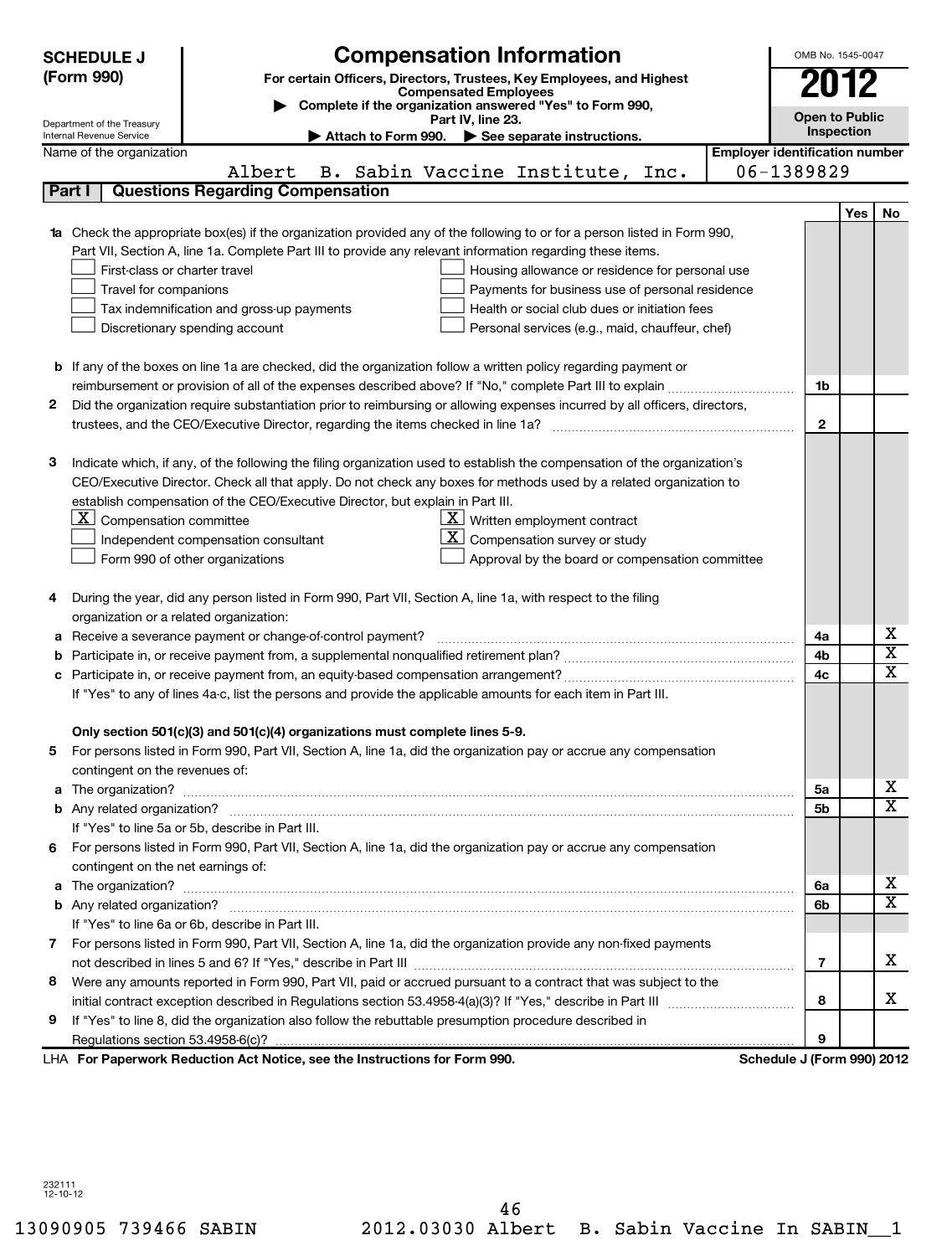Schedule J (Form 990) 2012 Albert B. Sabin Vaccine Institute, Inc. 06-1389829 Page

#### Part II | Officers, Directors, Trustees, Key Employees, and Highest Compensated Employees. Use duplicate copies if additional space is needed.

For each individual whose compensation must be reported in Schedule J, report compensation from the organization on row (i) and from related organizations, described in the instructions, on row (ii). Do not list any individuals that are not listed on Form 990, Part VII.

Note. The sum of columns (B)(i)-(iii) for each listed individual must equal the total amount of Form 990, Part VII, Section A, line 1a, applicable column (D) and (E) amounts for that individual.

|                             |      |                          | (B) Breakdown of W-2 and/or 1099-MISC compensation |                                           | (C) Retirement and<br>other deferred | (D) Nontaxable<br>benefits | (E) Total of columns | (F) Compensation<br>reported as deferred |
|-----------------------------|------|--------------------------|----------------------------------------------------|-------------------------------------------|--------------------------------------|----------------------------|----------------------|------------------------------------------|
| (A) Name and Title          |      | (i) Base<br>compensation | (ii) Bonus &<br>incentive<br>compensation          | (iii) Other<br>reportable<br>compensation | compensation                         |                            | $(B)(i)-(D)$         | in prior Form 990                        |
| Brian Davis<br>(1)          | (i)  | 194, 293.                | 8,000.                                             | 0.                                        | 8,000.                               | 14,488.                    | 224,781              | 0.                                       |
| Chief Operating Officer     | (ii) | 0.                       | 0.                                                 | $\overline{0}$ .                          | $\Omega$ .                           | 0.                         | $\Omega$             | $\overline{0}$ .                         |
| Michael Marine<br>(2)       | (i)  | 250, 390.                | 35,000.                                            | $\overline{0}$ .                          | 10,000.                              | 2,151.                     | 297,541              | $\overline{0}$ .                         |
| Ex Officio Trustee<br>CEO.  | (i)  | 0.                       | $\mathbf 0$ .                                      | $\overline{0}$ .                          | $\mathbf 0$ .                        | 0.                         | $\Omega$             | $\overline{0}$ .                         |
| Ciro de Quadros<br>(3)      | (i)  | 298,970.                 | 45,000.                                            | $\overline{\mathfrak{o}}$ .               | $\overline{0}$                       | 1,397.                     | 345,367.             | $\overline{0}$ .                         |
| Exec VP, Ex Officio Truste  | (i)  | $\mathbf 0$ .            | 0.                                                 | $\overline{0}$ .                          | $0$ .                                | 0.                         | $\Omega$             | $\overline{0}$ .                         |
| Neeraj Mistry<br>(4)        | (i)  | 220,680.                 | 6,900.                                             | $\overline{0}$ .                          | $0$ .                                | 13,620.                    | 241, 200.            | $\overline{0}$ .                         |
| Program Director            | (ii) | $\mathbf 0$ .            | 0.                                                 | 0.                                        | 0                                    | 0.                         | $\Omega$ .           | $\overline{0}$ .                         |
| Michael McOuestion<br>(5)   | (i)  | 188, 820.                | $\overline{0}$ .                                   | $\overline{0}$ .                          | 7,600.                               | 14,417.                    | 210,837.             | $\overline{0}$ .                         |
| Program Director            | (ii) | $\mathbf 0$ .            | $\overline{0}$ .                                   | $\overline{0}$ .                          | 0                                    | 0.                         | $\Omega$ .           | $\overline{0}$ .                         |
| Christopher Nelson<br>(6)   | (i)  | 186, 792.                | $\overline{0}$ .                                   | $\overline{0}$ .                          | 7,600                                | 14, 160.                   | 208,552.             | $\overline{0}$ .                         |
| Program Director            | (ii) | 0.                       | $\overline{0}$ .                                   | $\overline{0}$ .                          | 0                                    | 0.                         | $\Omega$ .           | $\overline{0}$ .                         |
| Marva Loblack<br>(7)        | (i)  | 140, 104.                | $\overline{0}$ .                                   | $\overline{0}$ .                          | 5,639                                | 11,378.                    | 157,121              | $\overline{0}$ .                         |
| Program Director            | (ii) | 0.                       | $0$ .                                              | $\overline{0}$ .                          | $\Omega$ .                           | 0.                         | $\mathbf 0$ .        | $\overline{0}$ .                         |
| Marcia de Souza Lima<br>(8) | (i)  | 128,992.                 | 5,000.                                             | $\overline{0}$ .                          | 5,359.                               | 14,085.                    | 153,436.             | $\overline{0}$ .                         |
| Program Director            | (ii) | $\overline{0}$ .         | $\overline{0}$ .                                   | $\overline{0}$ .                          | $\mathbf 0$ .                        | $\overline{0}$ .           | 0.                   | $\overline{0}$ .                         |
|                             | (i)  |                          |                                                    |                                           |                                      |                            |                      |                                          |
|                             | (ii) |                          |                                                    |                                           |                                      |                            |                      |                                          |
|                             | (i)  |                          |                                                    |                                           |                                      |                            |                      |                                          |
|                             | (ii) |                          |                                                    |                                           |                                      |                            |                      |                                          |
|                             | (i)  |                          |                                                    |                                           |                                      |                            |                      |                                          |
|                             | (ii) |                          |                                                    |                                           |                                      |                            |                      |                                          |
|                             | (i)  |                          |                                                    |                                           |                                      |                            |                      |                                          |
|                             | (ii) |                          |                                                    |                                           |                                      |                            |                      |                                          |
|                             | (i)  |                          |                                                    |                                           |                                      |                            |                      |                                          |
|                             | (ii) |                          |                                                    |                                           |                                      |                            |                      |                                          |
|                             | (i)  |                          |                                                    |                                           |                                      |                            |                      |                                          |
|                             | (ii) |                          |                                                    |                                           |                                      |                            |                      |                                          |
|                             | (i)  |                          |                                                    |                                           |                                      |                            |                      |                                          |
|                             | (ii) |                          |                                                    |                                           |                                      |                            |                      |                                          |
|                             | (i)  |                          |                                                    |                                           |                                      |                            |                      |                                          |
|                             | (ii) |                          |                                                    |                                           |                                      |                            |                      |                                          |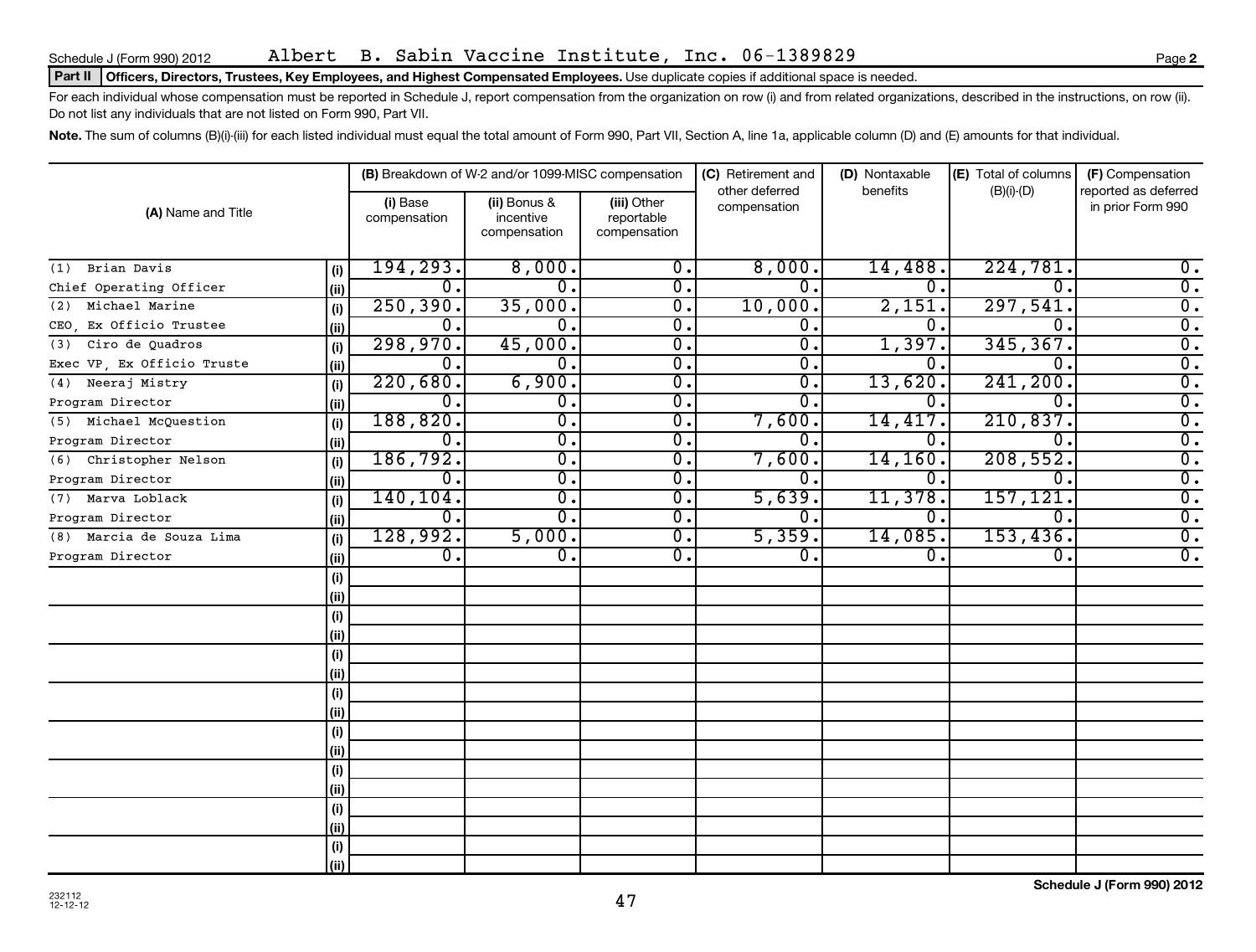| <b>SCHEDULE O</b>                 |  |  |
|-----------------------------------|--|--|
| $I_{\text{Cov}}$ 000 or 000 $E$ 7 |  |  |

Department of the Treasury Internal Revenue Service

# **Supplemental Information to Form 990 or 990-EZ**

**(Form 990 or 990-EZ) Complete to provide information for responses to specific questions on Form 990 or 990-EZ or to provide any additional information. | Attach to Form 990 or 990-EZ. Open to Public**

**Inspection**

OMB No. 1545-0047

| Name of the organization<br>Albert B. Sabin Vaccine Institute, Inc.    | <b>Employer identification number</b><br>06-1389829 |
|------------------------------------------------------------------------|-----------------------------------------------------|
| Form 990, Part III, Line 4a, Program Service Accomplishments:          |                                                     |
| currently in development. Our first candidate is undergoing Phase 1    |                                                     |
| clinical testing in Brazil and the United States; our second candidate |                                                     |

is scheduled to soon enter Phase 1 clinical testing.

Schistosomiasis: The Sabin PDP completed initial manufacture of our

vaccine candidate and will soon enter Phase 1 clinical trials.

Schistosomiasis is a parasitic disease spread by snails that infects

more than 200 million people worldwide; left untreated, the disease can

cause fever, organ failure, other chronic diseases and even death.

Schistosomiasis is the most deadly parasitic disease after malaria,

causing approximately 200,000 deaths annually.

Chagas disease: Together with academic and industrial partners in

Mexico, Germany, Japan and the United States, the Sabin PDP is

developing a new therapeutic vaccine to target Chagas disease, a

parasitic disease that can lead to heart failure and affects

approximately 10 million people, primarily in Latin America. A

therapeutic vaccine is currently in development that would offer a

number of improvements over currently available treatments.

Leishmaniasis: Since 2011, the Sabin PDP has been working to develop a

vaccine to prevent cutaneous leishmaniasis, a parasitic infection

transmitted by the bite of a sand fly that causes skin ulcers. The

project currently is in the early pre-clinical stage.

232211 01-04-13 LHA For Paperwork Reduction Act Notice, see the Instructions for Form 990 or 990-EZ. Schedule O (Form 990 or 990-EZ) (2012) 48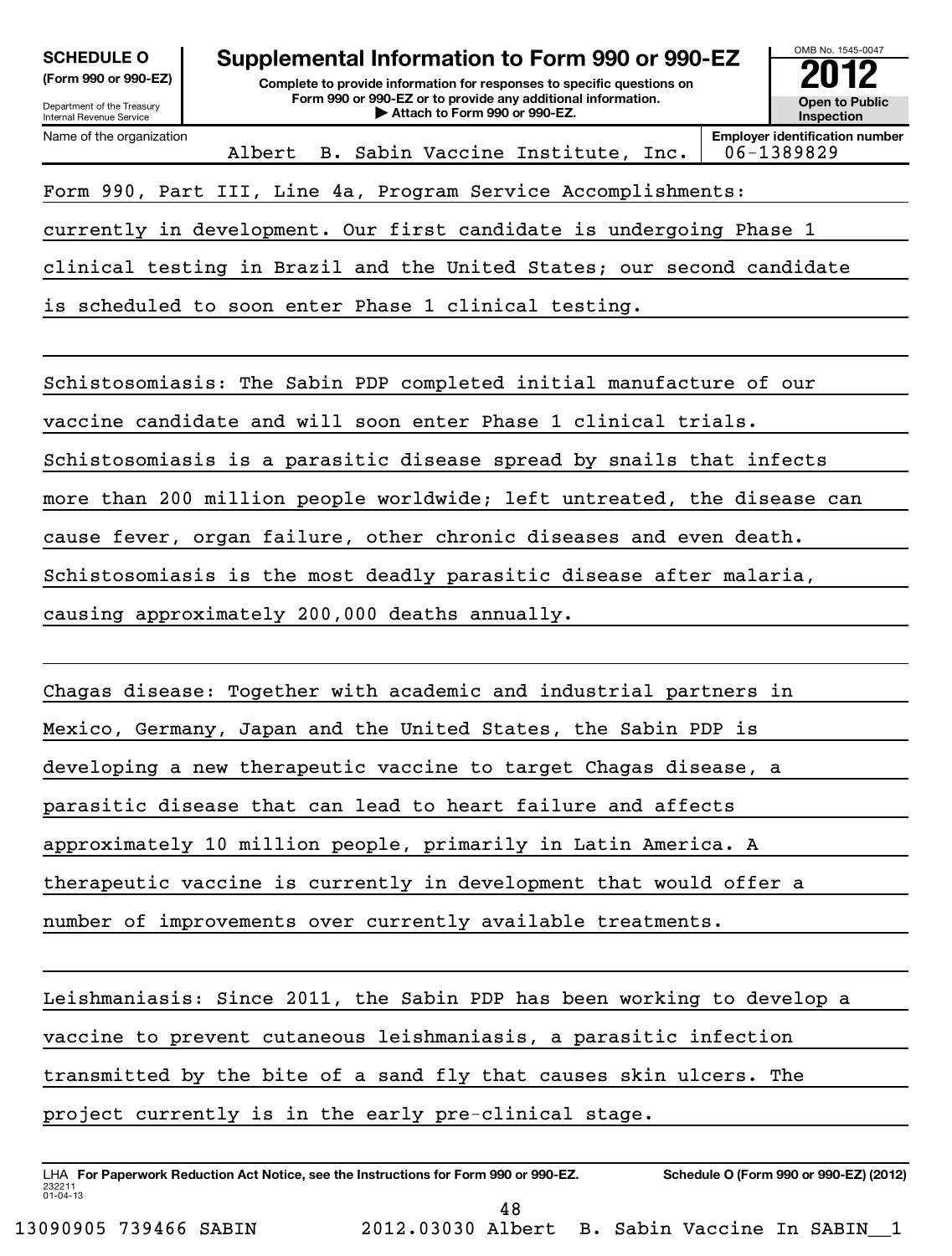| Schedule O (Form 990 or 990-EZ) (2012)                                  | Page 2                                              |
|-------------------------------------------------------------------------|-----------------------------------------------------|
| Name of the organization<br>Albert B. Sabin Vaccine Institute, Inc.     | <b>Employer identification number</b><br>06-1389829 |
| Severe acute respiratory syndrome (SARS): The Sabin PDP - together with |                                                     |
| partners in the private sector, academia and the military - is working  |                                                     |
| to develop and manufacture a vaccine in order to prevent potential SARS |                                                     |
| outbreaks and improve biodefense preparedness.                          |                                                     |
|                                                                         |                                                     |
| Form 990, Part III, Line 4b, Program Service Accomplishments:           |                                                     |
| Network develops coordinated advocacy and resource mobilization         |                                                     |
| activities and promotes NTD control through integrated mass drug        |                                                     |
| administration (MDA) according to guidelines set by the WHO. We also    |                                                     |
| advocate for NTD control programs that have been integrated into        |                                                     |
| existing delivery systems, including immunization campaigns, Child      |                                                     |
| Health Days, school health programs, and Vitamin A campaigns. We have   |                                                     |
| helped to create regional funding mechanisms that support these NTD     |                                                     |
| control and elimination programs and seek to leverage cross-sectoral    |                                                     |
| investments in water and sanitation, and other development and poverty  |                                                     |
| reduction projects for a comprehensive approach to disease control      |                                                     |
| efforts. The Global Network's advocacy efforts include appealing for    |                                                     |
| increased funding of NTD projects by the U.S. and UK governments, and   |                                                     |

educational visits.

| Form 990, Part III, Line 4c, Program Service Accomplishments:             |
|---------------------------------------------------------------------------|
| The Sustainable Immunization Financing (SIF) program operates in twelve   |
| African, and six Asian, pilot countries on advocacy-driven initiatives    |
| for sustainable immunization financing. SIF invites key stakeholders,     |
| parliamentarians, and members of ministries of health and finance to      |
| develop innovative financing solutions that sustain vital public health   |
| Outputs from such meetings have ranged from declarations and<br>programs. |
| 232212<br>01-04-13<br>Schedule O (Form 990 or 990-EZ) (2012)<br>49        |
| 13090905 739466 SABIN<br>2012.03030 Albert B. Sabin Vaccine In SABIN 1    |

building awareness of NTDs through media placements, speeches, and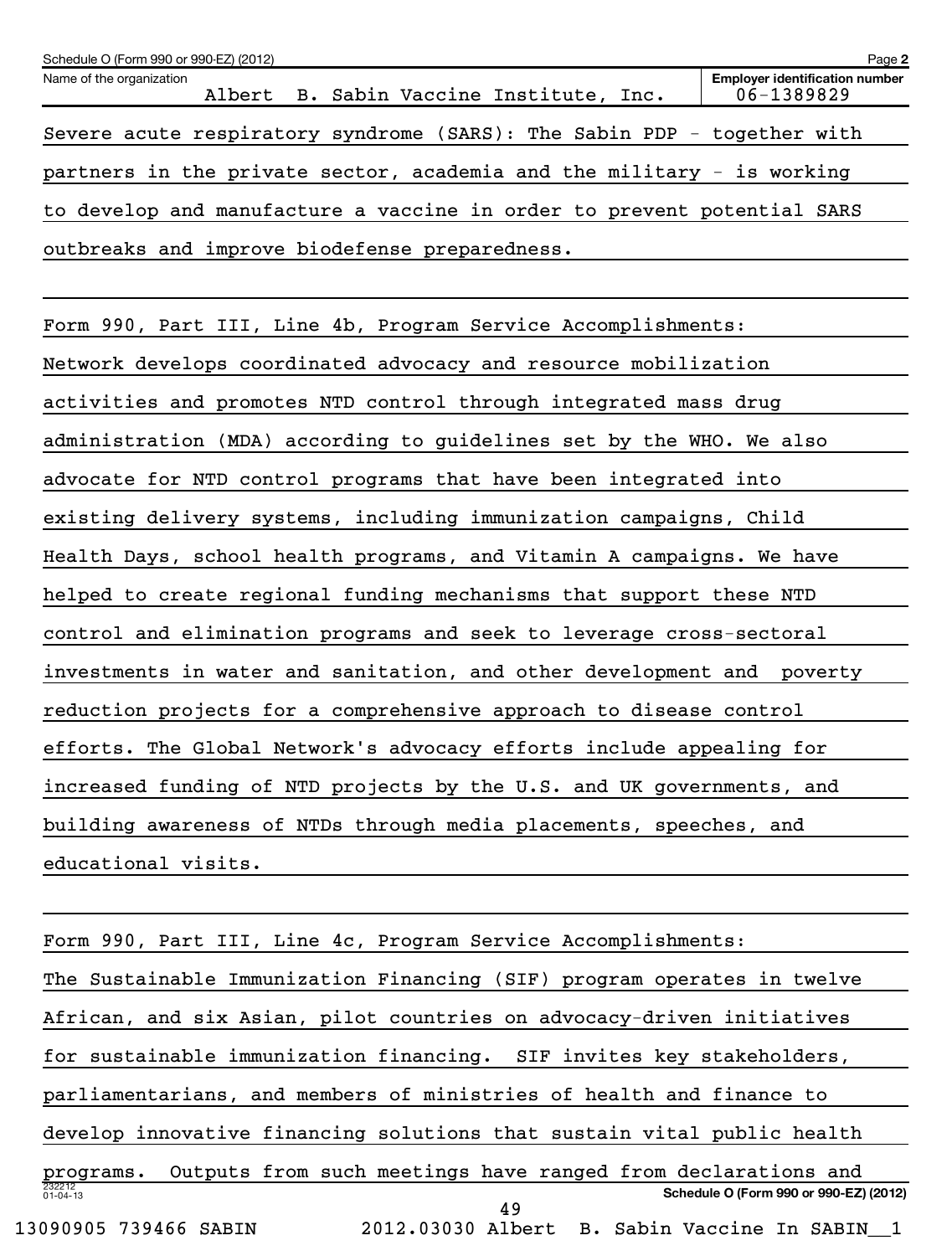| Schedule O (Form 990 or 990-EZ) (2012)                                | Page 2                                              |
|-----------------------------------------------------------------------|-----------------------------------------------------|
| Name of the organization<br>Albert B. Sabin Vaccine Institute, Inc.   | <b>Employer identification number</b><br>06-1389829 |
| ideas for tax-devoted funding to conceiving financing mechanisms, all |                                                     |
| in support of this initiative.                                        |                                                     |

The Coalition against Typhoid (CaT) is a global forum of health and immunization experts working to expedite and sustain rational, evidence-based decisions at the global, regional, national and municipal levels regarding the use of typhoid vaccines to prevent childhood enteric fever. CaT also works to define barriers to the adoption of typhoid vaccines in communities that would benefit most and the key activities that are needed to overcome them. The Sabin Vaccine Institute serves as the CaT Secretariat and is supported by a grant from the Bill & Melinda Gates Foundation. The CaT objectives are accomplished through the activities of its membership.

The Sabin Vaccine Institute is establishing the International Association of Immunization Managers (IAIM). This is a global association being formed for and by managers of national immunization programs from the public or private sector. The Association will target immunization managers at the national and sub-national levels. The International Association of Immunization Managers aims to: establish international and regional networks of immunization managers for exchanging experiences, challenges, and solutions and provide them with opportunities to develop their technical and leadership capacities. Sabin will host the Secretariat for IAIM at its offices in Washington, DC.

232212 01-04-13 **Schedule O (Form 990 or 990-EZ) (2012)** Form 990, Part VI, Section B, line 11: The Form 990 is prepared by an outside tax accountant. It is first reviewed by the Chief Operating 13090905 739466 SABIN 2012.03030 Albert B. Sabin Vaccine In SABIN\_\_1 50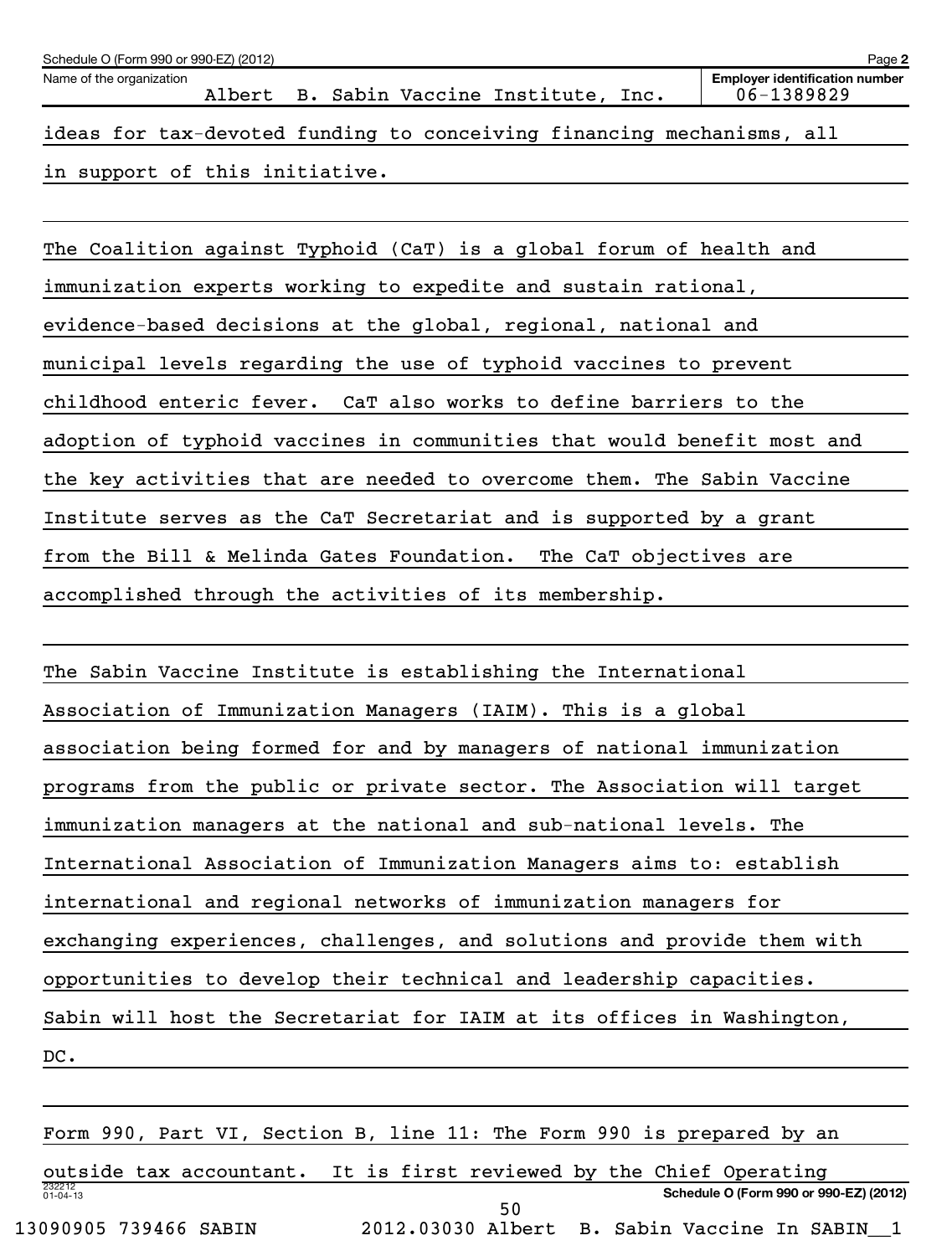| Schedule O (Form 990 or 990-EZ) (2012)                                                                                                                                  | Page 2                                              |
|-------------------------------------------------------------------------------------------------------------------------------------------------------------------------|-----------------------------------------------------|
| Name of the organization<br>Albert<br>B. Sabin Vaccine Institute, Inc.                                                                                                  | <b>Employer identification number</b><br>06-1389829 |
| Officer and then presented to the Chief Executive Officer and Finance                                                                                                   |                                                     |
| Committee for their review and approval. Finally, it is presented to the                                                                                                |                                                     |
| full Board of Trustees for their review and approval before filing.                                                                                                     |                                                     |
| Form 990, Part VI, Section B, Line 12c: The Organization's Ethics &                                                                                                     |                                                     |
| Compensation Committee is responsible for ensuring the conflict of interest                                                                                             |                                                     |
| policy is up-to-date and adhered to by the Trustees.                                                                                                                    |                                                     |
| Form 990, Part VI, Section B, Line 15: Compensation of officers and/or key                                                                                              |                                                     |
| employees is set in consultation with the Compensation and Ethics                                                                                                       |                                                     |
| The Organization uses a mix of data points including:<br>Committee.                                                                                                     |                                                     |
| independent salary surveys; comparable pay by similar organizations;                                                                                                    |                                                     |
| compensation consultant and its own internal pay scale.                                                                                                                 |                                                     |
| Form 990, Part VI, Section C, Line 19: Governing documents (upon request),<br>conflict of interest policy (upon request), and financial statement<br>(Sabin's website). |                                                     |
| Form 990, Part IX, Line 11g, Other Fees:                                                                                                                                |                                                     |
| Vaccine development program contract expenses :                                                                                                                         |                                                     |
| Program service expenses                                                                                                                                                | 1,257,858.                                          |
| Management and general expenses                                                                                                                                         | 0.                                                  |
| Fundraising expenses                                                                                                                                                    | 0.                                                  |
| Total expenses                                                                                                                                                          | 1,257,858.                                          |
| Sub-recipient contracting:                                                                                                                                              |                                                     |
| Program service expenses                                                                                                                                                | 746, 153.                                           |
| Management and general expenses                                                                                                                                         | 0.                                                  |
| 232212<br>01-04-13<br>51                                                                                                                                                | Schedule O (Form 990 or 990-EZ) (2012)              |
| 2012.03030 Albert B. Sabin Vaccine In SABIN_1<br>13090905 739466 SABIN                                                                                                  |                                                     |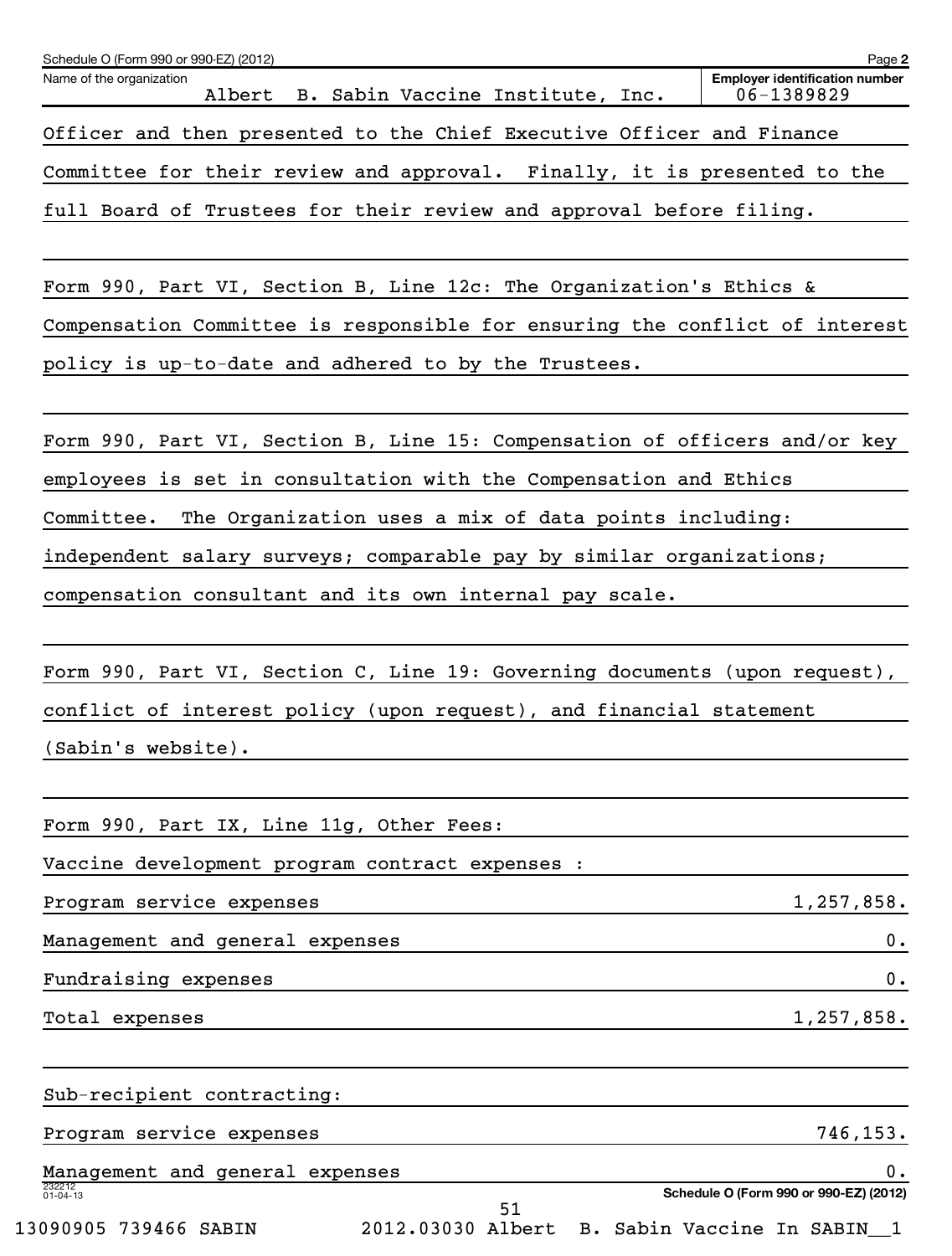| Schedule O (Form 990 or 990-EZ) (2012)                                 | Page 2                                              |
|------------------------------------------------------------------------|-----------------------------------------------------|
| Name of the organization<br>Albert<br>B. Sabin Vaccine Institute, Inc. | <b>Employer identification number</b><br>06-1389829 |
| Fundraising expenses                                                   | 0.                                                  |
| Total expenses                                                         | 746,153.                                            |
| Transcription Service:                                                 |                                                     |
| Program service expenses                                               | 10,487.                                             |
| Management and general expenses                                        | 0.                                                  |
| Fundraising expenses                                                   | 0.                                                  |
| Total expenses                                                         | 10,487.                                             |
| Tech Support:                                                          |                                                     |
| Program service expenses                                               | 49,487.                                             |
| Management and general expenses                                        | 18,609.                                             |
| Fundraising expenses                                                   | 0.                                                  |
| Total expenses                                                         | 68,096.                                             |
| Human Resources Consulting:                                            |                                                     |
| Program service expenses                                               | 1,803.                                              |
| Management and general expenses                                        | 18,967.                                             |
| Fundraising expenses                                                   | 0.                                                  |
| Total expenses                                                         | 20,770.                                             |
| Software Support:                                                      |                                                     |
| Program service expenses                                               | 0.                                                  |
| Management and general expenses                                        | 1,189.                                              |
| Fundraising expenses                                                   | 0.                                                  |
| Total expenses                                                         | 1,189.                                              |
| Design Consultant:                                                     |                                                     |
| 232212<br>01-04-13<br>52                                               | Schedule O (Form 990 or 990-EZ) (2012)              |

13090905 739466 SABIN 2012.03030 Albert B. Sabin Vaccine In SABIN\_\_1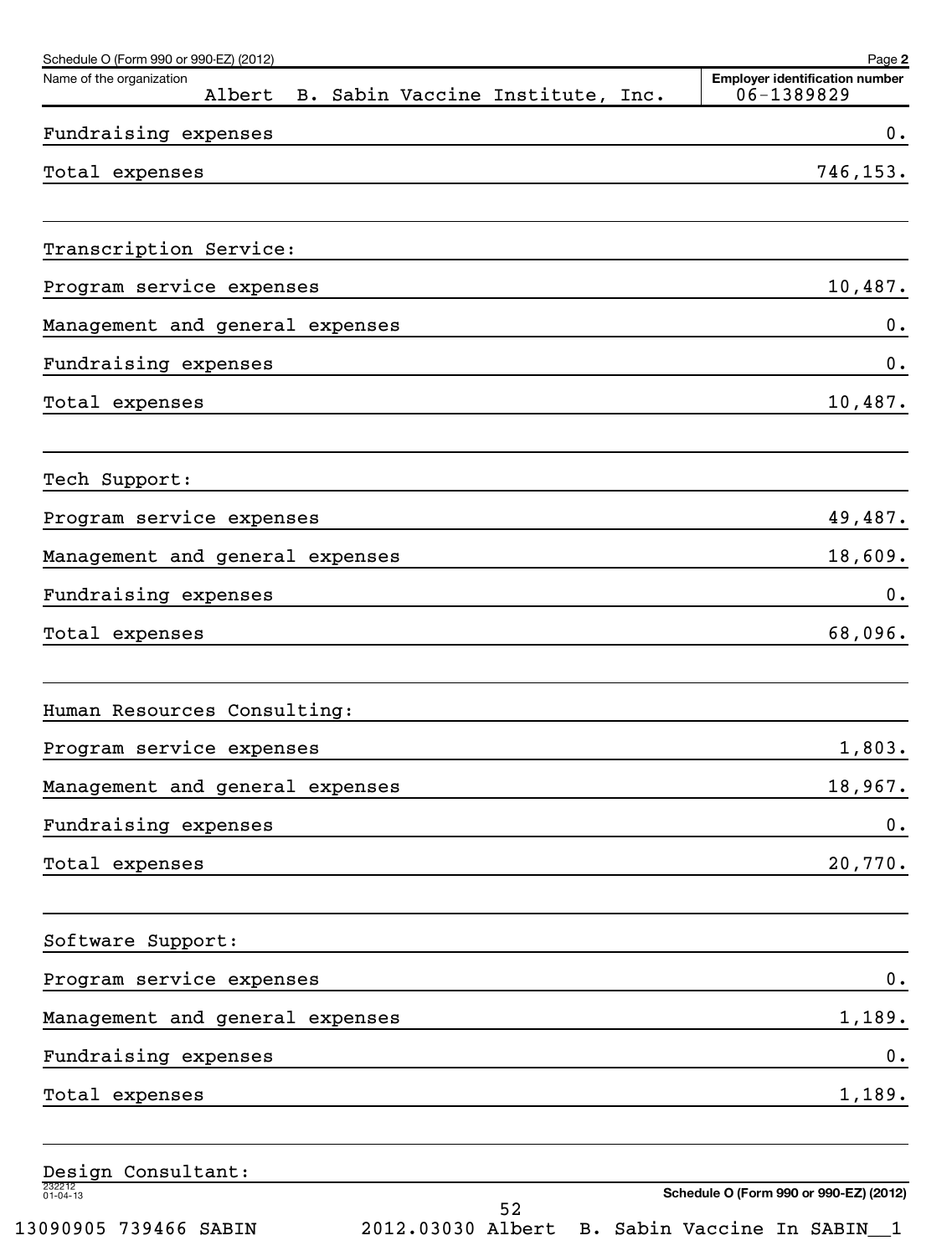| Schedule O (Form 990 or 990-EZ) (2012)                              | Page 2                                              |
|---------------------------------------------------------------------|-----------------------------------------------------|
| Name of the organization<br>Albert B. Sabin Vaccine Institute, Inc. | <b>Employer identification number</b><br>06-1389829 |
| Program service expenses                                            | 6,929.                                              |
| Management and general expenses                                     | 9,148.                                              |
| Fundraising expenses                                                | 0.                                                  |
| Total expenses                                                      | 16,077.                                             |
| Advocacy Campaign Manager:                                          |                                                     |
| Program service expenses                                            | 133,372.                                            |
| Management and general expenses                                     | $0$ .                                               |
| Fundraising expenses                                                | 0.                                                  |
| Total expenses                                                      | 133,372.                                            |
| Strategic Consultant/Program Advocate:                              |                                                     |
| Program service expenses                                            | 153,276.                                            |
| Management and general expenses                                     | $0$ .                                               |
| Fundraising expenses                                                | 0.                                                  |
| Total expenses                                                      | 153,276.                                            |
| Quality Assurance Consultant:                                       |                                                     |
| Program service expenses                                            | 18,310.                                             |
| Management and general expenses                                     | 0.                                                  |
| Fundraising expenses                                                | $\mathbf 0$ .                                       |
| Total expenses                                                      | 18,310.                                             |
| Program Specialists:                                                |                                                     |
| Program service expenses                                            | 915,665.                                            |
| Management and general expenses                                     | $\mathbf 0$ .                                       |
| Fundraising expenses                                                | $\mathbf 0$ .                                       |
| Total expenses                                                      | 915,665.                                            |
| 232212<br>01-04-13<br>53                                            | Schedule O (Form 990 or 990-EZ) (2012)              |
| 13090905 739466 SABIN                                               | 2012.03030 Albert B. Sabin Vaccine In SABIN_1       |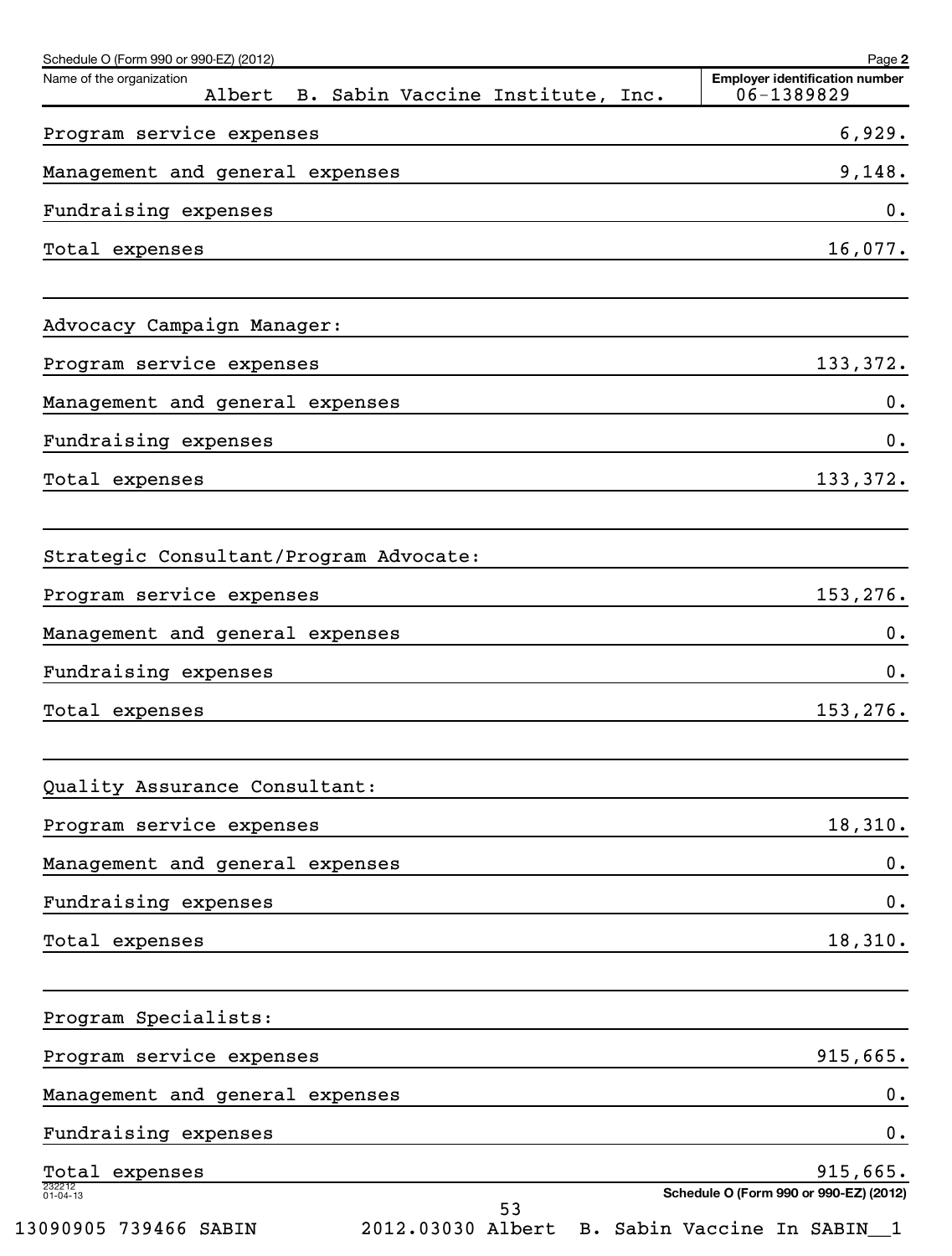| Name of the organization<br>Albert B. Sabin Vaccine Institute, Inc.  | <b>Employer identification number</b><br>06-1389829 |
|----------------------------------------------------------------------|-----------------------------------------------------|
|                                                                      |                                                     |
| Other:                                                               |                                                     |
| Program service expenses                                             | 93,446.                                             |
| Management and general expenses                                      | 0.                                                  |
| Fundraising expenses                                                 | 0.                                                  |
| Total expenses                                                       | 93,446.                                             |
| Total Other Fees on Form 990, Part IX, line 11g, Col A               | 3,434,699.                                          |
| Form 990, Part XII, Line 2c:                                         |                                                     |
| The Organization has a finance committee that assumes responsibility |                                                     |
| for oversight of the audit. This process is consistent with prior    |                                                     |
| years.                                                               |                                                     |
|                                                                      |                                                     |
|                                                                      |                                                     |
|                                                                      |                                                     |
|                                                                      |                                                     |
|                                                                      |                                                     |
|                                                                      |                                                     |
|                                                                      |                                                     |
|                                                                      |                                                     |
|                                                                      |                                                     |
|                                                                      |                                                     |
|                                                                      |                                                     |
|                                                                      |                                                     |
|                                                                      |                                                     |
|                                                                      |                                                     |
|                                                                      |                                                     |
|                                                                      |                                                     |
|                                                                      |                                                     |
| 232212<br>01-04-13<br>54                                             | Schedule O (Form 990 or 990-EZ) (2012)              |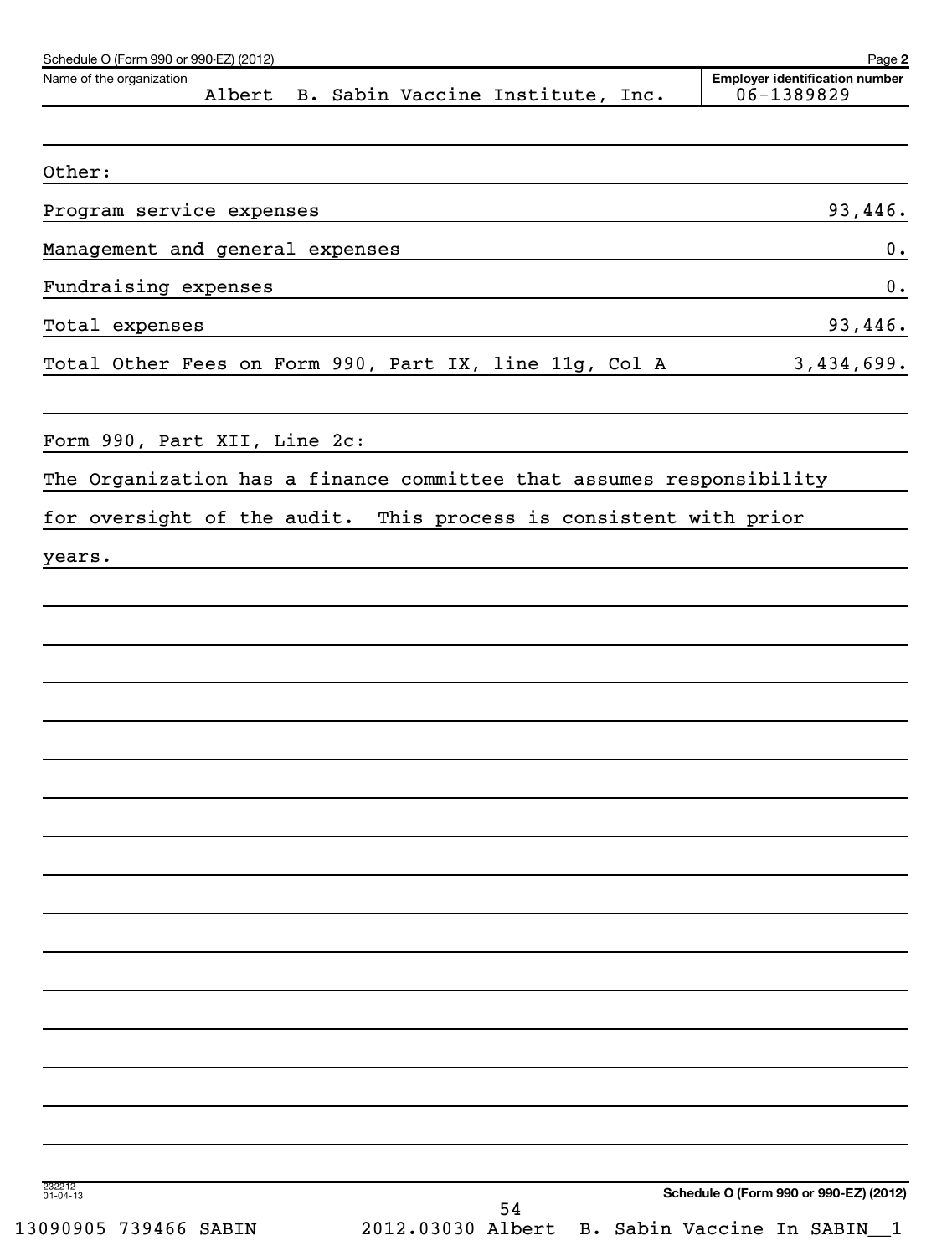## (Rev. January 2013) **Cxempt Organization Return** Manuary 2013) and MB No. 1545-1709 **8868 Application for Extension of Time To File an**

**| File a separate application for each return.**

**If you are filing for an Automatic 3-Month Extension, complete only Part I** and check this box  $\ldots$  $\ldots$  $\ldots$  $\ldots$  $\ldots$  $\ldots$ 

 $\lfloor x \rfloor$ 

 $\left\vert \cdot\right\vert$ 

 $011$ 

**• If you are filing for an Additional (Not Automatic) 3-Month Extension, complete only Part II (on page 2 of this form).** 

Do not complete Part II unless you have already been granted an automatic 3-month extension on a previously filed Form 8868.

**Electronic filing .**  You can electronically file Form 8868 if you need a 3-month automatic extension of time to file (6 months for a corporation  *(e-file)* visit www.irs.gov/efile and click on e-file for Charities & Nonprofits. required to file Form 990-T), or an additional (not automatic) 3-month extension of time. You can electronically file Form 8868 to request an extension of time to file any of the forms listed in Part I or Part II with the exception of Form 8870, Information Return for Transfers Associated With Certain Personal Benefit Contracts, which must be sent to the IRS in paper format (see instructions). For more details on the electronic filing of this form,

#### **Part I Automatic 3-Month Extension of Time.** Only submit original (no copies needed).

A corporation required to file Form 990-T and requesting an automatic 6-month extension - check this box and complete Part I only ~~~~~~~~~~~~~~~~~~~~~~~~~~~~~~~~~~~~~~~~~~~~~~~~~~~~~~~~~~~~~~ |

*All other corporations (including 1120-C filers), partnerships, REMICs, and trusts must use Form 7004 to request an extension of time to file income tax returns.*

| Type or                                                                             | Name of exempt organization or other filer, see instructions.                                                       | Employer identification number (EIN) or |  |  |
|-------------------------------------------------------------------------------------|---------------------------------------------------------------------------------------------------------------------|-----------------------------------------|--|--|
| print<br>File by the<br>due date for<br>filing your<br>return. See<br>instructions. | Albert B. Sabin Vaccine Institute, Inc.                                                                             | 06-1389829                              |  |  |
|                                                                                     | Number, street, and room or suite no. If a P.O. box, see instructions.<br>2000 Pennsylvania Avenue, NW, No. 7100    | Social security number (SSN)            |  |  |
|                                                                                     | City, town or post office, state, and ZIP code. For a foreign address, see instructions.<br>Washington, DC<br>20006 |                                         |  |  |

Enter the Return code for the return that this application is for (file a separate application for each return) ~~~~~~~~~~~~~~~~~

| <b>Application</b>                                                                                                                                                                                                                                                                                                                                                                                                                                                 | Return       | Application                                                                                                              |                |                         | Return |
|--------------------------------------------------------------------------------------------------------------------------------------------------------------------------------------------------------------------------------------------------------------------------------------------------------------------------------------------------------------------------------------------------------------------------------------------------------------------|--------------|--------------------------------------------------------------------------------------------------------------------------|----------------|-------------------------|--------|
| Is For                                                                                                                                                                                                                                                                                                                                                                                                                                                             | Code         | Is For                                                                                                                   |                | Code                    |        |
| Form 990 or Form 990-EZ                                                                                                                                                                                                                                                                                                                                                                                                                                            | 01           | Form 990-T (corporation)                                                                                                 |                |                         | 07     |
| Form 990-BL<br>02                                                                                                                                                                                                                                                                                                                                                                                                                                                  |              | Form 1041-A                                                                                                              |                |                         | 08     |
| Form 4720 (individual)                                                                                                                                                                                                                                                                                                                                                                                                                                             | 03           | Form 4720                                                                                                                |                |                         | 09     |
| Form 990-PF                                                                                                                                                                                                                                                                                                                                                                                                                                                        | 04           | Form 5227                                                                                                                |                |                         | 10     |
| Form 990-T (sec. 401(a) or 408(a) trust)                                                                                                                                                                                                                                                                                                                                                                                                                           | 05           | Form 6069                                                                                                                |                |                         | 11     |
| Form 990-T (trust other than above)                                                                                                                                                                                                                                                                                                                                                                                                                                | 06           | Form 8870                                                                                                                |                |                         | 12     |
| $\bullet$ The books are in the care of $\triangleright$ 7100 - Washington, DC 20006<br>Telephone No. $\triangleright$ 202-842-8610<br>• If this is for a Group Return, enter the organization's four digit Group Exemption Number (GEN) [15] . If this is for the whole group, check this<br>. If it is for part of the group, check this box $\blacktriangleright$ $\Box$ and attach a list with the names and EINs of all members the extension is for.<br>box ▶ |              | The Organization - 2000 Pennsylvania Avenue, NW, No.<br>FAX No. $\geq 202 - 842 - 7689$                                  |                |                         |        |
| I request an automatic 3-month (6 months for a corporation required to file Form 990-T) extension of time until<br>1<br>August 15, 2013<br>is for the organization's return for:<br>$\blacktriangleright$ $\lfloor$ X $\rfloor$ calendar year 2012 or<br>$\perp$ tax year beginning<br>If the tax year entered in line 1 is for less than 12 months, check reason:<br>$\mathbf{2}$<br>Change in accounting period                                                  | , and ending | to file the exempt organization return for the organization named above. The extension<br>Initial return<br>Final return |                |                         |        |
| If this application is for Form 990-BL, 990-PF, 990-T, 4720, or 6069, enter the tentative tax, less any<br>За<br>nonrefundable credits. See instructions.                                                                                                                                                                                                                                                                                                          |              |                                                                                                                          | За             | \$                      | 0.     |
| If this application is for Form 990-PF, 990-T, 4720, or 6069, enter any refundable credits and<br>b<br>estimated tax payments made. Include any prior year overpayment allowed as a credit.                                                                                                                                                                                                                                                                        |              |                                                                                                                          | 3 <sub>b</sub> | \$                      | 0.     |
| Balance due. Subtract line 3b from line 3a. Include your payment with this form, if required,<br>c<br>by using EFTPS (Electronic Federal Tax Payment System). See instructions.                                                                                                                                                                                                                                                                                    |              |                                                                                                                          | 3c             | \$                      | 0.     |
| Caution. If you are going to make an electronic fund withdrawal with this Form 8868, see Form 8453-EO and Form 8879-EO for payment instructions.                                                                                                                                                                                                                                                                                                                   |              |                                                                                                                          |                |                         |        |
| For Privacy Act and Paperwork Reduction Act Notice, see instructions.<br>LHA                                                                                                                                                                                                                                                                                                                                                                                       |              |                                                                                                                          |                | Form 8868 (Rev. 1-2013) |        |
| 223841<br>$01 - 21 - 13$                                                                                                                                                                                                                                                                                                                                                                                                                                           |              | 55                                                                                                                       |                |                         |        |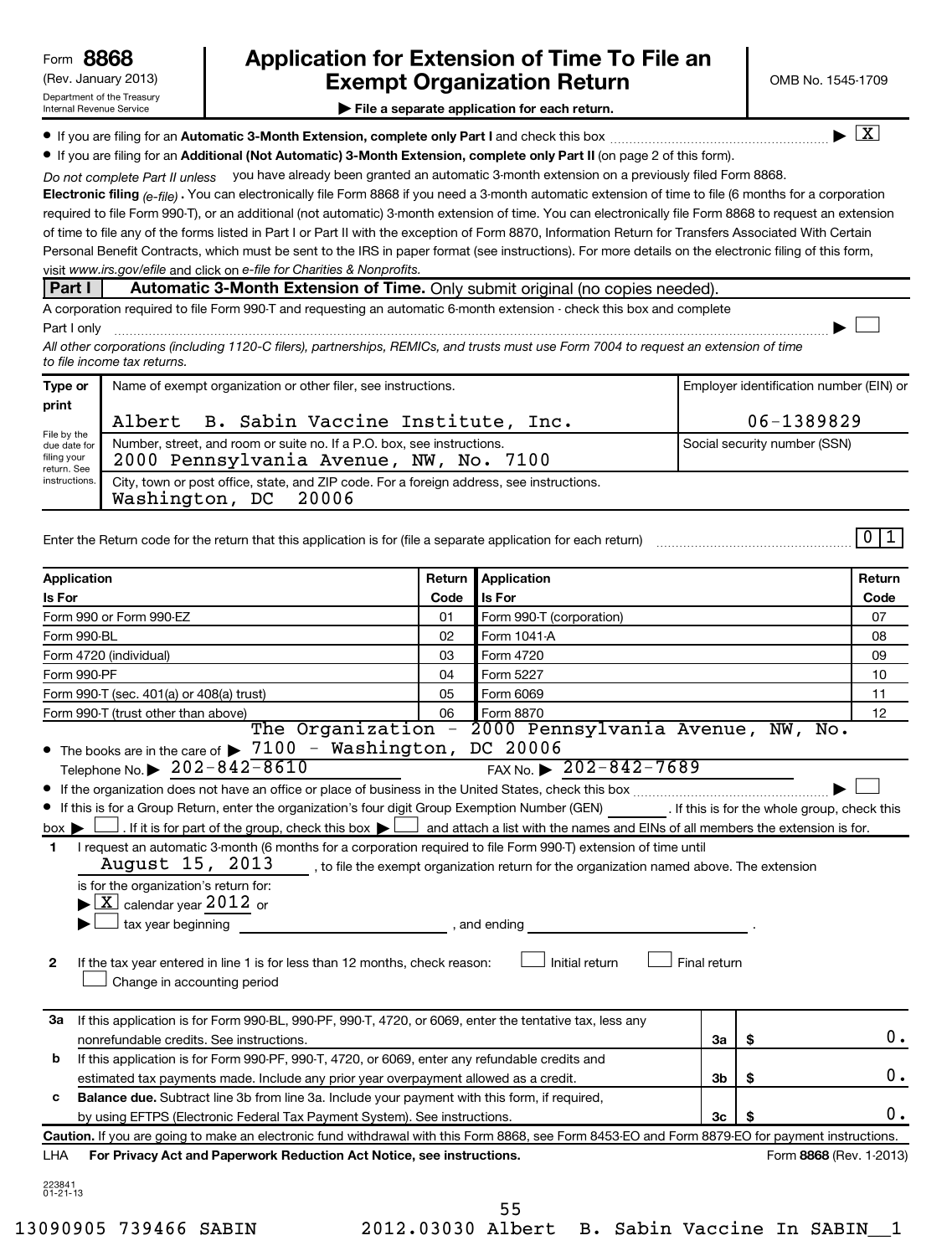**2**  $\lfloor x \rfloor$ 

● If you are filing for an Additional (Not Automatic) 3-Month Extension, complete only Part II and check this box <sub>……………………</sub>………

**Note.**  Only complete Part II if you have already been granted an automatic 3-month extension on a previously filed Form 8868.

| <b>Part II</b>                  | • If you are filing for an Automatic 3-Month Extension, complete only Part I (on page 1).<br>Additional (Not Automatic) 3-Month Extension of Time. Only file the original (no copies needed). |          |                                                                                       |              |                                                                                               |        |  |
|---------------------------------|-----------------------------------------------------------------------------------------------------------------------------------------------------------------------------------------------|----------|---------------------------------------------------------------------------------------|--------------|-----------------------------------------------------------------------------------------------|--------|--|
|                                 |                                                                                                                                                                                               |          |                                                                                       |              |                                                                                               |        |  |
|                                 |                                                                                                                                                                                               |          |                                                                                       |              | Enter filer's identifying number, see instructions<br>Employer identification number (EIN) or |        |  |
| Type or<br>print                | Name of exempt organization or other filer, see instructions                                                                                                                                  |          |                                                                                       |              |                                                                                               |        |  |
| File by the                     | B. Sabin Vaccine Institute, Inc.<br>Albert                                                                                                                                                    |          |                                                                                       |              | 06-1389829<br>  X                                                                             |        |  |
| due date for                    | Number, street, and room or suite no. If a P.O. box, see instructions.                                                                                                                        |          |                                                                                       |              | Social security number (SSN)                                                                  |        |  |
| filing your<br>return. See      | 2000 Pennsylvania Avenue, NW, No. 7100                                                                                                                                                        |          |                                                                                       |              |                                                                                               |        |  |
| instructions.                   | City, town or post office, state, and ZIP code. For a foreign address, see instructions.                                                                                                      |          |                                                                                       |              |                                                                                               |        |  |
|                                 | Washington, DC<br>20006                                                                                                                                                                       |          |                                                                                       |              |                                                                                               |        |  |
|                                 |                                                                                                                                                                                               |          |                                                                                       |              |                                                                                               |        |  |
|                                 | Enter the Return code for the return that this application is for (file a separate application for each return)                                                                               |          |                                                                                       |              |                                                                                               | 0 1    |  |
|                                 |                                                                                                                                                                                               |          |                                                                                       |              |                                                                                               |        |  |
| Application                     |                                                                                                                                                                                               | Return   | Application                                                                           |              |                                                                                               | Return |  |
| Is For                          |                                                                                                                                                                                               | Code     | Is For                                                                                |              |                                                                                               | Code   |  |
| Form 990<br>Form 990-BL         |                                                                                                                                                                                               | 01<br>02 | Form 1041-A                                                                           |              |                                                                                               | 08     |  |
| Form 990-EZ                     |                                                                                                                                                                                               | 01       | Form 4720                                                                             |              |                                                                                               | 09     |  |
|                                 |                                                                                                                                                                                               | 04       | Form 5227                                                                             |              |                                                                                               | 10     |  |
|                                 | Form 990-PF<br>Form 990-T (sec. 401(a) or 408(a) trust)<br>05<br>Form 6069                                                                                                                    |          |                                                                                       |              | 11                                                                                            |        |  |
|                                 | 06<br>Form 8870<br>Form 990-T (trust other than above)                                                                                                                                        |          |                                                                                       |              |                                                                                               | 12     |  |
|                                 | STOP! Do not complete Part II if you were not already granted an automatic 3-month extension on a previously filed Form 8868.                                                                 |          |                                                                                       |              |                                                                                               |        |  |
|                                 |                                                                                                                                                                                               |          | The Organization - 2000 Pennsylvania Avenue, NW, No.                                  |              |                                                                                               |        |  |
|                                 | • The books are in the care of > 7100 - Washington, DC 20006                                                                                                                                  |          |                                                                                       |              |                                                                                               |        |  |
|                                 | Telephone No. $\triangleright$ 202-842-8610                                                                                                                                                   |          | FAX No. $\triangleright$ 202-842-7689                                                 |              |                                                                                               |        |  |
|                                 |                                                                                                                                                                                               |          |                                                                                       |              |                                                                                               |        |  |
|                                 | If this is for a Group Return, enter the organization's four digit Group Exemption Number (GEN) [15] If this is for the whole group, check this                                               |          |                                                                                       |              |                                                                                               |        |  |
| $box \blacktriangleright$       | . If it is for part of the group, check this box $\blacktriangleright$ $\lfloor$                                                                                                              |          | $\Box$ and attach a list with the names and EINs of all members the extension is for. |              |                                                                                               |        |  |
| 4                               | I request an additional 3-month extension of time until                                                                                                                                       |          | November 15, 2012                                                                     |              |                                                                                               |        |  |
| 5                               | For calendar year $2011$ , or other tax year beginning                                                                                                                                        |          | , and ending                                                                          |              |                                                                                               |        |  |
| 6                               | If the tax year entered in line 5 is for less than 12 months, check reason:                                                                                                                   |          | Initial return                                                                        | Final return |                                                                                               |        |  |
|                                 | Change in accounting period                                                                                                                                                                   |          |                                                                                       |              |                                                                                               |        |  |
| 7                               | State in detail why you need the extension                                                                                                                                                    |          |                                                                                       |              |                                                                                               |        |  |
|                                 | Additional time needed to compile third party information necessary to                                                                                                                        |          |                                                                                       |              |                                                                                               |        |  |
|                                 | file a complete and accurate form.                                                                                                                                                            |          |                                                                                       |              |                                                                                               |        |  |
|                                 | 8a If this application is for Form 990-BL, 990-PF, 990-T, 4720, or 6069, enter the tentative tax, less any                                                                                    |          |                                                                                       |              |                                                                                               |        |  |
|                                 | nonrefundable credits. See instructions.                                                                                                                                                      |          |                                                                                       | 8а           | \$                                                                                            | $0$ .  |  |
| b                               | If this application is for Form 990-PF, 990-T, 4720, or 6069, enter any refundable credits and estimated                                                                                      |          |                                                                                       |              |                                                                                               |        |  |
|                                 | tax payments made. Include any prior year overpayment allowed as a credit and any amount paid                                                                                                 |          |                                                                                       |              |                                                                                               |        |  |
|                                 | previously with Form 8868.                                                                                                                                                                    |          |                                                                                       | 8b           | \$                                                                                            | 0.     |  |
| с                               | Balance due. Subtract line 8b from line 8a. Include your payment with this form, if required, by using                                                                                        |          |                                                                                       |              |                                                                                               |        |  |
|                                 | EFTPS (Electronic Federal Tax Payment System). See instructions.                                                                                                                              |          |                                                                                       | 8с           | \$                                                                                            | 0.     |  |
|                                 |                                                                                                                                                                                               |          | Signature and Verification must be completed for Part II only.                        |              |                                                                                               |        |  |
|                                 | Under penalties of perjury, I declare that I have examined this form, including accompanying schedules and statements, and to the best of my knowledge and belief,                            |          |                                                                                       |              |                                                                                               |        |  |
|                                 | it is true, correct, and complete, and that I am authorized to prepare this form.                                                                                                             |          |                                                                                       |              |                                                                                               |        |  |
| Signature $\blacktriangleright$ | Title $\blacktriangleright$ CPA                                                                                                                                                               |          |                                                                                       |              | Date $\triangleright$ 8/6/2013                                                                |        |  |

|  | Form 8868 (Rev. 1-2012) |
|--|-------------------------|
|  |                         |